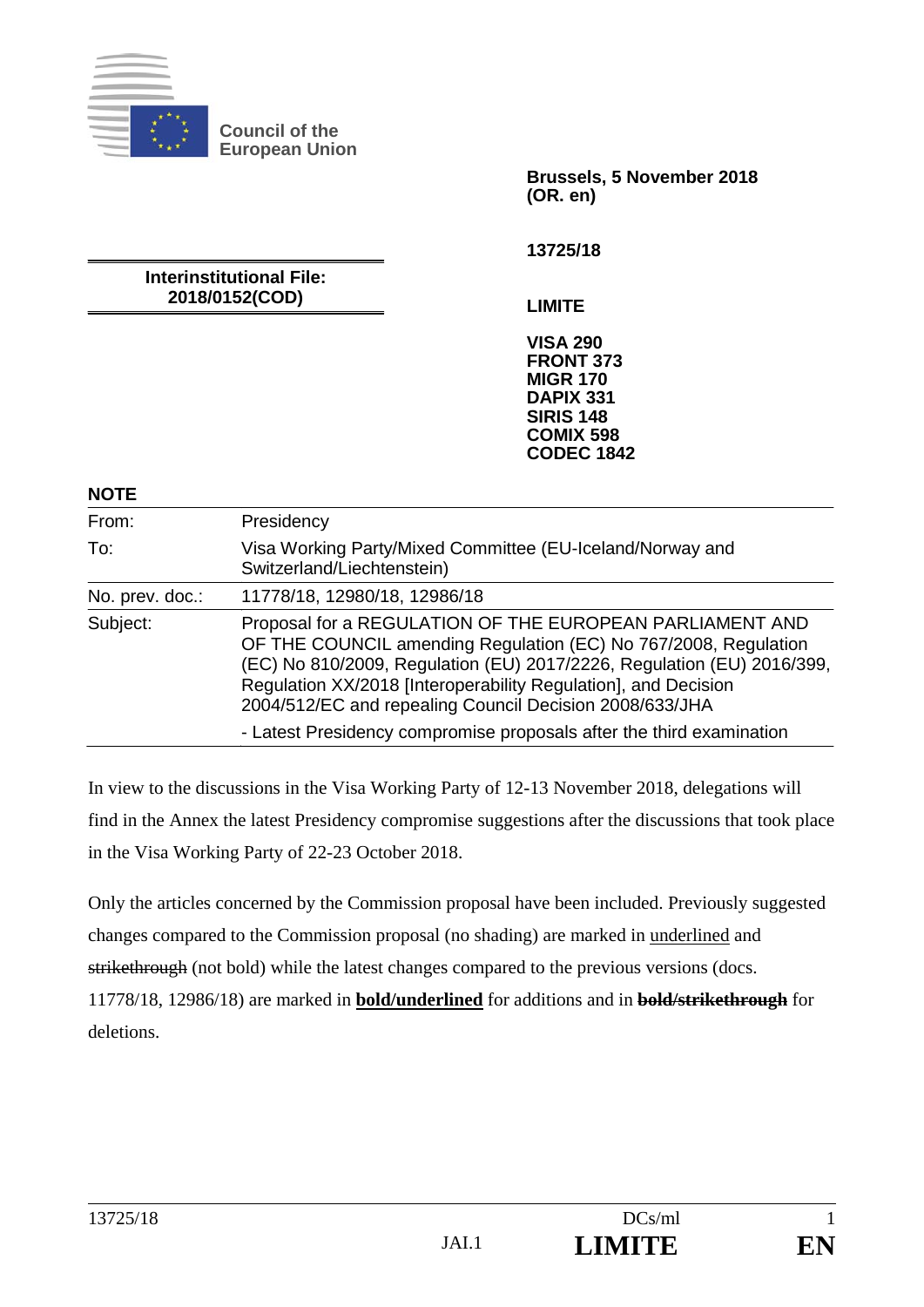Only when the new concept in Chapter IIIa receives sufficient support from the delegations, the cross-references made to the articles of this Chapter in a series of provisions (e.g. in Articles 6a, 6b, 22g, 22h, 22i, 22j 22o, 22p, 23, 24, 25, 29a, 31, 37) will be changed. Delegations are requested to refrain from making technical comments in this regard during the meeting.

During the meeting the Presidency wishes to focus only on those articles that underwent important changes (Articles 4, 5, 6a, 6b, 8, 9 to 9 ca, 16, 21 to 22j, 22n, 22o, 31, 37, 38. 45a, 45e and 50 of the VIS regulation and Articles 10, 13 and 21 of the Visa Code) as well as on the recitals. The Presidency considers that the rest of the articles - with their latest (often editorial) changes - already meet the expectations of the vast majority of the Member States, therefore it is not intended to relaunch the discussion on them.

The objective of the Presidency remains to obtain the negotiating mandate from Coreper on 5 December 2018. Should it be necessary, any outstanding issues after 12-13 November will be dealt with on 28 November by the Visa Working Party. For the smooth finalisation of the text, delegations are invited to lift their reservations.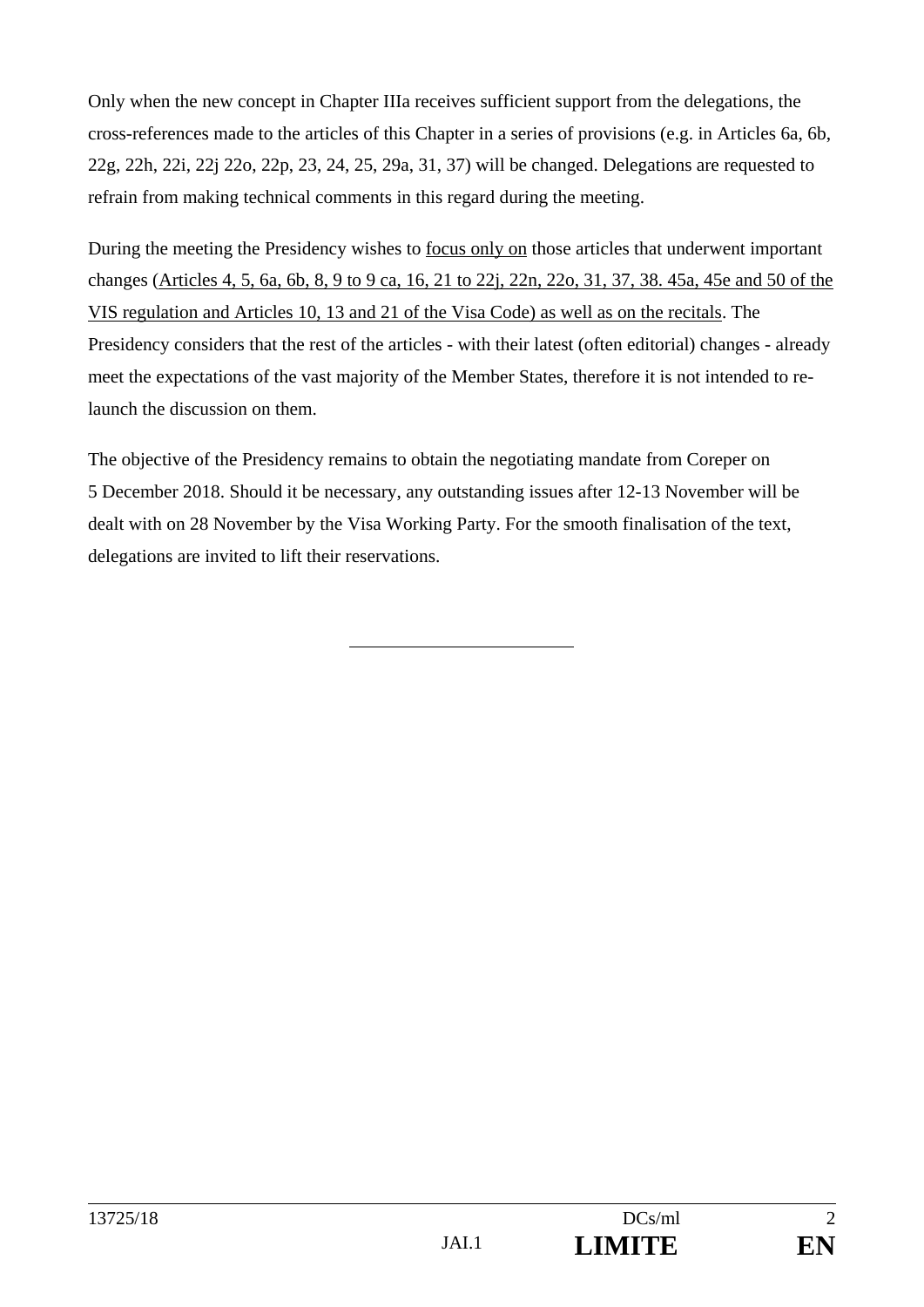Proposal for a

### **REGULATION OF THE EUROPEAN PARLIAMENT AND OF THE COUNCIL**

#### **amending Regulation (EC) No 767/2008, Regulation (EC) No 810/2009, Regulation (EU) 2017/2226, Regulation (EU) 2016/399, Regulation XX/2018 [Interoperability Regulation], and Decision 2004/512/EC and repealing Council Decision 2008/633/JHA**

[recitals - see doc. 13799/18]

### *Article 1*

Regulation (EC) No 767/2008 is amended as follows:

### *CHAPTER I*

### *GENERAL PROVISIONS*

# *Article 1*

## *Subject matter and scope*

*This Regulation defines the purpose of, the functionalities of and the responsibilities for the Visa Information System (VIS), as established by Article 1 of Decision 2004/512/EC. It sets up the conditions and procedures for the exchange of data between Member States on applications for short-stay visas and on the decisions taken in relation thereto, including the decision whether to annul, revoke or extend the visa, to facilitate the examination of such applications and the related decisions.* 

This Regulation also lays down procedures for the exchange of information between Member States on long-stay visas and residence permits, including on certain decisions on long-stay visas and residence permits.

By storing identity, travel document and biometric data in the common identity repository (CIR) established by Article 17 of Regulation 2018/XX of the European Parliament and of the Council\* [Regulation 2018/XX on interoperability], the VIS contributes to facilitating and assisting in the correct identification of persons registered in the VIS.

### *Article 2*

### Purpose of VIS

1. The VIS shall have the purpose of improving the implementation of the common visa policy, consular cooperation and consultation between competent central visa authorities by facilitating the exchange of data between Member States on applications and on the decisions relating thereto, in order to: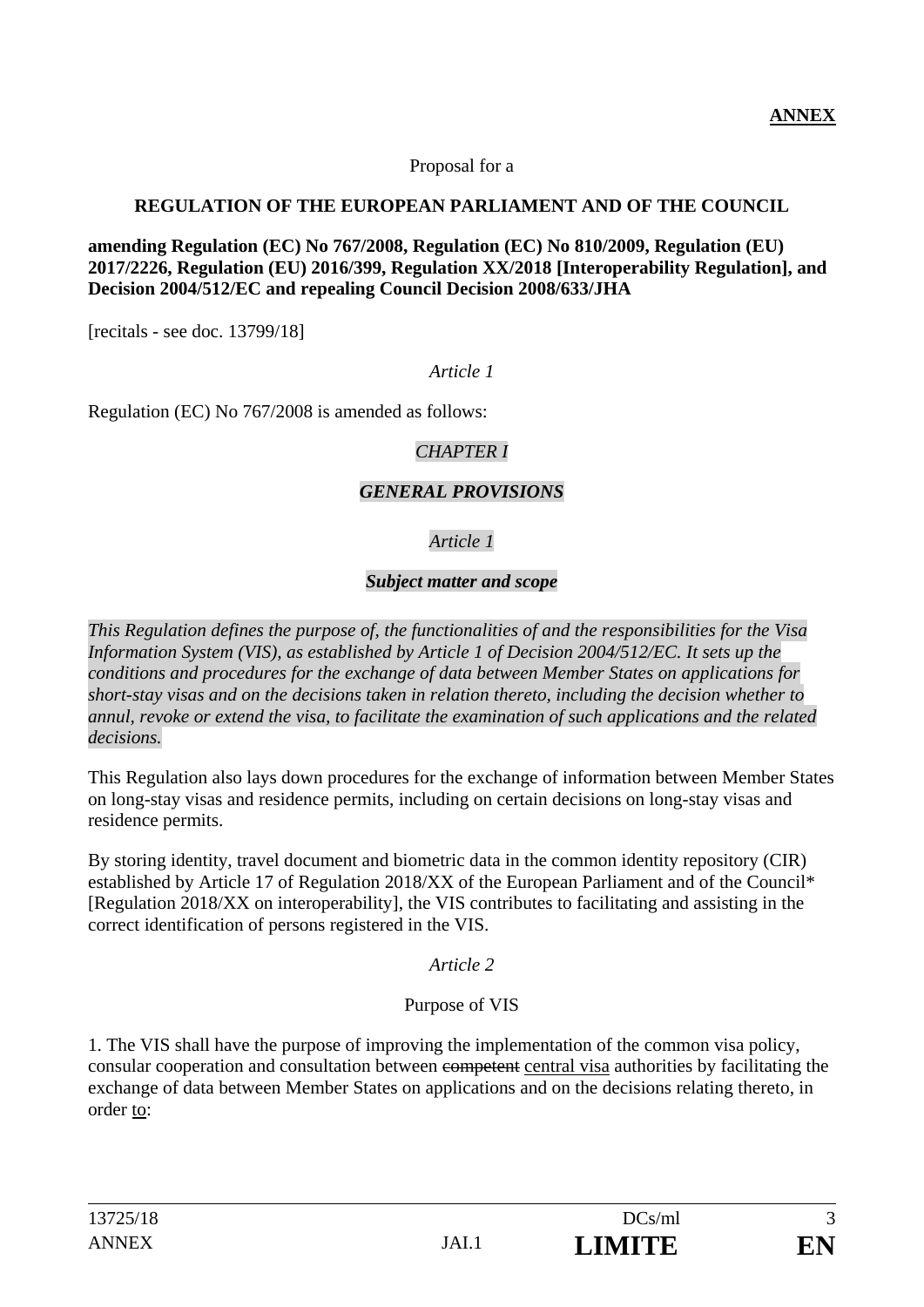(a) to facilitate the visa application procedure;

(b)  $\underline{\omega}$  prevent the bypassing of the criteria for the determination of the Member State responsible for examining the application for a visa;

(c) to facilitate the fight against fraud;

(d) to facilitate improve the effectiveness and efficiency of checks at external border crossing points and within the territory of the Member States;

(e)  $\frac{1}{2}$  to assist in the identification, in particular in order to facilitate the  $\frac{1}{2}$  return of any person who may not, or may no longer, fulfil the conditions for entry to, stay or residence on the territory of the Member States;

(f) to assist in the identification of persons in specific circumstances who have gone missing;

(g) to facilitate the application of Regulation (EU) No  $604/2013$  of the European Parliament and of the Council\* and of Directive 2013/32/EU of the European Parliament and of the Council\*\*;

 $(h)$  to contribute to the prevention, detection and investigation of terrorist offences or of other serious criminal offences;

(i) to contribute to the prevention of threats to the internal security of any of the Member States;

 $(i)$  to ensure the correct identification of persons;

(k) support the objectives of the Schengen Information System (SIS) related to the alerts in respect of third country nationals subject to a refusal of entry and stay, subject to a return decision, persons wanted for arrest, or for surrender or extradition purposes, on missing or vulnerable persons, on persons sought to assist with a judicial procedure and on persons for discreet checks, inquiry checks or specific checks.

2. As regards long stay visas and residence permits, the VIS shall have the purpose of facilitating the exchange of data between Member States on the decisions related thereto, in order to:

(a) support a high level of security by contributing to the assessment of whether the applicant is considered to pose a threat to public policy, internal security or public health prior to their arrival at the external borders crossing points;

(b) improve enhance the effectiveness and efficiency of border checks and of checks within the territory;

(ba) to assist in the identification, in particular in order to facilitate the return of any person who may not, or may no longer, fulfil the conditions for entry to, stay or residence on the territory of the Member States;

(c) contribute to the prevention, detection and investigation of terrorist offences or of other serious criminal offences;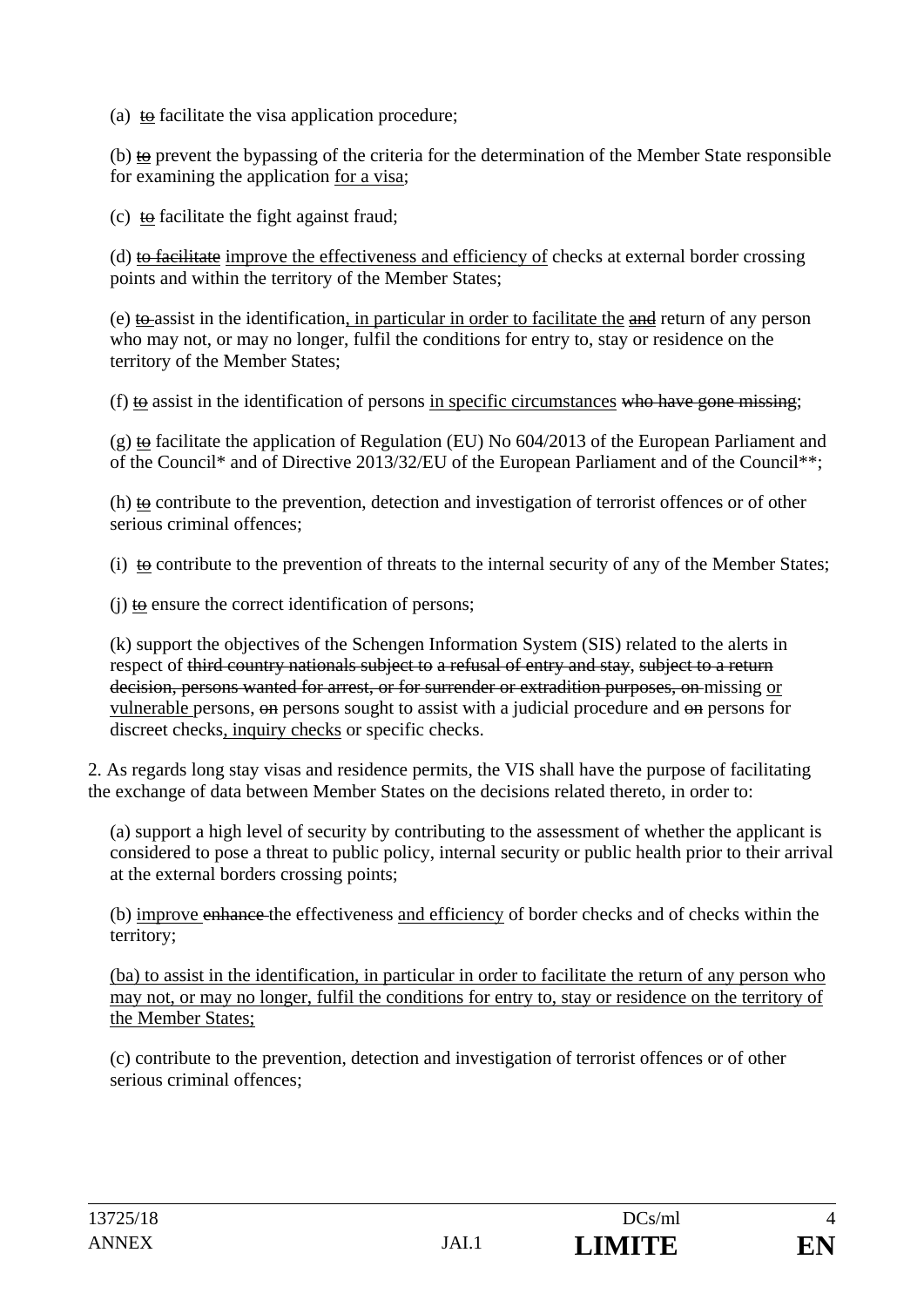(d) ensure the correct identification of persons;

(e) facilitate the application of Regulation (EU) No 604/2013 and of Directive 2013/32/EU;

(f) support the objectives of the Schengen Information System (SIS) related to the alerts in respect of third country nationals subject to a refusal of entry and stay, subject to a return decision, persons wanted for arrest, or for surrender or extradition purposes, on missing or vulnerable persons, on persons sought to assist with a judicial procedure and on persons for discreet checks, inquiry checks or specific checks.

# *Article 3<sup>1</sup>*

### **Availability of data for the prevention, detection and investigation of terrorist offences and other serious criminal offences**

1. The designated authorities of the Member States may in a specific case and following a reasoned written or electronic request access the data kept in the VIS referred to in Articles 9 to 14 if there are reasonable grounds to consider that consultation of VIS data will substantially contribute to the prevention, detection or investigation of terrorist offences and of other serious criminal offences. Europol may access the VIS within the limits of its mandate and when necessary for the performance of its tasks.

2. The consultation referred to in paragraph 1 shall be carried out through central access point(s) which shall be responsible for ensuring strict compliance with the conditions for access and the procedures established in Council Decision 2008/633/JHA of 23 June 2008 concerning access for consultation of the Visa Information System (VIS) by the designated authorities of Member States and by Europol for the purposes of the prevention, detection and investigation of terrorist offences and of other serious criminal offences  $\frac{1}{2}$ . Member States may designate more than one central access point to reflect their organisational and administrative structure in fulfilment of their constitutional or legal requirements. In an exceptional case of urgency, the central access point(s) may receive written, electronic or oral requests and only verify *ex-post* whether all the conditions for access are fulfilled, including whether an exceptional case of urgency existed. The *expost* verification shall take place without undue delay after the processing of the request.

3. Data obtained from the VIS pursuant to the Decision referred to in paragraph 2 shall not be transferred or made available to a third country or to an international organisation. However, in an exceptional case of urgency, such data may be transferred or made available to a third country or an international organisation exclusively for the purposes of the prevention and detection of terrorist offences and of other serious criminal offences and under the conditions set out in that Decision. In accordance with national law, Member States shall ensure that records on such transfers are kept and make them available to national data protection authorities on request. The transfer of data by the Member State which entered the data in the VIS shall be subject to the national law of that Member State.

4. This Regulation is without prejudice to any obligations under applicable national law for the communication of information on any criminal activity detected by the authorities referred to in Article 6 in the course of their duties to the responsible authorities for the purposes of preventing, investigating and prosecuting the related criminal offences.

**1**

This deletion is suggested by the Commission in its proposal.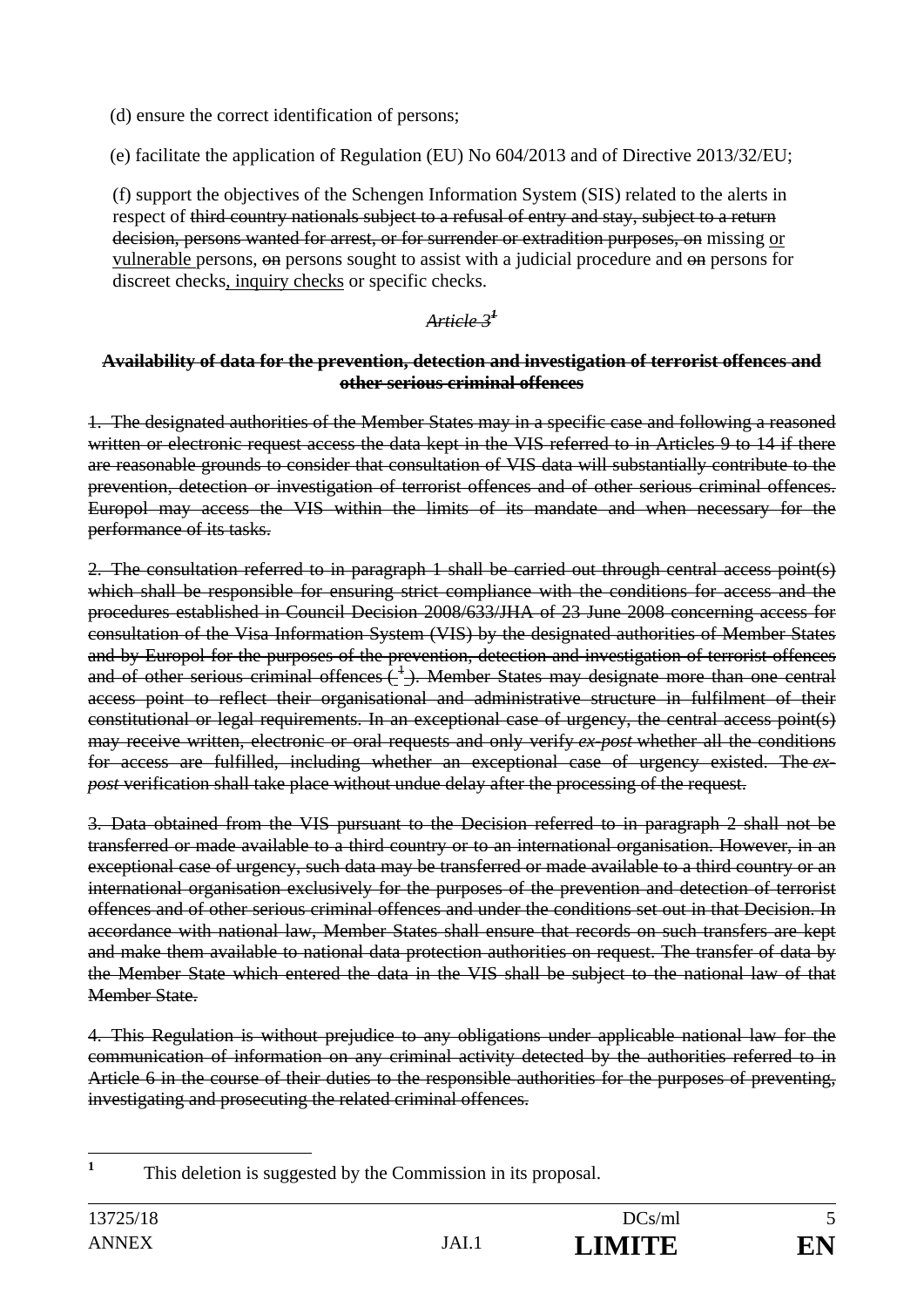## *Definitions*

*For the purposes of this Regulation, the following definitions shall apply:* 

*1. 'visa' means:* 

*(a) 'uniform visa' as defined in Article 2(3) of Regulation (EC) No 810/2009 of the European Parliament and of the Council of 13 July 2009 establishing a Community code on Visas (Visa Code*)  $({}^{2}$  );

*(c) 'airport transit visa' as defined in Article 2(5) of Regulation (EC) No 810/2009;* 

*(d) 'visa with limited territorial validity' as defined in Article 2(4) of Regulation (EC) No 810/2009;* 

*2. 'visa sticker' means the uniform format for visas as defined by Regulation (EC) No 1683/95;* 

*3. 'visa authorities' means the authorities which in each Member State are responsible for examining and for taking decisions on visa applications or for decisions whether to annul, revoke or extend visas, including the central visa authorities and the authorities responsible for issuing visas at the border in accordance with Council Regulation (EC) No 415/2003 of 27 February 2003 on the issue of visas at the border, including the issue of such visas to seamen in transit*  $\binom{3}{2}$ ;

*4. 'application form' means the uniform application form for visas in Annex 1 of Regulation (EC) No 810/2009 16 to the Common Consular Instructions<sup>2</sup> ;* 

*5. 'applicant' means any person subject to the visa requirement pursuant to Council Regulation (EC) No 539/2001 of 15 March 2001 listing the third countries whose nationals must be in possession of visas when crossing the external borders and those whose nationals are exempt from that requirement ( 4 ), who has lodged an application for a visa;* 

*6. 'group members' means applicants who are obliged for legal reasons to enter and leave the territory of the Member States together;* 

*7. 'travel document' means a passport or other equivalent document entitling the holder to cross the external borders and to which a visa may be affixed;* 

*8. 'Member State responsible' means the Member State which has entered the data in the VIS;* 

*9. 'verification' means the process of comparison of sets of data to establish the validity of a claimed identity (one-to-one check);* 

*10. 'identification' means the process of determining a person's identity through a database search against multiple sets of data (one-to-many check);* 

 $\overline{a}$ 

<sup>&</sup>lt;sup>2</sup> Revert the original Commission proposal (i.e. no change).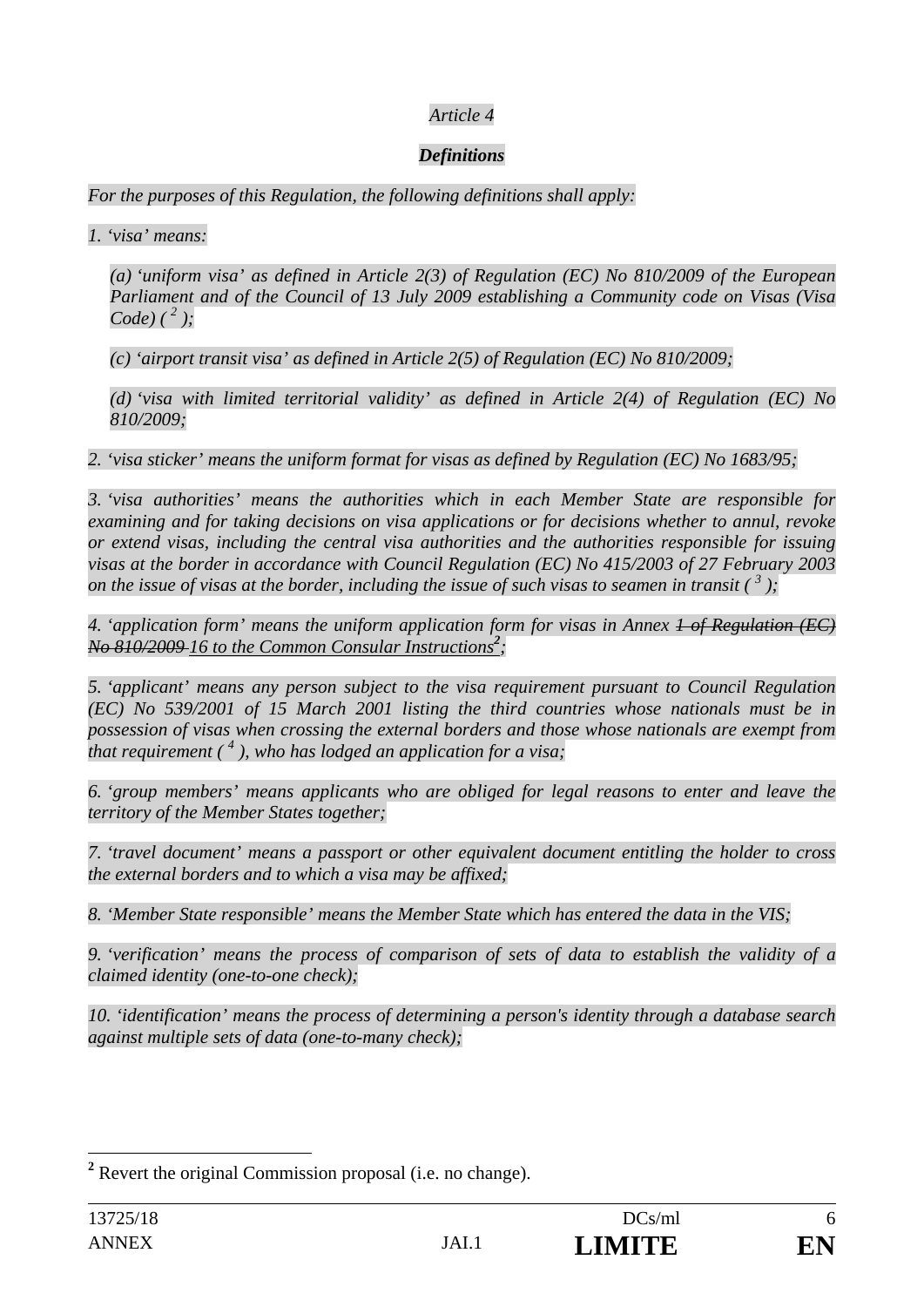*11. 'alphanumeric data' means data represented by letters, digits, special characters, spaces and punctuation marks.* 

- (12)'VIS data' means all data stored in the VIS Central System and in the CIR in accordance with Articles 9 to 14, 22c to**,** 22f;
- $(13)$  identity data' means the data referred to in Article  $9(4)(a)$  and  $(aa)$ ;
- (14)'fingerprint data' means the VIS data relating fingerprints that is stored in a VIS file;
- (15)'facial image' means digital image of the face taken live, or a scan of the photograph as referred to in Article 10(3)c of Regulation (EC) No 810/2009 **when live facial image is not required or exceptionally the facial image extracted from the chip of the machine readable travel document in accordance with Article 13 of Regulation (EC) No 810/2009** ;
- (15a) '**hitmatch**' means the existence of a correspondence **as a result of an automated comparison between personal established by comparing two or more occurances of** data recorded or being recorded in an information system or a database;**<sup>3</sup>**
- (16)'Europol data' means personal data processed by Europol for the purpose referred to in Article 18(2)(a) of Regulation (EU) 2016/794 of the European Parliament and of the Council\*;
- (17)'residence permit' means all residence permits issued by the Member States in accordance with the uniform format laid down by Council Regulation (EC) No 1030/2002\*\* and all other documents referred to in Article 2(16)(b) of Regulation (EU) 2016/399;
- (18)'long-stay visa' means an visa authorisation<sup>4</sup> issued by a Member State as provided for in Article 18 of the Schengen Convention;
- (19)'national supervisory authority' as regards law enforcement purposes means the supervisory authorityies established in accordance with Article 51(1) of Regulation (EU) 2016/679\*\*\* and the supervisory authority established in accordance with Article 41 of Directive (EU) 2016/680 of the European Parliament and of the Council\*\*\*\*;
- (20)'law enforcement' means the prevention, detection or investigation of terrorist offences or other serious criminal offences;
- (21)'terrorist offences' means the offences under national law which corresponds or are is equivalent to one of the offences those referred to in Directive (EU) 2017/541 of the European Parliament and of the Council\*\*\*\*\*;
- (22)'serious criminal offences' means the offences which corresponds or are is equivalent to one of the offences those referred to in Article 2(2) of Council Framework Decision 2002/584/JHA\*\*\*\*\*\*, if they are punishable under national law by a custodial sentence or a detention order for a maximum period of at least three years.

 $\overline{a}$ 

<sup>&</sup>lt;sup>3</sup> Aligned to the definition in the Interoperability Proposal (see point (21) in Article 4 in doc.

<sup>11312/18).</sup> As a consequence the references made to hit/hits have been changed to match/matches in the entire text.

<sup>&</sup>lt;sup>4</sup> Revert the original Commission proposal due to the definition of "visa" in point 1.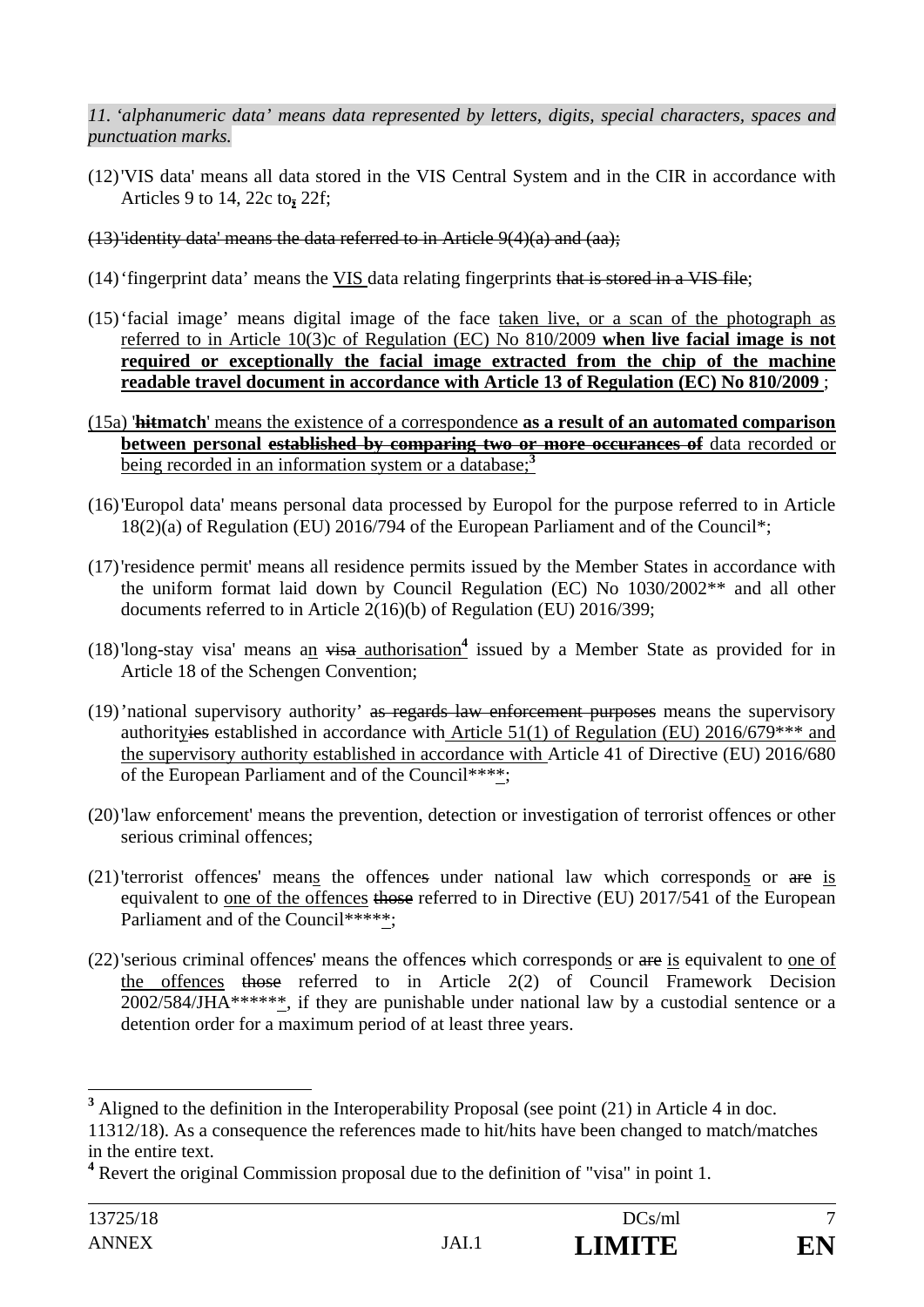# *Categories of data*

1. Only the following categories of data shall be recorded in the VIS:

(a) alphanumeric data on the short stay visa applicant and on visas requested, issued, refused, annulled, revoked or extended referred to in Article 9(1) to (4) and Articles 10 to 14, alphanumeric data on long stay visa and residence permits issued, withdrawn, refused, annulled, revoked**, renewed** or extended referred to in Articles 22c, 22d, 22e and 22f, as well as information regarding the **matches hits** referred to in Articles 9a and 22b, and the results of verifications referred to in Article 9c(6);

(b) facial images referred to in Article 9(5), and Article 22c(2)(f) and Article 22d(f) **or photographs where facial images are not required**;

(c) fingerprint data referred to in Article 9(6), and Article  $22c(2)(g)$  and Article  $22d(g)$ ;

(ca) scans of the biographic data page of the travel document referred to in Article 9(7) and Article  $22c(2)$ h cd and  $22d$  ca;

(d) links to other applications referred to in Article 8(3) and (4) and Article 22a(3).

2. The messages transmitted by the VIS, referred to in Article 16, Article 24(2) and Article 25(2), shall not be recorded in the VIS, without prejudice to the recording of data processing operations pursuant to Article 34.

3. The CIR shall contain the data referred to in Article 9(4)(a) to (cc), Article 9(5) and 9(6), Article 22c(2)(a)**,** to (cc), (f) and (g), and Article 22d(a) to (c**c**), (f) and (g). The remaining VIS data shall be stored in the VIS Central System.

### *Article 5a*

### List of recognised travel documents

1. The list of travel documents which entitle the holder to cross the external borders and which may be endorsed with a visa, as established by Decision No 1105/2011/EU of the European Parliament and of the Council\*, shall be integrated in the VIS.

2. The VIS shall provide the functionality for the centralised management of the list of recognised travel documents and of the notification of the recognition or non-recognition of the listed travel documents pursuant to Article 4 of Decision No 1105/2011/EU.

3. The detailed rules on managing the functionality referred to in paragraph 2 shall be laid down in implementing acts. Those implementing acts shall be adopted in accordance with the examination procedure referred to in Article 49(2).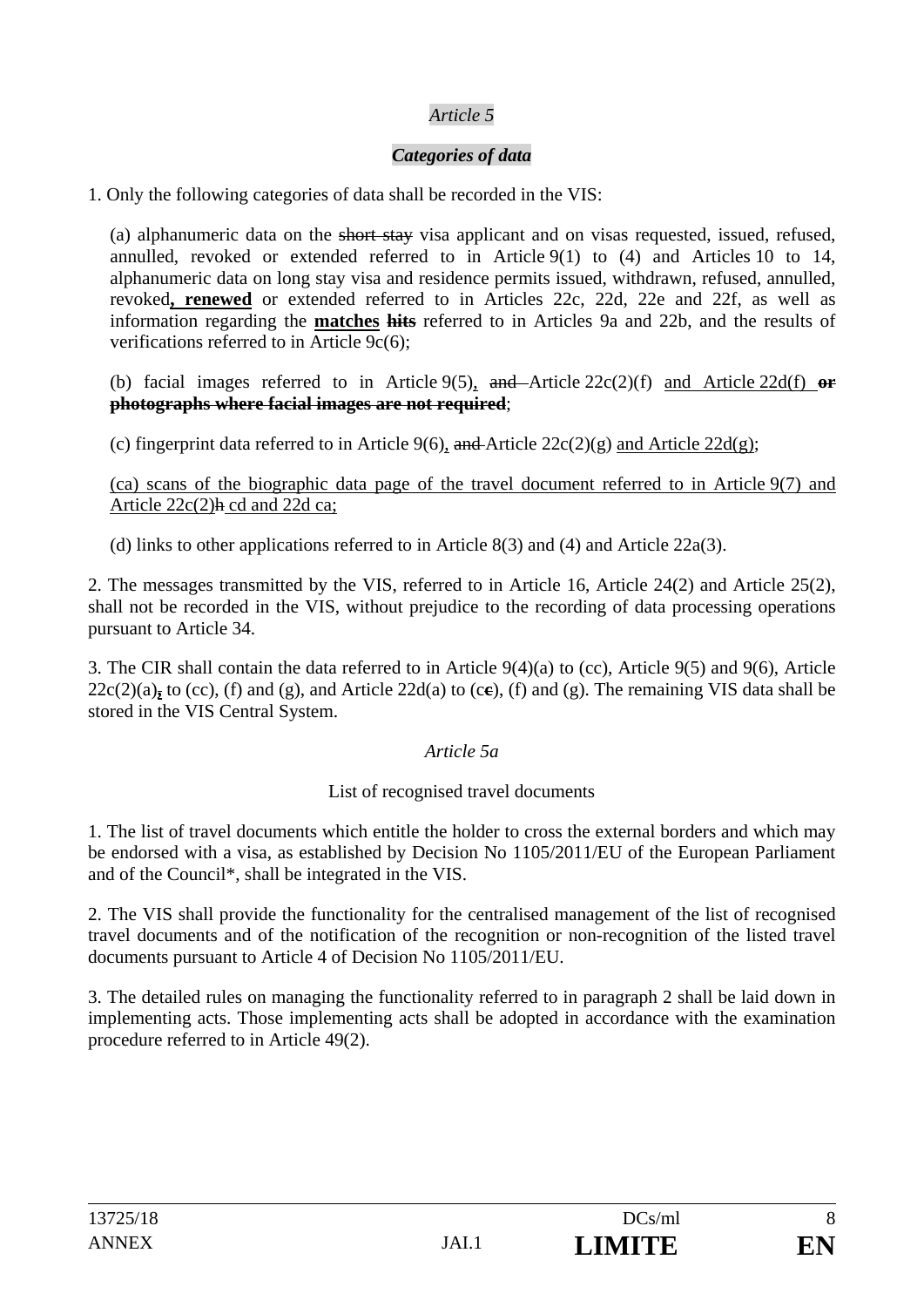## *Access for entering, amending, deleting and consulting data*

*1. Access to the VIS for entering, amending or deleting the data referred to in Article 5(1) in accordance with this Regulation shall be reserved exclusively to the duly authorised staff of the visa authorities* and to the authorities competent to decide on an application for a long-stay visa or residence permit in accordance with Chapter IIIa of this Regulation Article 22c to f.

2. Access to the VIS for consulting the data shall be reserved exclusively for the duly authorised staff of the national authorities of each Member State and of the EU bodies which are competent for the purposes laid down in Article 6a and b, Articles 15 to 22, Articles 22eg to 1<del>22f and Articles 22g</del> to 22j, as well as for the purposes laid down in Articles 20 and 21 of [*Regulation 2018/XX on interoperability*].

That access shall be limited to the extent that the data are required for the performance of their tasks in accordance with those purposes, and proportionate to the objectives pursued.

*3. Each Member State shall designate the competent authorities, the duly authorised staff of which shall have access to enter, amend, delete or consult data in the VIS. Each Member State shall without delay communicate to the Commission a list of these authorities, including those referred to in Article 41(4), and any amendments thereto. That list shall specify for what purpose each authority may process data in the VIS.* 

*Within 3 months after the VIS has become operational in accordance with Article 48(1), the Commission shall publish a consolidated list in the Official Journal of the European Union. Where there are amendments thereto, the Commission shall publish once a year an updated consolidated list.* 

4. In addition to the notifications mentioned in paragraph 3, each Member State shall also communicate to the Management Authority without delay a list of the competent national authorities having access to the VIS for the purposes of this Regulation. That list shall specify for which purpose each authority is to have access to the data stored in the VIS.

The VIS shall provide the functionality for the centralised management of this list.

5. The detailed rules on managing the functionality for the centralised management of the list in paragraph 3 shall be laid down in implementing acts. Those implementing acts shall be adopted in accordance with the examination procedure referred to in Article 49(2).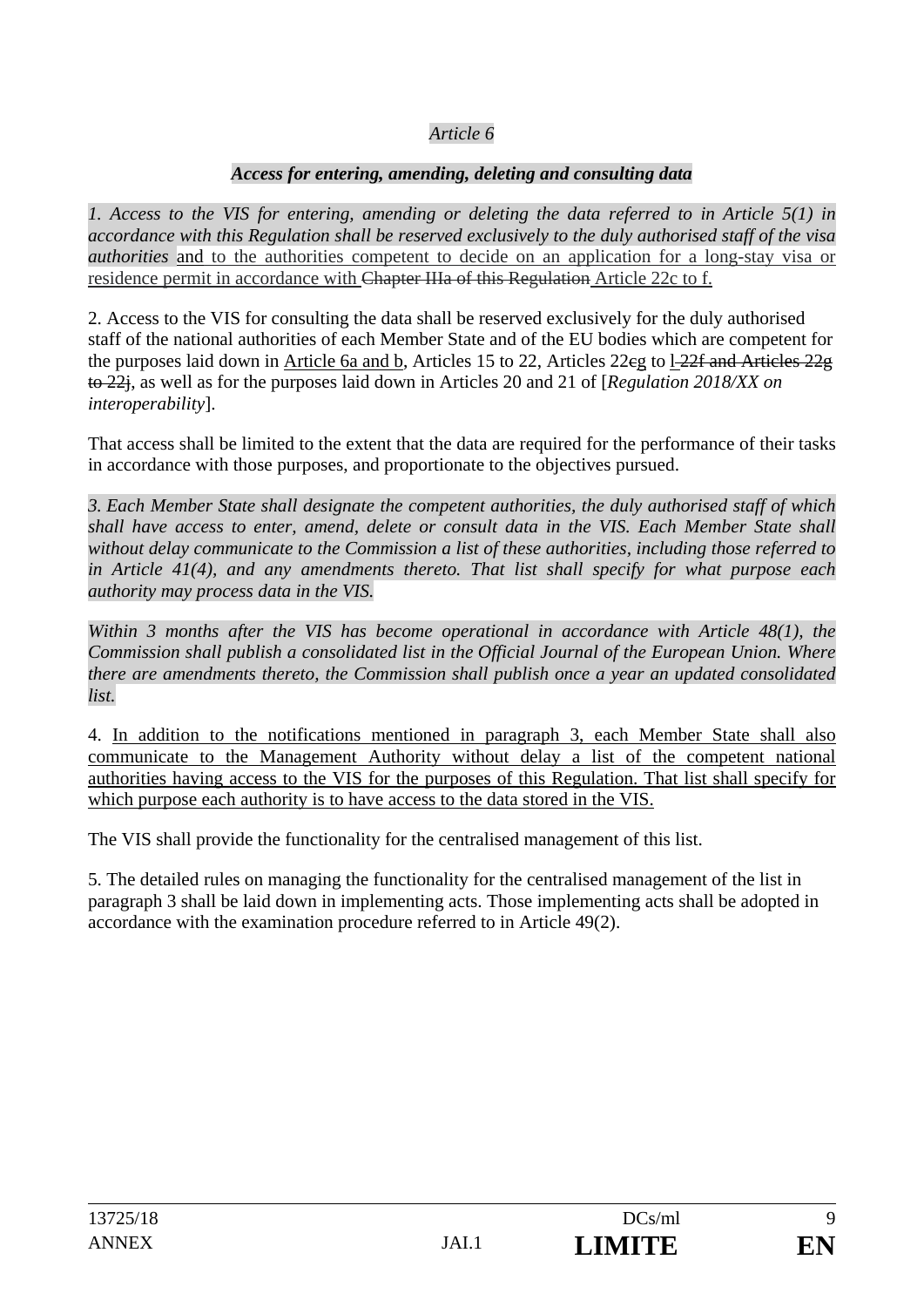# Article 6a**<sup>5</sup>**

## Access to data for identification

1. Solely for the purposes of the identification of any person who may have been registered previously in the VIS or who may not, or may no longer, fulfil the conditions for the entry to, or stay or residence on, the territory of the Member States, the authorities competent for carrying out checks at borders at which the EES is operated or within the territory of the Member States as to whether the conditions for entry to, or stay or residence on, the territory of the Member States are fulfilled, shall have access to search in the VIS with the fingerprints of that person.

Where the fingerprints of that person cannot be used or the search with the fingerprints fails, the search shall be carried out with the data referred to in Article 9(4)(a) and/or (c) **and/or Article 9(5);** or Article 22c(2)(a) and/or (b), (c), (cc) **and/or Article 22c(f);** or Article 22d(a), (b) and/or (c) **and/or Article 22d(f)**; this search may be carried out in combination with the data referred to in Article 9(4)(b). **However, the facial image shall not be the only search criterion.**

2. If the search with the data listed in paragraph 1 indicates that data on the applicant are recorded in the VIS, the competent authority shall be given access to consult the following data of the application file **and the individual file as well as** the linked application file(s), pursuant to Article 8(3) and (4) **and linked individual file(s) pursuant to Article 22a(3)**, solely for the purposes referred to in paragraph 1:

(a) the application number, the status information and the authority to which the application was lodged;

(b) the data taken from the application form, referred to in Article 9(4) or the data referred to in Article 22c or Article 22d;

(c) facial images photographs;

(d) the data entered in respect of any visa issued, refused, annulled, revoked or whose validity is extended, or of applications where examination has been discontinued, referred to in Articles 10 to 14 or data entered in respect of any long stay visa or residence permit issued, extended, renewed, refused, withdrawn, revoked or annulled referred to in Articles 22c to f.

3. Where the person holds a visa or long stay visa or residence permit, the competent authorities shall access the VIS first in accordance with Articles 18 or 19 or Articles 22g or h.

 $\overline{a}$ 

<sup>&</sup>lt;sup>5</sup> Existing Article 20 of the Regulation. The Presidency suggests moving it under the General Provisions Chapter.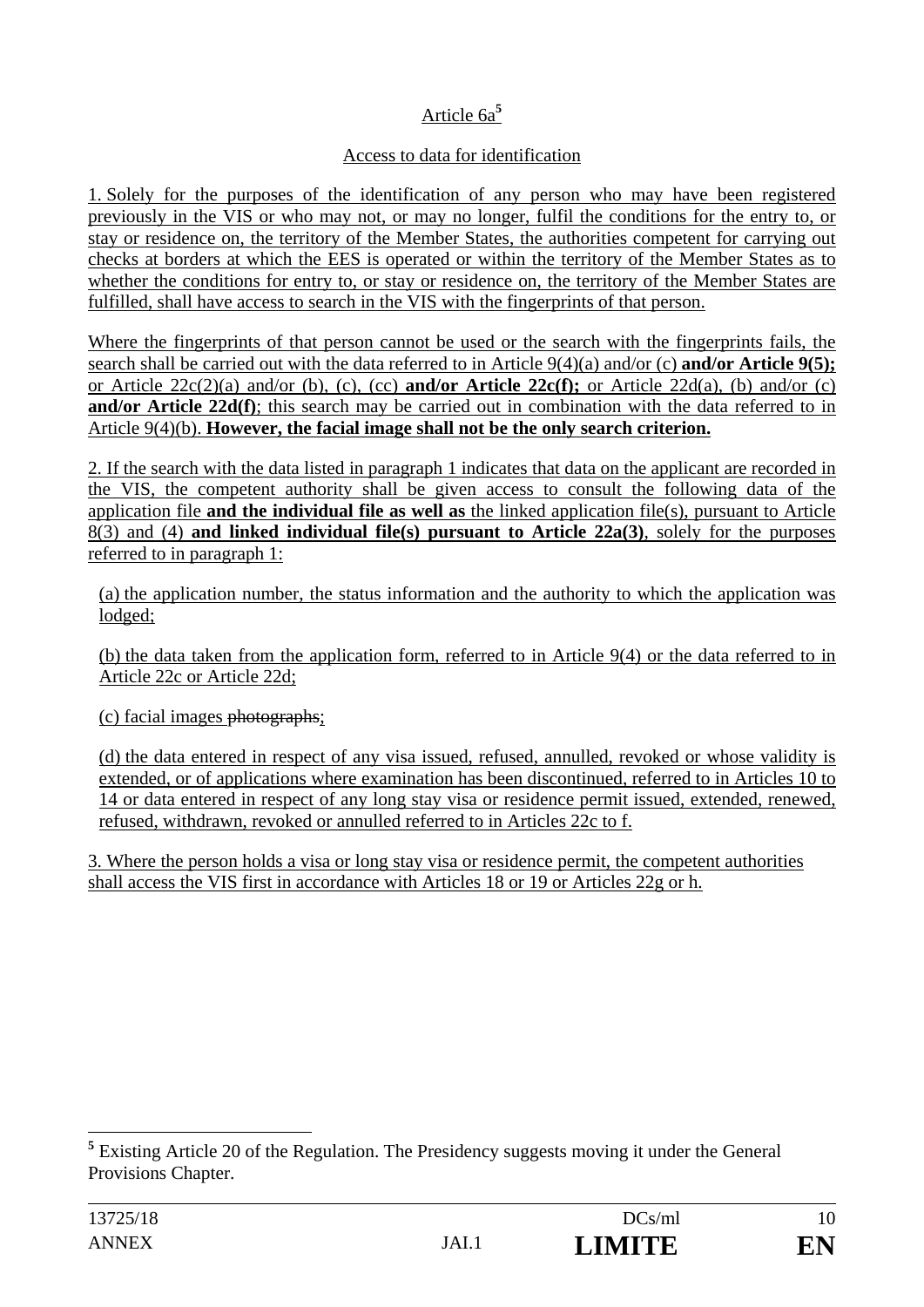# *Article 6b<sup>6</sup>*

### Use of VIS data for the purpose of entering SIS alerts on certain categories of missing persons **and the subsequent access to those data**

1. **Fingerprint Dd**ata stored in the VIS may be used for the purpose of entering an alert on persons referred to in missing persons, abducted or identified as victims of trafficking in human beings in accordance with [Article 32(2) of Regulation (EU) … of the European Parliament and of the Council\* [*Regulation (EU) on the establishment, operation and use of the Schengen Information System (SIS) in the field of police cooperation and judicial cooperation in criminal matters*]. In those cases, the transmission exchange of **fingerprint** data shall take place via secured means to the SIRENE Bbureau of the Member State responsible owning the data.

**2. Where there is a hit against a SIS alert as referred to in paragraph 1, child protection authorities and, including national judicial authorities, including those responsible for the initiation of public prosecutions in criminal proceedings and for judicial inquiries prior to charge and their coordinating authorities, as referred to in [Article 443] of Regulation (EU) …**  *[COM(2016) 883 final – SIS LE],* **may request, in the performance of their tasks, access to the data entered in VIS. The conditions provided for in Union and national legislation shall apply.**

# *Article 7*

# *General principles*

*1. Each competent authority authorised to access the VIS in accordance with this Regulation shall ensure that the use of the VIS is necessary, appropriate and proportionate to the performance of the tasks of the competent authorities.* 

*2. Each competent authority shall ensure that in using the VIS, it does not discriminate against applicants and visa holders on grounds of sex, racial or ethnic origin, religion or belief, disability, age or sexual orientation and that it fully respects the human dignity and the integrity of the applicant or of the visa holder.* 

3. The best interests of the child shall be a primary consideration for Member States with respect to all procedures provided for in this Regulation. The child's well-being, safety and security, in particular where there is a risk of the child being a victim of human trafficking in human beings, and the views of the child shall be taken into consideration and given due weight in accordance with his or her age and maturity.

 $\overline{a}$ 

<sup>&</sup>lt;sup>6</sup> Article 20a of the Commission proposal. The Presidency suggests moving it under the General Provisions Chapter with the changes indicated in the text.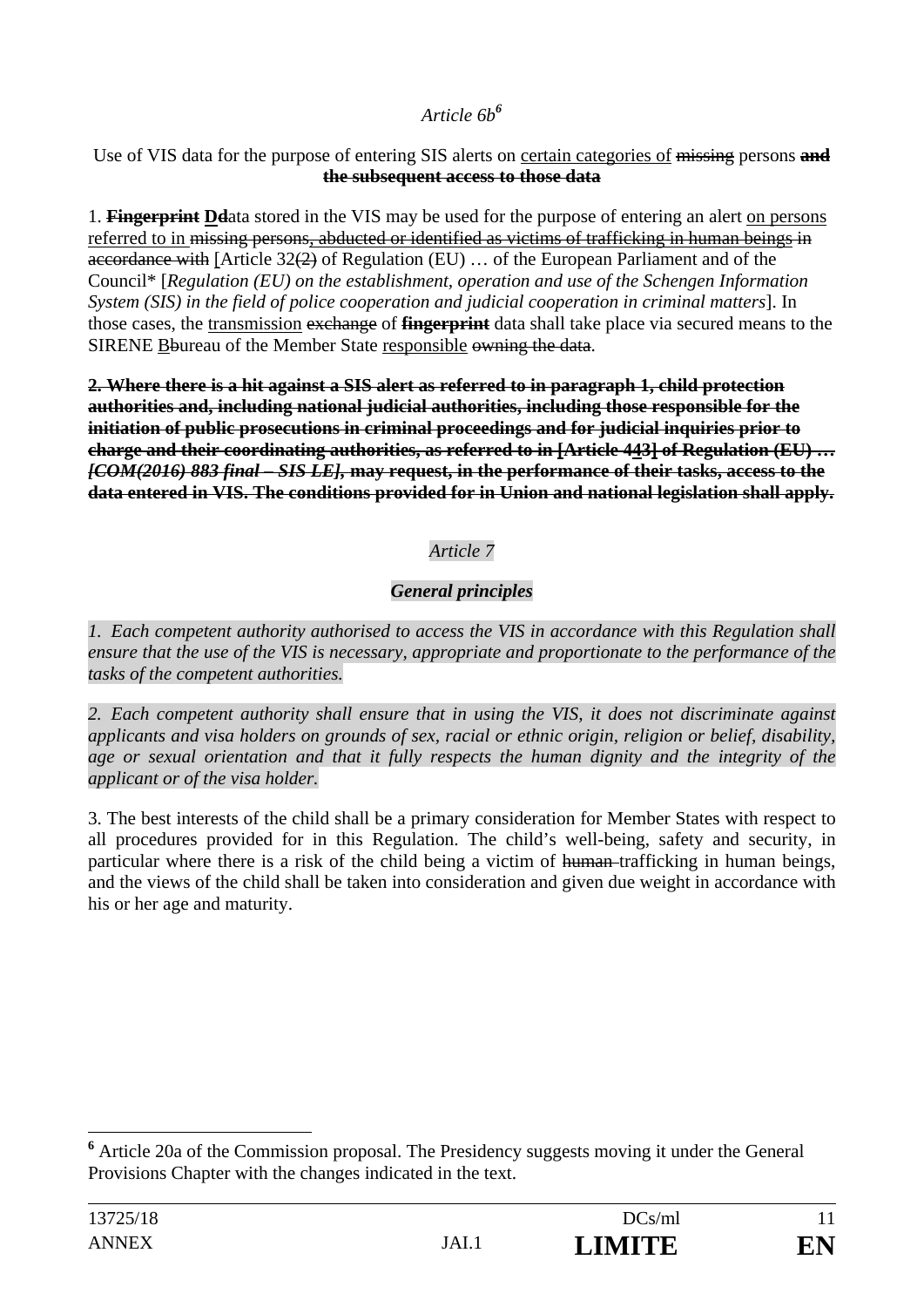# *CHAPTER II*

### ENTRY AND USE OF DATA ON SHORT STAY VISAS BY VISA AUTHORITIES

### *Article 8*

### *Procedures for entering data upon the application*

1. When the application is admissible pursuant to Article 19 of Regulation (EC) No 810/2009, the visa authority shall create the application file within 2**3 4** working days, by entering the data referred to in Article 9 in the VIS, as far as those data are required to be provided by the applicant.

1a. Upon creation of the application file, the VIS shall automatically launch the query pursuant to Article 9a and return results.

*2. When creating the application file, the visa authority shall check in the VIS, in accordance with Article 15, whether a previous application of the individual applicant has been registered in the VIS by any of the Member States.* 

*3. If a previous application has been registered, the visa authority shall link each new application file to the previous application file on that applicant.* 

*4. If the applicant is travelling in a group or with his spouse and/or children, the visa authority shall create an application file for each applicant and link the application files of the persons travelling together.* 

5. Where particular data are not required to be provided for legal reasons or factually cannot be provided, the specific data field(s) shall be marked as 'not applicable'. The absence of fingerprints should be indicated by "VIS0"; furthermore, the system shall permit a distinction to be made between the cases pursuant to Article 13(7)(a) to (d) of Regulation (EC) No 810/2009.

# *Article 9*

# *Data to be entered on application*

*The visa authority shall enter the following data in the application file:* 

*1. the application number;* 

*2. status information, indicating that a visa has been requested;* 

*3. the authority with which the application has been lodged, including its location, and whether the application has been lodged with that authority representing another Member State;*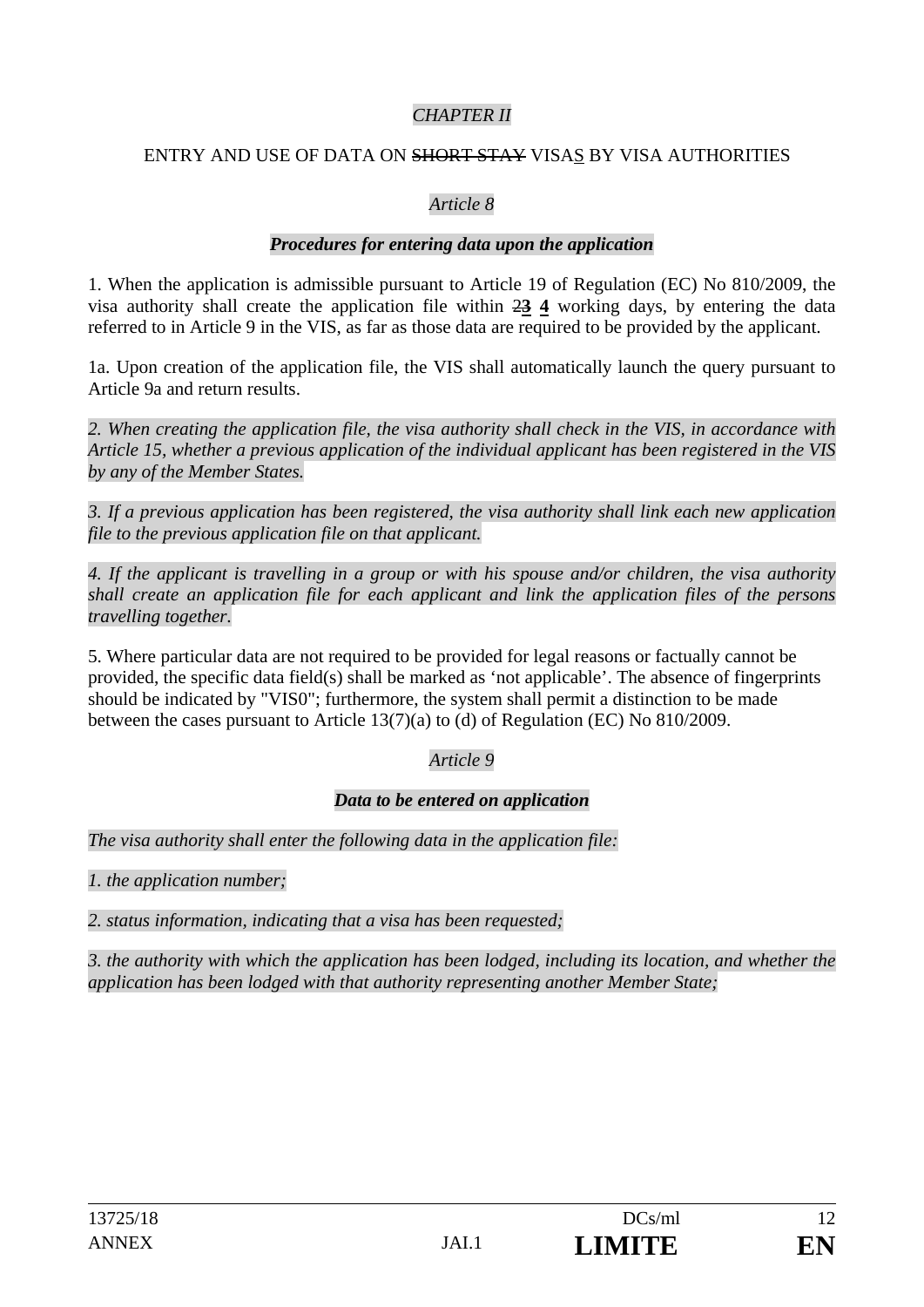*4. the following data to be taken from the application form<sup>7</sup> :* 

(a) surname (family name); first name(s) or names (given names); date of birth; current nationality **or nationalities**; sex;

(aa) surname at birth (former surname family name(s)); place and country of birth; nationality at birth;

(b) the type and number of the travel document or documents and the three-letter code of the issuing country of the travel document or documents;

(c) the date of expiry of the validity of the travel document or documents;

(cc) the country authority which issued the travel document and its date of issue;

*(d) place and date of the application;* 

*(f) details of the person issuing an invitation and/or liable to pay the applicant's subsistence costs during the stay, being:* 

*(i) in the case of a natural person, the surname and first name and address of the person;* 

*(ii) in the case of a company or other organisation, the name and address of the company/other organisation, surname and first name of the contact person in that company/organisation;* 

*(g) Member State(s) of destination and duration of the intended stay or transit;* 

*(h) main purpose(s) of the journey;* 

*(i) intended date of arrival in the Schengen area and intended date of departure from the Schengen area;* 

*(j) Member State of first entry;* 

*(k) the applicant's home address;* 

*(l) current occupation and employer; for students: name of educational establishment;* 

*(m) in the case of minors, surname and first name(s) of the applicant's parental authority or legal guardian;* 

5. the facial image or the photograph of the applicant, **in accordance with Article 10 and Article 13(1) of Regulation (EC) No 810/2009**;

 $\overline{a}$ 

<sup>&</sup>lt;sup>7</sup> List below to be aligned with the new visa application form once the text of the Visa Code amendment is finalised.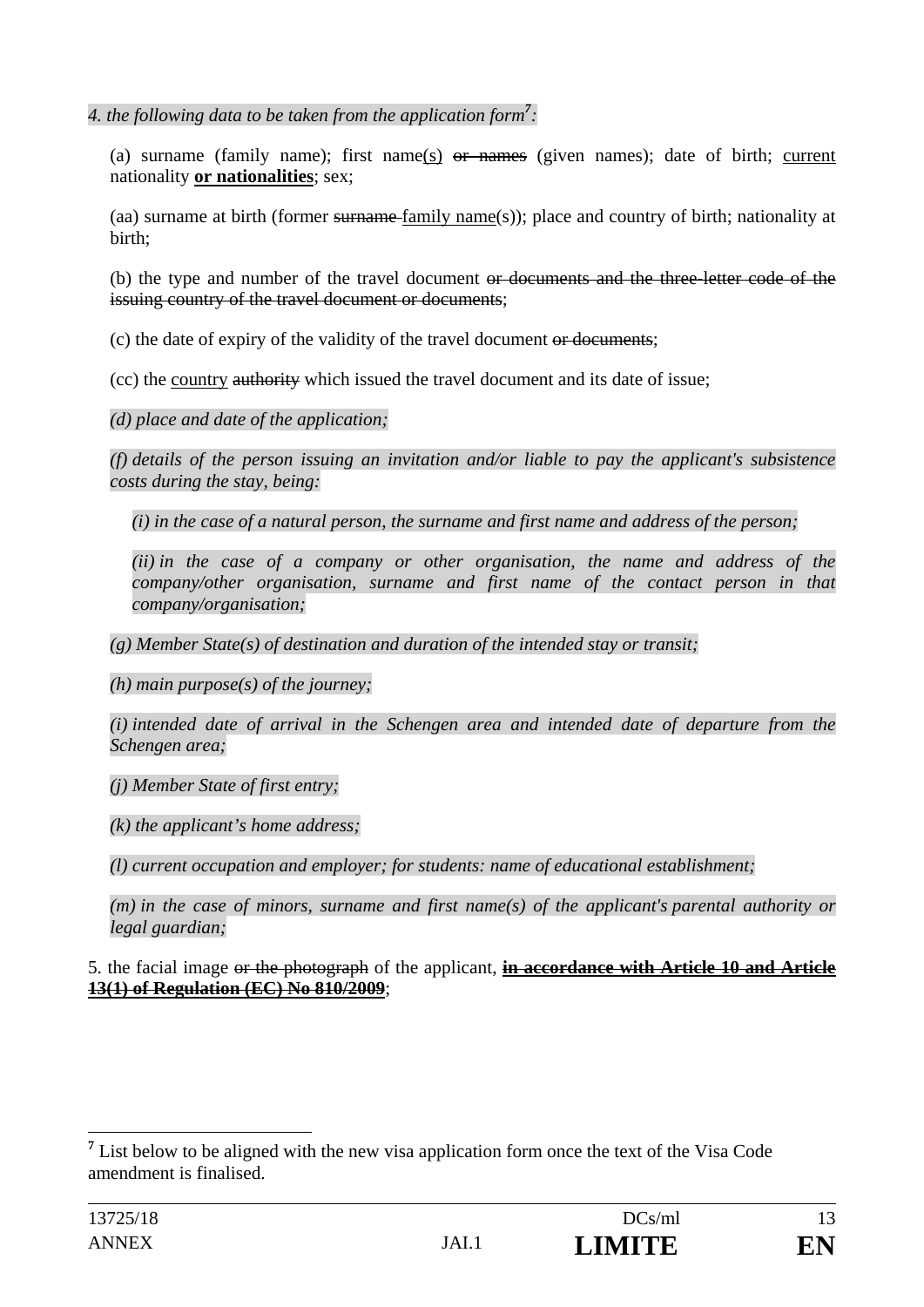*6. fingerprints of the applicant, in accordance with Article 13 the relevant provisions of the Common Consular Instructions Regulation (EC) No 810/2009<sup>8</sup>* ;*.* 

7. a scan of the biographic data page of the travel document.**;** 

**7a. if applicable, the fact that the applicant applies as a family member of a Union citizen to whom Directive 2004/38/EC\* applies or of a national of a third country enjoying the right of free movement equivalent to that of Union citizens under an agreement between the Union and its Member States, on the one hand, and a third country, on the other.** 

8. The facial image of third country nationals referred to in point 5 of the first paragraph shall have sufficient image resolution and quality to be used in automated biometric matching.<sup>9</sup>

By way of derogation from the second paragraph, in exceptional cases where the quality and resolution specifications set for the enrolment of the live facial image in the VIS cannot be met, the facial image may be extracted electronically from the chip of the electronic Machine Readable Travel Document (eMRTD). In such cases, the facial image shall only be inserted into the individual file after electronic verification that the facial image recorded in the chip of the eMRTD corresponds to the live facial image of the third-country national concerned.**<sup>10</sup>**

### **\*DIRECTIVE 2004/38/EC OF THE EUROPEAN PARLIAMENT AND OF THE COUNCIL of 29 April 2004 on the right of citizens of the Union and their family members to move and reside freely within the territory of the Member States amending Regulation (EEC) No 1612/68 and repealing Directives 64/221/EEC, 68/360/EEC, 72/194/EEC, 73/148/EEC, 75/34/EEC, 75/35/EEC, 90/364/EEC, 90/365/EEC and 93/96/EEC**

# *Article 9a*

# Queries to other systems

- 1. The application files shall be automatically processed by the VIS to identify **matches hits**. The VIS shall examine each application file individually.
- 2. When an application is created or **and when a visa is issued**, the VIS shall check whether the travel document related to that application is recognised in accordance to Decision No 1105/2011/EU, by performing an automatic search against the list of recognised travel documents referred to in Article 5a, and shall return a result.

**\_\_\_\_\_\_\_\_** 

<sup>&</sup>lt;sup>8</sup> Revert the original Commission proposal (i.e. no change).

<sup>&</sup>lt;sup>9</sup> Moved to Article 13 of the Visa Code.

**<sup>10</sup>** Moved to Article 13 of the Visa Code.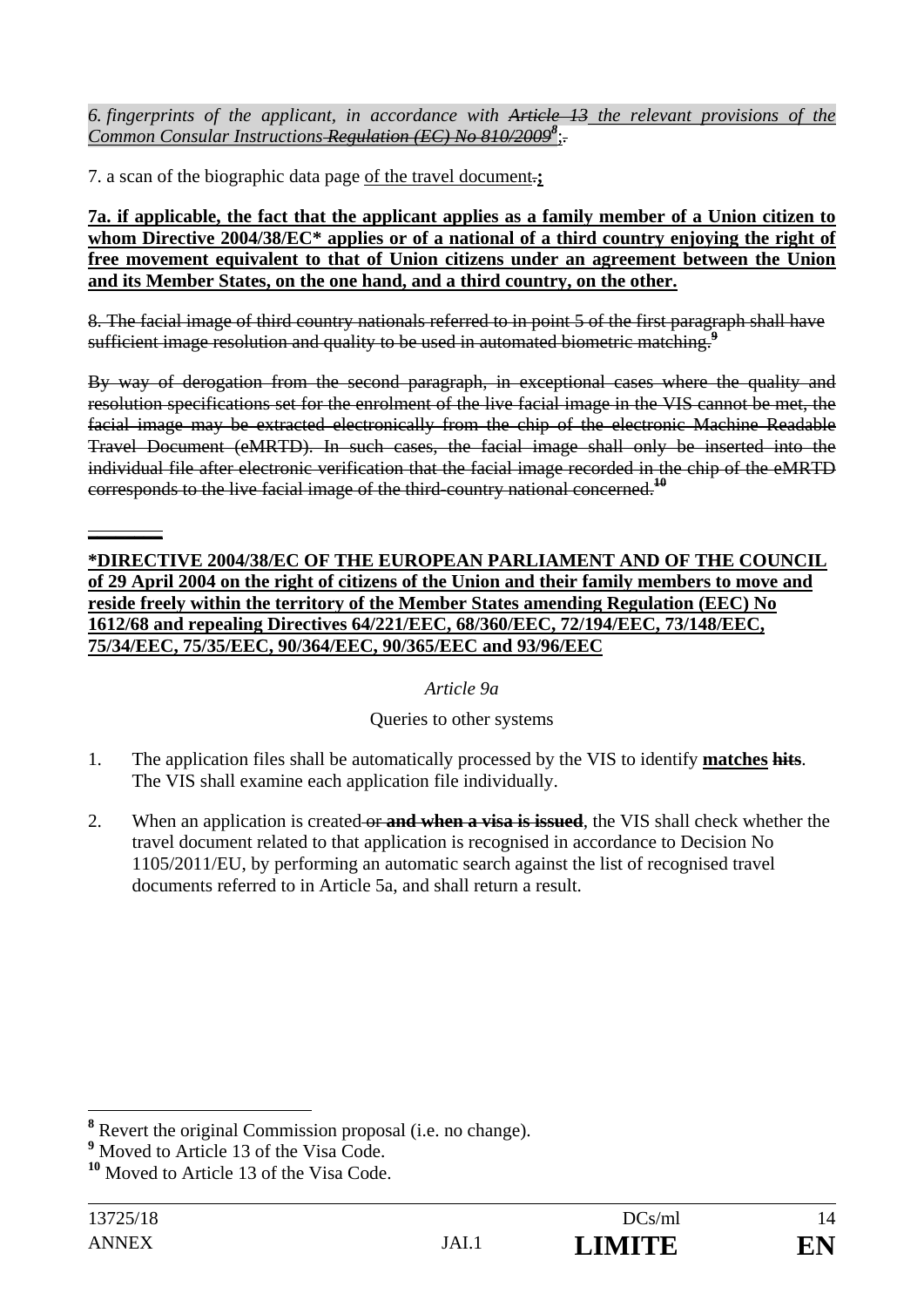3. For the purpose of the verifications provided for in Article 21(1) and Article 21(3)(a), (c) and (d) of Regulation (EC) No 810/2009, the VIS shall launch a query by using the European Search Portal defined in Article 6(1) [of the Interoperability Regulation] to compare the relevant data referred to in point**s** (4)**, (5) and (6)** of Article 9 of this Regulation to the data present in a record, file or alert registered in the VIS, the Schengen Information System (SIS), the Entry/Exit System (EES), the European Travel Information and Authorisation System (ETIAS), including the watchlist referred to in Article **29 34** of Regulation (EU) 2018/XX for the purposes of establishing a European Travel Information and Authorisation System], the Eurodac, [the ECRIS-TCN system as far as convictions related to terrorist offences and other forms of serious criminal offences are concerned], the Europol data, the Interpol Stolen and Lost Travel Document database (SLTD) and the Interpol Travel Documents Associated with Notices database (Interpol TDAWN).

This query may be launched using, as **where** appropriate, the European Search Portal defined in Article 6(1) **or in accordance with Chapter II** [of the Interoperability Regulation].

- 4. The VIS shall add a reference to any **match hit** obtained pursuant to paragraph 3*,* **with the exception of matches resulting from the comparison referred to in paragraph 5,** to the application file. Additionally, the VIS shall identify, where relevant, the Member State(s) that entered or supplied the data having triggered the **hitmatch**(**e**s) or Europol, and shall record this in the application file.
- 5. For the purposes of Article  $2(1)(k)$ , the queries carried out under paragraph 3 of this Article shall compare the relevant data referred to in Article 15(2) to the data present in the SIS in order to determine whether the applicant is subject to one of the following alerts:

### **(a)an alert in respect of persons wanted for arrest for surrender purposes or extradition purposes;**

- (b)an alert in respect of missing **or vulnerable** persons;
- (c)an alert in respect of persons sought to assist with a judicial procedure;
- (d)an alert on persons and objects for discreet checks**, inquiry checks** or specific checks.

# *Article 9b*

#### **Specific provisions applicable to the queries to other systems for family members of EU citizens or of other third country nationals enjoying the right of free movement under Union law**

**1. As regards third country nationals who are members of the family of a Union citizen to whom Directive 2004/38/EC applies or of a national of a third country enjoying the right of free movement equivalent to that of Union citizens under an agreement between the Union and its Member States, on the one hand, and a third country, on the other, the automated checks in Article 9a(3) shall be carried our solely for the purpose of checking that there are no factual indications or reasonable grounds based on factual indications to conclude that the presence of the person on the territory of the Member States poses a risk to security or high epidemic risk in accordance with Directive 2004/38/EC.**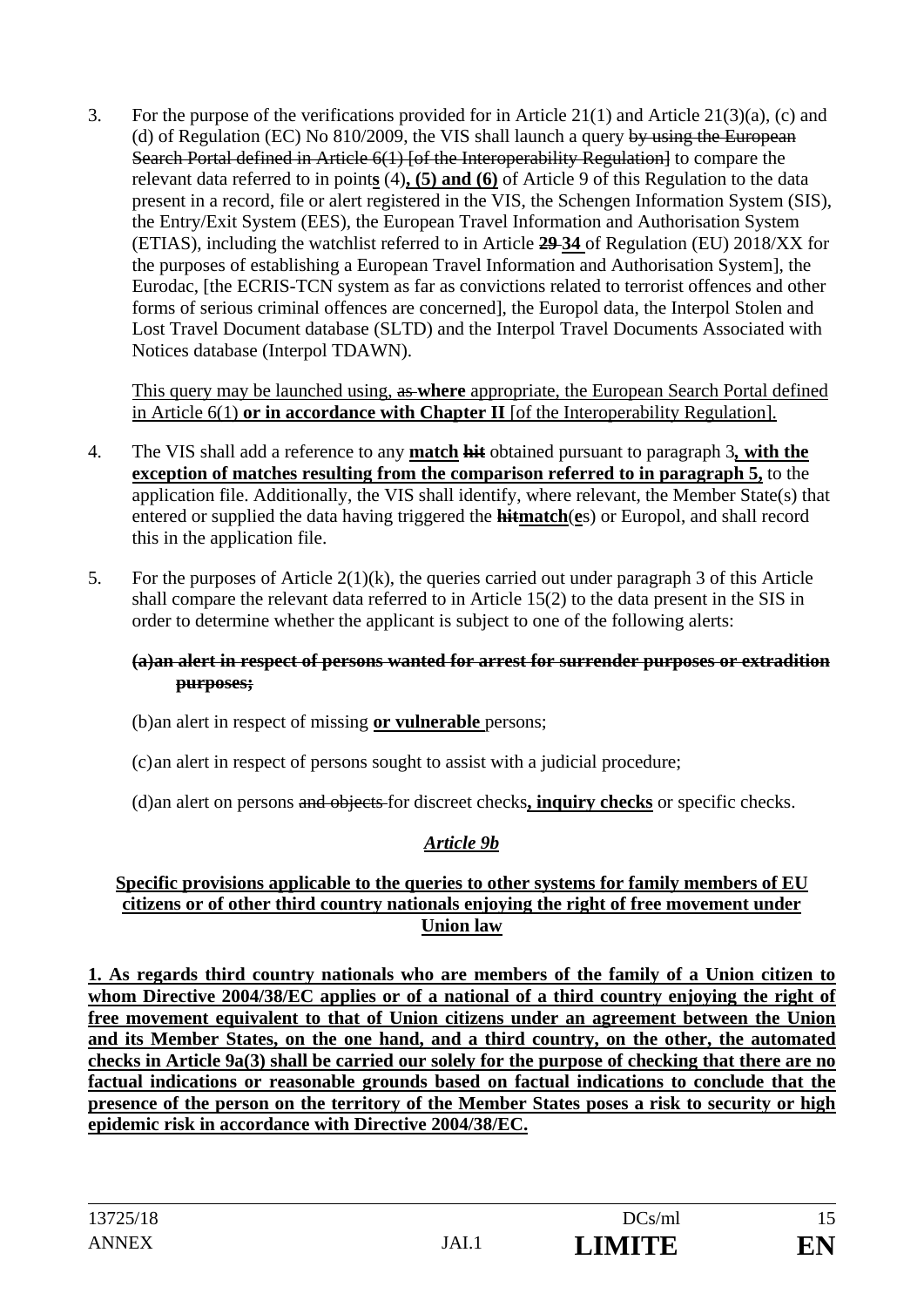**2. The VIS shall not verify whether:** 

- **a) the applicant is currently reported as overstayer or whether he or she has been reported as overstayer in the past through consultation of the EES;**
- **b) the applicant corresponds to a person whose data is recorded in the Eurodac.**

**3. Where the automated processing of the application as referred to in Article 9a(3) has reported a match corresponding to a refusal of entry and stay alert as referred to in Article 24 of Regulation (EC) 1987/2006, the visa authority shall verify the ground for the decision following which this alert was entered in the SIS. If this ground is related to an illegal immigration risk, the alert shall not be taken into consideration for the assessment of the application. The visa authority shall proceed according to Article 25(2) of the SIS II Regulation.** 

*Article 9c* 

## **Manual vV**erification **of the matches by the central visa authorities**

- 1. Any **matchhit resulting from the queries** pursuant to Article 9a(3**4**) shall be manually verified by the central **designated competent** visa authority of the Member State processing the application.
- 2. Where manually verifying the **hitmatche**s, the central **competent** visa authority shall have access to the application file and any linked application files, as well as to all the **hitmatche**s triggered during the automated processing pursuant to Article 9a(3).
- 3. The central **competent** visa authority shall verify whether the identity of the applicant recorded in the application file corresponds to the data present in the VIS, or one of the consulted databases **and record, if applicable, the answer of Europol, if provided in accordance with Article 9ca, in the application file.**
- 4. Where the personal data do not correspond, and no other **matchhit** has been reported during the automated processing pursuant to Article 9a(3), the central **competent** visa authority shall erase the false **hit match** from the application file.
- **4a. Following the verification by the competent visa authority as referred to in paragraph 3, where the personal data correspond to the data present in the SIS, the VIS shall also send an automated notification to the SIRENE Bureau of the Member State that entered the alert having triggered a match against SIS.**
- **4b. The notification provided to the SIRENE Bureau of the Member State that entered the alert shall contain the relevant data referred to in Article 9 of this Regulation.**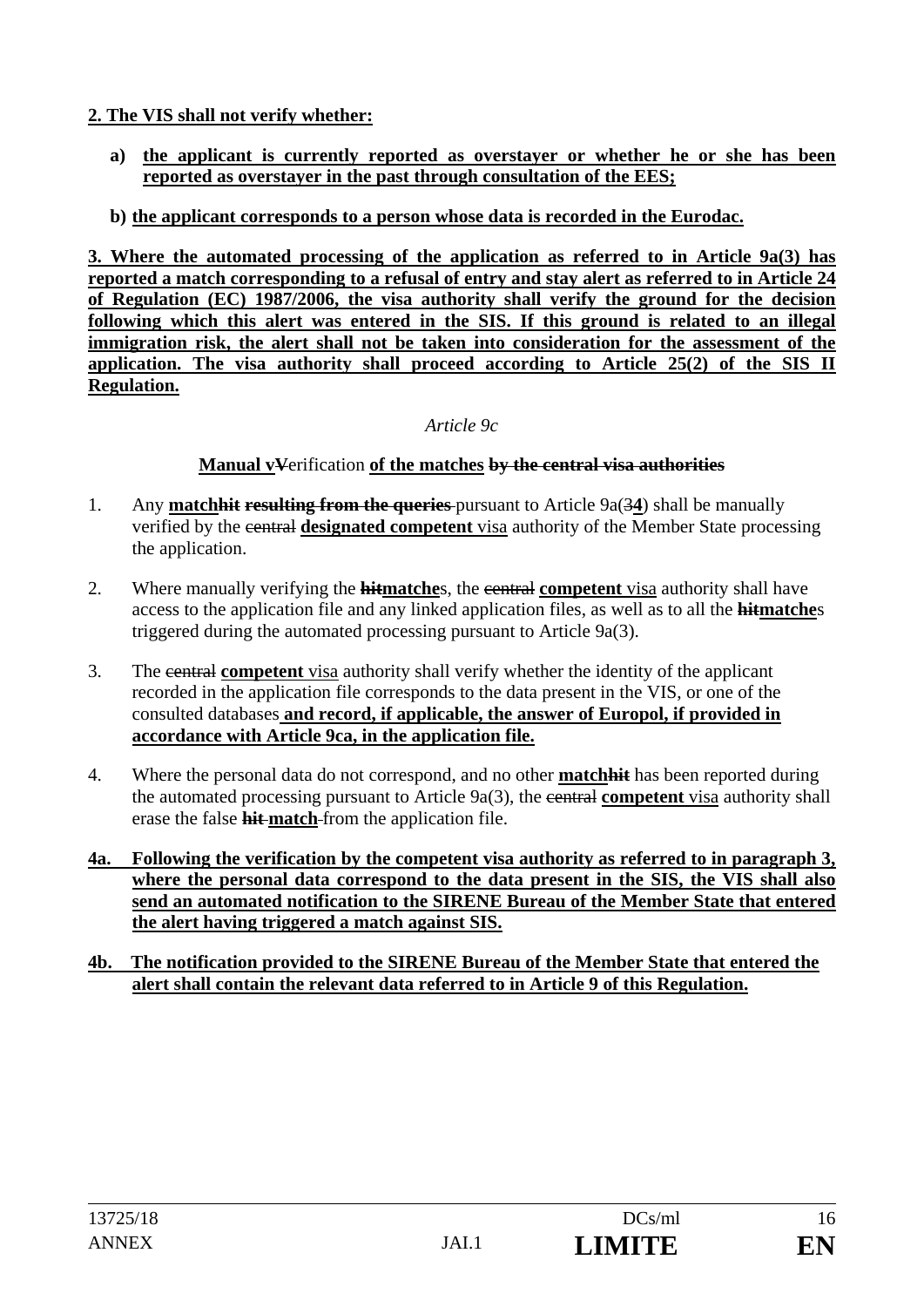- 5. **Where the data correspond to or where doubts remain concerning the identity of the applicant, the central visa authority processing the application shall inform the central visa authority of the other Member State(s), which were identified as having entered or supplied the data that triggered the hit pursuant to Article 9a(3). Where one or more Member States were identified as having entered or supplied the data that triggered such hit, the central visa authority shall consult the central visa authorities of the other Member State(s) using the procedure set out in Article 16(2).**
- 6. **The result of the verifications carried out by the central visa authorities of the other Member States shall be added to the application file.**
- 7. By derogation from paragraph 1, where the comparison referred to in Article 9a(5) reports one or more **hitmatches**, the VIS shall send an automated notification to the **SIRENE Bureau** central visa authority of the Member State that **launched the query entered the alert. The SIRENE Bureau concerned shall further verify the correspondance of the applicant's personal data with the personal data contained in the alert having triggered the match and to** take any appropriate follow-up action **in accordance with the relevant legislation**.
- 8. Where Europol is identified as having supplied the data having triggered a hit in accordance with Article 9a(3), the central competent authority of the responsible Member State shall consult the Europol national unit for follow-up in accordance with Regulation (EU) 2016/794 and in particular its Chapter IV.

## Article 9ca

## Consultation of Europol

- 1. Where Europol is identified as having supplied the data having triggered a **hit match in the Europol data** in accordance with Article 9**ba**(3), **an automated notification shall be sent to Europol in order to verify the match by comparing it with its own data. For this purpose, the VIS shall also transmit to Europol the relevant data of the application file which triggered that match. Once the match is confirmed, Europol should send a positive or negative answer to the competent visa authority of the responsible Member State which shall record it in the application file in accordance with Article 9c(3).**
- 2. **Where consulted in accordance with paragraph 1, Europol shall provide a reasoned opinion on the application. Europol's opinion shall be made available to the central authority of the responsible Member State which shall record it in the application file. Such consultation shall take place in accordance with Regulation (EU) 2016/794 and in particular its Chapter IV.**
- 3. **The central authority of the responsible Member State shall consult Europol. Where consulted in accordance with paragraph 1, Europol shall provide a reasoned opinion on the application. Europol's opinion shall be made available to the central authority of the responsible Member State which shall record it in the application file. Europol shall reply within 60 hours of the date of the notification of the consultation. The failure by Europol to reply within the deadline shall be considered as a positive opinion on the application.**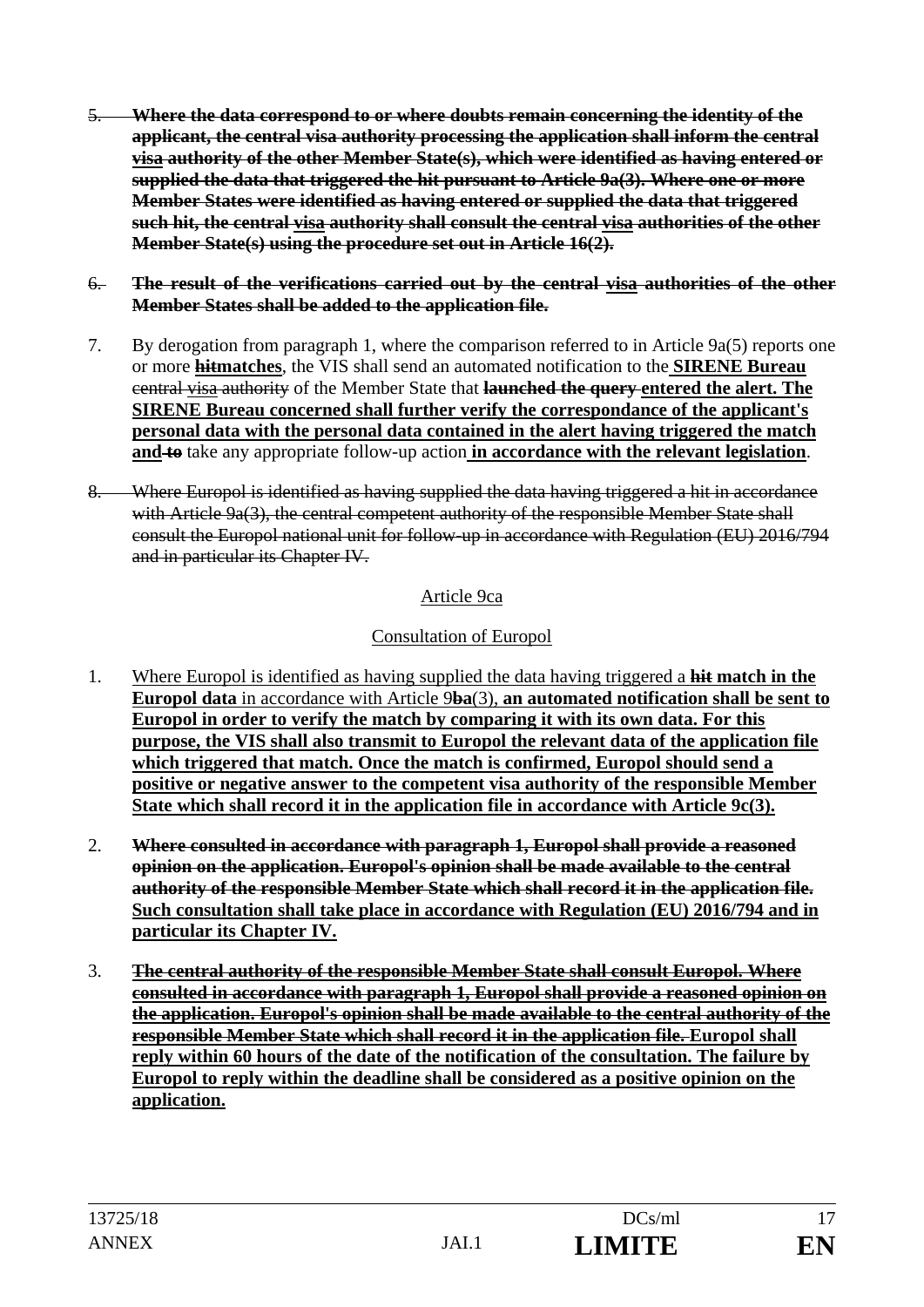- 4. **The central authority of the responsible Member State may consult Europol following the reply of an applicant to a request for additional information. In such a case, the central authority shall transmit to Europol the relevant additional information or documentation provided by the applicant in relation to the request the visa for which Europol is consulted.**
- 5. Where Europol provides a negative opinion on the application and the responsible Member State decides to issue a visa, the visa authority shall **justify its decision and shall** record **the reasons it** in the application file.

*Article 9d* 

# Responsibilities of Europol

Europol shall adapt its information system to ensure that automatic processing of the queries referred to in Article 9a(3) and Article 22b(2) is possible.

 $[...]$ 

# *Article 13*

# *Data to be added for a visa annulled or revoked*

*1. Where a decision has been taken to annul or to revoke a visa, the visa authority that has taken the decision shall add the following data to the application file:* 

*(a) status information indicating that the visa has been annulled or revoked;* 

*(b) authority that annulled or revoked the visa, including its location;* 

*(c) place and date of the decision.* 

*2. The application file shall also indicate the ground(s) for annulment or revocation, which shall be:* 

*(a) one or more of the ground(s) listed in Article 12(2);* 

*(b) the request of the visa holder to revoke the visa.* 

*3. Where a decision has been taken to annul or to revoke a visa, the visa authority that has taken the decision shall immediately retrieve and export from the VIS into the Entry/Exit System established by Regulation (EU) 2017/2226 of the European Parliament and of the Council (<sup>7</sup>) (EES) the data listed under Article 19(1) of that Regulation.* 

4. When the application file is updated pursuant to paragraphs 1 and 2, the VIS shall send a notification to the Member State that issued the visa, informing of the decision to annul or revoke that visa. Such notification shall be generated automatically by the central system and transmitted via the mechanism provided in Article 16.

[…]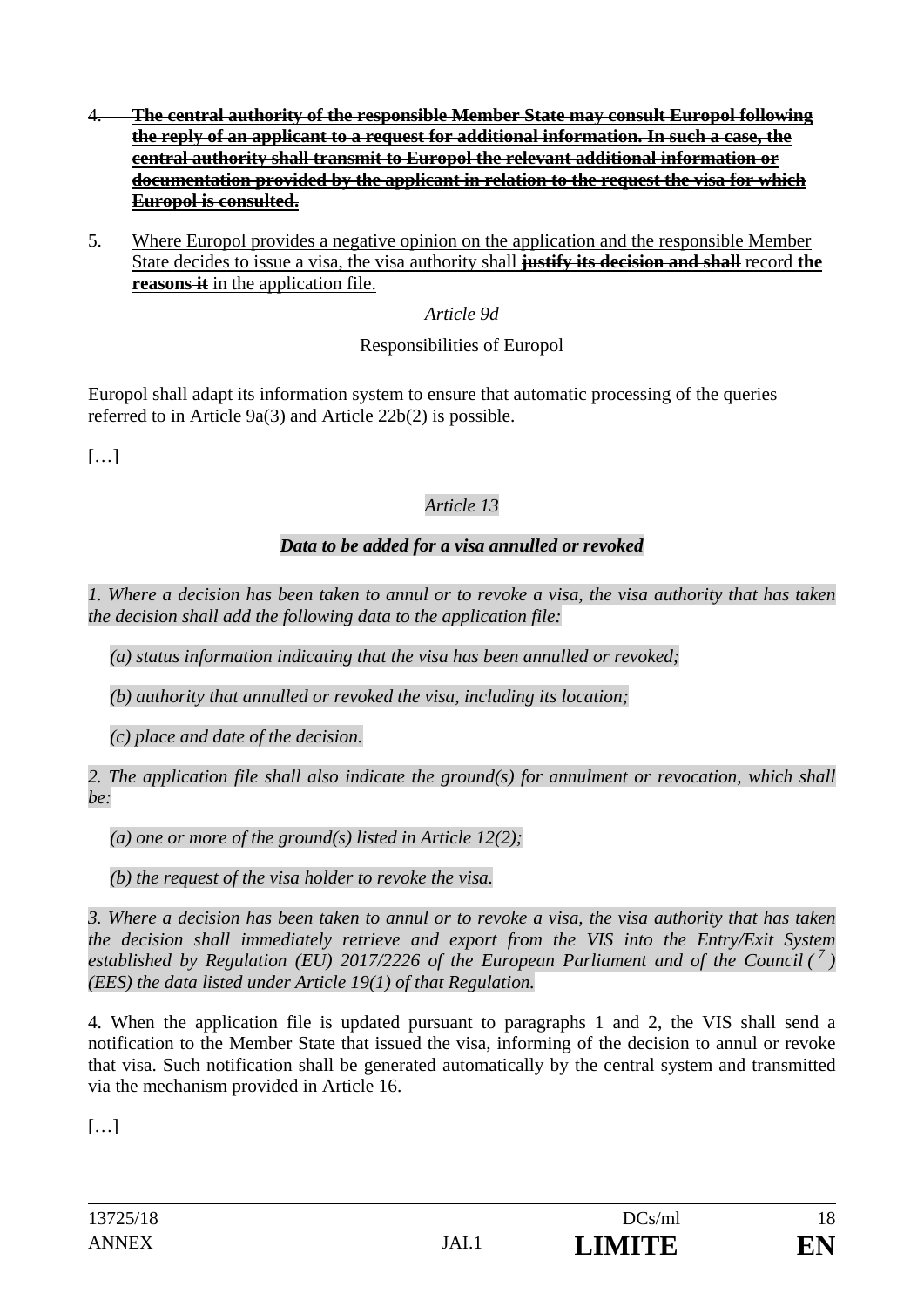### *Use of the VIS for examining applications*

*1. The competent visa authority shall consult the VIS for the purposes of the examination of applications and the decisions relating to those applications, including the decision whether to annul, revoke, or extend the visa in accordance with the relevant provisions.* 

*2. For the purposes referred to in paragraph 1, the competent visa authority shall be given access to search with one or several of the following data:* 

*(a) the application number;* 

*(b) surname (family name), first name or names (given names); date of birth; nationality or nationalities; sex;* 

*(c) the type and number of the travel document; three letter code of the issuing country of the travel document; and the date of expiry of the validity of the travel document;* 

*(d) the surname, first name and address of the natural person or the name and address of the company/other organisation, referred to in Article 9(4)(f);* 

*(e) fingerprints;* 

(ea) facial image;

*(f) the number of the visa sticker and date of issue of any previous visa.* 

2a. The facial image referred to in point (ea) of paragraph 2 shall not be the only search criterion.

*3. If the search with one or several of the data listed in paragraph 2 indicates that data on the applicant are recorded in the VIS, the competent visa authority shall be given access to the application file(s) and the linked application file(s) pursuant to Article 8(3) and (4), solely for the purposes referred to in paragraph 1.* 

*4. For the purposes of consulting the EES in order to examine and decide on visa applications in accordance with Article 24 of Regulation (EU) 2017/2226, the competent visa authority shall be given access to search the EES directly from the VIS with one or several of the data referred to in that Article.* 

*5. Where the search with the data referred to in paragraph 2 of this Article indicates that data on the third-country national are not recorded in the VIS or where there are doubts as to the identity of the third-country national, the competent visa authority shall have access to data for identification in accordance with Article* 6a20*.*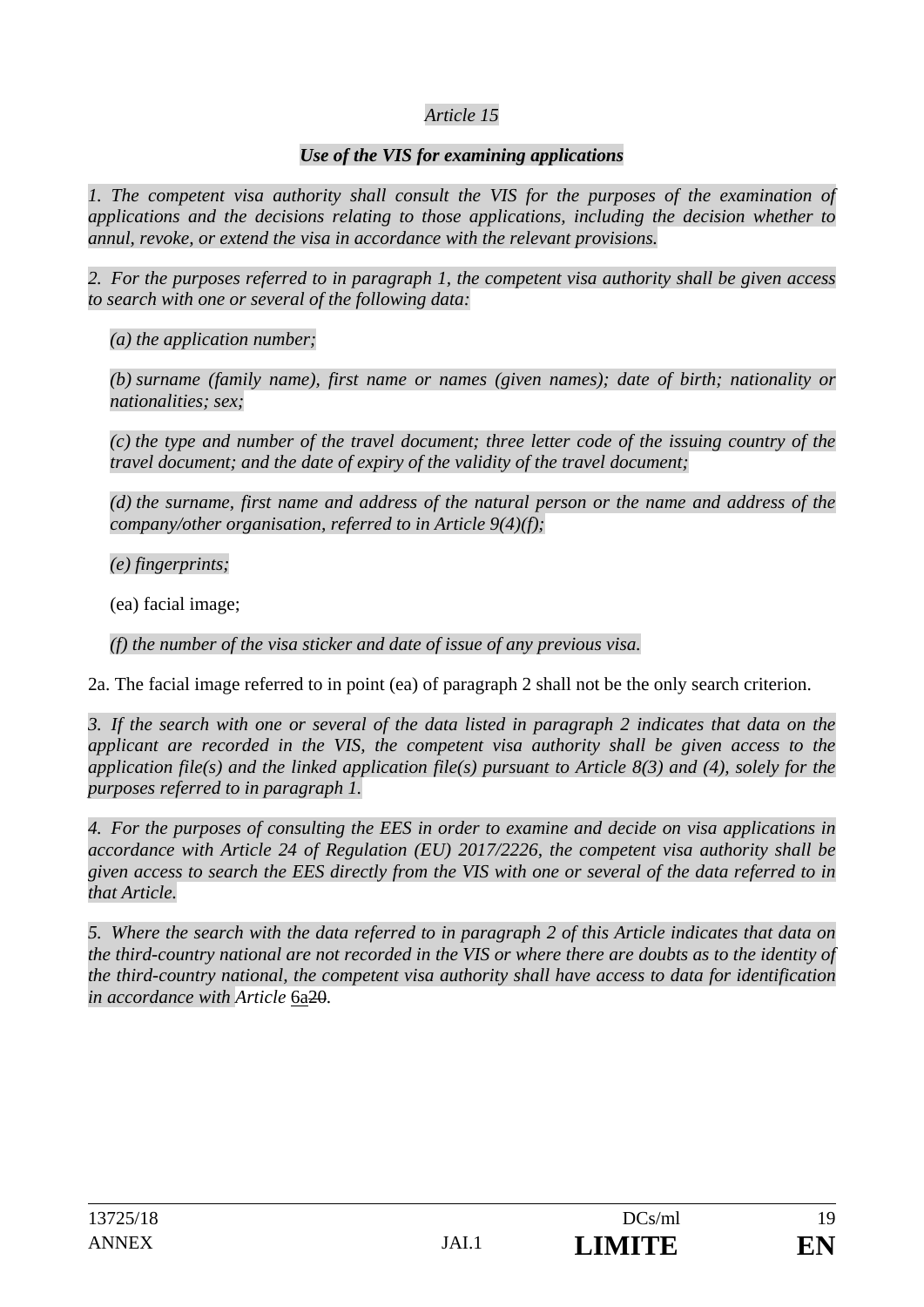### *Use of the VIS for consultation and requests for documents*

*1. For the purposes of consultation between central visa authorities on applications according to Article 17(2) of the Schengen Convention, the consultation request and the responses thereto shall be transmitted in accordance with paragraph 2 of this Article.* 

2. When an application file is created in the VIS regarding a national of a specific third country or belonging to a specific category of such nationals for which prior consultation is requested pursuant to Article 22 of Regulation (EC) No 810/2009, the VIS shall automatically transmit the request for consultation to the Member State or the Member States indicated.

The Member State or the Member States consulted shall transmit their response to the VIS, which shall transmit that response to the Member State which created the application.

Solely for the purpose of carrying out the consultation procedure, the list of Member States requiring that their central authorities be consulted by other Member States' central authorities during the examination of visa applications for uniform visas lodged by nationals of specific third countries or specific categories of such nationals, according to Article 22 of Regulation (EC) No 810/2009, and of the third country nationals concerned, shall be integrated into the VIS. The VIS shall provide the functionality for the centralised management of this list.

3. The procedure set out in paragraph 2 shall mutatis mutandis also apply to:

- (a) the transmission of information pursuant to  $\Delta$ rticle 24(2) on data amendments as well as Article 25(4) **of this Regulation** and Article 31 of Regulation (EC) No 810/2009, respectively on the issuing of visas with limited territorial validity, Article 24(2) on data amendments and Article 31 of Regulation (EC) No 810/2009 on ex post notifications;
- (b) all other messages related to consular cooperation that entail transmission of personal data recorded in the VIS or related to it, to the transmission of requests to the competent visa authority to forward copies of travel documents pursuant to point 7 of Article 9 and other documents supporting the application and to the transmission of electronic copies of those documents, as well as to requests pursuant to Article 9c and Article 38(3). The competent visa authorities shall respond to any such requests within two **three five** working days.

*4. The personal data transmitted pursuant to this Article shall be used solely for the consultation of central visa authorities and consular cooperation.*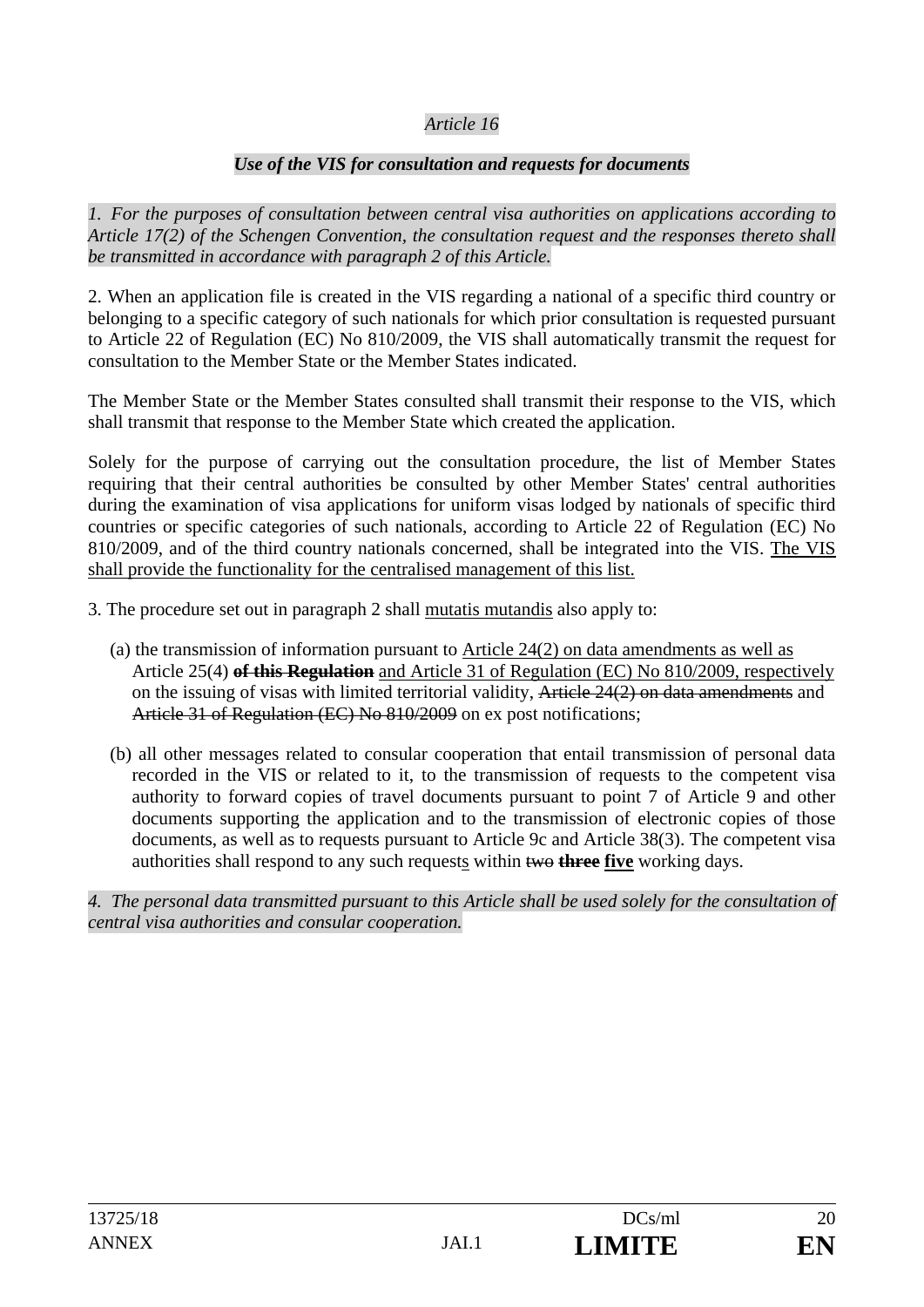### **Use of data for reporting and statistics**

The competent visa authorities shall have access to consult the following data, solely for the purposes of reporting and statistics without allowing the identification of individual applicants:

1. status information;

- 2. the competent visa authority, including its location;
- 3. current nationality of the applicant;
- 4. Member State of first entry;
- 5. date and place of the application or the decision concerning the visa;
- 6. the type of visa issued;
- 7. the type of the travel document;

8. the grounds indicated for any decision concerning the visa or visa application;

9. the competent visa authority, including its location, which refused the visa application and the date of the refusal;

10. the cases in which the same applicant applied for a visa from more than one visa authority, indicating these visa authorities, their location and the dates of refusals;

11. main purpose(s) of the journey;

12. the cases in which the data referred to in Article 9(6) could factually not be provided, in accordance with the second sentence of Article 8(5);

13. the cases in which the data referred to in Article 9(6) was not required to be provided for legal reasons, in accordance with the second sentence of Article 8(5);

14. the cases in which a person who could factually not provide the data referred to in Article 9(6) was refused a visa, in accordance with the second sentence of Article 8(5).

 $11$ **<sup>11</sup>** This deletion is suggested by the Commission in its proposal.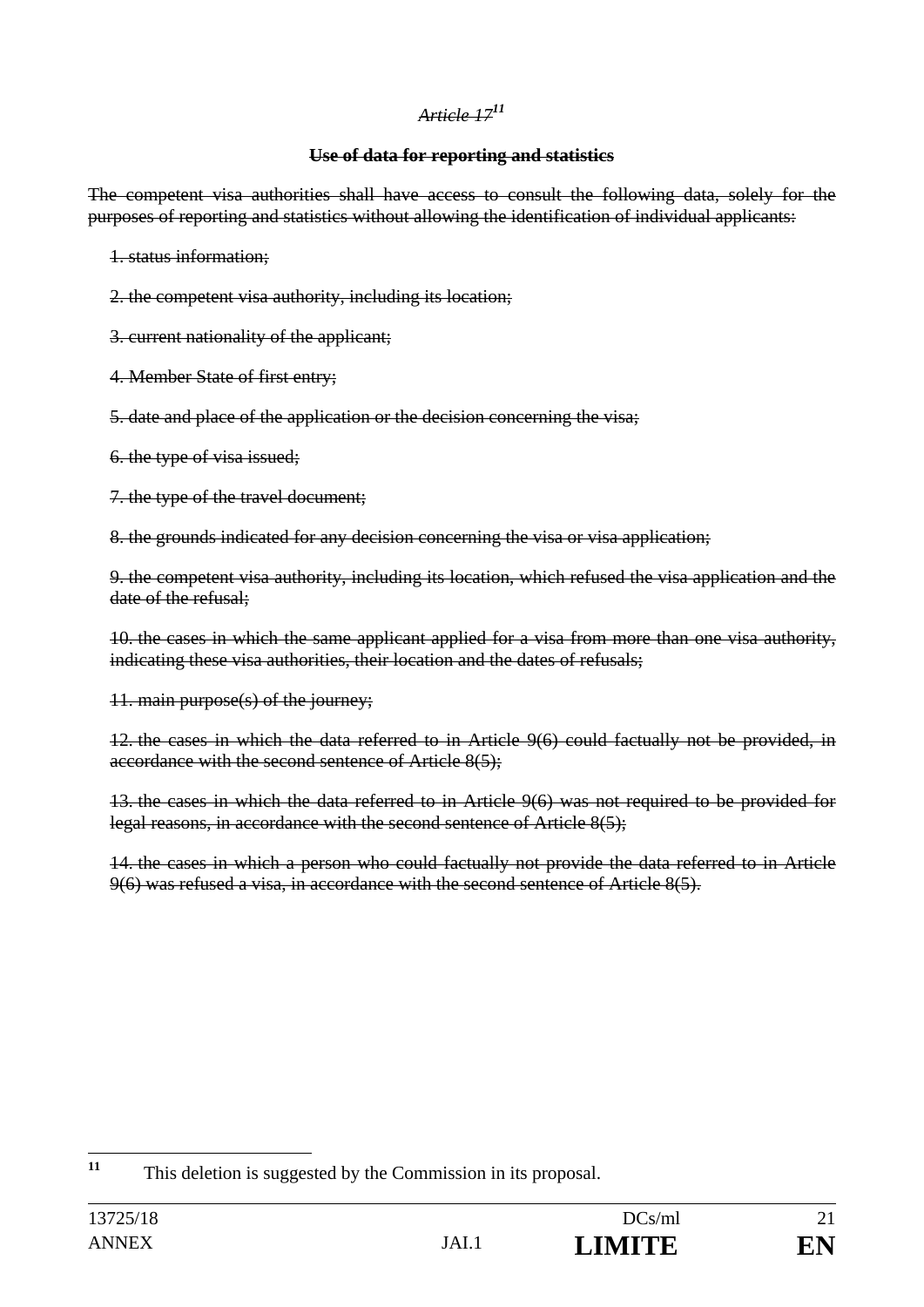### *CHAPTER III*

### ACCESS TO SHORT STAY VISA DATA BY OTHER AUTHORITIES

### *Article 18*

#### *Access to data for verification at borders at which the EES is operated*

*1. For the sole purpose of verifying the identity of the visa holders, the authenticity, temporal and territorial validity and status of the visa or whether the conditions for entry to the territory of the Member States in accordance with Article 6 of Regulation (EU) 2016/399 are fulfilled, or both, the competent authorities for carrying out checks at borders at which the EES is operated shall have access to the VIS to search using the following data:* 

*(a) surname (family name), first name or names (given names); date of birth; nationality or nationalities; sex; type and number of the travel document or documents; three letter code of the issuing country of the travel document or documents; and the date of expiry of the validity of the travel document or documents; or* 

*(b) the number of the visa sticker.* 

*2. Solely for the purposes referred to in paragraph 1 of this Article, where a search is launched in the EES pursuant to Article 23(2) of Regulation (EU) 2017/2226, the competent border authority shall launch a search in the VIS directly from the EES using the data referred to in point (a) of paragraph 1 of this Article.* 

*3. By way of derogation from paragraph 2 of this Article, where a search is launched in the EES pursuant to Article 23(2) or (4) of Regulation (EU) 2017/2226, the competent border authority may search the VIS without making use of the interoperability with the EES, where specific circumstances so require, in particular, where it is more appropriate, due to the specific situation of a third-country national, to search using the data referred to in point (b) of paragraph 1 of this Article, or where it is technically impossible, on a temporary basis, to consult the EES data or in the event of a failure of the EES.* 

*4. If the search with the data listed in paragraph 1 indicates that data are stored in the VIS on one or more issued or extended visas which are within their validity period and are under their territorial validity for the border crossing, the competent authority for carrying out checks at borders at which the EES is operated shall be given access to consult the following data contained in the application file concerned as well as in an application file or files linked pursuant to Article 8(4), solely for the purposes referred to in paragraph 1 of this Article:* 

*(a) the status information and the data taken from the application form, referred to in Article 9(2) and (4);* 

(b) facial images photographs;

*(c) the data referred to in Articles 10, 13 and 14 and entered in respect of the visa(s) issued, annulled or revoked or of the visa or visas whose validity is extended.*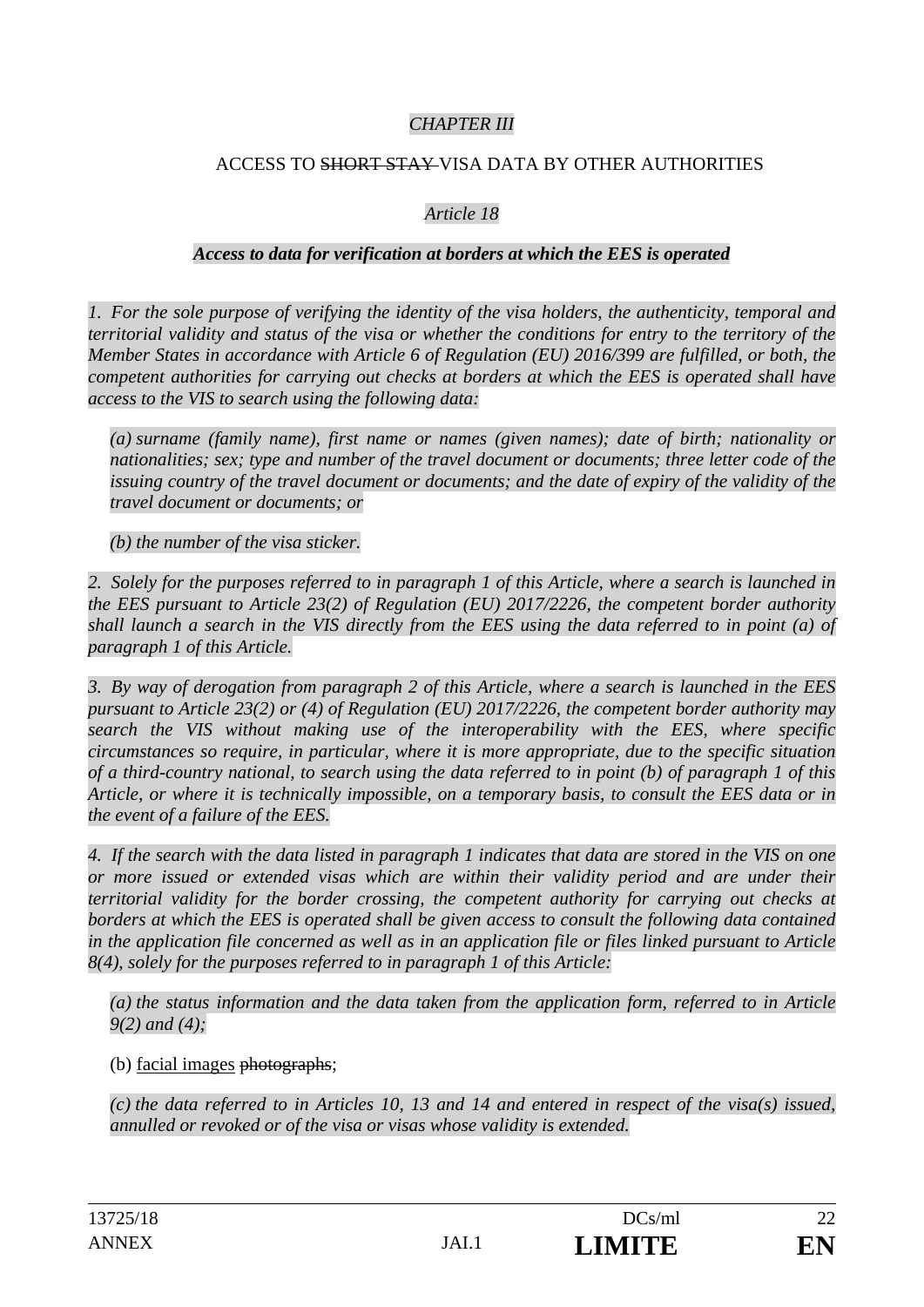*In addition, for those visa holders for whom certain data are not required to be provided for legal reasons or factually cannot be provided, the competent authority for carrying out checks at borders at which the EES is operated shall receive a notification related to the specific data field or fields concerned which shall be marked as 'not applicable'.* 

*5. If the search with the data listed in paragraph 1 of this Article indicates that data on the person are recorded in the VIS but no valid visa is recorded, the competent authority for carrying out checks at borders at which the EES is operated shall be given access to consult the following data contained in the application file or files as well as in an application file or files linked pursuant to Article 8(4), solely for the purposes referred to in paragraph 1 of this Article:* 

*(a) the status information and the data taken from the application form, referred to in Article 9(2) and (4);* 

(b) facial images photographs;

*(c) the data referred to in Articles 10, 13 and 14 and entered in respect of the visa(s) issued, annulled or revoked or of the visa or visas whose validity is extended.* 

*6. In addition to the consultation carried out under paragraph 1 of this Article, the competent authority for carrying out checks at borders at which the EES is operated shall verify the identity of a person against the VIS if the search with the data listed in paragraph 1 of this Article indicates that data on the person are recorded in the VIS and one of the following conditions is met:* 

*(a) the identity of the person cannot be verified against the EES in accordance with Article 23(2) of Regulation (EU) 2017/2226, because:* 

*(i) the visa holder is not yet registered into the EES;* 

*(ii) the identity is verified, at the border crossing point concerned, using fingerprints in accordance with Article 23(2) of Regulation (EU) 2017/2226;* 

*(iii) there are doubts as to the identity of the visa holder;* 

*(iv) of any other reason;* 

*(b) the identity of the person can be verified against the EES but Article 23(5) of Regulation (EU) 2017/2226 applies.* 

The competent authorities for carrying out checks at borders at which the EES is operated shall verify the fingerprints of the visa holder against the fingerprints recorded in the VIS. For visa holders whose fingerprints cannot be used, the search mentioned under paragraph 1 shall be carried out with the alphanumeric data foreseen under paragraph 1 in combination with the facial image.

*7. For the purpose of verifying the fingerprints against the VIS as provided for in paragraph 6, the competent authority may launch a search from the EES to the VIS.*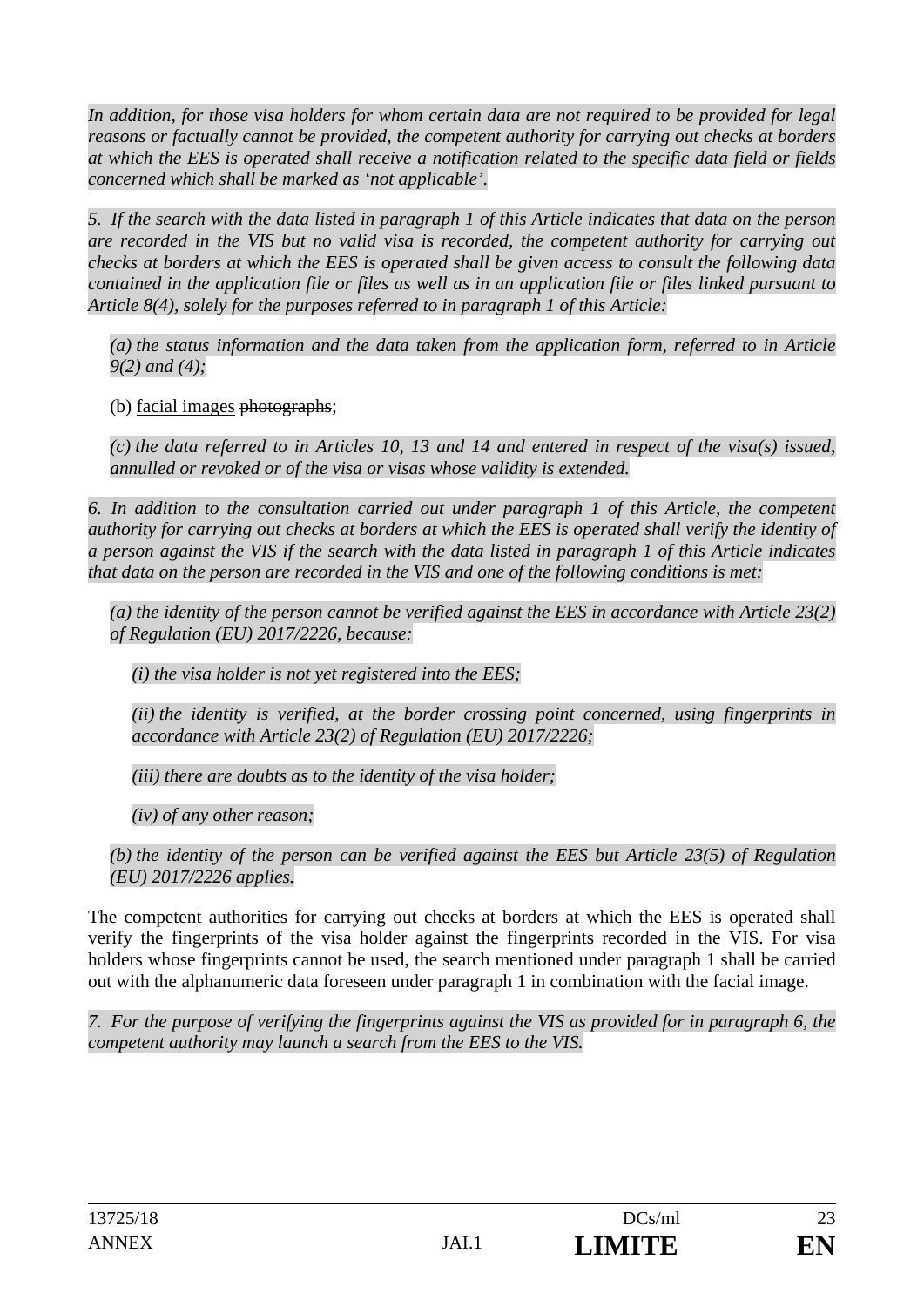*8. Where verification of the visa holder or of the visa fails or where there are doubts as to the identity of the visa holder or the authenticity of the visa or travel document, the duly authorised staff of the competent authorities for carrying out checks at borders at which the EES is operated shall have access to data in accordance with* Article 6a20(1) and (2).

[…]

# Article 20**<sup>12</sup>**

# Access to data for identification

1. Solely for the purposes of the identification of any person who may have been registered previously in the VIS or who may not, or may no longer, fulfil the conditions for the entry to, or stay or residence on, the territory of the Member States, the authorities competent for carrying out checks at borders at which the EES is operated or within the territory of the Member States as to whether the conditions for entry to, or stay or residence on, the territory of the Member States are fulfilled, shall have access to search in the VIS with the fingerprints of that person.

Where the fingerprints of that person cannot be used or the search with the fingerprints fails, the search shall be carried out with the data referred to in Article  $9(4)(a)$  and/or (c); this search may be carried out in combination with the data referred to in Article 9(4)(b).

2. If the search with the data listed in paragraph 1 indicates that data on the applicant are recorded in the VIS, the competent authority shall be given access to consult the following data of the application file and the linked application file(s), pursuant to Article 8(3) and (4), solely for the purposes referred to in paragraph 1:

(a) the application number, the status information and the authority to which the application was lodged;

(b) the data taken from the application form, referred to in Article 9(4);

(c) photographs;

(d) the data entered in respect of any visa issued, refused, annulled, revoked or whose validity is extended, or of applications where examination has been discontinued, referred to in Articles 10 to 14.

3. Where the person holds a visa, the competent authorities shall access the VIS first in accordance with Articles 18 or 19.

 $\overline{a}$ **<sup>12</sup>** Moved to Chapter I (new Article 6a).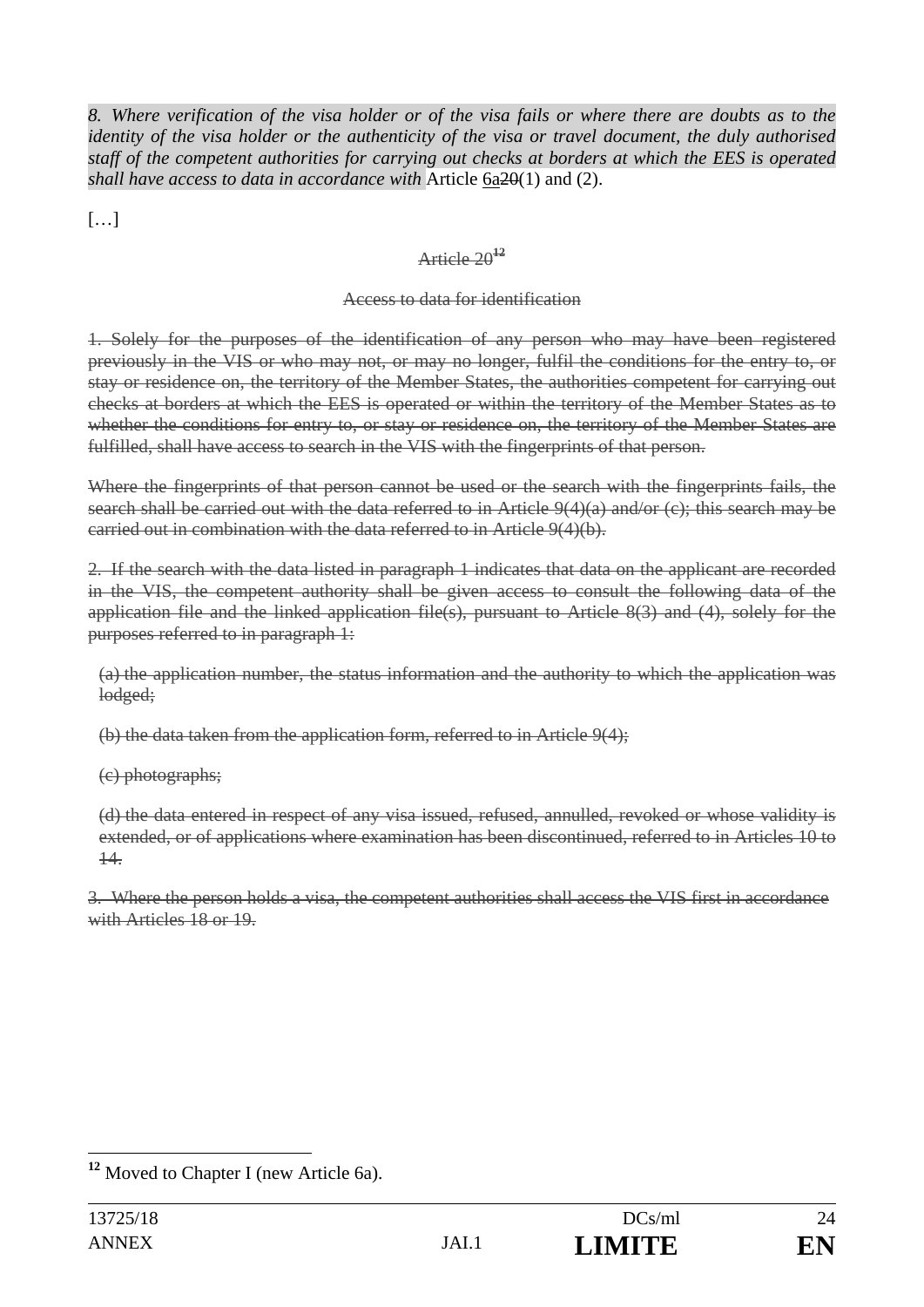### *Article 20a<sup>13</sup>*

Use of VIS data for the purpose of entering SIS alerts on missing persons and the subsequent access to those data

1. Fingerprint data stored in the VIS may be used for the purpose of entering an alert on missing persons in accordance with Article 32(2) of Regulation (EU) … of the European Parliament and of the Council\* [*Regulation (EU) on the establishment, operation and use of the Schengen Information System (SIS) in the field of police cooperation and judicial cooperation in criminal matters*]. In those cases, the exchange of fingerprint data shall take place via secured means to the SIRENE bureau of the Member State owning the data.

2. Where there is a hit against a SIS alert as referred to in paragraph 1, child protection authorities and national judicial authorities, including those responsible for the initiation of public prosecutions in criminal proceedings and for judicial inquiries prior to charge and their coordinating authorities, as referred to *in Article 43 of* Regulation (EU) … *[COM(2016) 883 final – SIS LE],* may request, in the performance of their tasks, access to the data entered in VIS. The conditions provided for in Union and national legislation shall apply.

**Regulation (EU) .. of the European Parliament and of the Council of ... (OJ L .., p. ...).** 

 $\overline{$ ...

 $\overline{\phantom{a}}$   $\overline{\phantom{a}}$ 

# *Article 21*

# *Access to data for determining the responsibility for asylum applications*

*1. For the sole purpose of determining the Member State responsible for examining an asylum application according to Articles 9 and 21 of Regulation (EC)* No 604343/20103**<sup>14</sup>**, *the competent asylum authorities shall have access to search with the fingerprints of the asylum seeker.* 

Where the fingerprints of the asylum seeker cannot be used or the search with the fingerprints fails, the search shall be carried out with the data referred to in Article 9(4)(a) and/or (c) **and/or Article 9(5)**; this search may be carried out in combination with the data referred to in Article 9(4)(b). **However, the facial image shall not be the only search criterion.**

*2. If the search with the data listed in paragraph 1 indicates that a visa issued with an expiry date of no more than six months before the date of the asylum application, and/or a visa extended to an expiry date of no more than six months before the date of the asylum application, is recorded in the VIS, the competent asylum authority shall be given access to consult the following data of the application file, and as regards the data listed in point (g) of the spouse and children, pursuant to Article 8(4), for the sole purpose referred to in paragraph 1:* 

*(a) the application number and the authority that issued or extended the visa, and whether the authority issued it on behalf of another Member State;* 

 $\overline{a}$ 

**<sup>13</sup>** Moved to Chapter I (new Article 6b).

**<sup>14</sup>** Revert the original Commission proposal (i.e. no change).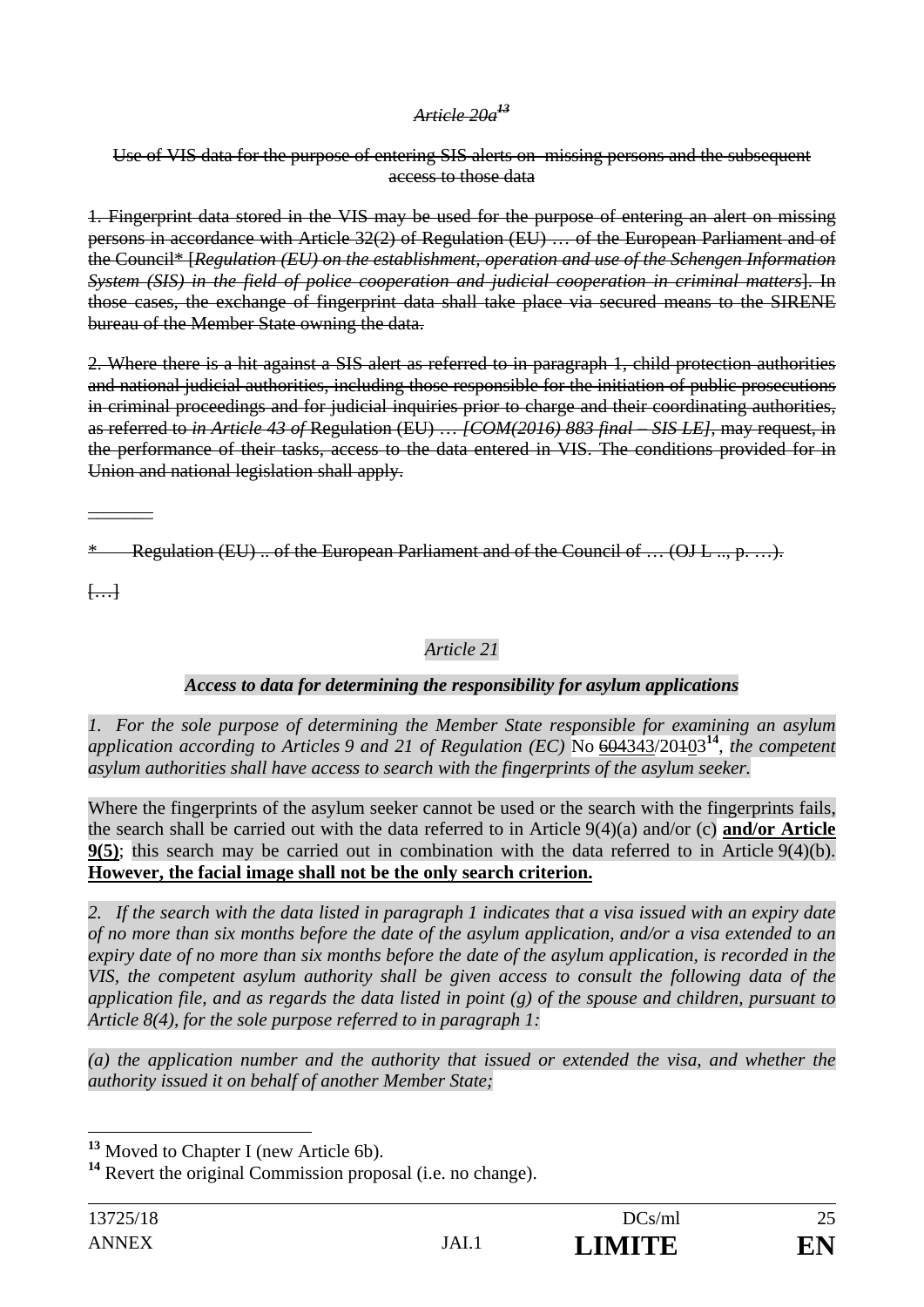(b) the data taken from the application form referred to in Article 9(4)(a) and (**aab**);

*(c) the type of visa;* 

*(d) the period of validity of the visa;* 

*(e) the duration of the intended stay;* 

*(f) facial images photographs;* 

(fa) the data entered in respect of any visa issued, annulled, revoked, or whose validity is extended, referred to in Articles 10, 13 and 14;

(g) the data referred to in Article 9(4)(a) and (**aab**) of the linked application file(s) on the spouse and children.

*3. The consultation of the VIS pursuant to paragraphs 1 and 2 of this Article shall be carried out only by the designated national authorities referred to in Article 21(6) of Regulation (EC)*  No 604343/20103**<sup>15</sup>***.* 

# *Article 22*

# *Access to data for examining the application for asylum*

*1. For the sole purpose of examining an application for asylum, the competent asylum authorities shall have access in accordance with Article* 21 34 *of Regulation (*EUC*) No* 604343/20103\***<sup>16</sup>** *to search with the fingerprints of the asylum seeker.* 

Where the fingerprints of the asylum seeker cannot be used or the search with the fingerprints fails, the search shall be carried out with the data referred to in Article 9(4)(a) and/or (c) **and/or Article 9(5)**; this search may be carried out in combination with the data referred to in Article 9(4)(b). **However, the facial image shall not be the only search criterion.**

2. If the search with the data listed in paragraph 1 indicates that data on the applicant for international protection is recorded in the VIS, the competent asylum authority shall have access to consult the following data of the applicant and of any linked application files of the applicant pursuant to Article 8(3), for the sole purpose referred to in paragraph 1:

- (a) the application number;
- (b) the data taken from the application form(s), referred to in points (4), (5) and (7) of Article 9;
- (c) facial images photographs;

(d) the data entered in respect of any visa issued, annulled, revoked, or whose validity is extended, referred to in Articles 10, 13 and 14;

(e) the data referred to in points (4) and (5) of Article 9 of the linked application files pursuant to Article 8(4).

 $\overline{a}$ <sup>15</sup> Revert the original Commission proposal (i.e. no change).

**<sup>16</sup>** Revert the original Commission proposal (i.e. no change).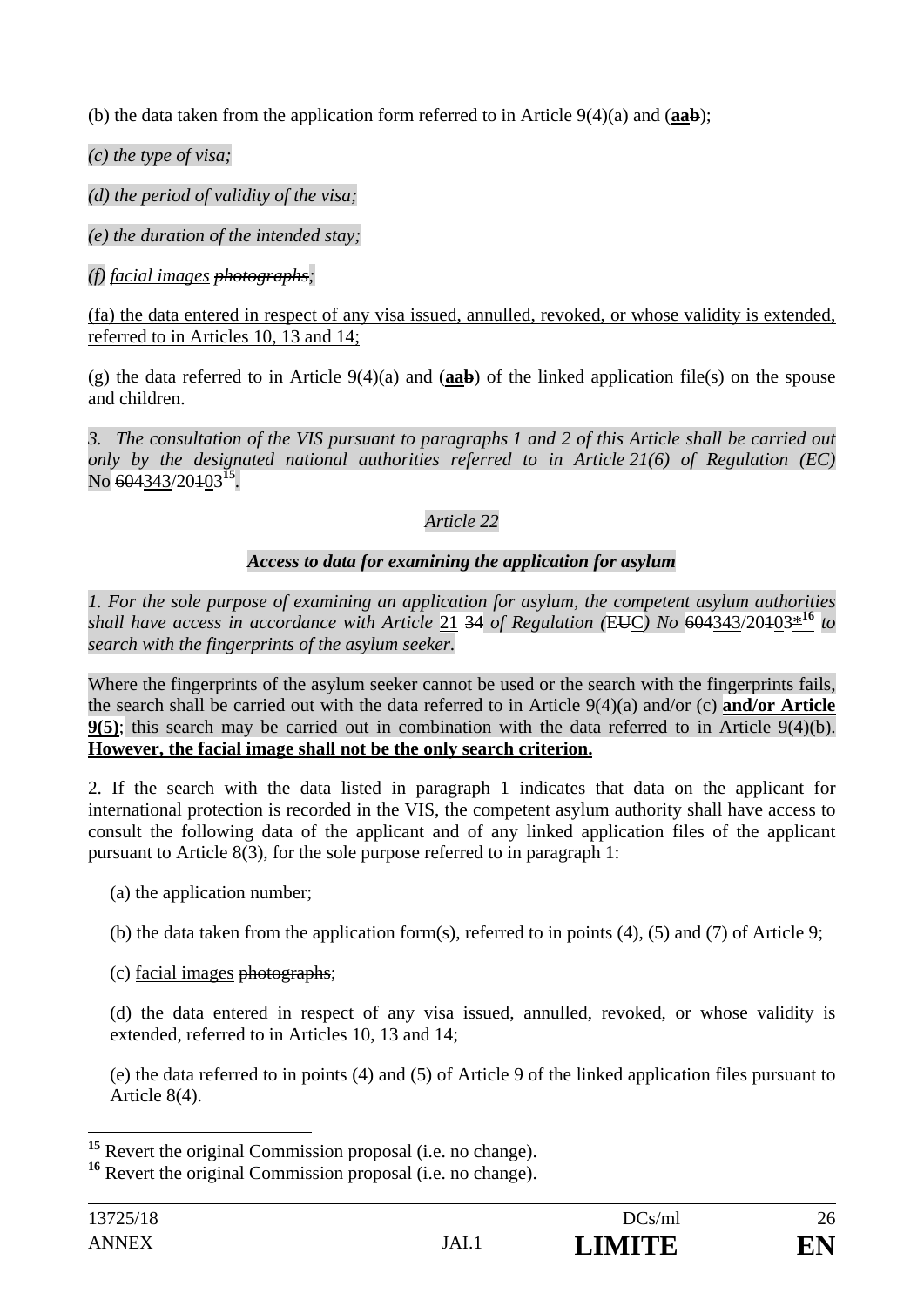*3. The consultation of the VIS pursuant to paragraphs 1 and 2 of this Article shall be carried out only by the designated national authorities referred to in Article* 3421(6) *of Regulation (*EUC*) No*  604343/20103**<sup>17</sup>***.* 

### CHAPTER IIIa

## ENTRY AND USE OF DATA ON LONG STAY VISAS AND RESIDENCE PERMITS

## *Article 22a*

Procedures for entering data upon **decision on an** application for a long stay visa or residence permit

- 1. Upon **decision on an** application for a long stay visa or residence permit, the **competent**  authority **that issued that decision** shall create without delay the individual **application** file, by entering the **following application** data **referred to in Article 22c or Article 22d** in the VIS, **insofar as available as far as those data are required to be provided by the applicant:** 
	- **a. application number;**

**b. status information, indicating that a long stay visa or residence permit has been requested;** 

**c. the authority with which the application has been lodged, including its location;** 

**d. surname (family name); first name(s); date of birth; current nationality or nationalities; sex; date, place of birth;** 

**e. type and number of the travel document and the three letter code of the issuing country of the travel document;** 

# **f.the date of expiry of the validity of the travel document;**

- **g. authority which issued the travel document and its date of issue;**
- **h. a scan of the biographic data page of the travel document;**

**i. in the case of minors, surname and first name(s) of the holder's parental authority or legal guardian;** 

# **j. a facial image of the holder, where possible taken live or a photograph;**

- **k. fingerprints of the holder.**
- 2. Upon creation of the individual **application** file, the VIS shall automatically launch the query pursuant to Article 22b.

 $\overline{a}$ <sup>17</sup> Revert the original Commission proposal (i.e. no change).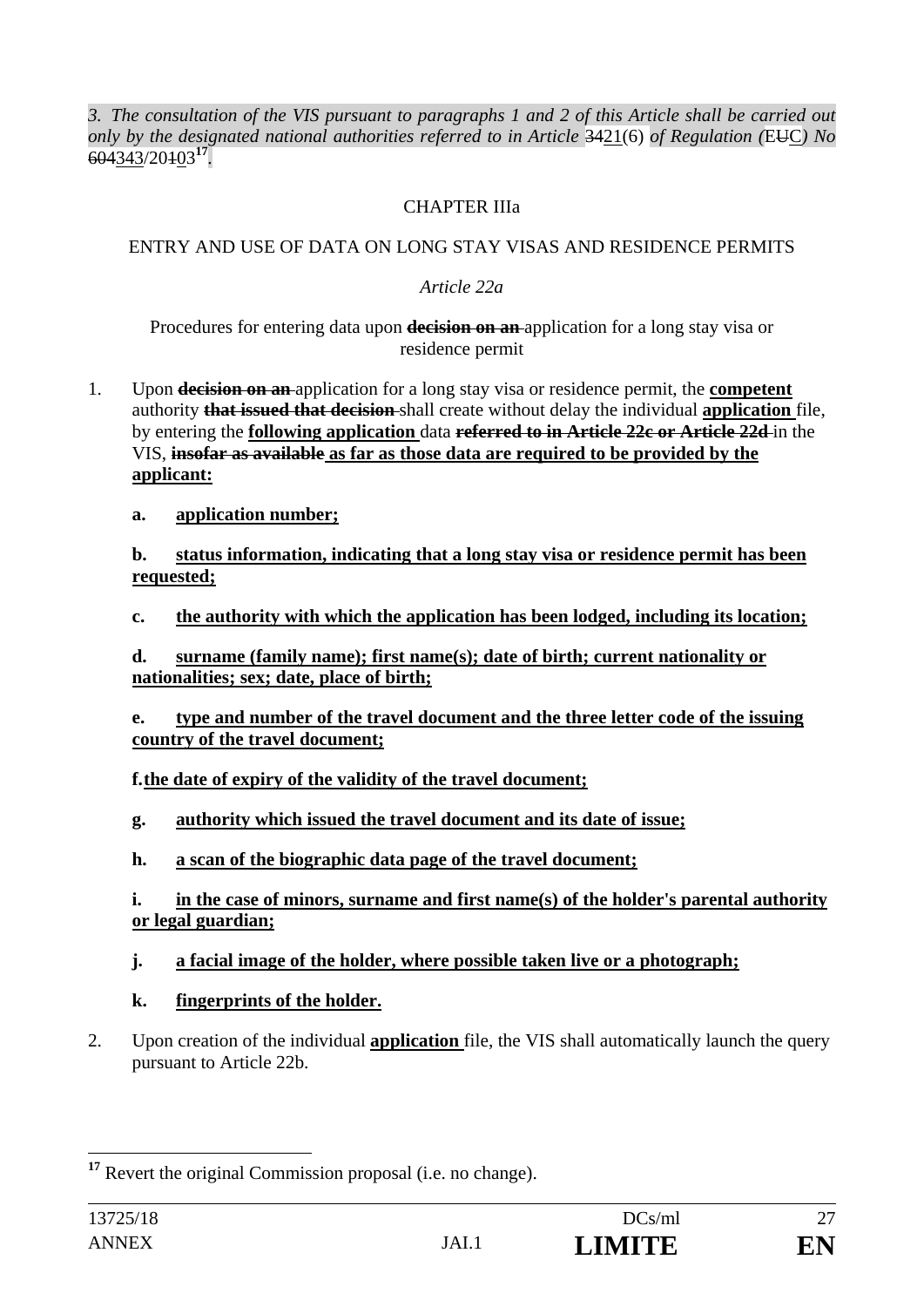- 3. If the holder has applied as part of a group or with a family member, the authority shall create an individual file for each person in the group and link the files of the persons having applied together and who were issued a long stay visa or residence permit.
- 4. Where particular data are not required to be provided in accordance with Union or national legislation or factually cannot be provided, the specific data field(s) shall be marked as 'not applicable'. In the case of fingerprints, the system shall permit a distinction to be made between the cases where fingerprints are not required to be provided in accordance with Union or national legislation and the cases where they cannot be provided factually.

### *Article 22b*

### Queries to other systems

- 1. Solely for the purpose of assessing whether the person could pose a threat to the public policy, or internal security or public health of the Member States, pursuant to Article 6(1)(e) of Regulation (EU) 2016/399, the files shall be automatically processed by the VIS to identify **hitmatch**(**e**s). The VIS shall examine each file individually.
- 2. Every time an individual **application** file is created **upon issuance or refusal pursuant to Article 22c or 22d of a long-stay visa or residence permit in accordance with Article 22a**, the VIS shall shall launch a query by using the European Search Portal defined in Article 6(1) of [the Interoperability Regulation] to compare the relevant **application** data **referred to in Article 22c(2)(a), (b), (c), (f) and (g) of this Regulation** with the relevant data**,** in the VIS, the Schengen Information System (SIS), the Entry/Exit System (EES), the European Travel Information and Authorisation System (ETIAS) including the watchlist referred to in Article 29 of Regulation (EU) 2018/XX for the purposes of establishing a European Travel Information and Authorisation System, **the Eurodac,** [the ECRIS-TCN system as far as convictions related to terrorist offences and other forms of serious criminal offences are concerned], the Europol data, the Interpol Stolen and Lost Travel Document database (SLTD), and the Interpol Travel Documents Associated with Notices database (Interpol TDAWN).
- 3. The VIS shall add a reference to any **match hit** obtained pursuant to paragraphs (2) **and (5)** to the individual file. Additionally, the VIS shall identify, where relevant, the Member State(s) that entered or supplied the data having triggered the **hitmatch**(**e**s) or Europol, and shall record this in the individual file.
- **4. For the purposes of Article 2(2)(f) in respect of an issued or extended long stay visa the queries carried out under 22b paragraph 2 of this Article shall compare the relevant data referred to in Article 22c(2), to the data present in the SIS in order to determine whether the holder is subject to one of the following alerts:** 
	- **(a) an alert in respect of persons wanted for arrest for surrender purposes or extradition purposes;**
	- **(b) an alert in respect of missing persons;**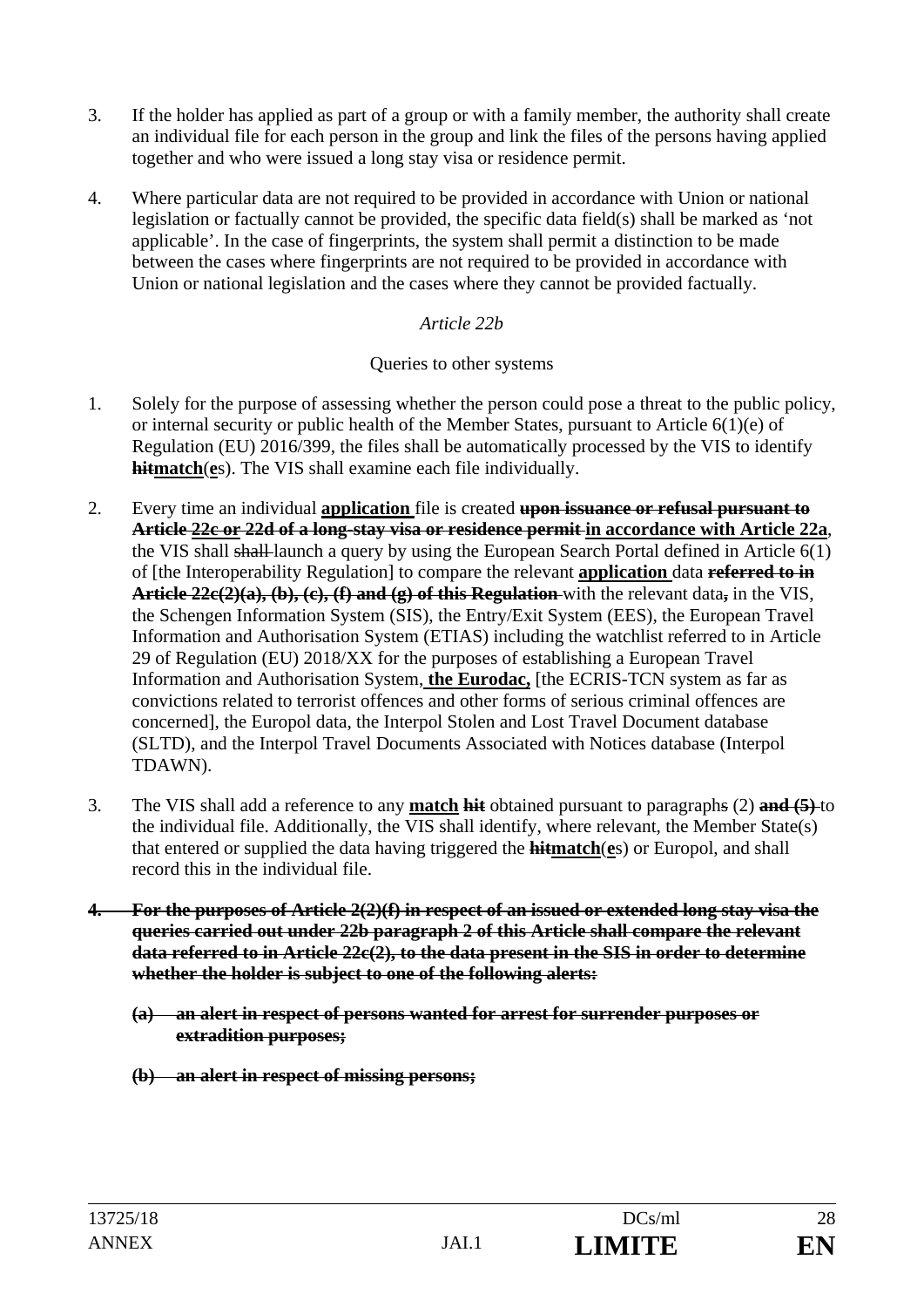**(c) an alert in respect of persons sought to assist with a judicial procedure;** 

**(d) an alert on persons and objects for discreet checks or specific checks.** 

**Where the comparison referred to in this paragraph reports one or several hit(s), the VIS shall send an automated notification to the central authority of the Member State that launched the query request and the Member State concerned shall take any appropriate follow-up action.** 

- **5. As regards the consultation of EES, ETIAS and VIS data pursuant to paragraph 2, the hits shall be limited to indicating refusals of a travel authorisation, refusals of entry or of the decision to refuse, annul or revoke a visa or residence permit which are based on security grounds.**
- **6. Where the long stay visa or residence permit is issued or extended by a consulate consular authority of a Member State, Article 9a shall apply.**
- **7. Where the long-stay visa or residence permit is issued or extended or where a long stay visa is extended by an authority in the territory of a Member State, the following shall apply:** 
	- **(a) that authority shall verify whether the data recorded in the individual file corresponds to the data present in the VIS, or one of the consulted EU information systems/databases, the Europol data, or the Interpol databases pursuant to paragraph 2;**
	- **(b) where the hit pursuant to paragraph 2 is related to Europol data, the Europol national unit shall be informed for follow up;**
	- **(c) where the data do not correspond, and no other hit has been reported during the automated processing pursuant to paragraphs 2 and 3, the authority shall delete the false hit from the application file;**
	- **(d) where the data correspond to or where doubts remain concerning the identity of the applicant, the authority shall take action on the data that triggered the hit pursuant to paragraph 4 according to the procedures, conditions and criteria provided by EU and national legislation.**

*Article 22c* 

Individual file to be created for a long stay visa or residence permit issued

**Where a decision has been taken to issue a long stay visa or residence permit, the competent authority that issued the long stay visa or residence permit shall add the following data to the individual application file** An individual file created pursuant to Article 22a(1) shall contain the following data, where the data is collected in accordance with the relevant Union and national legislation: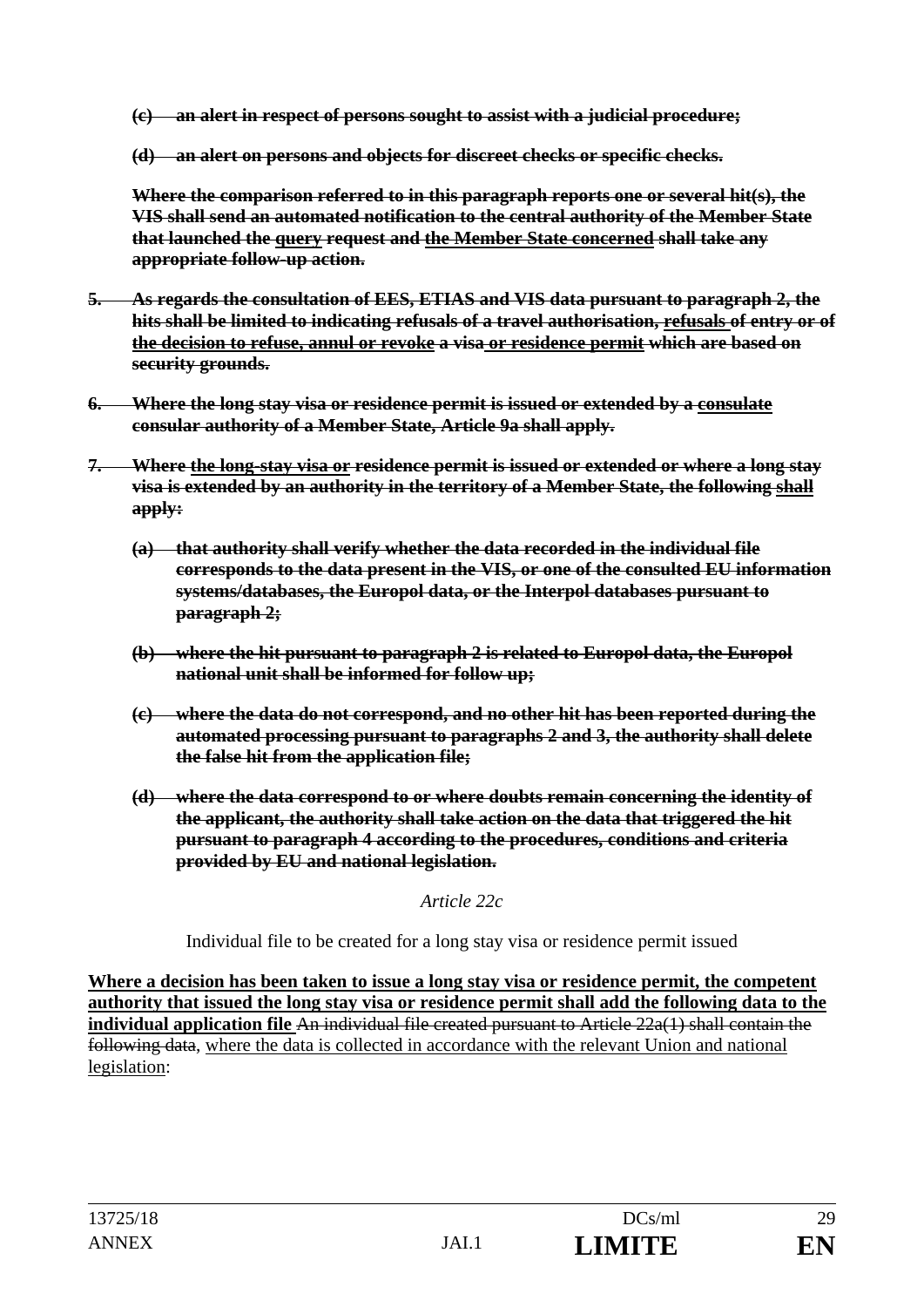- **(1) the authority which issued the document, including its location;**
- **(2) the following data of the holder:** 
	- **(a) surname (family name); first name(s); date of birth; current nationality or nationalities; sex; date, place and country of birth;**
	- **(b) type and number of the travel document and the three letter code of the issuing country of the travel document;**
	- **(c) the date of expiry of the validity of the travel document;**
	- **(cc) authority which issued the travel document and its date of issue;**
	- **(cd) a scan of the biographic data page of the travel document;**
	- **(d) in the case of minors, surname and first name(s) of the holder's parental authority or legal guardian;**
	- **(e) the surname, first name and address of the natural person or the name and address of the employer or any other organisation on which the application was based;**
	- **(f) a facial image of the holder, where possible taken live or a photograph;**
	- **(g) two fingerprints of the holder, in accordance with the relevant Union and national legislation;**
	- **(3) the following data concerning the long stay visa or residence permit issued:** 
		- (a) status information indicating that a long-stay visa or residence permit has been issued;

(aa) the authority that took the decision and its location;

- (b) place and date of the decision to issue the long-stay visa or residence permit;
- (c) the type of document issued (long-stay visa or residence permit);
- (d) the number of the issued long-stay visa or residence permit;
- (e) the **commencement and** expiry date**s** of the long-stay visa or residence permit.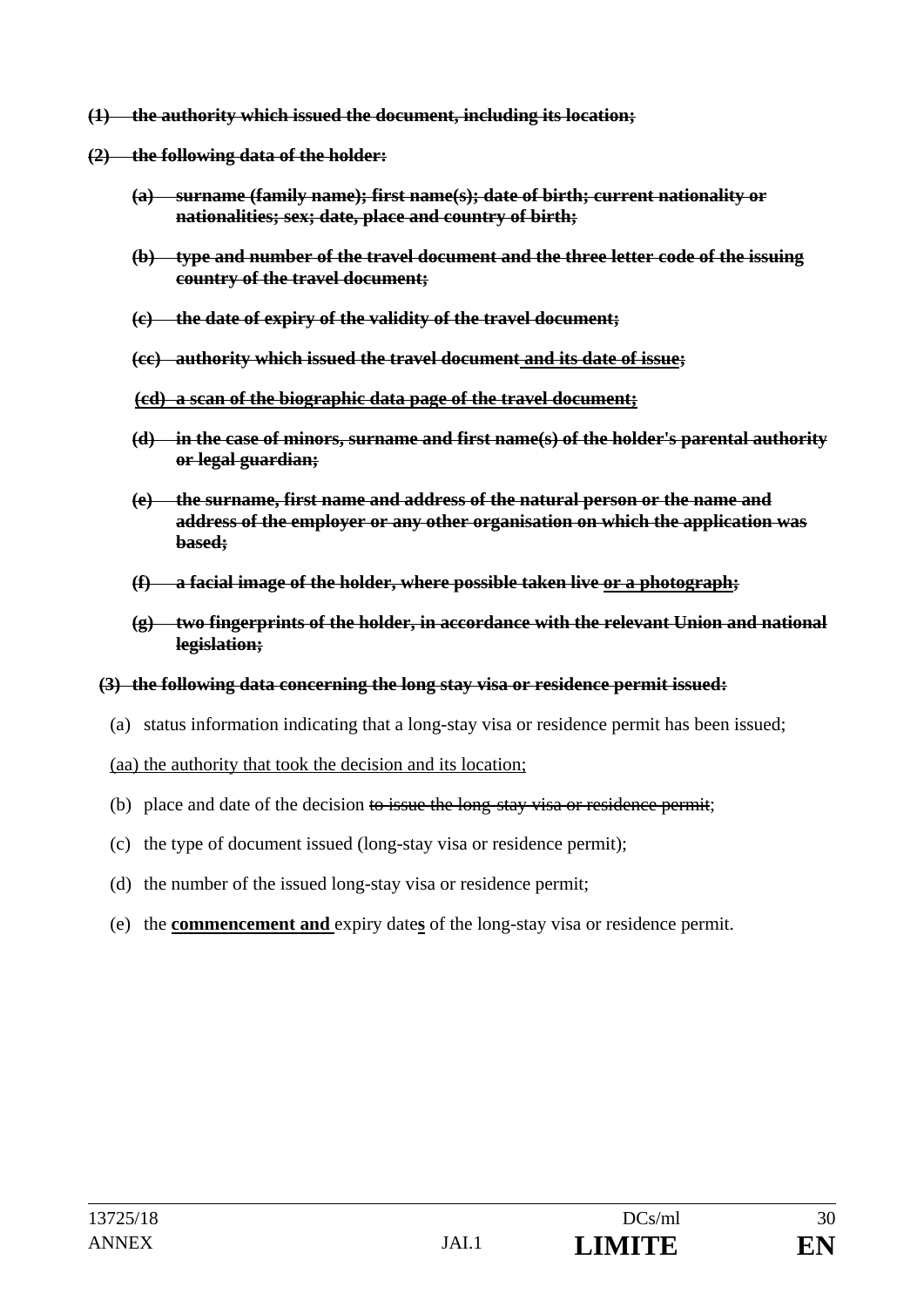### *Article 22d*

Individual file to be created in certain cases of refusal of a long stay visa or residence permit

Where a decision has been taken to refuse a long stay visa or a residence permit because the applicant is considered to pose a threat to public policy, internal security or to public health or the applicant has presented documents which were fraudulently acquired, or falsified, or tampered with, the authority which refused it shall **add the following data to the individual application file create without delay an individual file with the following data**, where the data is collected in accordance with the relevant Union and national legislation:

- **a. surname, surname at birth (former surname(s)); first name(s); sex; date, place and country of birth;**
- **b. current nationality/nationalities and nationality/nationalities at birth;**
- **c. type and number of the travel document, the authority which issued it and the date of issue and of expiry;**
- **ca. a scan of the biographic data page of the travel document;**
- **d. in the case of minors, surname and first name(s) of the applicant's parental authority or legal guardian;**
- **e. the surname, first name and address of the natural personon whom the application is based;**
- **f. a facial image of the applicant, where possible taken live or a photograph;**
- **g. two fingerprints of the applicant, in accordance with the relevant Union and national legislation;**
- h. information indicating that the long-stay visa or residence permit has been refused because the applicant is considered to pose a threat to public policy, public security or to public health, or because the applicant presented documents which were fraudulently acquired, or falsified, or tampered with;
- i. the authority that refused the long-stay visa or residence permit, including its location;
- j. place and date of the decision to refuse the long stay-visa or residence permit.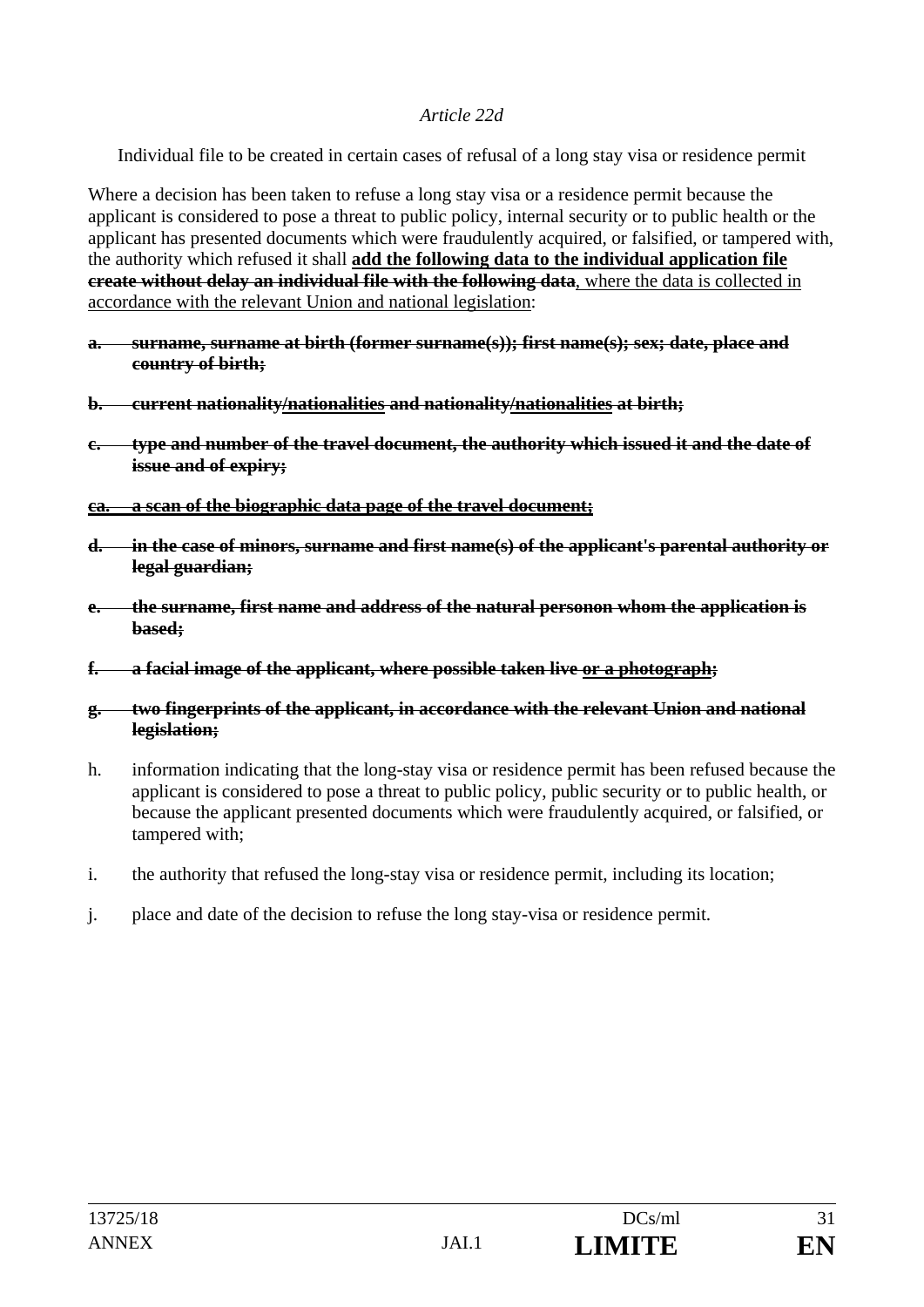### *Article 22e*

Data to be added for a long stay visa or residence permit withdrawn, revoked or annuled

1. Where a decision has been taken to withdraw, revoke or annul a long-stay visa or residence permit or long-stay visa or to shorten the validity period of a long stay visa, the authority that has taken the decision shall add the following data to the individual **application** file, where the data is collected in accordance with the relevant Union and national legislation:

- (a) status information indicating that the long-stay visa or residence permit has been withdrawn, revoked or annulled or, in the case of a long stay visa, that the validity period has been shortened;
- (b) the authority that took the decision and withdrew the long-stay visa or residence permit or shortened the validity period of the long stay visa, including its location;
- (c) place and date of the decision.;
- (d) the new expiry date of the validity of the long stay visa or residence permit, where appropriate;
- (e) the number of the visa sticker or residence permit, if the reduced period takes the form of a new visa sticker.

2. The individual file shall also indicate the ground(s) for withdrawal, revocation or annulment of the long-stay visa or residence permit or shortening of the validity period of the long stay visa, in accordance with point (h) of Article 22d.

*Article 22f* 

Data to be added for a long stay visa or residence permit extended or a residence permit renewed

Where a decision has been taken to extend the validity of a residence permit or a long-stay visa, the authority which extended it shall add the following data to the individual **application** file, where the data is collected in accordance with the relevant Union and national legislation:

- (a) status information indicating that the validity of the long-stay visa or residence permit has been extended;
- (b) the authority that took the decision and extended the long-stay visa or residence permit, including its location;
- (c) place and date of the decision;
- (d) in the case of a long stay visa, the number of the visa sticker, if the extension of the longstay visa takes the form of a new visa sticker;
- (e) the expiry date of the validity of the long stay visa extended period.

Where a decision has been taken to renew a residence permit Article 22c applies.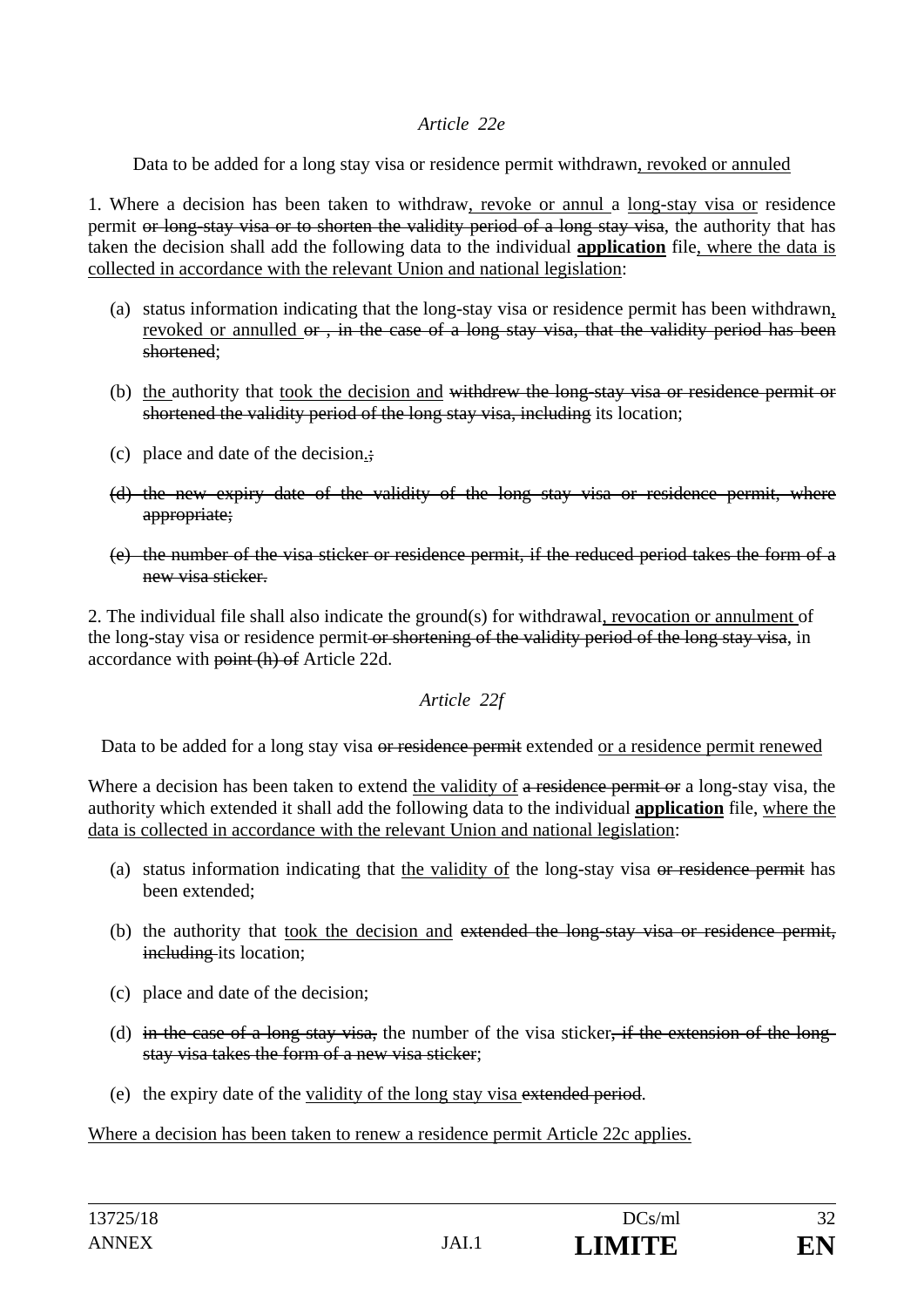## *Article 22g*

Access to data for verification of long stay visas and residence permits at external border crossing points

1. For the sole purpose of verifying the identity of the document holder and/or the authenticity and the validity of the long-stay visa or residence permit and whether the person is not considered to be a threat to public policy, internal security or public health of any of the Member States in accordance with Article 6(1)(e) of Regulation (EU) 2016/399, the competent authorities for carrying out checks at external border crossing points in accordance with that Regulation shall have access to search using the number of the document in combination with one or several of the data in Article  $22c(2)(a)$ , (b), and (c), (f) and (g) of this Regulation.

2. If the search with the data listed in paragraph 1 indicates that data on the document holder are recorded in the VIS, the competent border control authority shall be given access to consult the following data of the individual file, solely for the purposes referred to in paragraph 1:

- (a) the status information of the long-stay visa or residence permit indicating if it has been issued, withdrawn or extended;
- (b) data referred to in Article  $22c(3)(c)$ , (d), and (e);
- (c) where applicable, data referred to in Article  $22e(1)(d)$  and (e);
- (d) where applicable, data-facial images or photographs as referred to in Article  $22f(d)$  and (e)  $c(2)(f)$ ;
- (e) photographs fingerprints as referred to in Article  $22c(2)(fg)$ .
- (f) if applicable, the **hitmatch**(**e**s) pursuant to Article 22b(3) and the results of the verifications linked to those **hitmatche**s pursuant to Article 9c.

### *Article 22h*

Access to data for verification within the territory of the Member States

1. For the sole purpose of verifying the identity of the holder and the authenticity and the validity of the long-stay visa or residence permit or whether the person is not a threat to public policy, internal security or public health of any of the Member States ,the authorities competent for carrying out checks within the territory of the Member States as to whether the conditions for entry to, stay or residence on the territory of the Member States are fulfilled and, as applicable, police authorities, shall have access to search using the number of the long-stay visa or residence permit in combination with one or several of the data in Article  $22c(2)(a)$ , (b), and (c), **(f)** and (g).

2. If the search with the data listed in paragraph 1 indicates that data on the holder are recorded in the VIS, the competent authority shall be given access to consult the following data of the individual file as well as, if applicable, of linked file(s) pursuant to Article 22a(4), solely for the purposes referred to in paragraph 1: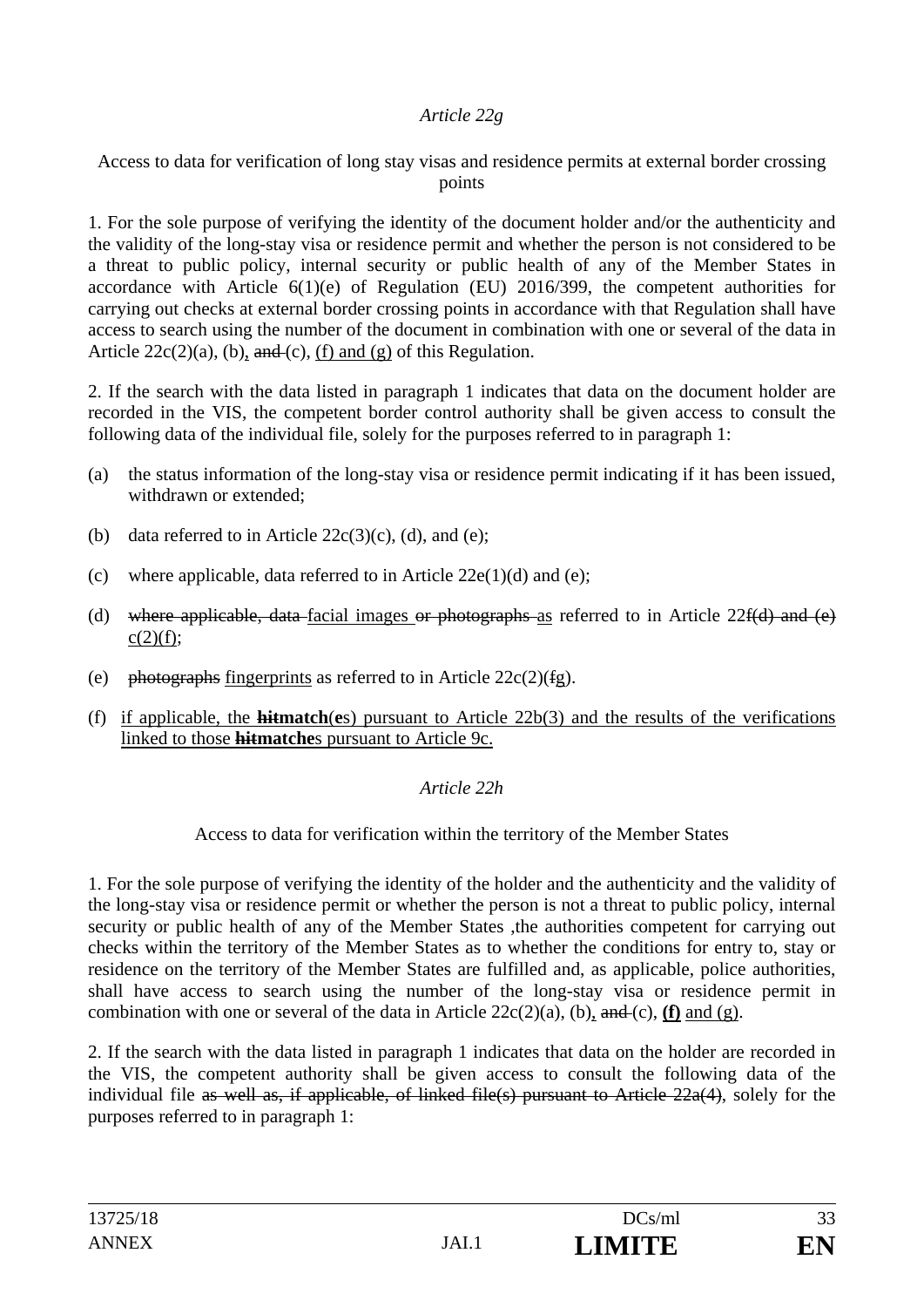- (a) the status information of the long-stay visa or residence permit indicating if it has been issued, withdrawn or extended;
- (b) data referred to in Article  $22c(3)(c)$ , (d), and (e);
- (c) where applicable, data referred to in Article  $22e(1)(d)$  and (e);
- (d) where applicable, data referred to in Article  $22f(d)$  and (e);
- (e) facial images or photographs as referred to in Article  $22c(2)(f)$ .;
- (f) fingerprints as referred to in Article  $22c(2)(g)$ .

*Article 22i* 

Access to data for determining the responsibility for applications for international protection

1. For the sole purpose of determining the Member State responsible for examining an application for international protection in accordance with Article 12 of Regulation (EU) No 604/2013, the competent asylum authorities shall have access to search with the fingerprints of the document holder for international protection.

Where the fingerprints of the document holder for international protection cannot be used or the search with the fingerprints fails, the search shall be carried out using the number of the long stay visa or residence permit in combination with one or several of the data in Article  $22c(2)(a)$ , (b) and, (c) and (f). The facial **image** shall not be the only search criterion.

2. If the search with the data listed in paragraph 1 indicates that a long-stay visa or residence permit is recorded in the VIS, the competent asylum authority shall be given access to consult the following data of the application file, and as regards the data listed in point (g) of linked application file(s) of the spouse and children, pursuant to Article 22a(34), for the sole purpose referred to in paragraph 1:

- (a) the authority that issued, refused, annulled, revoked or extended the long-stay visa or residence permit;
- (b) the data referred to in Article  $22c(2)(a)$  and (b);
- (c) the type of document;
- (d) the period of validity of the long-stay visa or residence permit;
- (f) facial images or photographs as referred to in Article  $22c(2)(f)$ ;
- (fa) fingerprints as referred to in Article  $22c(2)(g)$ ;
- (g) the data referred to in Article  $22c(2)(a)$  and (b) of the linked application file(s) on the spouse and children.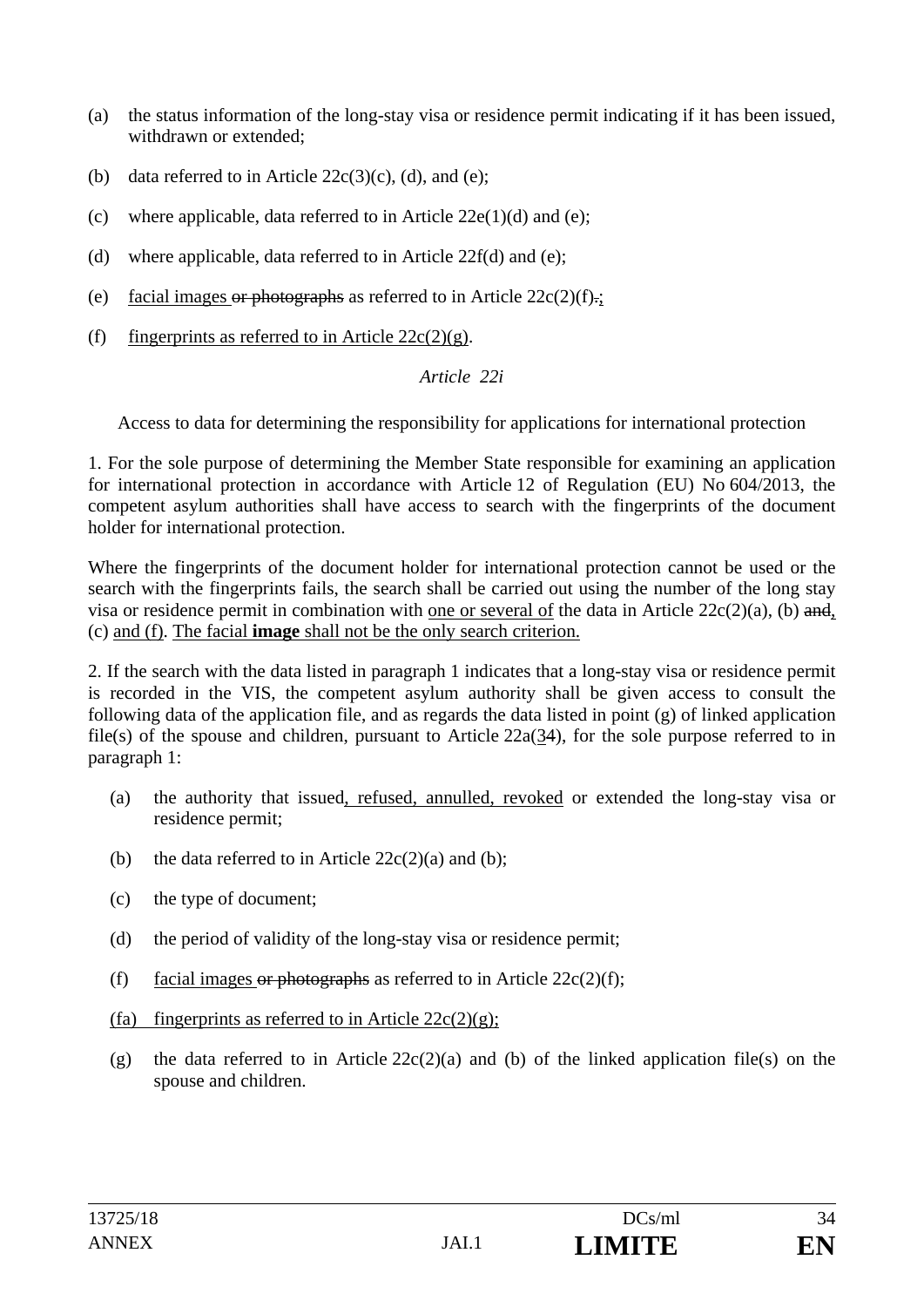3. The consultation of the VIS pursuant to paragraphs 1 and 2 of this Article shall be carried out only by the designated national authorities referred to in Article 27 of Regulation (EU) No 603/2013 of the European Parliament and of the Council.

## *Article 22j*

Access to data for examining the application for international protection

1. For the sole purpose of examining an application for international protection, the competent asylum authorities shall have access in accordance with Article 27 of Regulation (EU) No 603/2013 to search with the fingerprints of the document holder for international protection.

Where the fingerprints of the document holder for international protection cannot be used or the search with the fingerprints fails, the search shall be carried out using the number of the long stay visa or residence document in combination with one or several of the data in Article 22c(2)(a), (b) **and** (c) **and (f)**, or a combination of one or several data in Article 22d(a), (b), (c) and (f). The facial **image** shall not be the only search criterion.

2. If the search with the data listed in paragraph 1 indicates that data on the document holder for international protection is recorded in the VIS, the competent asylum authority shall have access to consult, for the sole purpose referred to in paragraph 1, the data entered in respect of any long-stay visa or residence permit issued, refused, withdrawn or whose validity is extended, referred to in Articles 22c, 22d, 22e and 22f of the document holder and of the linked application file(s) of the document holder pursuant to Article 22a(3).

3. The consultation of the VIS pursuant to paragraphs 1 and 2 of this Article shall be carried out only by the designated national authorities referred to in Article 27 of Regulation (EU) No 603/2013.

### CHAPTER IIIb

Procedure and conditions for access to the VIS for law enforcement purposes to prevent, detect or investigate terrorist offences or other serious criminal offences

# *Article 22k*

# Member States' designated authorities

1. Member States shall designate the authorities which are entitled to consult the data stored in the VIS in order to prevent, detect and or investigate terrorist offences or other serious criminal offences.

2. Each Member State shall keep a list of the designated authorities. Each Member State shall notify the Management Authority eu-LISA and the Commission of its designated authorities and may at any time amend or replace its notification.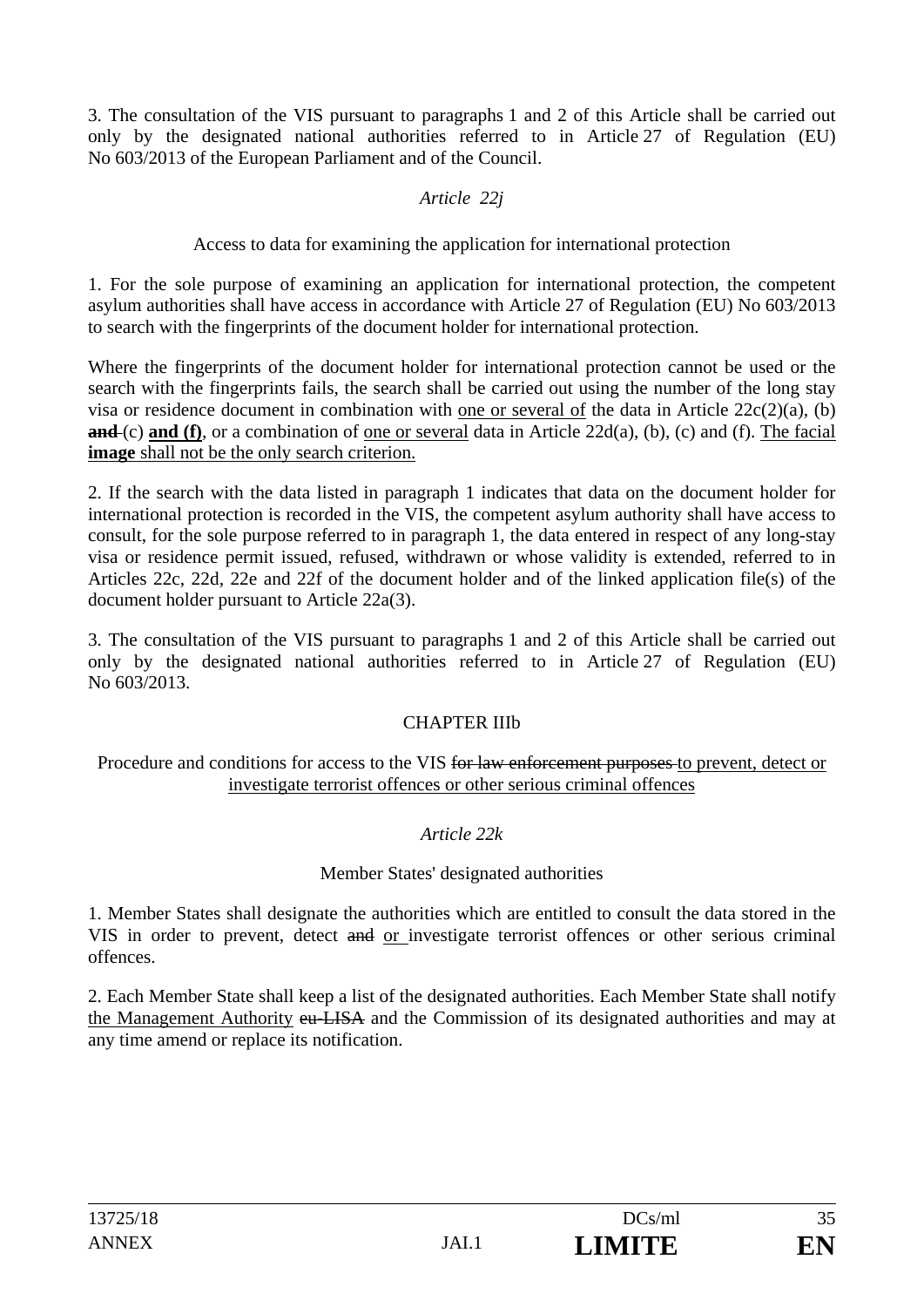3. Each Member State shall designate a central access point which shall have access to the VIS. The central access point shall verify that the conditions to request access to the VIS laid down in Article 22n are fulfilled.

The designated authorities and the central access point may be part of the same organisation if permitted under national law, but the central access point shall act fully independently of the designated authorities when performing its tasks under this Regulation. The central access point shall be separate independent from the designated authorities and shall not receive instructions from them the designated authorities as regards the outcome of the verification which it shall perform independently.

Member States may designate more than one central access point to reflect their organisational and administrative structure in the fulfilment of their constitutional or legal requirements.

4. Each Member State shall notify the Management Authority eu-LISA and the Commission of its central access point and may at any time amend or replace its notification.

5. At national level, each Member State shall keep a list of the operating units within the designated authorities that are authorised to request access to data stored in the VIS through the central access point(s).

6. Only duly empowered staff of the central access point(s) shall be authorised to access the VIS in accordance with Articles 22m and 22n.

### *Article 22l*

### Europol

1. Europol shall designate one of its operating units as 'Europol designated authority' and shall authorise it to request access to the VIS through the VIS designated central access point referred to in paragraph 2 in order to support and strengthen action by Member States in preventing, detecting and investigating terrorist offences or other serious criminal offences*.*

2. Europol shall designate a specialised unit with duly empowered Europol officials as the central access point. The central access point shall verify that the conditions to request access to the VIS laid down in Article 22p are fulfilled.

The central access point shall act independently when performing its tasks under this Regulation and shall not receive instructions from the Europol designated authority referred to in paragraph 1 as regards the outcome of the verification.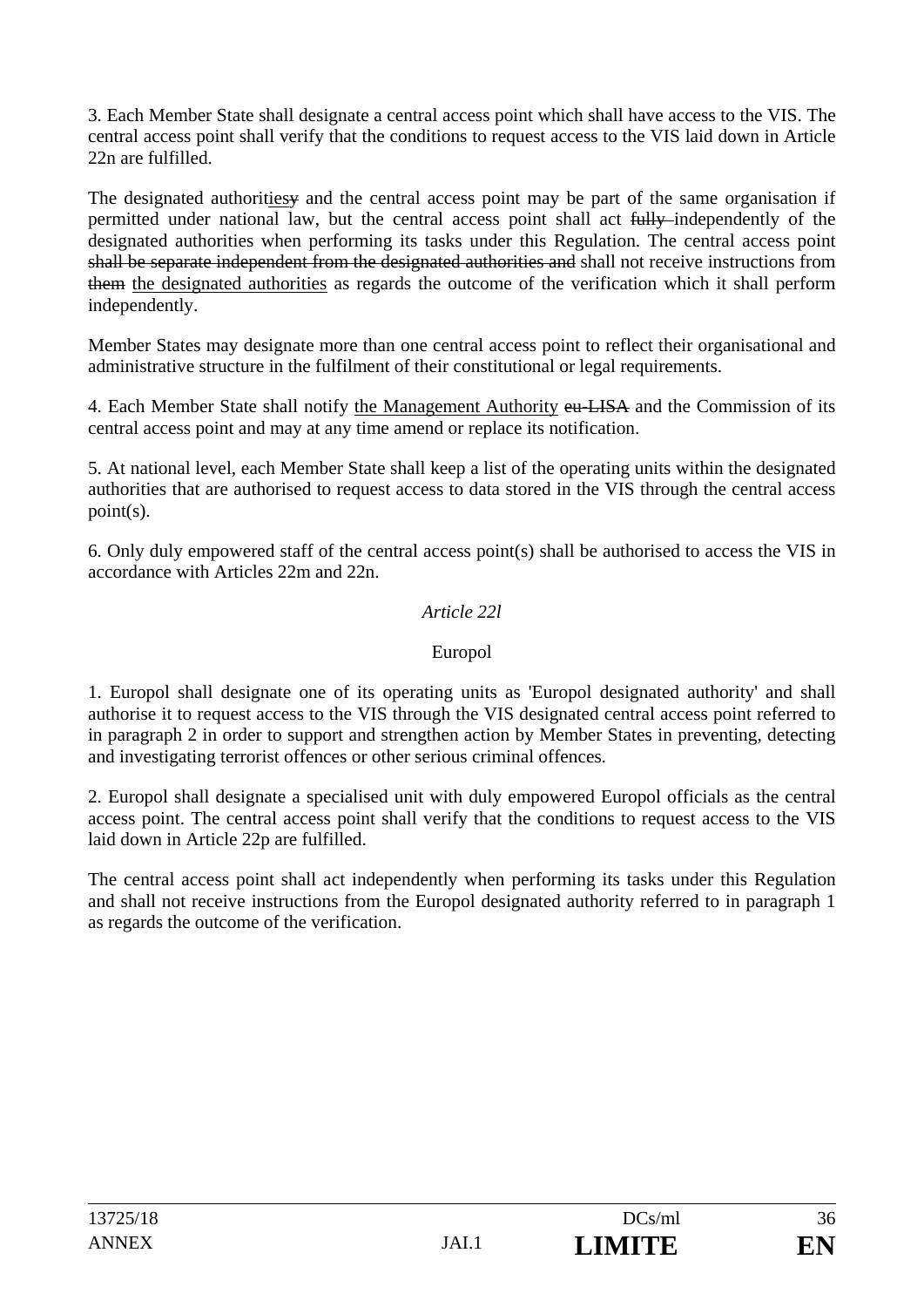#### *Article 22m*

### Procedure for access to the VIS for law enforcement purposes

1. The operating units referred to in Article 22k(5) shall submit a reasoned electronic or written request to the central access points referred to in Article 22k(3) for access to data stored in the VIS. Upon receipt of a request for access, the central access point(s) shall verify whether the conditions for access referred to in Article 22n are fulfilled. If the conditions for access are fulfilled, the central access point(s) shall process the requests. The VIS data accessed shall be transmitted to the operating units referred to in Article 22k(5) in such a way as to not compromise the security of the data.

2. In a case of exceptional urgency, where there is a need to prevent an imminent danger to the life of a person associated with a terrorist offence or another serious criminal offence, the central access point(s) shall process the request immediately and shall only verify ex post whether all the conditions of Article 22n are fulfilled, including whether a case of urgency actually existed. The ex post verification shall take place without undue delay and in any event no later than 7 working days after the processing of the request.

3. Where an ex post verification determines that the access to VIS data was not justified, all the authorities that accessed such data shall erase the information accessed from the VIS and shall inform the central access points of the erasure.

#### *Article 22n*

Conditions for access to VIS data by designated authorities of Member States

- 1. Designated authorities shall have may access the VIS for consultation if all of the following conditions are met:
	- (a) access for consultation is necessary and proportionate for the purpose of the prevention, detection or investigation of a terrorist offences or another serious criminal offence;
	- (b) access for consultation is necessary and proportionate in a specific case;
	- (c) reasonable grounds exist to consider that the consultation of the VIS data will substantially contribute to the prevention, detection or investigation of any of the criminal offences in question, in particular where there is a substantiated suspicion that the suspect, perpetrator or victim of a terrorist offence or other serious criminal offence falls under a category covered by this Regulation;
	- (d) **where a query to the CIR was launched in accordance with Article 22 of Regulation 2018/XX [on interoperability], the reply received as referred to in paragraph 5 of [Article 22 of Regulation reveals that data is stored in the VIS."**
- 2. **The condition provided in point (d) of paragraph 1 does not need to be fulfilled for situations where the access to the VIS is needed as a tool to consult the visa history or the periods of authorised stay on the territory of the Member States of a known suspect, perpetrator or suspected victim of a terrorist offence or other serious criminal offence.**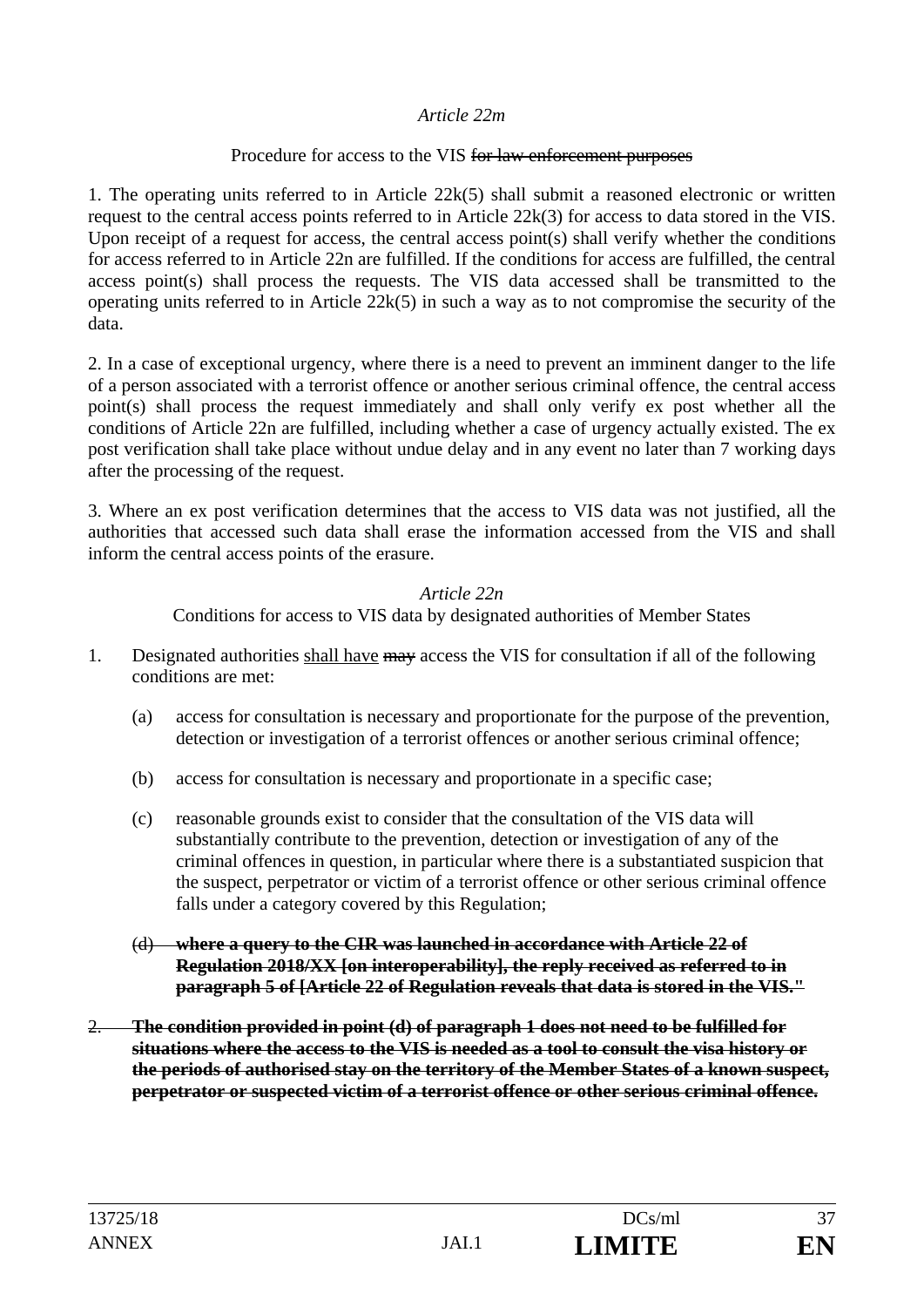- 3. Consultation of the VIS shall be limited to searching with any of the following data in the individual file:
	- (a) surname(s) (family name), first name(s) (given names), date of birth, nationality or nationalities and/or sex;
	- (b) type and number of travel document or documents, three letter code of the issuing country and date of expiry of the validity of the travel document;
	- (c) visa sticker number or number of the long-stay visa or residence document and the date of expiry of the validity of the visa, long-stay visa or residence document, as applicable;
	- (d) fingerprints, including latent fingerprints;
	- (e) facial image.
	- 4. Consultation of the VIS shall, in the event of a **matchhit**, give access to the data listed in this paragraph as well as to any other data taken from the individual file, including data entered in respect of any document issued, refused, annulled, revoked or extended. Access to the data referred to in point (4)(l) of Article 9 as recorded in the application file shall only be given if consultation of that data was explicitely requested in a reasoned request and approved by independent verification.

# *Article 22o*

# Access to VIS for identification of persons in specific circumstances

By derogation from Article 22n(1), designated authorities shall not be obliged to fulfil the conditions laid down in that paragraph to access the VIS for the purpose of identification of persons who had gone missing, abducted or identified as victims of trafficking in human beings or persons who are not able to identify themselves or unidentified human remains, in the event of a **natural** disaster or an accident natural disasters and in respect of whom there are reasonable grounds to consider that consultation of VIS data will support their identification, and/or contribute in investigating specific cases of human trafficking. In such circumstances, the designated authorities may search in the VIS with the fingerprints of those persons.

Where the fingerprints of those persons cannot be used or the search with the fingerprints fails, the search shall be carried out with the data referred to in points (a) and (b) of Article 9(4) or points (a) and (b) of Article 22c(2) **or Article 22d**.

Consultation of the VIS shall, in the event of a **matchhit**, give access to any of the data in Article 9, Article 22c or Article 22d as well as to the data in Article 8(3) and (4) or Article 22a(3).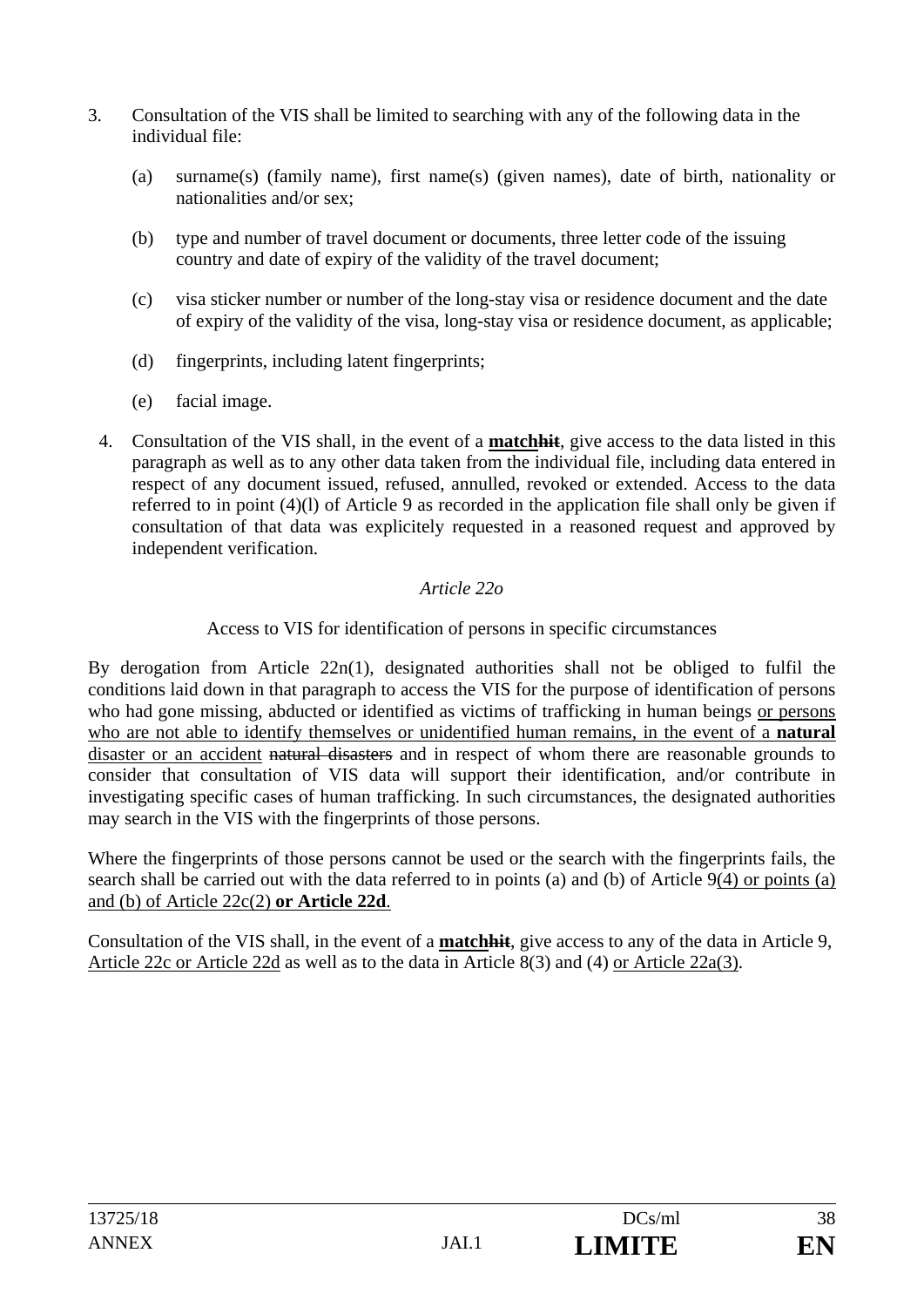# *Article 22p*

Procedure and conditions for access to VIS data by Europol

- 1. Europol shall have access to consult the VIS where all the following conditions are met:
	- (a) the consultation is necessary and proportionate to support and strengthen action by Member States in preventing, detecting or investigating terrorist offences or other serious criminal offences falling under Europol's mandate;
	- (b) the consultation is necessary and proportionate in a specific case;
	- (c) reasonable grounds exist to consider that the consultation of the VIS data will substantially contribute to the prevention, detection or investigation of any of the criminal offences in question, in particular where there is a substantiated suspicion that the suspect, perpetrator or victim of a terrorist offence or other serious criminal offence falls under a category covered by this Regulation;
	- (d) where a query to the CIR was launched in accordance with Article 22 of Regulation 2018/XX [*on interoperability*], the reply received as referred to in Article 22(3) of that Regulation reveals indicates that data is stored in the VIS.
- 2. The conditions laid down in Article 22n(2), (3) and (4) shall apply accordingly.

3. Europol's designated authority may submit a reasoned electronic request for the consultation of all data or a specific set of data stored in the VIS to the Europol central access point referred to in Article 22lk(23). Upon receipt of a request for access the Europol central access point shall verify whether the conditions for access referred to in paragraphs 1 and 2 are fulfilled. If all conditions for access are fulfilled, the duly authorised staff of the central access point(s) shall process the requests. The VIS data accessed shall be transmitted to the operating units referred to in Article 22l(1) in such a way as not to compromise the security of the data.

4. The processing of information obtained by Europol from consultation with VIS data shall be subject to the authorisation of the Member State of origin. That authorisation shall be obtained via the Europol national unit of that Member State.

# *Article 22q*

### Logging and documentation

1. Each Member State and Europol shall ensure that all data processing operations resulting from requests to access to VIS data in accordance with Chapter IIIbe are logged or documented for the purposes of checking the admissibility of the request, monitoring the lawfulness of the data processing and data integrity and security, and self-monitoring.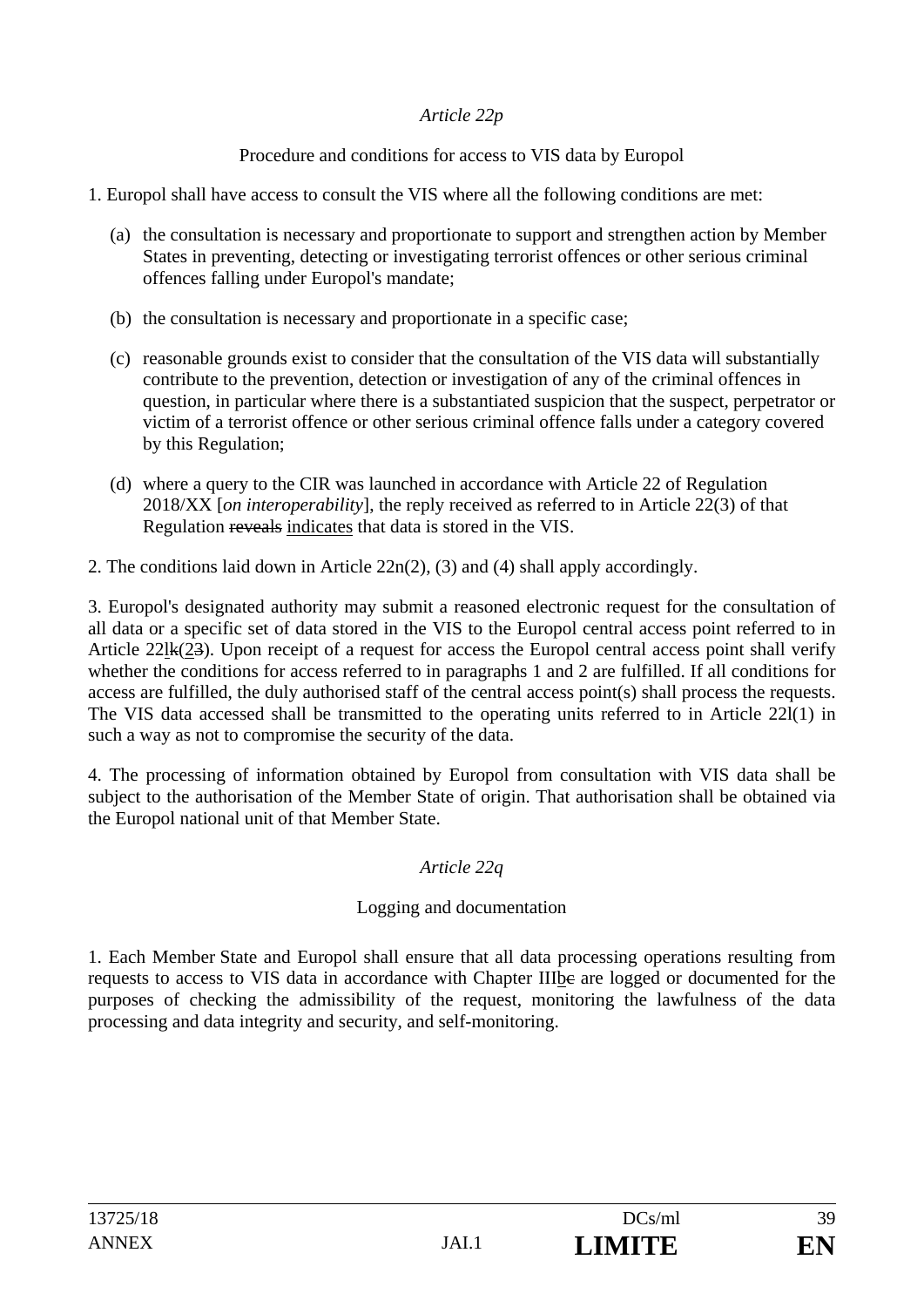- 2. The log or documentation shall show, in all cases:
	- (a) the exact purpose of the request for access to VIS data, including the terrorist offence or other serious criminal offence concerned and, for Europol, the exact purpose of the request for access;
	- (b) the national file reference;
	- (c) the date and exact time of the request for access by the central access point to the VIS Central System;
	- (d) the name of the authority which requested access for consultation;
	- (e) where applicable, the decision taken with regard to the ex-post verification;
	- (f) the data used for consultation;
	- (g) in accordance with national rules or with Regulation (EU) 2016/794, the unique user identity of the official duly authorised staff who carried out the search and of the official who ordered the search.

3. Logs and documentation shall be used only for monitoring the lawfulness of data processing and for ensuring data integrity and security. Only logs which do not contain personal data may be used for the monitoring and evaluation referred to in Article 50 of this Regulation. The supervisory authority established designated in accordance with Article 41(1) of Directive (EU) 2016/680, which is responsible for checking the admissibility of the request and monitoring the lawfulness of the data processing and data integrity and security, shall have access to these logs at its request for the purpose of fulfilling its duties.

#### *Article 22r*

Conditions for access to VIS data by designated authorities of a Member State in respect of which this Regulation has not yet been put into effect

1. Access to the VIS for consultation by designated authorities of a Member State in respect of which this Regulation has not yet been put into effect shall take place where the following conditions are met:

- (a) the acces**s** is within the scope of their powers;
- (b) the acces**s** is subject to the same conditions as referred to in Article 22n(1);
- (c) the acces**s** is preceded by a duly reasoned written or electronic request to a designated authority of a Member State to which this Regulation applies; that authority shall then request the national central access point(s) to consult the VIS.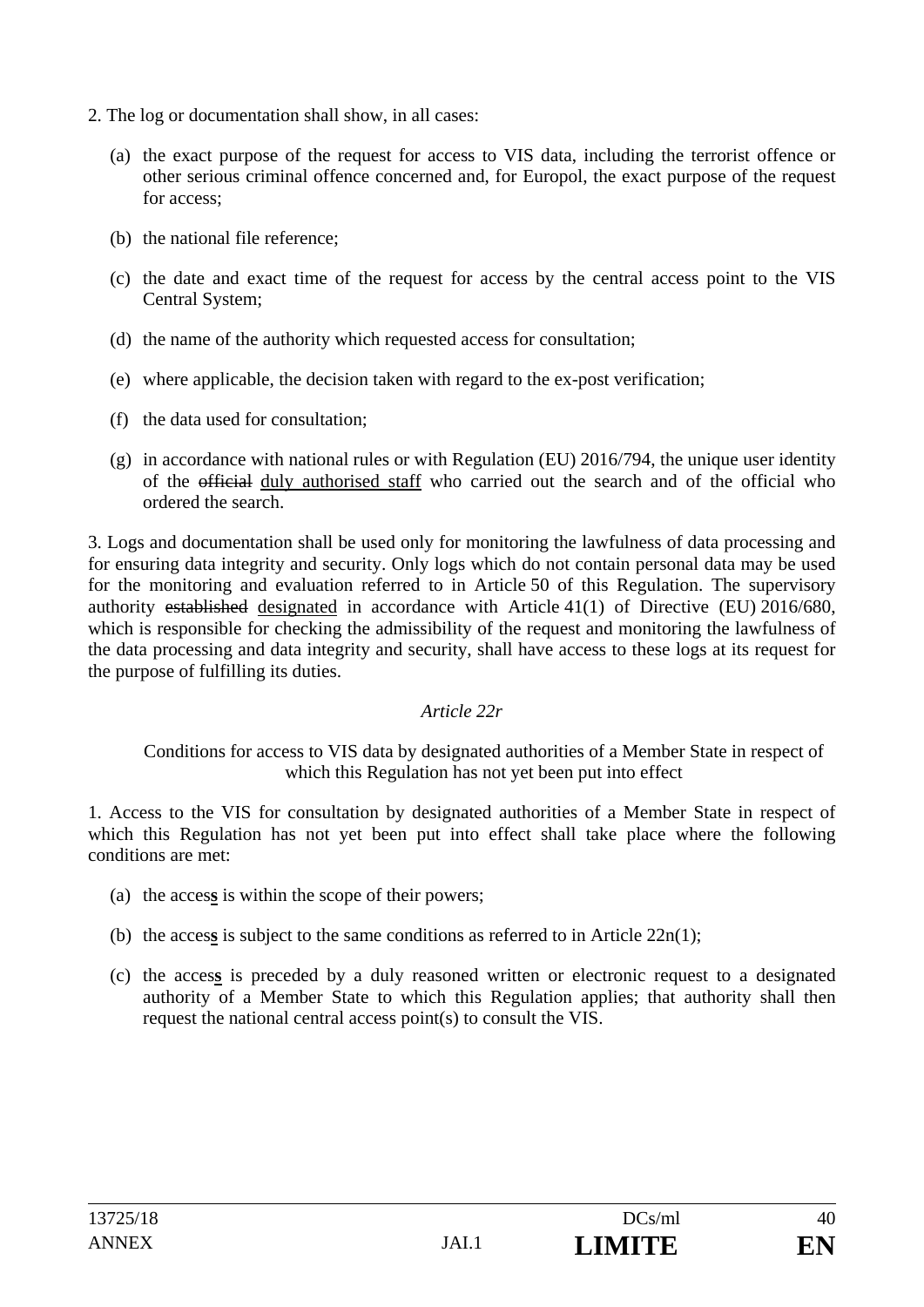2. A Member State in respect of which this Regulation has not yet been put into effect shall make its visa information available to Member States to which this Regulation applies, on the basis of a duly reasoned written or electronic request, subject to compliance with the conditions laid down in Article 22n(1).

\* Regulation (EU) No 603/2013 of the European Parliament and of the Council of 26 June 2013 on the establishment of 'Eurodac' for the comparison of fingerprints for the effective application of Regulation (EU) No 604/2013 establishing the criteria and mechanisms for determining the Member State responsible for examining an application for international protection lodged in one of the Member States by a third-country national or a stateless person and on requests for the comparison with Eurodac data by Member States' law enforcement authorities and Europol for law enforcement purposes, and amending Regulation (EU) No 1077/2011 establishing a European Agency for the operational management of large-scale IT systems in the area of freedom, security and justice (OJ L 180, 29.6.2013, p. 1).

# *CHAPTER IV*

# *RETENTION AND AMENDMENT OF THE DATA*

# *Article 23*

# Retention period for data storage

1. Each file shall be stored in the VIS for a maximum of five years, without prejudice to the deletion referred to in Articles 24 and 25 and to the keeping of records referred to in Article 34.

That period shall start:

\_\_\_\_\_\_\_\_\_\_\_\_\_

(a) on the expiry date of the visa, the long-stay visa or the residence permit, if a visa, a long-stay visa or a residence permit has been issued;

(b) on the new expiry date of the visa, the long-stay visa or the residence permit, if a visa, or a long-stay visa or a residence permit has been extended;

(c) on the date of the creation of the application file creation of the withdrawal by the document holder applicant or the decision of the responsible authority in the VIS, if the application has been withdrawn, closed or discontinued;

(d) on the date of the decision of the responsible authority if a visa, a long-stay visa or a residence permit has been refused, annulled,shortened, withdrawn or revoked, as applicable.

2. Upon expiry of the period referred to in paragraph 1, the VIS shall automatically erase the file and the link(s) to this file as referred to in Article 8(3) and (4) and Article  $22a22a(3)$  and  $(5)$ .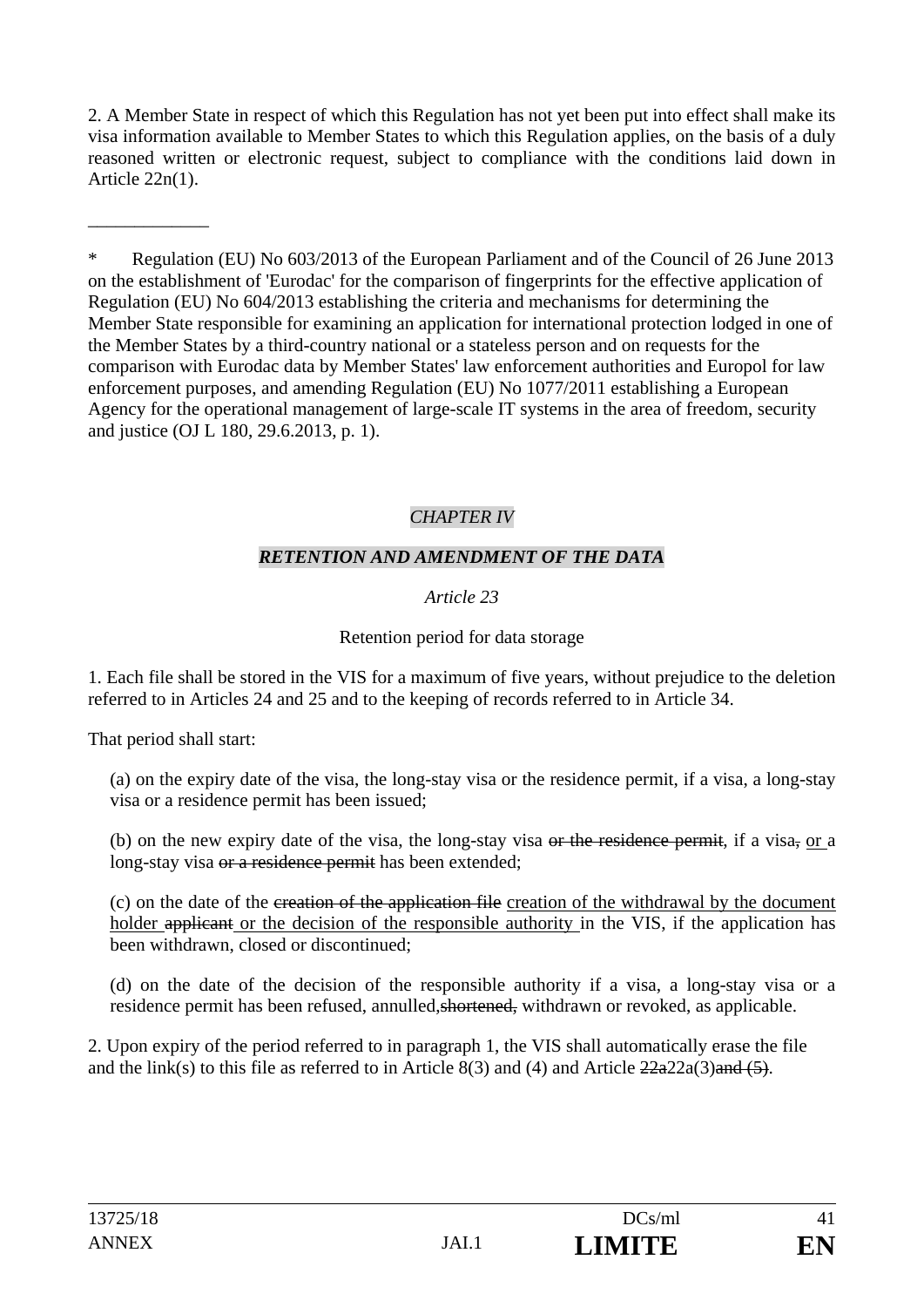# *Article 24*

# *Amendment of data*

*1. Only the Member State responsible shall have the right to amend data which it has transmitted to the VIS, by correcting or deleting such data.* 

2. If a Member State has evidence to suggest that data processed in the VIS are inaccurate or that data were processed in the VIS contrary to this Regulation, it shall inform the Member State responsible immediately. Such message shall be transmitted in accordance with the procedure in Article 16(3).

Where the inaccurate data refers to links created pursuant to Article 8(3) or (4), and Article 22a(3), or where a link is missing, the responsible Member State shall make the necessary verifications and provide an answer within 3 working days 48 hours, and, as the case may be, rectify the link. If no answer is provided within the set timeframe, the requesting Member State shall rectify the link and notify the responsible Member State of the rectification made via VISMail.

*3. The Member State responsible shall check the data concerned and, if necessary, correct or delete them immediately.* 

# *Article 25*

# *Advance data deletion*

1. Where, before expiry of the period referred to in Article 23(1), an applicant has acquired the nationality of a Member State, the application files, the files and the links referred to in Article 8(3) and (4) and in, Article 22a(3) relating to him or her shall be erased without delay from the VIS by the Member State which created the respective application file(s) and links.

*2. Each Member State shall inform the Member State(s) responsible without delay if an applicant has acquired its nationality.* Such message shall may be transmitted by the VISMail.

*3. If the refusal of a visa has been annulled by a court or an appeal body, the Member State which refused the visa shall delete the data referred to in Article 12 without delay as soon as the decision to annul the refusal of the visa becomes final.*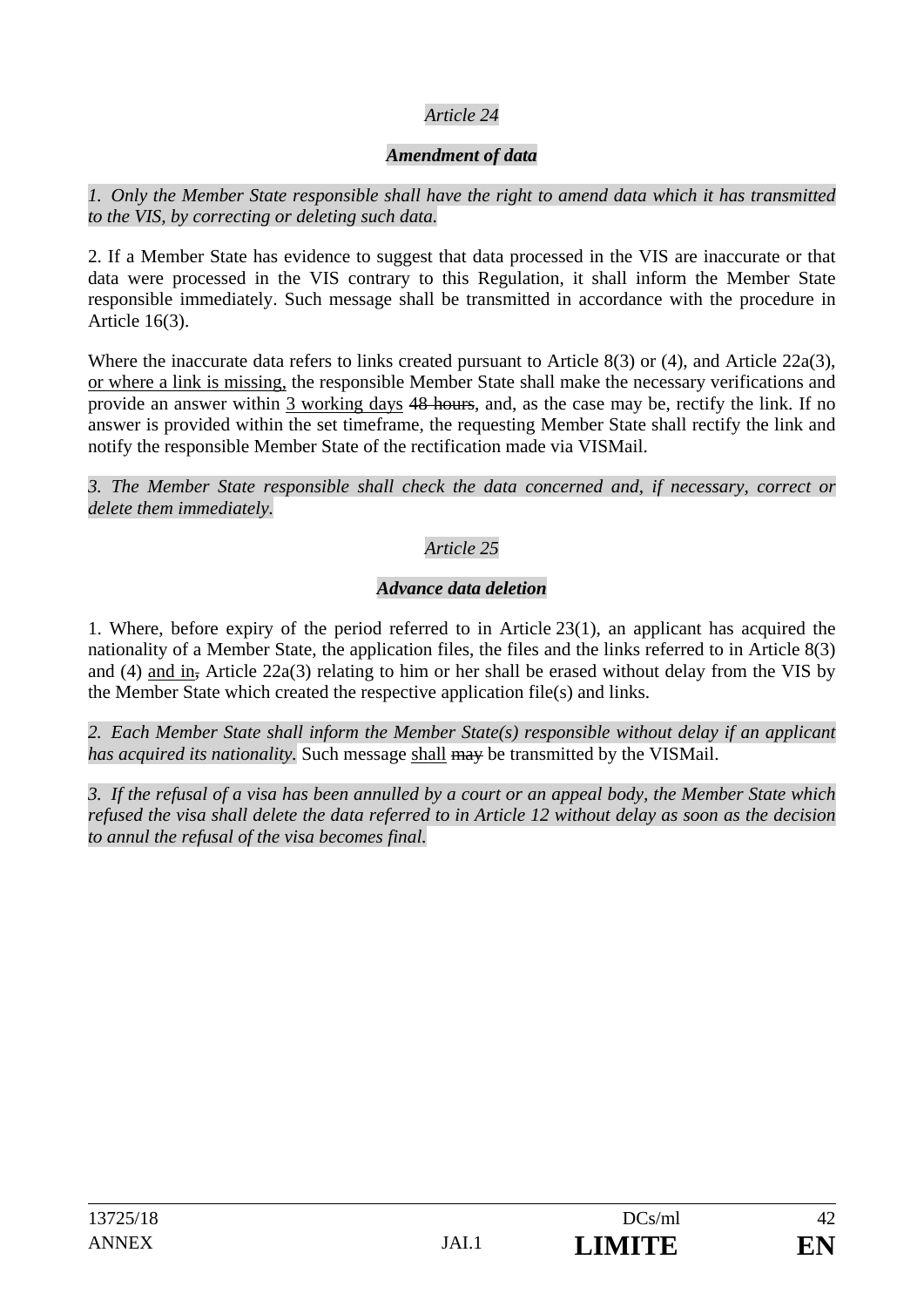# *CHAPTER V*

#### *OPERATION AND RESPONSIBILITIES*

#### *Article 26*

#### *Operational management*

*1. After a transitional period, a management authority (the Management Authority), funded from the general budget of the European Union, shall be responsible for the operational management of the central VIS and the national interfaces. The Management Authority shall ensure, in cooperation with the Member States, that at all times the best available technology, subject to a cost-benefit analysis, is used for the central VIS and the national interfaces.* 

*2. The Management Authority shall also be responsible for the following tasks relating to the communication infrastructure between the central VIS and the national interfaces:* 

*(a) supervision;* 

*(b) security;* 

*(c) the coordination of relations between the Member States and the provider.* 

*3. The Commission shall be responsible for all other tasks relating to the Communication Infrastructure between the central VIS and the national interfaces, in particular:* 

*(a) tasks relating to implementation of the budget;* 

*(b) acquisition and renewal;* 

*(c) contractual matters.* 

*3a. From 30 June 2018, the Management Authority shall be responsible for the tasks referred to in paragraph 3.* 

*4. During a transitional period before the Management Authority takes up its responsibilities, the Commission shall be responsible for the operational management of the VIS. The Commission may delegate that task and tasks relating to implementation of the budget, in accordance with Council Regulation (EC, Euratom) No 1605/2002 of 25 June 2002 on the Financial Regulation applicable to the general budget of the European Communities ( 9 ), to national public-sector bodies in two different Member States.* 

*5. Each national public-sector body referred to in paragraph 4 shall meet the following selection criteria:* 

*(a) it must demonstrate that it has extensive experience in operating a large-scale information system;* 

*(b) it must have considerable expertise in the service and security requirements of a large-scale information system;*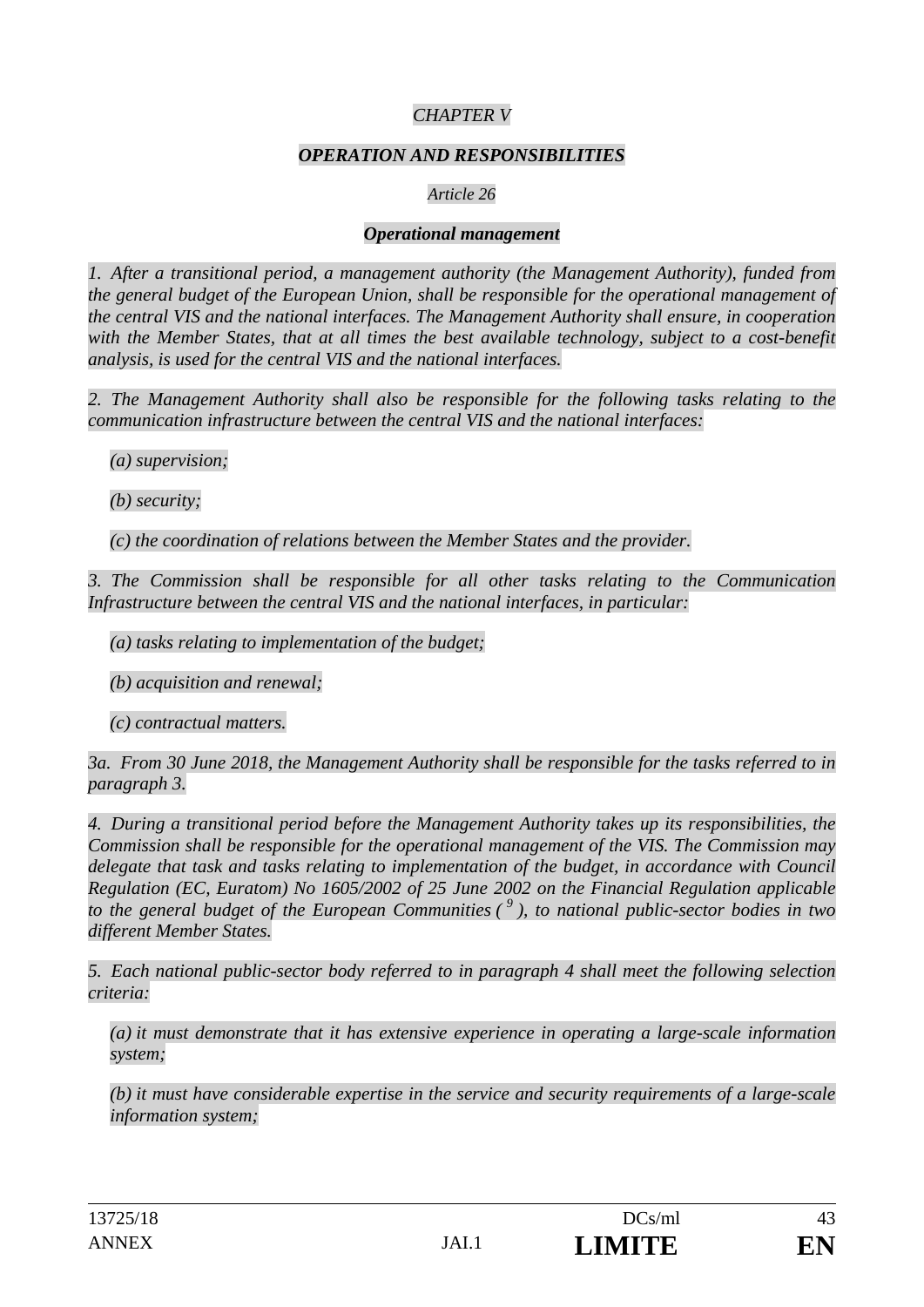*(c) it must have sufficient and experienced staff with the appropriate professional expertise and linguistic skills to work in an international cooperation environment such as that required by the VIS;* 

*(d) it must have a secure and custom-built facility infrastructure able, in particular, to back up and guarantee the continuous functioning of large-scale IT systems; and* 

*(e) its administrative environment must allow it to implement its tasks properly and avoid any conflict of interests.* 

*6. Prior to any delegation as referred to in paragraph 4 and at regular intervals thereafter, the Commission shall inform the European Parliament and the Council of the terms of the delegation, its precise scope, and the bodies to which tasks are delegated.* 

*7. Where the Commission delegates its responsibility during the transitional period pursuant to paragraph 4, it shall ensure that the delegation fully respects the limits set by the institutional system laid out in the Treaty. It shall ensure, in particular, that the delegation does not adversely affect any effective control mechanism under Community law, whether by the Court of Justice, the Court of Auditors or the European Data Protection Supervisor.* 

*8. Operational management of the VIS shall consist of all the tasks necessary to keep the VIS functioning 24 hours a day, seven days a week in accordance with this Regulation, in particular the maintenance work and technical developments necessary to ensure that the system functions at a satisfactory level of operational quality, in particular as regards the time required for interrogation of the central database by consular posts, which should be as short as possible.* 

8a*.* The Management Authority Eu-LISA shall be permitted to use anonymised real personal data of the VISproduction system for testing purposes in the following circumstances:

(a) for diagnostics and repair when faults are discovered with the Central System VIS operation;

(b) for testing new technologies and techniques relevant to enhance the performance of the Central System or transmission of data to it the VIS operation.

In such cases, the security measures, access control and logging activities at the testing environment shall be equal to the ones for the VIS production system. Real personal data adopted for testing shall be rendered anonymous in such a way that the data-subject is no longer identifiable.

*9. Without prejudice to Article 17 of the Staff Regulations of officials of the European Communities, laid down in Regulation (EEC, Euratom, ECSC) No 259/68 ( 10 ), the Management Authority shall apply appropriate rules of professional secrecy or other equivalent duties of confidentiality to all its staff required to work with VIS data. This obligation shall also apply after such staff leave office or employment or after the termination of their activities.*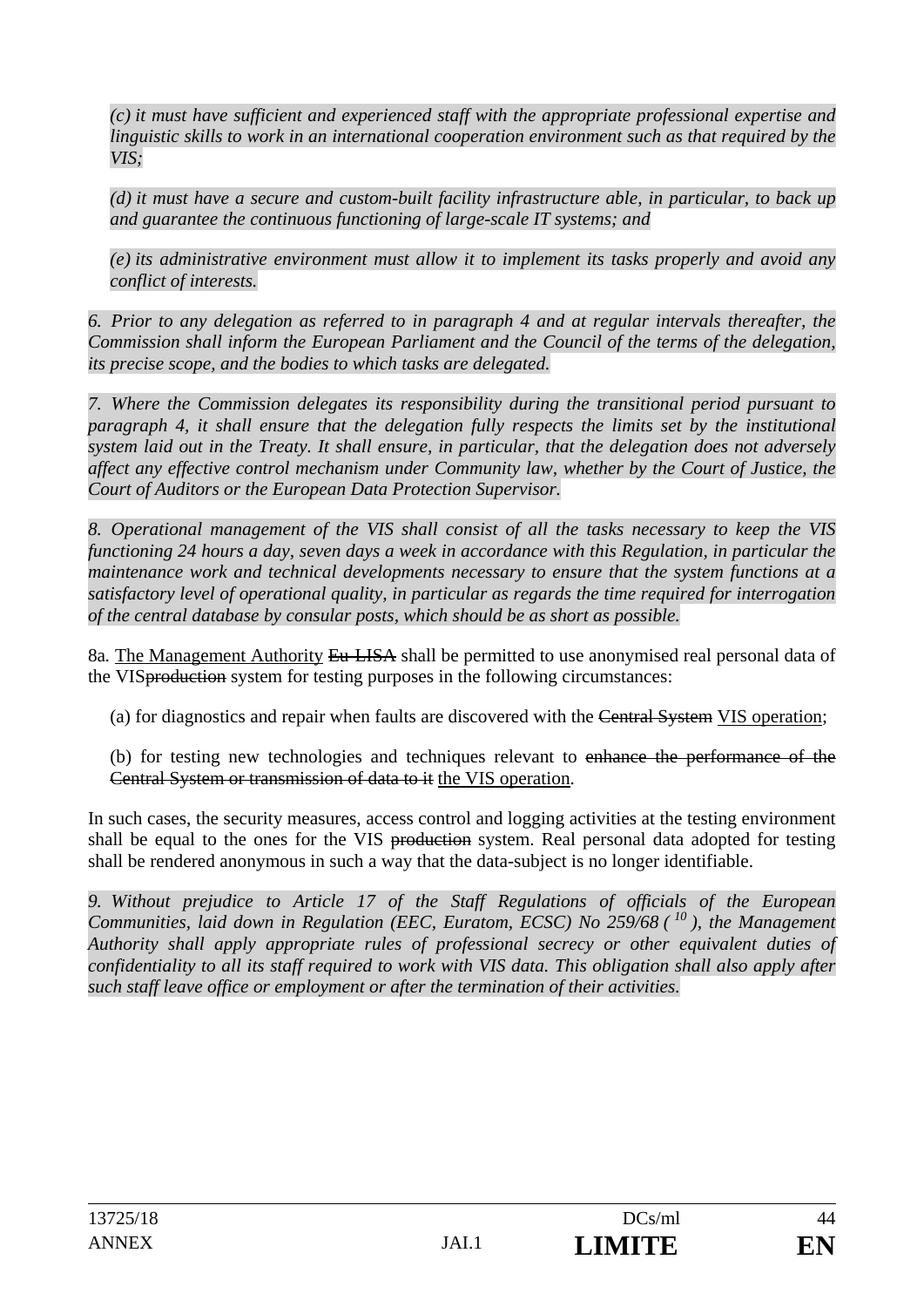# *Article 27*

# **Location of the central Visa Information System**

The principal central VIS, which performs technical supervision and administration functions, shall be located in Strasbourg (France) and a back-up central VIS, capable of ensuring all functionalities of the principal central VIS, shall be located in Sankt Johann im Pongau (Austria).

Both sites may be used simultaneously for active operation of the VIS provided that the second site remains capable of ensuring its operation in case of failure of the system.

 $[...]$ 

# *Article 29*

# Responsibility for the use and quality of data

*1. Each Member State shall ensure that the data are processed lawfully, and in particular that only duly authorised staff have access to data processed in the VIS for the performance of their tasks in accordance with this Regulation. The Member State responsible shall ensure in particular that:* 

*(a) the data are collected lawfully;* 

*(b) the data are transmitted lawfully to the VIS;* 

(c) the data are accurate, up-to-date and of an adequate level of quality and completeness when they are transmitted to the VIS.

*2. The management authority shall ensure that the VIS is operated in accordance with this Regulation and its implementing rules referred to in Article 45(2). In particular, the management authority shall:* 

*(a) take the necessary measures to ensure the security of the central* VIS VIS or the CIR *and the communication infrastructure between the central* VIS VIS or the CIR *and the national interfaces, without prejudice to the responsibilities of each Member State;* 

*(b) ensure that only duly authorised staff have access to data processed in the VIS for the performance of the tasks of the management authority in accordance with this Regulation.* 

2a. The management authority together with the Commission shall develop and maintain automated data quality control mechanisms and procedures for carrying out quality checks on the data in VIS and shall provide regular reports to the Member States. The management authority shall also provide a regular report at least once a year to the Member Sstates and Commission on the data quality controls.

This mechanism, procedures and the interpretation of data quality compliance shall be established by means of implementing measures in accordance with the procedure referred to in Article 49(2).

*3. The management authority shall inform the European Parliament, the Council and the Commission of the measures which it takes pursuant to paragraph 2.*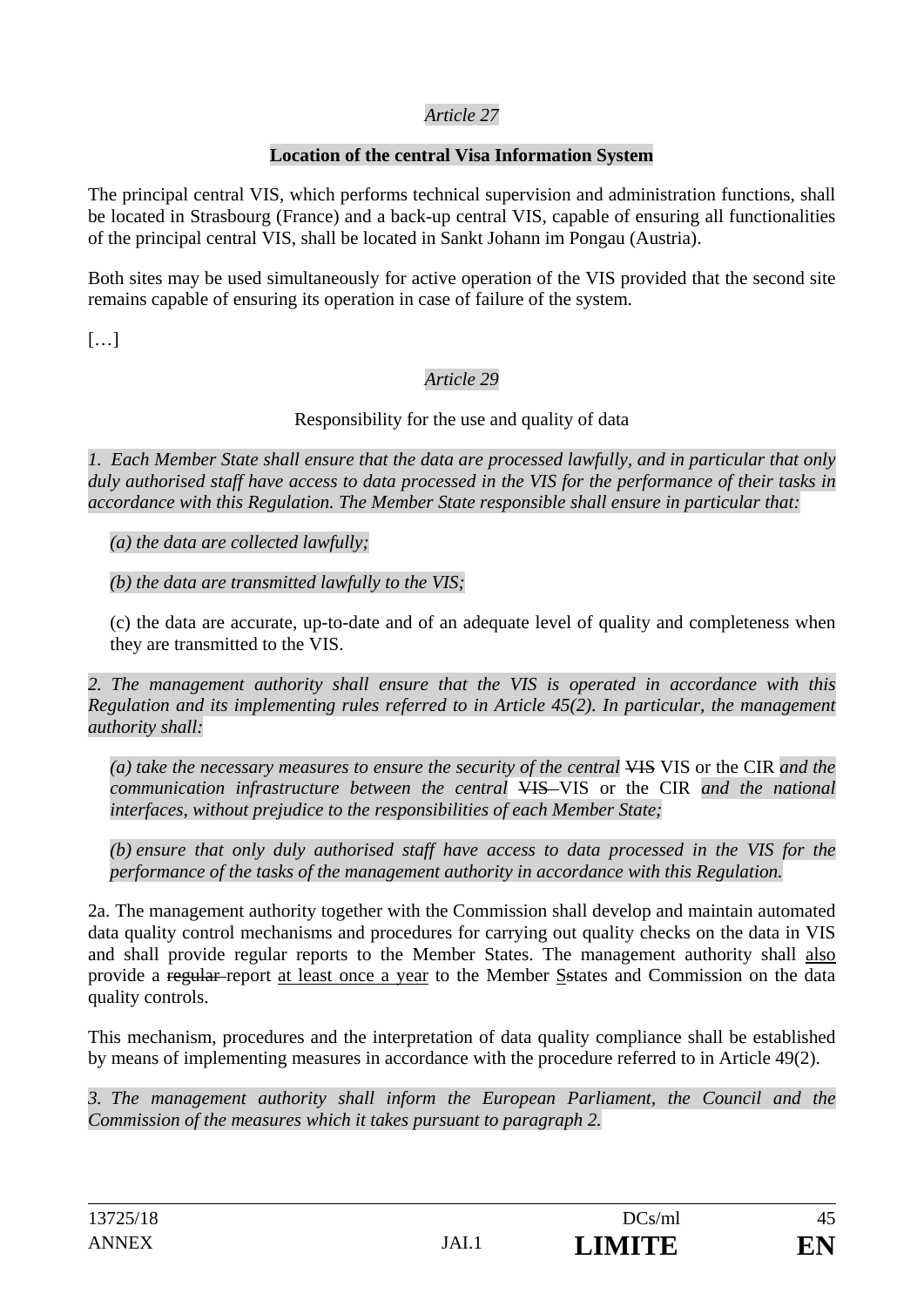#### *Article 29a*

### Specific rules for entering data

1. Entering data referred to in Articles 9, 22c and 22d into the VIS shall be subject to the following preliminary conditions:

(a) data pursuant to Articles 9, 22c and 22d and Article 6(4) may only be sent to the VIS following a quality check performed by the responsible national authorities;

(b) data pursuant to Articles 9, 22c and 22d and Article 6(4) will be processed by the VIS, following a quality check performed by the VIS pursuant to paragraph 2.

2. Quality checks shall be performed by VIS, as follows:

(a) when creating application files or files of third country nationals in VIS, quality checks shall be performed on the data referred to in Articles 9, 22c and 22d; should these checks fail to meet the established quality criteria, the responsible authority(ies) shall be automatically notified by the VIS;

(b) the automated procedures pursuant to Article  $9(a)(3)$  and  $22b(2)$  may be triggered by the VIS only following a quality check performed by the VIS pursuant to this Article; should these checks fail to meet the established quality criteria, the responsible authority(ies) shall be automatically notified by the VIS;

(c) quality checks on facial images and fingerprints dactylographic data shall be performed when creating application files of third country nationals in VIS, to ascertain the fulfilment of minimum data quality standards allowing biometric matching;

(d) quality checks on the data pursuant to Article 6(4) shall be performed when storing information on the national designated authorities in the VIS.

3. Quality standards shall be established for the storage of the data referred to in paragraph 1 and 2 of this Article. The specification of these standards shall be laid down in implementing acts. Those implementing acts shall be adopted  $\frac{1}{k}$  in accordance with the examination procedure referred to in Article 49(2).

 $[...]$ 

# *Article 31*

Communication of data to third countries or international organisations

1. Data processed in the VIS pursuant to this Regulation shall not be transferred or made available to a third country or to an international organisation.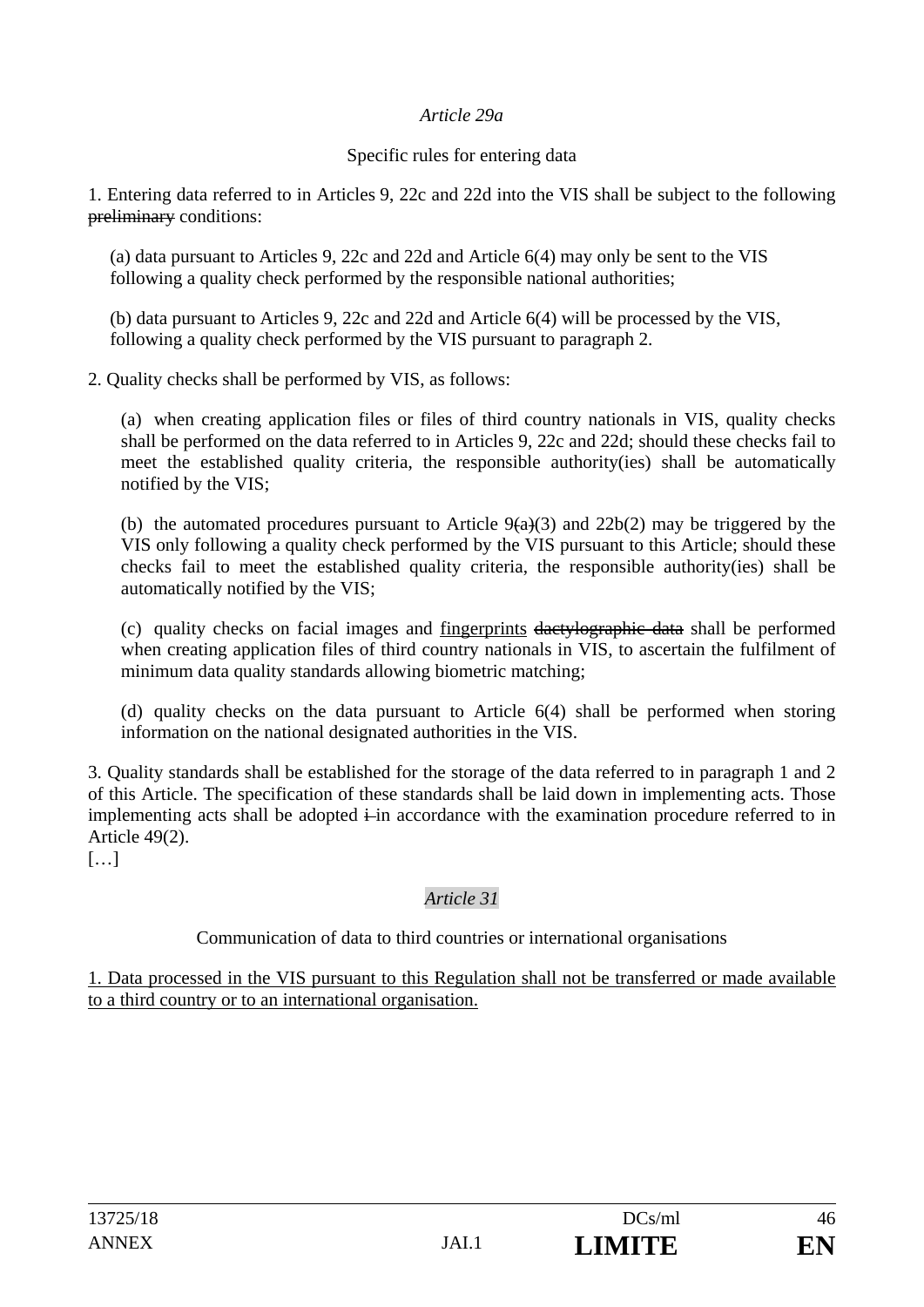By way of derogation from the first **sub**paragraph, and wWithout prejudice to Regulation (EU) 2016/679, the data referred to in Article  $9(4)(a)$  to  $\overline{, (b), (c), (c)}$ , (k) and (m); and Article 9(6) and 9(7) or Article  $22c(2)(a)$  to  $\overline{f(b)}, \overline{(e)}, \overline{(ee)},$  (d), (g) and (h) or Article  $22d(a)$  to  $\overline{f(b)}, \overline{(e)}, \overline{(ee)},$  (d) and (g) may be transferred or made available to a third country or to an international organisation listed in the Annex, only if necessary in individual cases for the purpose of proving the identity of thirdcountry nationals, and only for the purpose of return in accordance with Directive 2008/115/EC**,** or of resettlement in accordance with the *Regulation* …[*Resettlement Framework Regulation*], or of national resettlement schemes and provided that the Member State which entered the data in the VIS has given its approval.

**<sup>18</sup>**2. By way of derogation from paragraph 1, the data referred to in Article 9(4)(a), (b), (c), (k) and (m) may be transferred or made available to a third country or to an international organisation listed in the Annex if necessary in individual cases for the purpose of proving the identity of third-country nationals, including for the purpose of return, only where the following conditions are satisfied:

(a) the Commission has adopted a decision on the adequate protection of personal data in that third country in accordance with Article 25(6) of Directive 95/46/EC, or a readmission agreement is in force between the Community and that third country, or the provisions of Article 26(1)(d) of Directive 95/46/EC apply;

(b) the third country or international organisation agrees to use the data only for the purpose for which they were provided:

(c) the data are transferred or made available in accordance with the relevant provisions of Community law, in particular readmission agreements, and the national law of the Member State which transferred or made the data available, including the legal provisions relevant to data security and data protection; and

(d) the Member State(s) which entered the data in the VIS has given its consent.

2. Personal data obtained from the VIS by a Member State or by Europol **to prevent, detect or investigate terrorist offences or other serious criminal offences for law enforcement purposes** shall not be transferred or made available to any third country, international organisation or private entity established in or outside the Union. The prohibition shall also apply where those data are further processed at national level or between Member States pursuant to Directive (EU) 2016/680.

3. By way of derogation from paragraph 2, the data referred to in points (a) to (cc) of Article 9(4), points (a) to (cc) of Article 22c(2), points (a) to (c) of Article 22d may be transferred by the designated authority to a third country **or international organisation** in individual cases, only where all of the following conditions are met:

<sup>18</sup> This deletion is suggested by the Commission in its proposal.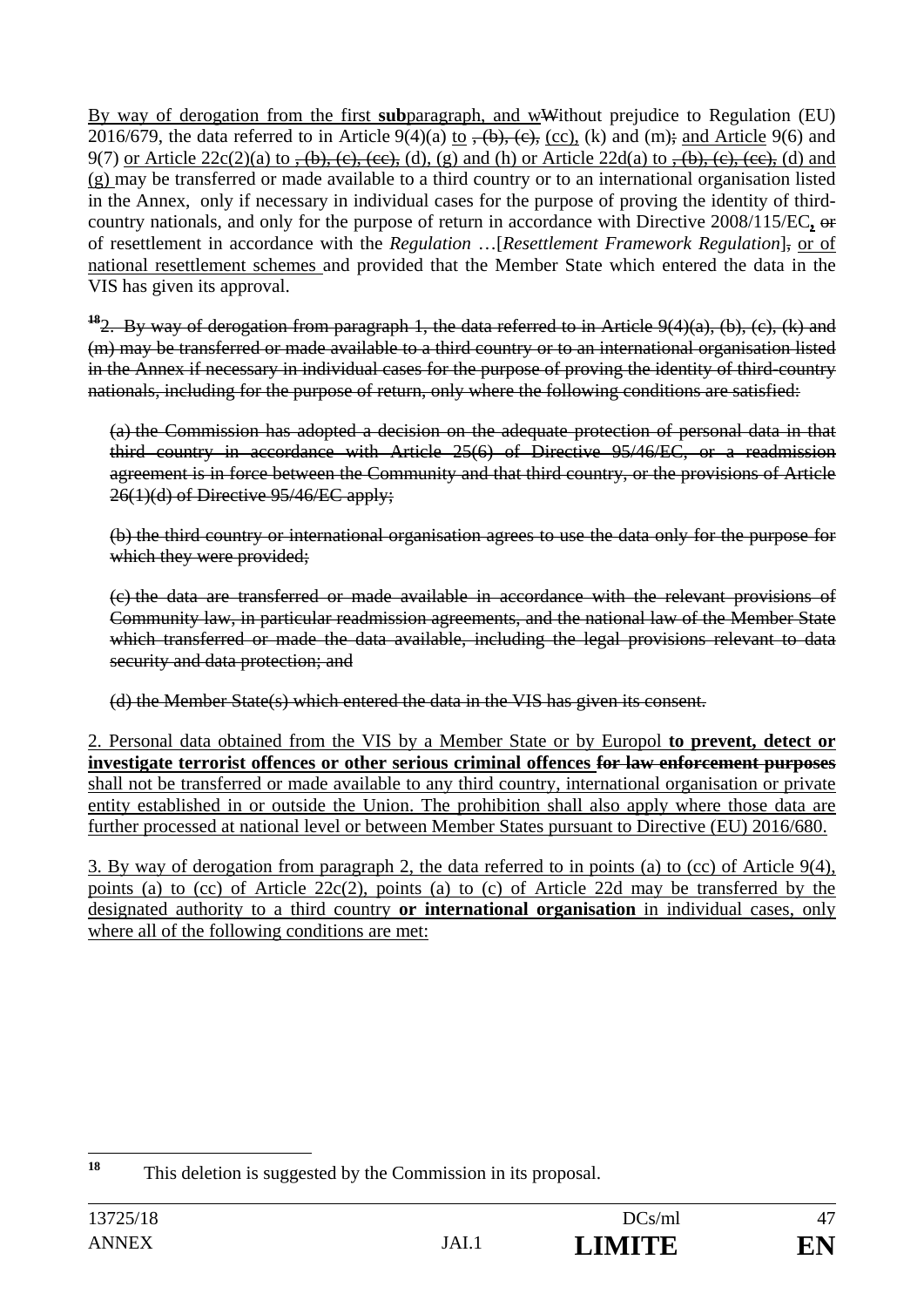(a) there is an exceptional case of urgency where there is:

(i) an imminent danger associated with a terrorist offence; or

(ii) an imminent danger to the life of a person and that danger is associated with a serious criminal offence;

(b) the transfer of data is necessary for the prevention, detection or investigation in the territory of the Member States or in the third country concerned of such a terrorist offence or serious criminal offence;

(c) the designated authority has access to such data in accordance with the procedure and the conditions set out in Articles 22m and 22n;

(d) the transfer is carried out in accordance with the applicable conditions set out in Directive (EU) 2016/680, in particular Chapter V thereof;

(e) a duly motivated written or electronic request from the third country has been submitted.

Where a transfer is made pursuant to the first subparagraph of this paragraph, such a transfer shall be documented and the documentation shall, on request, be made available to the supervisory authority established in accordance with Article 41(1) of Directive (EU) 2016/680, including the date and time of the transfer, information about the receiving competent authority, the justification for the transfer and the personal data transferred.

*3. Such transfers of personal data to third countries or international organisations shall not prejudice the rights of refugees and persons requesting international protection, in particular as regards non-refoulement.* 

 $[...]$ 

#### *Article 34*  Keeping of logs

1. Each Member State, the European Border and Coast Guard Agency and the Management Authority shall keep logs of all **their** data processing operations within the VIS. These logs shall show the purpose of access referred to in Article 6(1), Article  $6b2\theta a(1)$ , Article 22k(1) and Articles 15 to 22 and 22g to 22j, the date and time, the type of data transmitted as referred to in Articles 9 to 14, the type of data used for interrogation as referred to in Article 15(2), Article 18, Article 19(1), Article **6a20**(1), Article 21(1), Article 22(1), Article 22g, Article 22h, Article 22i, Article 22j, Article 45a, and Article 45d and the name of the authority entering or retrieving the data. In addition, each Member State shall keep logs of the staff duly authorised to enter or retrieve the data.

2. For the operations listed in Article 45b a log of each data processing operation carried out within the VIS and the EES shall be kept in accordance with this Article and Article 41 of the Regulation (EU) 2226/2017 establishing an Entry/Exit System (EES).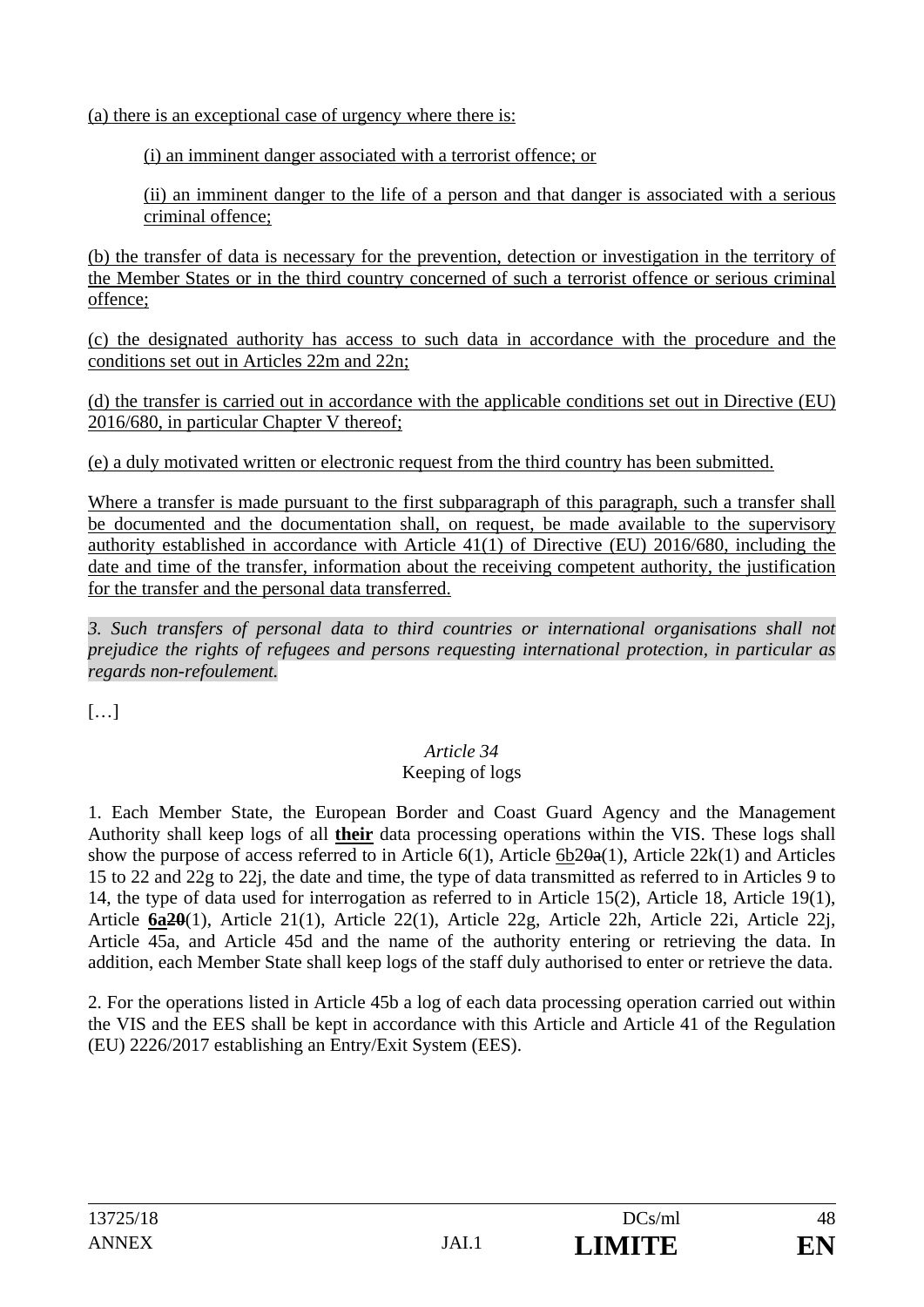3. Such logs may be used only for the data-protection monitoring of the admissibility of data processing as well as to ensure data security. The logs shall be protected by appropriate measures against unauthorised access and modification and shall be deleted after a period of one year after the retention period referred to in Article 23(1) has expired, if they are not required for monitoring procedures which have already begun.

 $[...]$ 

# *CHAPTER VI*

# *RIGHTS AND SUPERVISION ON DATA PROTECTION*

### **Article 36a**<sup>19</sup> **Data protection**

**1. Regulation (EC) No 45/2001 shall apply to the processing of personal data by the European Border and Coast Guard Agency and the Management Authority.** 

**2. Regulation (EU) 2016/679 shall apply to the processing of personal data by the visa authorities assessing applications and carrying out verifications pursuant to Articles 9c** *[and …]<sup>20</sup>* **and 22b, by border authorities and by immigration authorities.** 

**Where the processing of personal data is performed by competent authorities assessing the applications for the purposes of the prevention, detection or investigation of terrorist offences or other serious criminal offences, Directive (EU) 2016/680 shall apply.** 

**Where the visa authority decides on the issue, refusal, revocation or annulment of a visa, Regulation (EU) 2016/679 shall apply.** 

**3. Directive (EU) 2016/680 shall apply to the processing of personal data by Member States' designated authorities for the purposes of Article 2(1)(h) and 2(2)(c) of this Regulation.** 

**4. Regulation (EU) 2016/794 shall apply to the processing of personal data by Europol pursuant to Articles 9ca and 22b of this Regulation.** 

# Article  $36b^{21}$

# **Data processor**

**1. The European Border and Coast Guard Agency and the Management Authority, respectively, are to be considered processor in accordance with point (e) of Article 2 of Regulation (EC) No 45/2001 in relation to the processing of personal data in the VIS.** 

**2. The Management Authority shall ensure that the VIS is operated in accordance with this Regulation.** 

 $\overline{a}$ 

**<sup>19</sup>** Was 38a in the previous version. No substantial changes otherwise.

<sup>&</sup>lt;sup>20</sup> To be added when the respective provisions are agreed.

**<sup>21</sup>** Was 38b in the previous version. No substantial changes otherwise.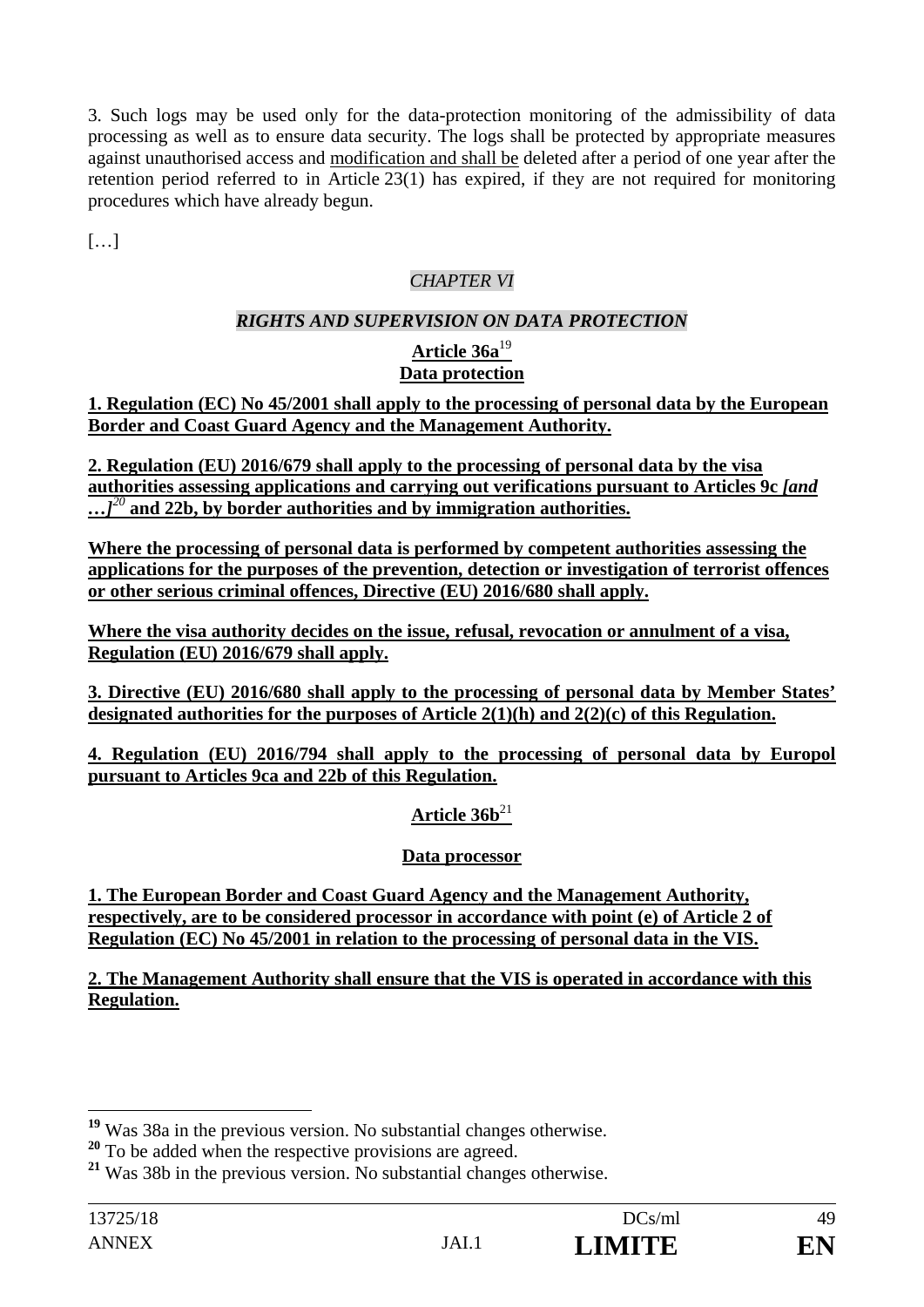# *Article 37*

# *Right of information*

1. Third country nationals and the persons referred to in Articles  $9(4)(f)$ ,  $22e(2)(e)$  or  $22d(e)$  shall be informed of the following by the Member State responsible:

*(a) the identity of the controller referred to in Article 41(4), including his contact details;* 

*(b) the purposes for which the data will be processed within the VIS;* 

*(c) the categories of recipients of the data, including the authorities referred to in Article* 3 22k and Europol*;* 

(ca) the fact that the VIS may be accessed by the Member States and Europol **to prevent, detect or investigate terrorist offences or other serious criminal offences for law enforcement purposes**;

*(d) the data retention period;* 

*(e) that the collection of the data is mandatory for the examination of the application;* 

(ea) the fact that personal data stored in the VIS may be transferred to a third country or an international organisation in accordance with Article 31 and to Member States in accordance with Council Decision (EU) 2017/1908\*;

*(f) the existence of the right of access to data relating to them, and the right to request that inaccurate data relating to them be corrected or that unlawfully processed data relating to them be deleted, including the right to receive information on the procedures for exercising those rights and the contact details of the National Supervisory Authorities referred to in Article 41(1), which shall hear claims concerning the protection of personal data.* 

2. The information referred to in paragraph 1 shall be provided in writing to the third country national when the data, the facial image photograph and the fingerprint data as referred to in points (4), (5) and (6) of Article 9, Article 22c(2) and Article 22d (a) to (g) are collected, and where necessary, orally, in a language and manner that the data subject understands or is reasonably presumed to understand. Children must be informed in an age-appropriate manner, using leaflets, and/or infographics and/or demonstrations specifically designed to explain the fingerprinting procedure.

*3. The information referred to in paragraph 1 shall be provided to the persons referred to in Article 9(4)(f) on the forms to be signed by those persons providing proof of invitation, sponsorship and accommodation.*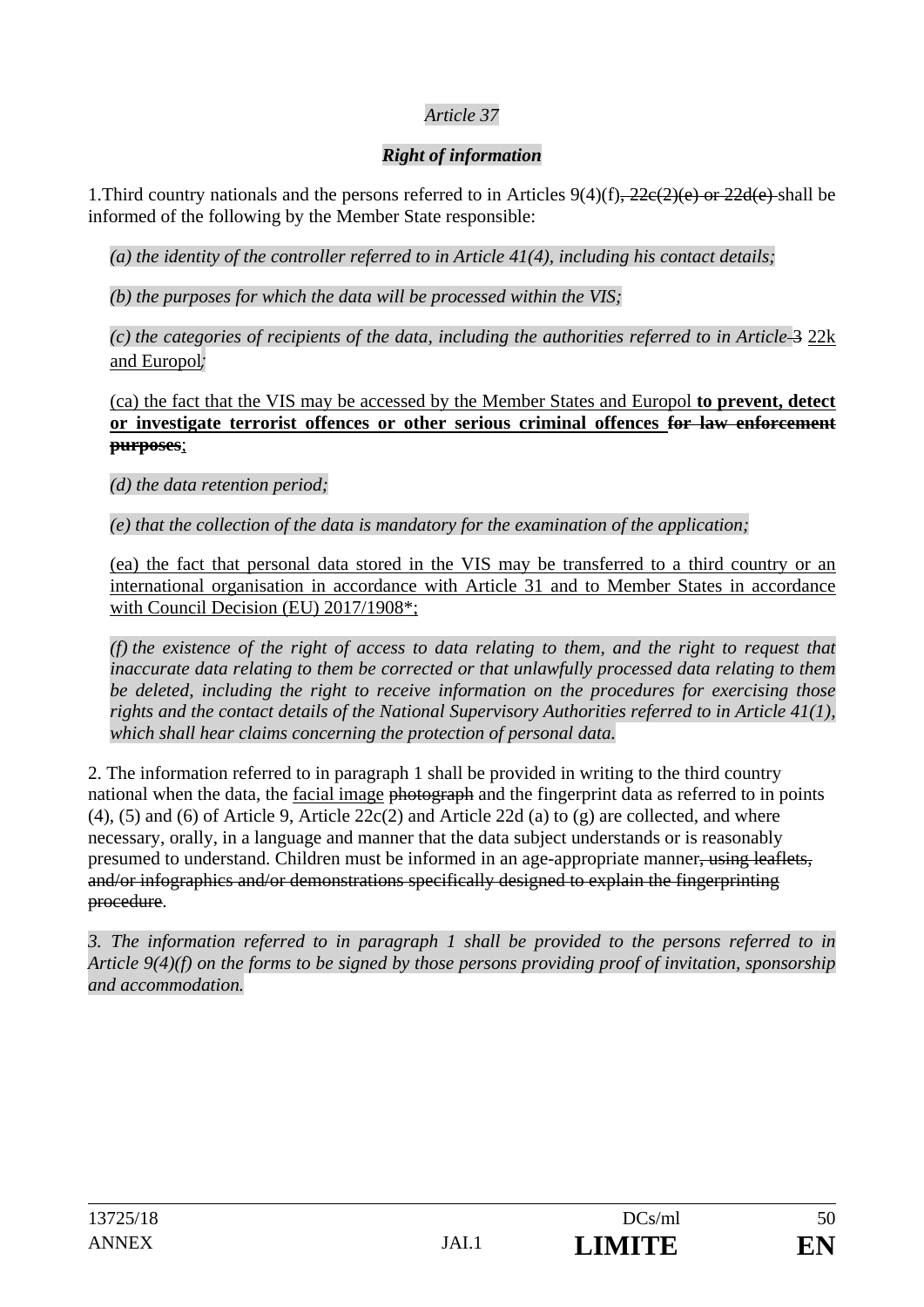In the absence of such a form signed by those persons this information shall be provided in accordance with Article 14 of Regulation (EU) 2016/679.

\* COUNCIL DECISION (EU) 2017/1908 of 12 October 2017 on the putting into effect of certain provisions of the Schengen acquis relating to the Visa Information System in the Republic of Bulgaria and Romania

# *Article 38*

# *Right of access, correction and deletion*

1. Without prejudice to **the obligation to provide other information in accordance with Article 12(a) of Directive 95/46/EC Articles 15, 16 and 17 of Regulation (EU) 2016/679, Articles 14, 15 and 16 of Directive (EU) 2016/680, Article 47 of Regulation [XXX] on SIS in the field of border checks, Article 65 of Regulation [XXX] on SIS in the field of police cooperation and judicial cooperation in criminal matters and Interpol's Rules on the Processing of Personal**  Data, any person shall have the right to obtain communication of the data relating to him recorded in the VIS and of the Member State which transmitted them to the VIS. Such access to data may be granted only by a Member State. Each Member State shall record any requests for such access.

*2. Any person may request that data relating to him which are inaccurate be corrected and that data recorded unlawfully be deleted. The correction and deletion shall be carried out without delay by the Member State responsible, in accordance with its laws, regulations and procedures.* 

3. If the request as provided for in paragraph 2 is made to a Member State other than the Member State responsible **for the application**, the authorities of the Member State with which the request was lodged shall contact the authorities of the Member State responsible **for the application** within a period of seven days. The Member State responsible shall check the accuracy of the data and the lawfulness of their processing in the VIS within a period of one month.

**3a. A Member State responsible for the application may provide to the data subject information concerning any of the data subject's personal data in other databases queried only if the Member States/Europol which entered the data in the in the queried database first gives the Member State responsible for the application an opportunity to state its position.** 

*4. If it emerges that data recorded in the VIS are inaccurate or have been recorded unlawfully, the Member State responsible shall correct or delete the data in accordance with Article 24(3). The Member State responsible shall confirm in writing to the person concerned without delay that it has taken action to correct or delete data relating to him.* 

*5. If the Member State responsible does not agree that data recorded in the VIS are inaccurate or have been recorded unlawfully, it shall explain in writing to the person concerned without delay why it is not prepared to correct or delete data relating to him.* 

*6. The Member State responsible shall also provide the person concerned with information*  explaining the steps which he can take if he does not accept the explanation provided. This shall *include information on how to bring an action or a complaint before the competent authorities or courts of that Member State and on any assistance, including from the national supervisory authorities referred to in Article 41(1), that is available in accordance with the laws, regulations and procedures of that Member State.*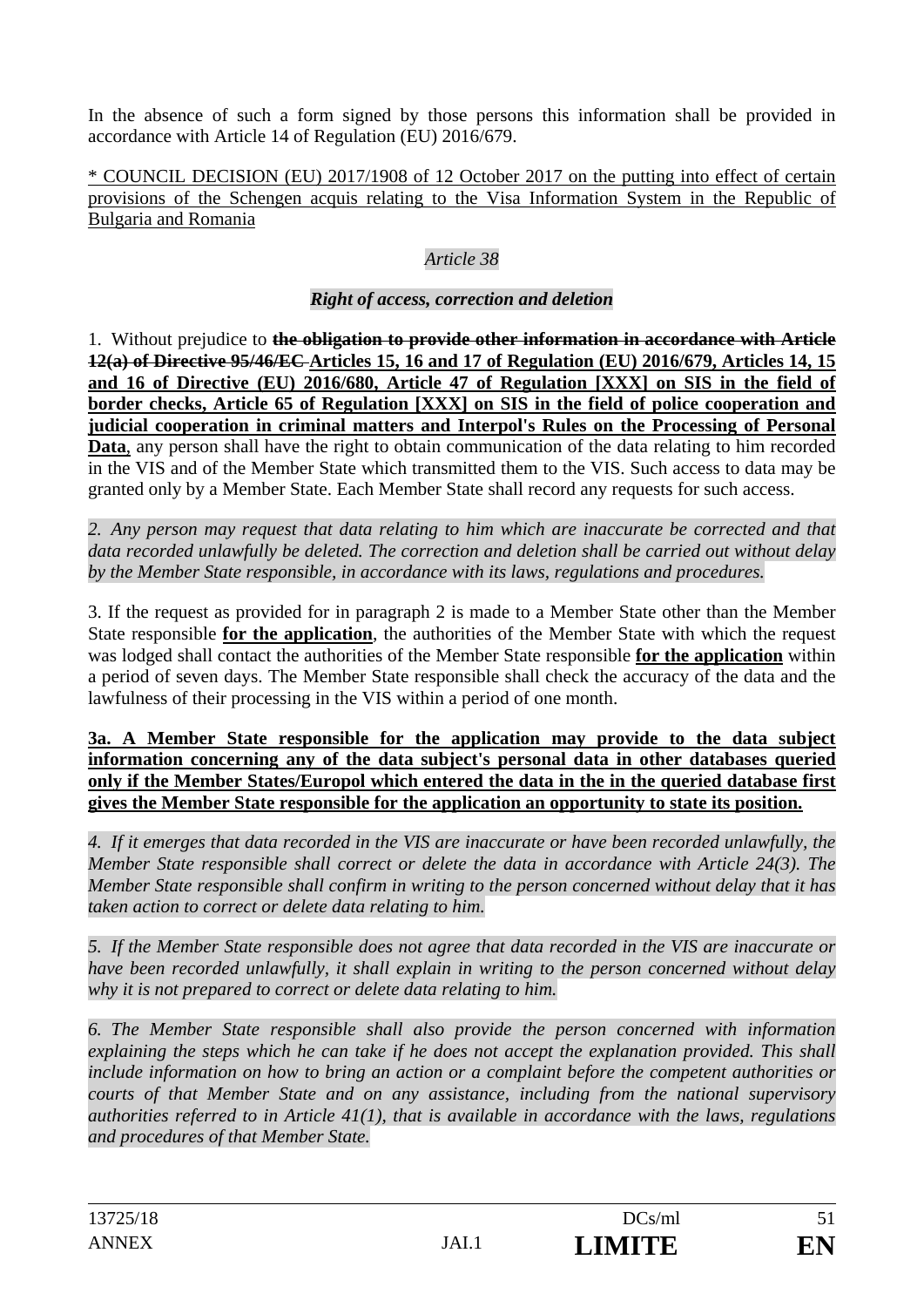**7. A Member State shall take a decision not to provide information to the data subject, in whole or in part, in accordance with national law, to the extent that, and for as long as such a partial or complete restriction constitutes a necessary and proportionate measure in a democratic society with due regard for the fundamental rights and legitimate interests of the data subject concerned, in order to:** 

**(a) avoid obstructing official or legal inquiries, investigations or procedures;** 

**(b) avoid prejudicing the prevention, detection, investigation or prosecution of criminal offences or the execution of criminal penalties;** 

**(c) protect public security;** 

**(d) protect national security; or** 

**(e) protect the rights and freedoms of others.** 

**In cases referred to in the first subparagraph, the Member State shall inform the data subject in writing, without undue delay, of any refusal or restriction of access and of the reasons for the refusal or restriction. Such information may be omitted where its provision would undermine any of the reasons set out in points (a) to (e) of the first subparagraph. The Member State shall inform the data subject of the possibility of lodging a complaint with a supervisory authority or of seeking a judicial remedy.** 

**The Member State shall document the factual or legal reasons on which the decision not to provide information to the data subject is based. That information shall be made available to the supervisory authorities.** 

**For such cases, the data subject shall also be able to exercise his or her rights through the competent supervisory authorities.** 

### **Article 38a**<sup>22</sup>

### **Data protection**

**1. Regulation (EC) No 45/2001 shall apply to the processing of personal data by the European Border and Coast Guard Agency and the Management Authority.** 

**2. Regulation (EU) 2016/679 shall apply to the processing of personal data by the central visa authorities assessing applications and carrying out verifications pursuant to Articles 9c** *[and …]<sup>23</sup>* **and 22b, by border authorities and by immigration authorities.** 

**Where the processing of personal data is performed by competent authorities assessing the applications for the purposes of the prevention, detection or investigation of terrorist offences or other serious criminal offences, Directive (EU) 2016/680 shall apply.** 

**Where the visa authority decides on the issue, refusal, revocation or annulment of a visa, Regulation (EU) 2016/679 shall apply.** 

 $\overline{a}$ 

**<sup>22</sup>** Moved upwards (new 36a).

<sup>&</sup>lt;sup>23</sup> To be added when the respective provisions are agreed.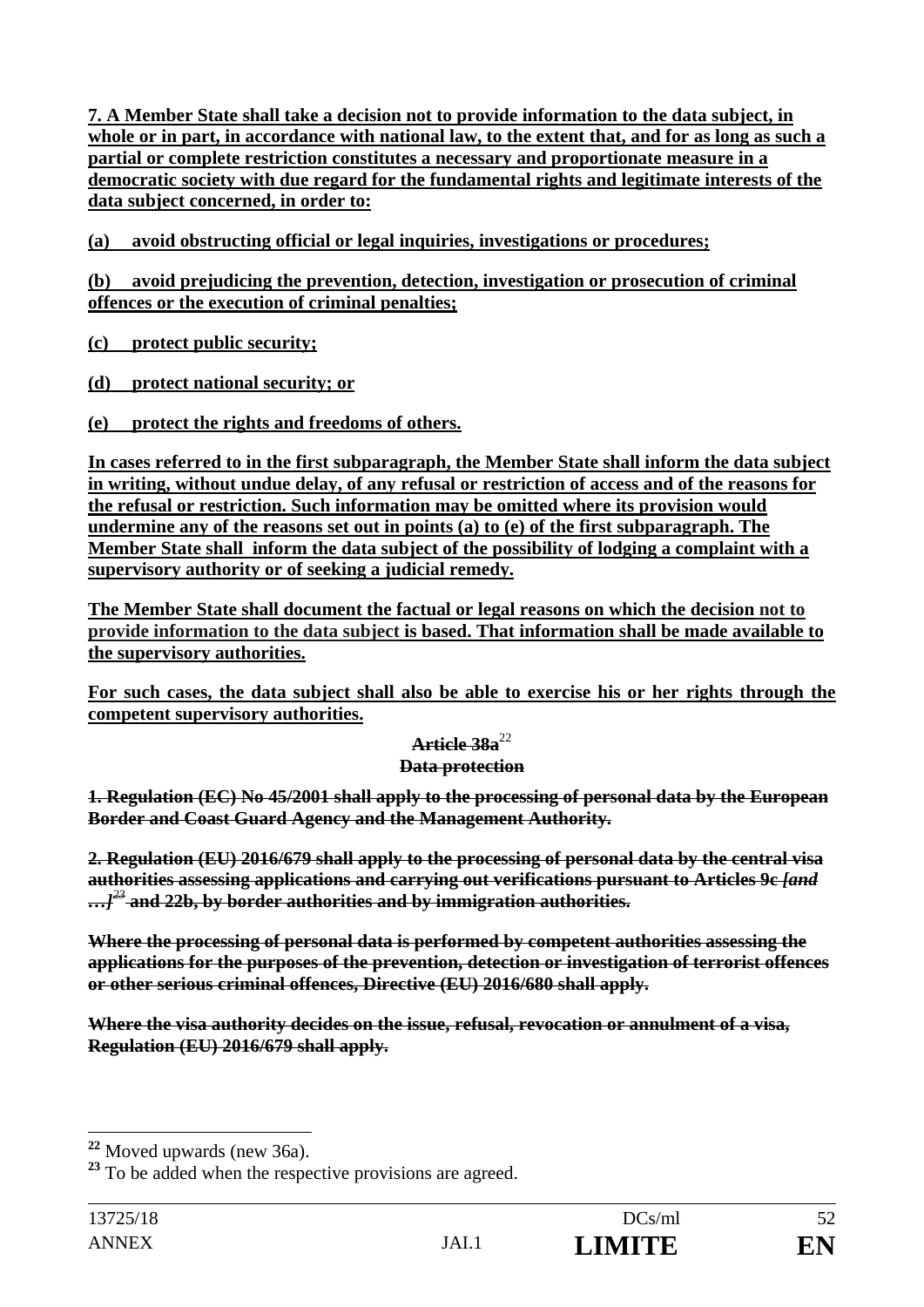**3. Directive (EU) 2016/680 shall apply to the processing of personal data by Member States' designated authorities for the purposes of Article 2(1)(h) and 2(2)(c) of this Regulation.** 

**4. Regulation (EU) 2016/794 shall apply to the processing of personal data by Europol pursuant to Articles 9ca and 22b of this Regulation.** 

### $Artiela$  38 $h^{24}$

### **Data processor**

**1. The European Border and Coast Guard Agency and the Management Authority, respectively, are to be considered processor in accordance with point (e) of Article 2 of Regulation (EC) No 45/2001 in relation to the processing of personal data in the VIS.** 

**2. The Management Authority shall ensure that the VIS is operated in accordance with this Regulation.** 

[…]

# *Article 43*

### *Cooperation between National Supervisory Authorities and the European Data Protection Supervisor*

1. The European Data Protection Supervisor shall act in close cooperation with national supervisory authorities with respect to specific issues requiring national involvement, in particular if the European Data Protection Supervisor or a national supervisory authority finds major discrepancies between practices of Member States or finds potentially unlawful transfers using the communication channels of the interoperability components, or in the context of questions raised by one or more national supervisory authorities on the implementation and interpretation of this Regulation.

2. In the cases referred to in paragraph 1, coordinated supervision shall be ensured in accordance with Article 62 of Regulation (EU) XXXX/2018 [revised Regulation 45/2001].

*3. The National Supervisory Authorities and the European Data Protection Supervisor shall meet for that purpose at least twice a year. The costs and servicing of these meetings shall be b for the account of the European Data Protection Supervisor. Rules of procedure shall be adopted at the first meeting. Further working methods shall be developed jointly as necessary.* 

*4. A joint report of activities shall be sent to the European Parliament, the Council, the Commission and the Management Authority every two years. This report shall include a chapter of each Member State prepared by the National Supervisory Authority of that Member State.* 

 $[\dots]$ 

 $\overline{a}$ **<sup>24</sup>** Moved upwards (new 36b).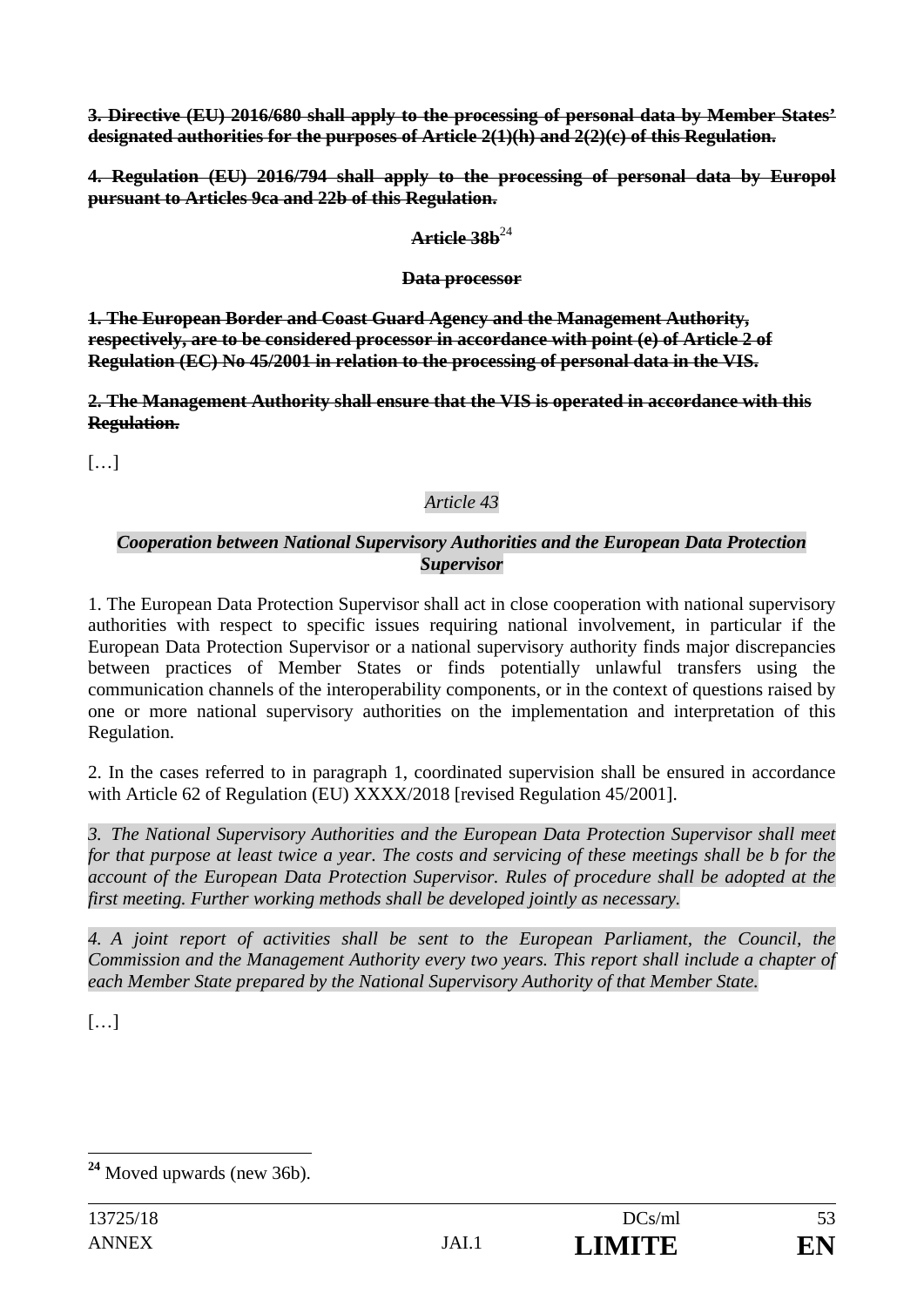# *CHAPTER VII*

### *FINAL PROVISIONS*

# *Article 45*

#### *Implementation by the Commission*

*1. The central VIS, the national interface in each Member State and the communication infrastructure between the central VIS and the national interfaces shall be implemented by the Commission as soon as possible after the entry into force of this Regulation, including the functionalities for processing the biometric data referred to in Article 5(1)(c).* 

*2. The measures necessary for the technical implementation of the central VIS, the national interfaces and the communication infrastructure between the central VIS and the national interfaces shall be adopted in accordance with the procedure referred to in Article 49(2), in particular:* 

*(a) for entering the data and linking applications in accordance with Article 8;* 

*(b) for accessing the data in accordance with Article 15 and Articles 17 to 22;* 

*(c) for amending, deleting and advance deleting of data in accordance with Articles 23 to 25;* 

*(d) for keeping and accessing the records in accordance with Article 34;* 

*(e) for the consultation mechanism and the procedures referred to in Article 16.* 

3. The technical specifications for the quality, resolution and use of fingerprints and of the facial image for biometric verification and identification in the VIS shall be laid down in implementing acts. Those implementing acts shall be adopted in accordance with the examination procedure referred to in Article 49(2).

### *Article 45a*

# Use of data for reporting and statistics

1. The duly authorised staff of the competent authorities of Member States, the Commission, the Management Authority eu-LISA and the European Border and Coast Guard Agency established by Regulation (EU) 2016/1624 shall have access to consult the following data, solely for the purposes of reporting and statistics without allowing for individual identification:

- (a) status information;
- (b) the competent authority, including its location;
- (c) sex, date of birth and current nationality**/nationalities** of the applicant;
- (d) Member State of first entry, only as regards short stay visas, if applicable;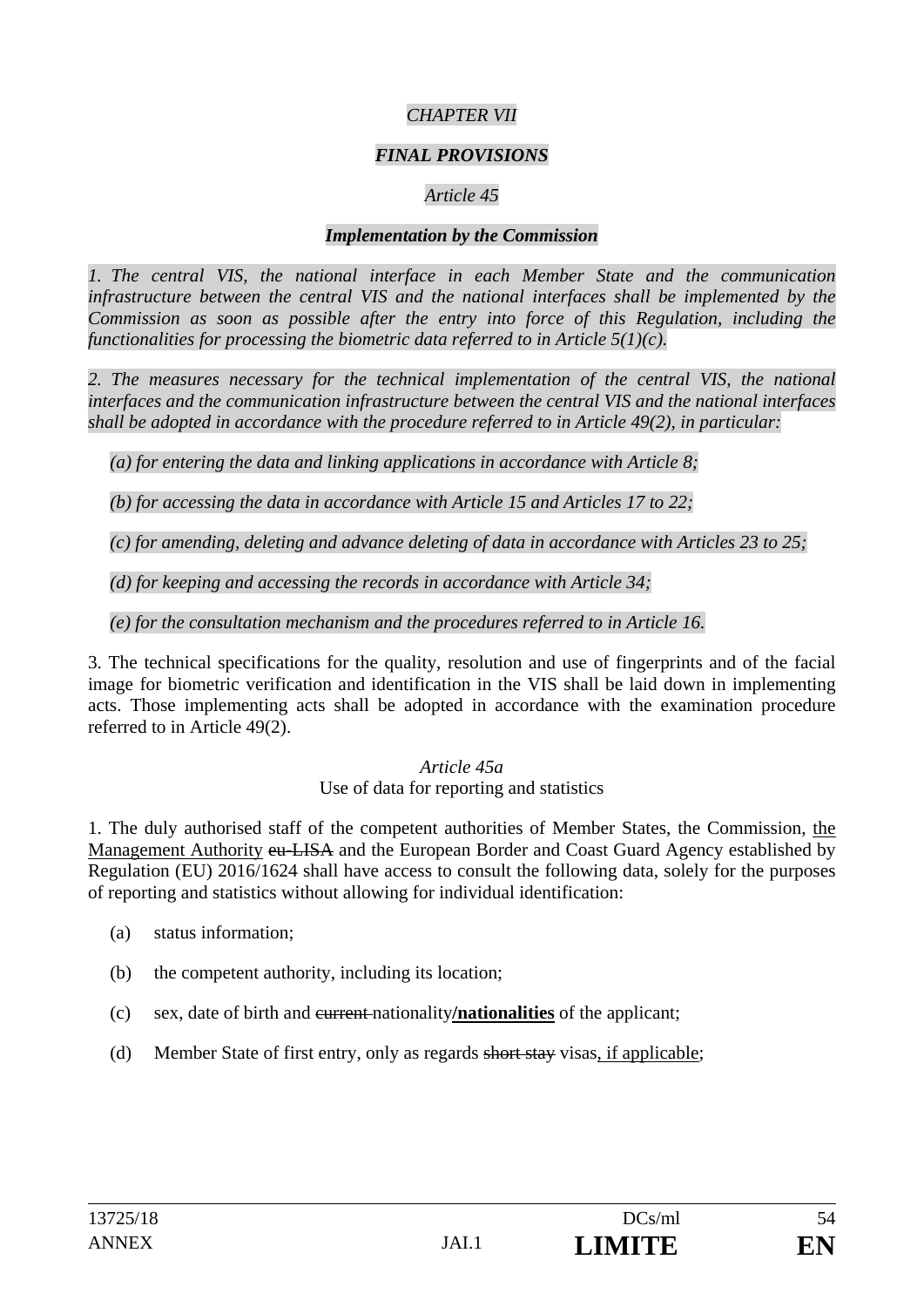- (e) date and place of the application and the decision concerning the application **(issued or refused)25**;
- (f) the type of document issued, i.e. whether airport transit visa ATV, uniform or limited territorial validity visa LTV, long stay visa or residence permit;
- $(g)$  the type of the travel document and the three letter code of the issuing country, only as regards short stay visas;
- (h) the grounds indicated for any decision concerning the document or the application, only as regards short stay visas; as regards long stay visas and residence permits, the decision concerning the application (whether to issue or to refuse the application and on which ground);
- (i) the competent authority, including its location, which refused the application and the date of the refusal, only as regards short stay visas;
- (i) the cases in which the same applicant applied for a short stay visa from more than one visa authority, indicating these visa authorities, their location and the dates of refusals. regards short stay visas;
- (k) Aas regards short stay visas, main purpose(s) of the journey; as regards long stay visas and residence permit, the purpose of the application;
- (ka) visa applications processed in representation pursuant to Article 8 of Regulation (EC) No 810/2009;
- (l) the data entered in respect of any document withdrawn, annulled, revoked or whose validity is extended, as applicable;
- (m) where applicable, the expiry date of the long stay visa or residence permit;
- (n) the number of persons exempt from the requirement to give fingerprints pursuant to Article 13(7) of Regulation (EC) No 810/2009.
- (o) the cases in which the data referred to in point (6) of Article 9 could factually not be provided, in accordance with the second sentence of Article 8(5);
- (p) the cases in which the data referred to in point (6) of Article 9 was not required to be provided for legal reasons, in accordance with the second sentence of Article 8(5);
- (q) the cases in which a person who could factually not provide the data referred to in point (6) of Article 9 was refused a visa, in accordance with the second sentence of Article 8(5)**;**.

 $\overline{a}$ 

**<sup>25</sup>** Revert the original Commission proposal (i.e. no change).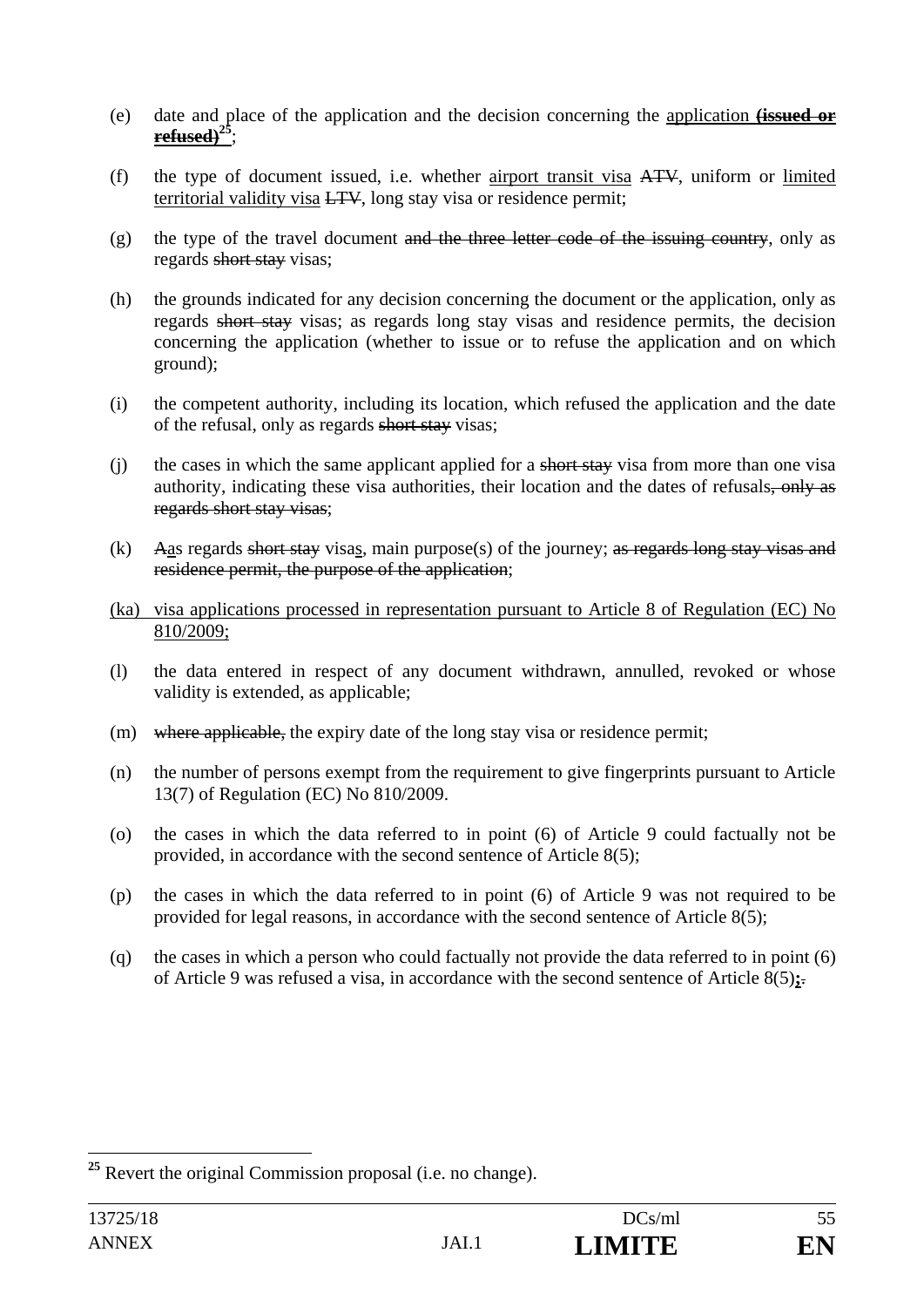- (r) the cases in which a person who applied for a visa, a long-stay visa or a residence permit are found in Eurodac in the course of the query in accordance with Article 9a(3) or 22b(2)**.;**
- (s) **as regards visas, links to the previous application file on that applicant as well as links of the application files of the persons travelling together.**

**A technical solution shall be made available to Member States in order to facilitate the querying of VIS for the purpose of managing users request and generating statistics. The Commission shall adopt implementing acts concerning the specifications of the technical solution. Those implementing acts shall be adopted in accordance with the examination procedure referred to in Article 49(2).**<sup>26</sup>

The duly authorised staff of the European Border and Coast Guard Agency shall have access to consult the data referred to in the first subparagraph for the purpose of carrying out risk analyses and vulnerability assessments as referred to in Articles 11 and 13 of Regulation (EU) 2016/1624.

2. For the purpose of paragraph 1 of this Article, the Management Authority eu-LISA shall store the data referred to in that paragraph in the central repository for reporting and statistics referred to in [Article 39 of the Regulation 2018/XX [*on interoperability*]

3. The procedures put in place by the Management Authority eu-LISA to monitor the functioning of the VIS referred to in Article 50(1) shall include the possibility to produce regular statistics for ensuring that monitoring.

4. Every quarter, the Management Authority eu-LISA shall compile statistics based on the VIS data on short stay visas referred to in Article 4, point 1 showing, for each location where a visa was lodged, in particular:

- (a) total of airport transit visas applied for, including for multiple-entry airport transit visas number of airport transit (A) visas, as referred to in point 5 of Article 2 of Regulation (EC) No 810/2009, applied for; number of A visas issued, disaggregated by single airport transit and multiple airport transits; number of A visas refused;
- (b) total of visas issued, including multiple entry airport transit A visas number of shortstay (C) visas, as referred to in point 2(a) of Article 2 of Regulation (EC) No 810/2009, applied for (and disaggregated by the main purpose of the journey); number of C visas issued, disaggregated by issued for single entry or multiple entry and the latter divided by length of validity (6 months or below, 1 year, 2 years, 3 years, 4 years, 5 years); number of visas with limited territorial validity issued (LTV); number of C visas refused;
- (c) total of multiple-entry visas issued;
- (d) total of visas not issued, including multiple-entry airport transit A visas;

 $\overline{a}$ **<sup>26</sup>** Moved back to Art. 50 (In EES, ETIAS and also in Interoperability, it is under the monitoring).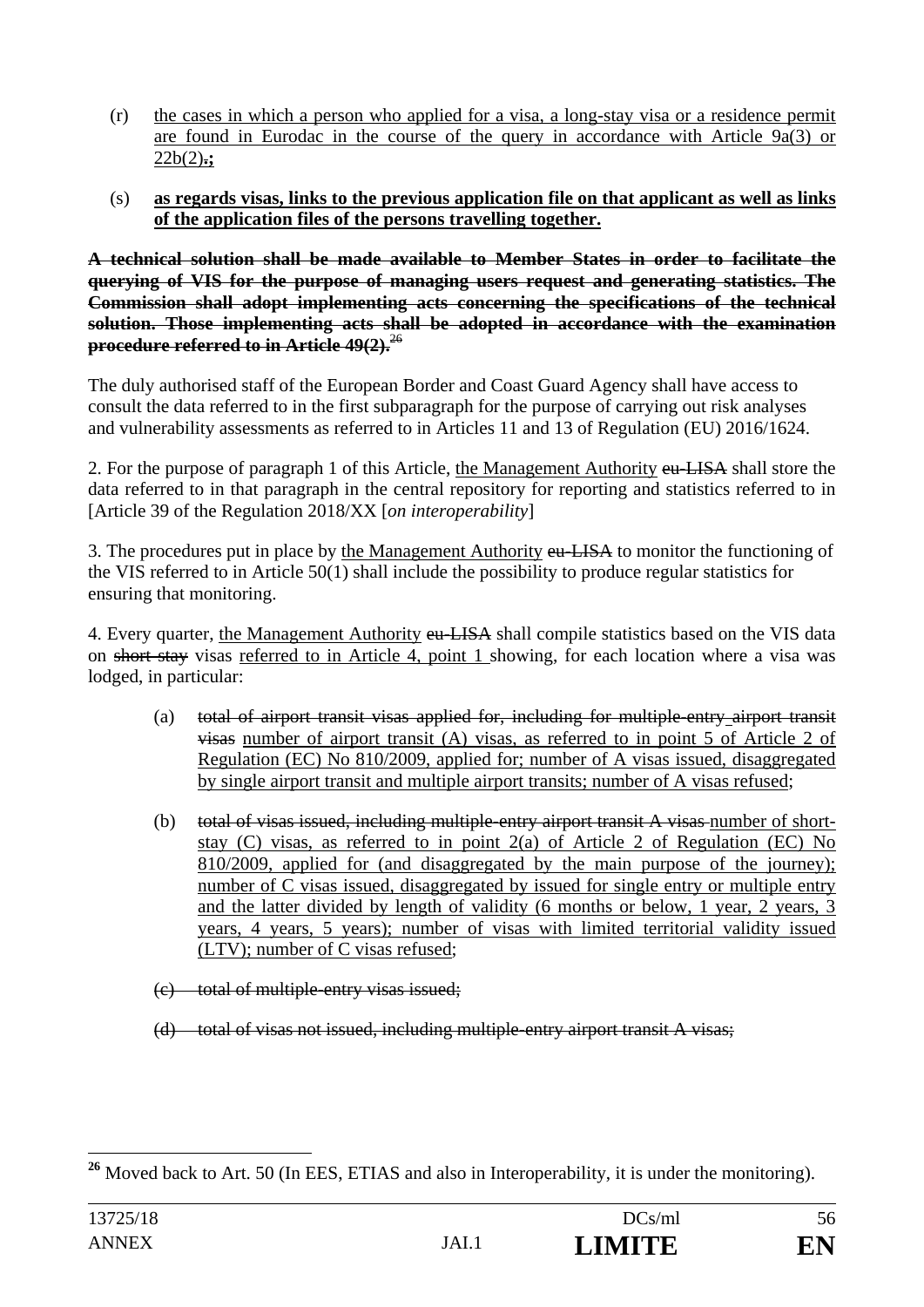- (e) total of uniform visas applied for, including multiple-entry uniform visas;
- $(f)$  total of visas issued, including multiple-entry visas;
- (g) total of multiple-entry visas issued, divided by length of validity (below 6 months or below, 1 year, 2 years, 3 years, 4 years, 5 years),
- (h) total of uniform visas not issued, including multiple entry visas;
- (i) total of visas with limited territorial validity issued.

The daily statistics shall be stored in the central repository for reporting and statistics.

5. Every quarter, the Management Authority eu-LISA shall compile statistics based on the VIS data on long-stay visas and residence permits showing, for each location, in particular:

- (a) total of long-stay visas applied for, issued, refused, extended and withdrawn;
- (b) total of residence permits applied for, issued, refused, extended and withdrawn.

6. At the end of each year, statistical data shall be compiled in the form of quarterly statistics for that year. The statistics shall contain a breakdown of data for each Member State.

7. At the request of the Commission, the Management Authority eu-LISA shall provide it with statistics on specific aspects related to the implementation of the common visa policy or of the migration and asylum policy, including on aspects pursuant to the application of Regulation (EU) No 1053/2013.

# *Article 45b*

# Access to data for verification by carriers

1. In order to fulfil their obligation under point (b) of Article 26(1) of the Convention implementing the Schengen Agreement, air carriers, sea carriers and international carriers transporting groups overland by coach or train<sup>27</sup> shall send a query to the VIS in order to verify whether or not third country nationals holding a subject to short-stay visa, a long stay visa or a residence permit requirement are in possession of a valid short stay visa, long stay visa or residence permit, as applicable. For this purpose, as regards short stay visas, carriers shall provide the data listed under points (a), (b) and (c) of Article 9(4) of this Regulation and  $\theta$ . as regards long stay visa or residence permit the data listed under points (a), (b) and (c) of Article 22c, as applicable.

2. For the purpose of implementing paragraph 1 or for the purpose of resolving any potential dispute arising from its application, the Management Authority eu-LISA shall keep logs of all data processing operations carried out within the carrier gateway by carriers. Those logs shall show the date and time of each operation, the data used for interrogation, the data transmitted by the carrier gateway and the name of the carrier in question.

Logs shall be stored for a period of two years. Logs shall be protected by appropriate measures against unauthorised access.

 $\overline{a}$ **<sup>27</sup>** Revert the original Commission proposal (i.e. no change).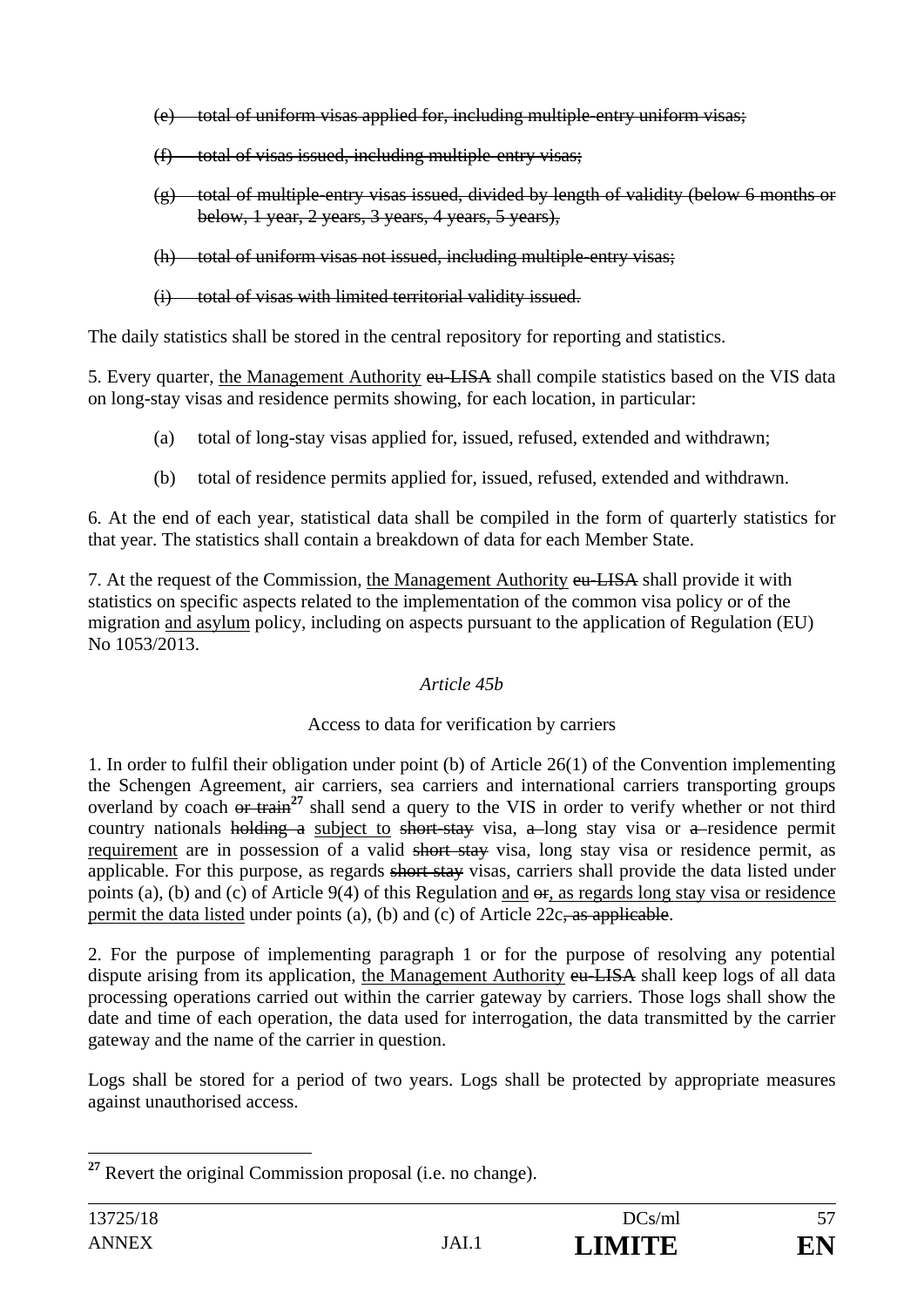3. Secure access to the carrier gateway referred to in Article 1(2)(h) of Decision 2004/512/EC as amended by this Regulation shall allow carriers to proceed with the query consultation referred to in paragraph 1 prior to the boarding of a passenger. For this purpose, the carrier shall send the query to be permitted to consult the VIS using the data contained in the machine readable zone of the travel document.

4. The VIS shall respond by indicating whether or not the person has a valid visa, long-stay visa or residence permit, providing the carriers with an OK/NOT OK answer.

5. An authentication scheme, reserved exclusively for carriers, shall be set up in order to allow access to the carrier gateway for the purposes of paragraph 2 to the duly authorised members of the carriers' staff. The authentication scheme shall be adopted by the Commission by means of implementing acts in accordance with the examination procedure referred to in Article 49(2).

# *Article 45c*

Fall-back procedures in case of technical impossibility to access data by carriers

1. Where it is technically impossible to proceed with the consultation query referred to in Article 45b(1), because of a failure of any part of the VIS or for other reasons beyond the carriers' control, the carriers shall be exempted of the obligation to verify the possession of holding a valid visa**,**  long-stay visa or residence permit travel document by using the carrier gateway. Where such failure is detected by the Management Authority, it shall notify the carriers and the Member States. It shall also notify the carriers when the failure is remedied. Where such failure is detected by the carriers, they may notify the Management Authority. The Management Authority shall inform the Member States without delay about the notification of the carriers.

2. The details of the fall-back procedures shall be laid down in an implementing act adopted in accordance with the examination procedure referred to in Article 49(2).

### *Article 45d*

### Access to VIS data by European Border and Coast Guard teams

1. To exercise the tasks and powers pursuant to Article 40(1) of Regulation (EU) 2016/1624 of the European Parliament and of the Council<sup>\*</sup> and in addition to the access provided for in Article 40(8) of that Regulation, the members of the European Border and Coast Guard teams, as well as teams of staff involved in return-related operations, shall, within their mandate, have the right to access and search data entered in VIS.

2. To ensure the access referred to in paragraph 1, the European Border and Coast Guard Agency shall designate a specialised unit with duly empowered European Border and Coast Guard officials as the central access point. The central access point shall verify that the conditions to request access to the VIS laid down in Article 45e are fulfilled.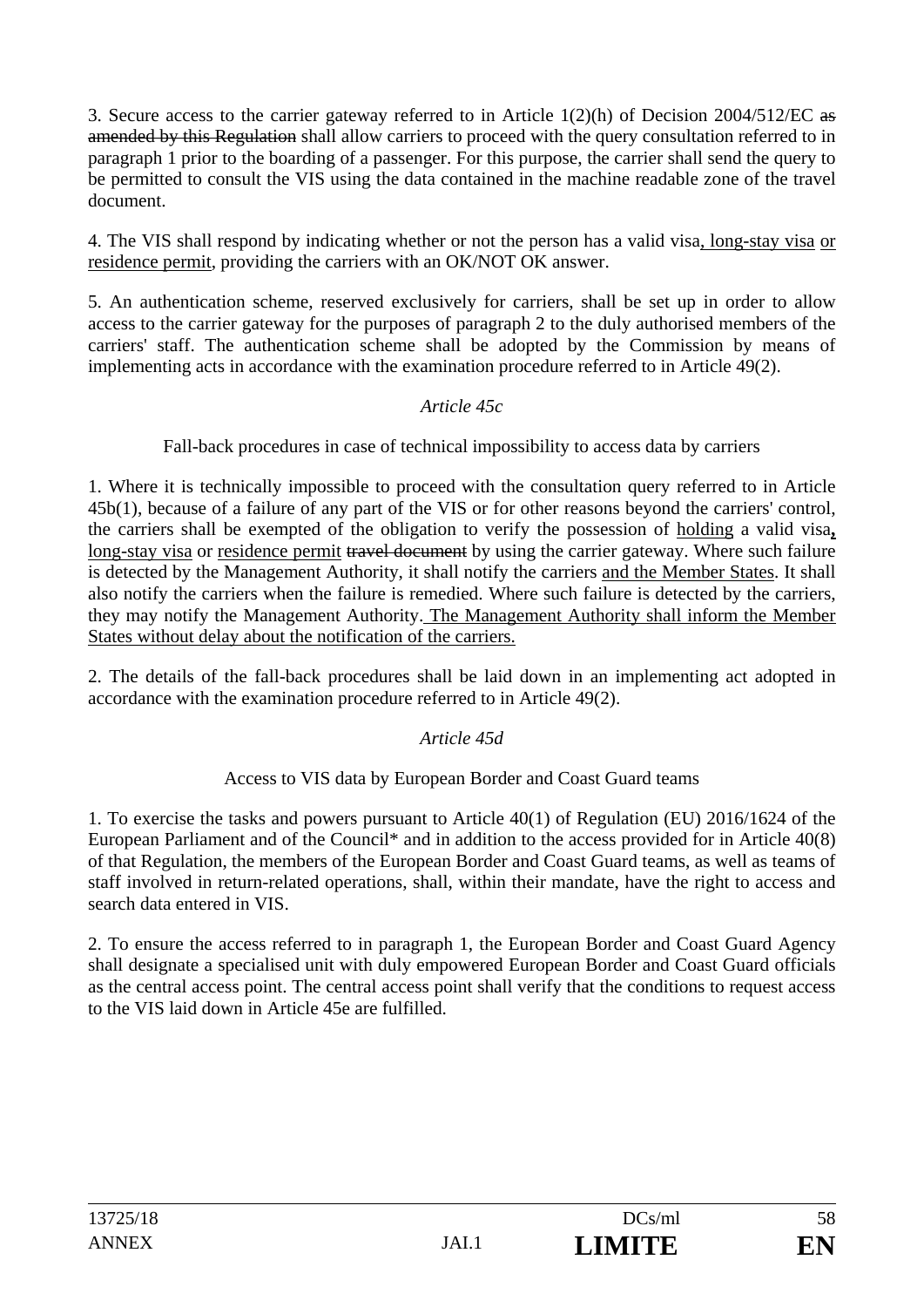### *Article 45e*

### *Conditions and procedure for access to VIS data by European Border and Coast Guard teams*

1. In view of the access referred to in paragraph 1 of Article 45d, a European Border and Coast Guard team may submit a request for the consultation of all data or a specific set of data stored in the VIS to the European Border and Coast Guard central access point referred to in Article 45d(2). The request shall refer to the operational plan on border checks, border surveillance and/or return of that Member State on which the request is based. Upon receipt of a request for access, the European Border and Coast Guard central access point shall verify whether the conditions for access referred to in paragraph 2 are fulfilled. If all conditions for access are fulfilled, the duly authorised staff of the central access point shall process the requests. The VIS data accessed shall be transmitted to the team in such a way as not to compromise the security of the data.

2. For the access to be granted, the following conditions shall apply:

- a) the host Member State authorises the members of the team to consult VIS in order to fulfil the operational aims specified in the operational plan on border checks, border surveillance and return, and
- b) the consultation of VIS is required for performing the specific tasks entrusted to the team by the host Member State.

3. In accordance with Article 40(3) of Regulation (EU) 2016/1624, members of the teams, as well as teams of staff involved in return-related tasks may only act in response to information obtained from the VIS under instructions from and, as a general rule, in the presence of border guards or staff involved in return-related tasks of the host Member State in which they are operating. The host Member State may authorise members of the teams to act on its behalf.

4. In case of doubt or if the verification of the identity of the visa holder, long stay visa holder or residence permit holder fails, the member of the European Border and Coast Guard team shall refer the person to a border guard of the host Member State.

5. Consultation of the VIS data by members of the teams shall take place as follows:

- a) When exercising tasks related to border checks pursuant to Regulation (EU) 2016/399, the members of the teams shall have access to VIS data for verification at external border crossing points in accordance with Articles 18 or 22g of this Regulation respectively;
- b) When verifying whether the conditions for entry to, stay or residence on the territory of the Member States are fulfilled, the members of the teams shall have access to the VIS data for verification within the territory of third country nationals in acordance with Articles 19 or 22h of this Regulation respectively;
- c) When identifying any person that may not or may no longer fulfil the conditions for the entry to, stay or residence on the territory of the Member States, the members of the teams shall have access to VIS data for identification in accordance with Article 6a20 of this Regulation.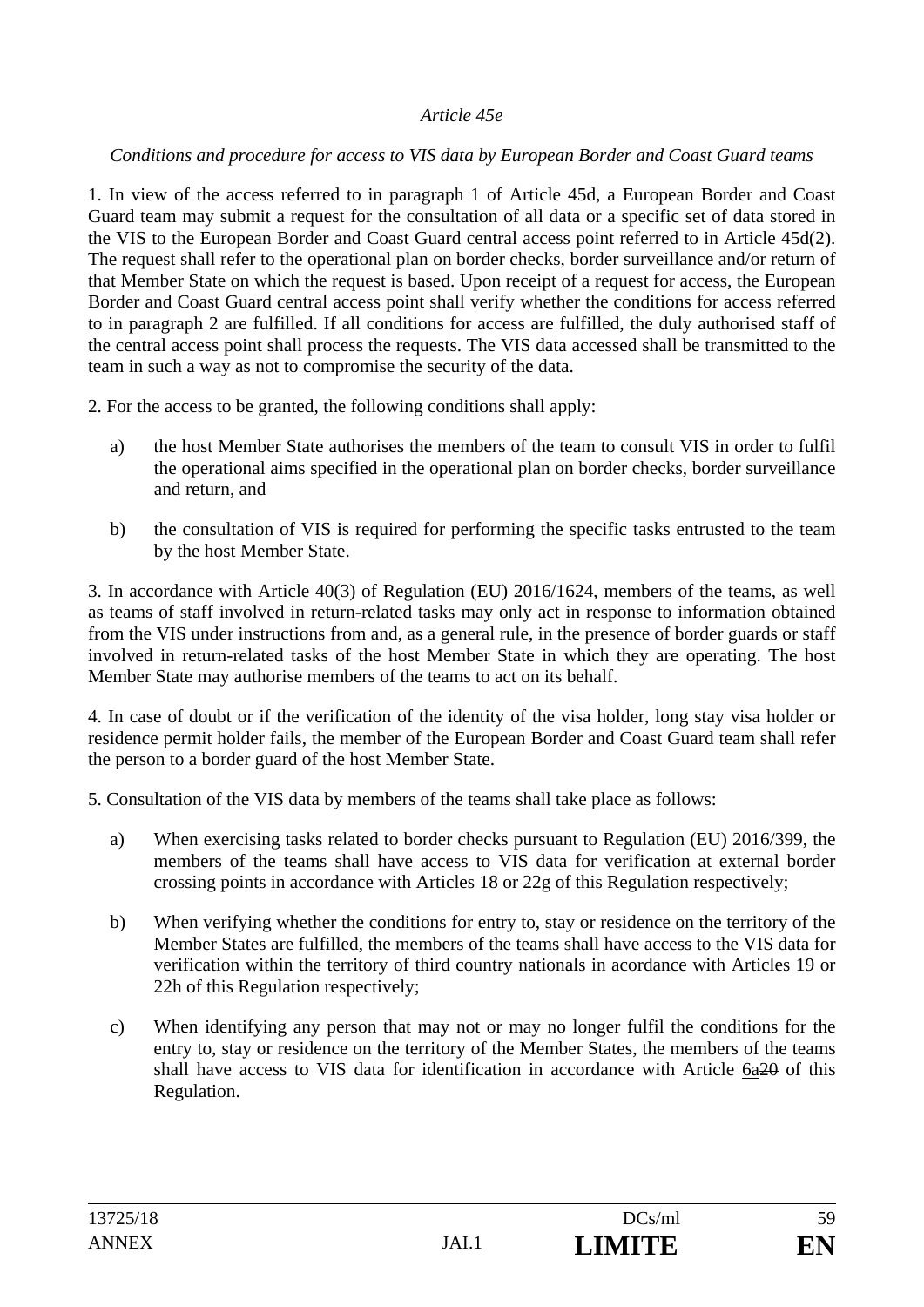6. Where such access and search reveal the existence of a **matchhit** in VIS, the host Member State shall be informed thereof.

7. Every log of data processing operations within the VIS by a member of the European Border and Coast Guard teams or teams of staff involved in return-related tasks shall be kept by the Management Authority in accordance with the provisions of Article 34.

8. Every instance of access and every search made by the European Border and Coast Guard Agency shall be logged in accordance with the provisions of Article 34 and every use made of data accessed by the European Border and Coast Guard Agency shall be registered.

9. Except where necessary to perform the tasks for the purposes of the Regulation establishing a European Travel Information and Authorisation System (ETIAS), no parts of VIS shall be connected to any computer system for data collection and processing operated by or at the European Border and Coast Guard Agency nor shall the data contained in VIS to which the European Border and Coast Guard Agency has access be transferred to such a system. No part of VIS shall be downloaded. The logging of access and searches shall not be construed as constituting to be the downloading or copying of VIS data.

10. Measures to ensure security of data as provided for in Articles 32 shall be adopted and applied by the European Border and Coast Guard Agency.

[…]

# *Article 49*

### Committee procedure

1. The Commission shall be assisted by a committee. That committee shall be a committee within the meaning of Regulation (EU) No 182/2011 of the European Parliament and of the Council\*.

2. Where reference is made to this paragraph, Article 5 of Regulation (EU) No 182/2011 shall apply. Where the Committee delivers no opinion, the Commission shall not adopt the draft implementing act and the third subparagraph of Article 5(4) of Regulation (EU) No 182/2011 shall apply.

### *Article 49a*

### Advisory group

An Advisory Group shall be established by eu-LISA and provide it with the expertise related to the VIS in particular in the context of the preparation of its annual work programme and its annual activity report.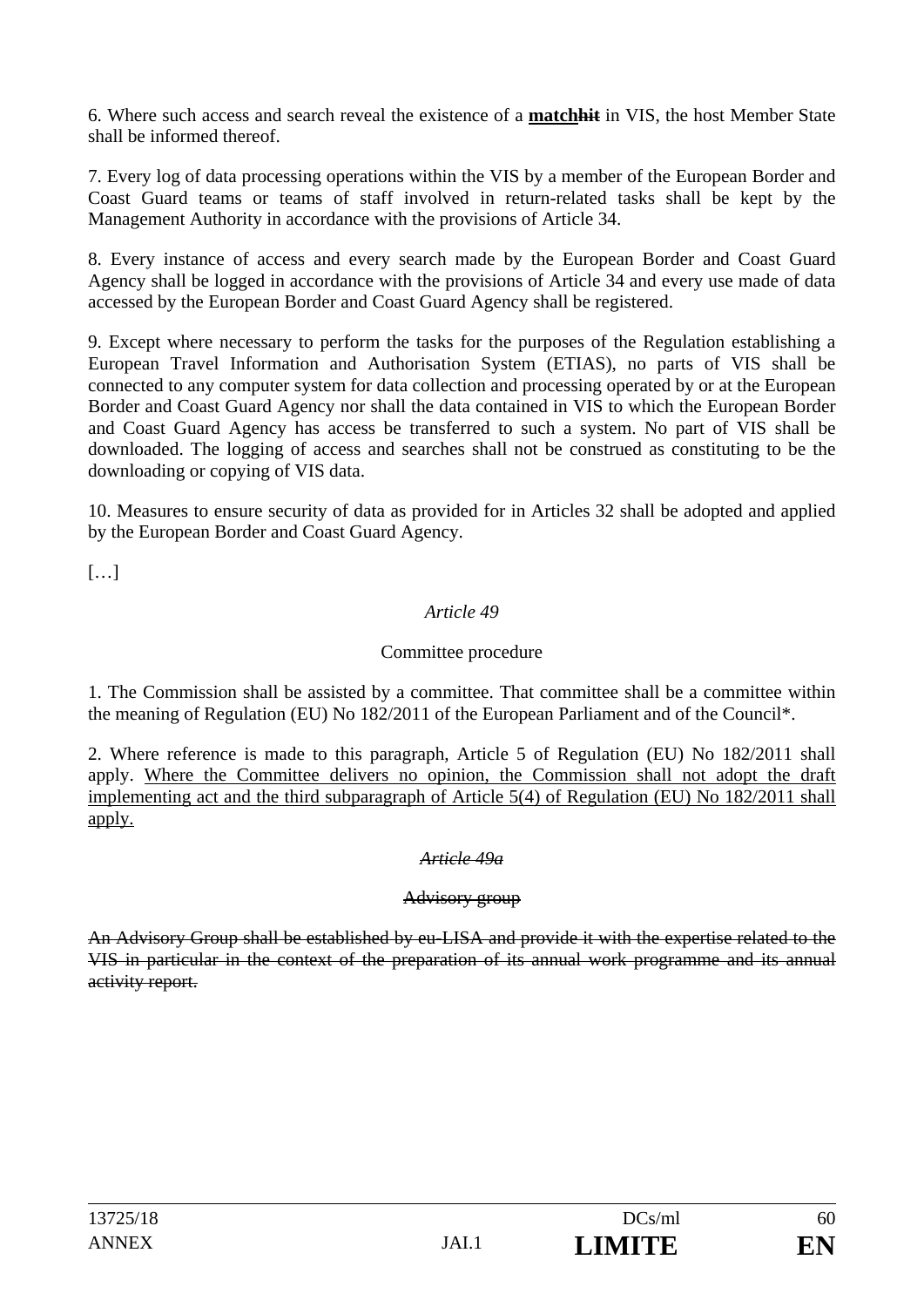### *Article 50*

### Monitoring and evaluation

1. The Management Authority shall ensure that procedures are in place to monitor the functioning of the VIS against objectives relating to output, cost-effectiveness, security and quality of service.

2. For the purposes of technical maintenance, the Management Authority shall have access to the necessary information relating to the processing operations performed in the VIS.

3. Every two years the Management Authority eu-LISA shall submit to the European Parliament, the Council and the Commission a report on the technical functioning of VIS, including the security thereof.

4. While respecting the provisions of national law on the publication of sensitive information, and without prejudice to limitations necessary to protect security and public order, prevent crime and guarantee that any national investigation will not be jeopardised**<sup>28</sup>**, each Member State and Europol shall prepare annual reports on the effectiveness of access to VIS data for law enforcement purposes of preventing, detecting or investigating terrorist offences or other serious criminal offences, containing information and statistics on:

- (t) the exact purpose of the consultation including the type of terrorist or serious criminal offence;
- (u) reasonable grounds given for the substantiated suspicion that the suspect, perpetrator or victim is covered by this Regulation;
- (v) the number of requests for access to the VIS for law enforcement purposes;
- (w) the number and type of cases which have ended in successful identifications.

Member States' and Europol's annual reports shall be transmitted to the Commission by 30 June of the subsequent year.

#### **4a. A technical solution shall be made available to Member States in order to facilitate the querying of VIS for the purpose of managing users request and generating statistics. The Commission shall adopt implementing acts concerning the specifications of the technical solution. Those implementing acts shall be adopted in accordance with the examination procedure referred to in Article 49(2).**<sup>29</sup>

5. Every four years, the Commission shall produce an overall evaluation of the VIS. This overall evaluation shall include an examination of results achieved against objectives and an assessment of the continuing validity of the underlying rationale, the application of this Regulation in respect of the VIS, the security of the VIS, the use made of the provisions referred to in Article 31 and any implications for future operations. The Commission shall transmit the evaluation to the European Parliament and the Council.

 $\overline{a}$ 

**<sup>28</sup>** Revert the original Commission proposal (i.e. no change). This is because to provision is an agreed language (cf. Art. 72(8) of the EES Regulation).

**<sup>29</sup>** Moved back from Art. 45a.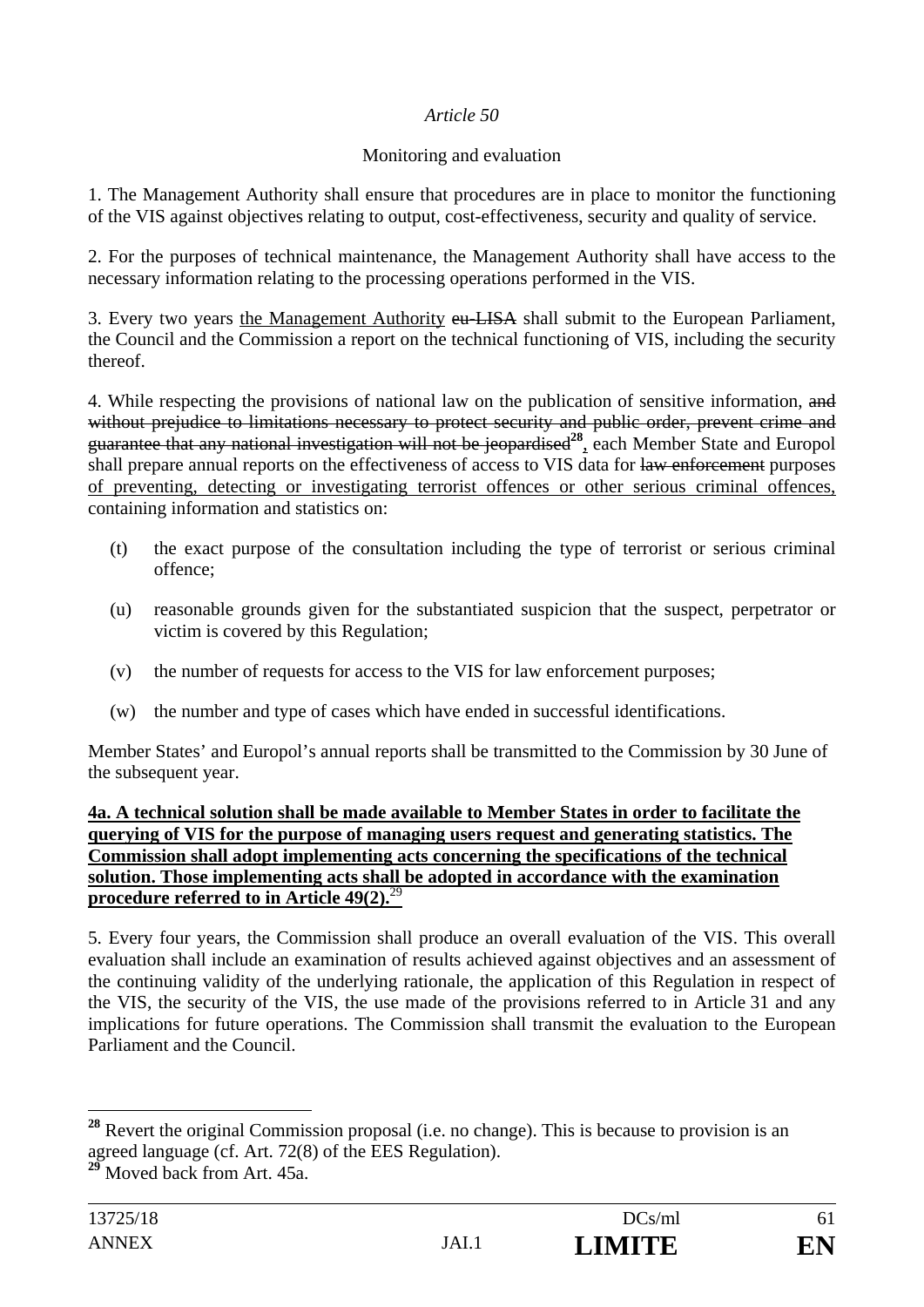6. Member States shall provide the Management Authority and the Commission with the information necessary to draft the reports referred to in paragraph 3, 4 and 5.

7. The Management Authority shall provide the Commission with the information necessary to produce the overall evaluations referred to in paragraph 5.

### *ANNEX*

List of international organisations referred to in Article 31(1)

#### *Article 2 Amendments to Decision 2004/512/EC*

Council Decision 2004/512/EC establishing the Visa Information Systyem (VIS) is amended as follows:

# *Article 1*

*1. A system for the exchange of visa data between Member States, hereinafter referred to as 'the Visa Information System' (VIS), is hereby established, which shall enable authorised national authorities to enter and update visa data and to consult these data electronically.* 

2. The Visa Information System shall be based on a centralised architecture and consist of:

(a) the common identity repository as referred to in [Article  $17(2)(a)$  of Regulation 2018/XX on interoperability],

(b) a central information system, hereinafter referred to as 'the Central Visa Information System' (VIS),

(c) an interface in each Member State, hereinafter referred to as 'the National Interface' (NI-VIS) which shall provide the connection to the relevant central national authority of the respective Member State, or a National Uniform Interface (NUI) in each Member State based on common technical specifications and identical for all Member States enabling the Central System to connect to the national infrastructures in Member States,

(d) a communication infrastructure between the VIS and the National Interfaces;

(e) a Secure Communication Channel between the VIS and the EES Central System;

(f) a secure communication infrastructure between the VIS Central System and the central infrastructures of the European search portal established by [Article 6 of Regulation 2017/XX on interoperability], shared biometric matching service established by [Article 12 of Regulation 2017/XX on interoperability], the common identity repository established by [Article 17 of Regulation 2017/XX on interoperability] and the multiple-identity detector (MID) established by [Article 25 of Regulation 2017/XX on interoperability];

(g) a mechanism of consultation on applications and exchange of information between central visa authorities ('VISMail');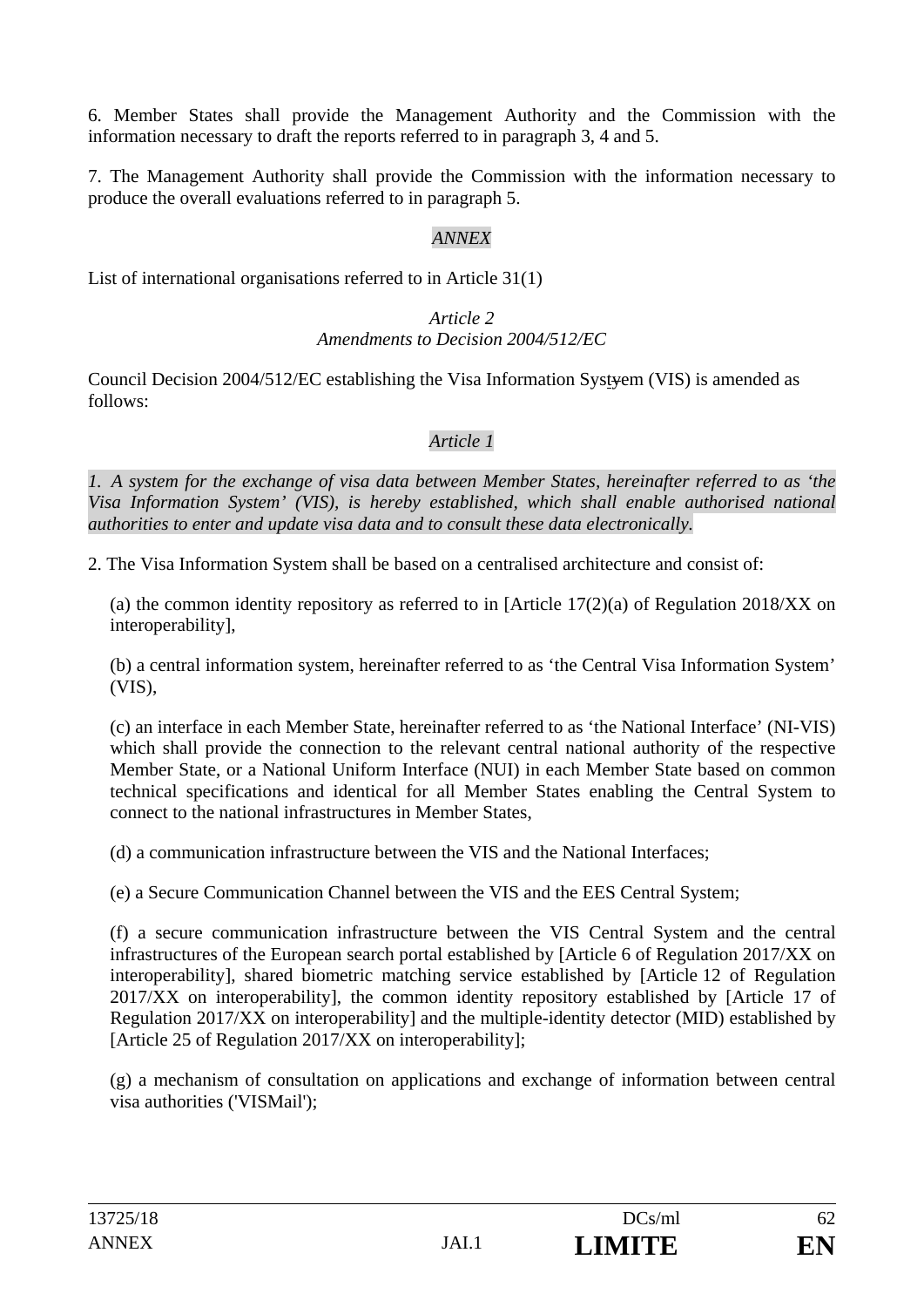(h) a carrier gateway;

(i) a secure web service enabling communication between the VIS, on the one hand and **the** the carrier gateway, and the international systems (Interpol systems/databases), on the other hand;

(j) a repository of data for the purposes of reporting and statistics.

The Central System, the National Uniform Interfaces, the web service, the carrier gateway and the Communication Infrastructure of the VIS shall share and re-use as much as technically possible the hardware and software components of respectively the EES Central System, the EES National Uniform Interfaces, the ETIAS carrier gateway, the EES web service and the EES Communication Infrastructure).

### *Article 3 Amendments to Regulation (EU) No 810/2009*

Regulation (EU) No *810/2009* is amended as follows:

# *Article 10*

# *General rules for lodging an application*

*1. Without prejudice to the provisions of Articles 13, 42, 43 and 45, applicants shall appear in person when lodging an application.* 

*2. Consulates may waive the requirement referred to in paragraph 1 when the applicant is known to them for his integrity and reliability.* 

*3. When lodging the application, the applicant shall:* 

*(a) present an application form in accordance with Article 11;* 

*(b) present a travel document in accordance with Article 12;* 

(c) present a photograph in accordance with the standards set out in Regulation (EC) No 1683/95, unless his facial image is being taken live in accordance with Article 13; or, upon a first application and subsequently at least every 59 months following that, in accordance with the standards set out in Article 13 of this Regulation.

(ca) **as a general rule,** allow his facial image, as defined in point 15 of Article 4 of the VIS Regulation, taken **live** in accordance with Article 13, **where applicable**;

*(d) allow the collection of his fingerprints in accordance with Article 13, where applicable;* 

*(e) pay the visa fee in accordance with Article 16;* 

*(f) provide supporting documents in accordance with Article 14 and Annex II;* 

*(g) where applicable, produce proof of possession of adequate and valid travel medical insurance in accordance with Article 15.*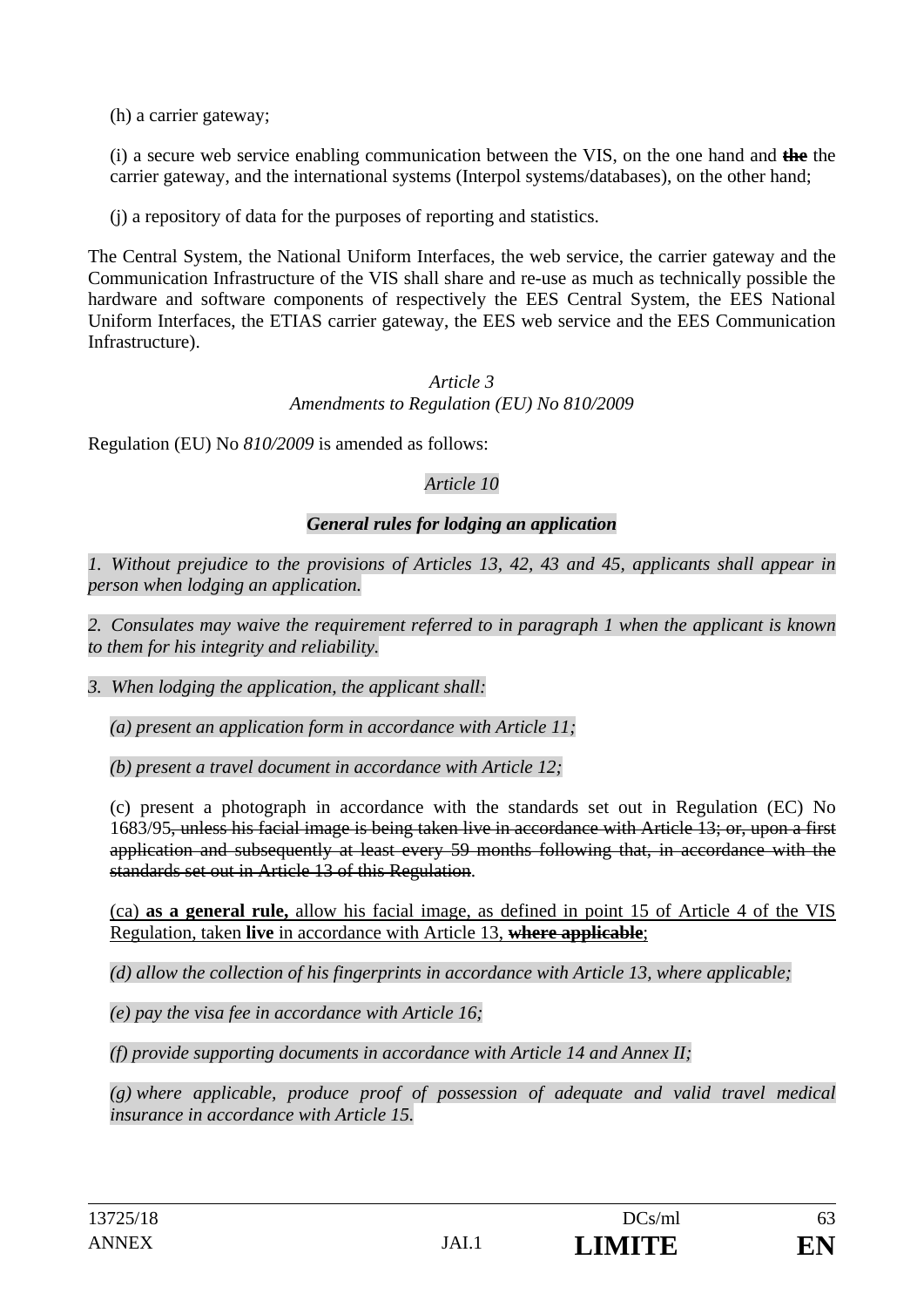# *Article 13*

# *Biometric identifiers*

*1. Member States shall collect biometric identifiers of the applicant comprising* a facial image photograph *of him and his 10 fingerprints in accordance with the safeguards laid down in the Council of Europe's Convention for the Protection of Human Rights and Fundamental Freedoms, in the Charter of Fundamental Rights of the European Union and in the United Nations Convention on the Rights of the Child.* 

*2. At the time of submission of the first application* and subsequently at least every 59 months thereafter*, the applicant shall be required to appear in person. At that time, the following biometric identifiers of the applicant shall be collected:* 

- a facial image taken live as defined in point 15 of Article 4 of the VIS Regulation a photograph taken live and collected digitally at the time of the application;

*- his 10 fingerprints taken flat and collected digitally.* 

3. Where fingerprints and a live facial image live photograph of sufficient quality were collected from the applicant and entered in the VIS as part of an application lodged less than 59 months before the date of the new application, these  $\text{fdata}$  may be copied to the subsequent application; otherwise these data must be collected anew. Before copying a facial image, the changes of the applicants' appearance, in particular in cases of young children shall be taken into consideration **whenever possible**.

*However, where there is reasonable doubt regarding the identity of the applicant, the consulate shall collect fingerprints within the period specified in the first subparagraph.* 

Furthermore, if at the time when the application is lodged, it cannot be immediately confirmed that the fingerprints were collected within the period specified in the first subparagraph, **the applicant may request that** they **shall** be collected **again**.

4. In accordance with Article 9(5) of the VIS Regulation, the The photograph attached to each application shall be entered in the VIS. The applicant shall not be required to appear in person for this purpose.

The technical requirements for the photograph shall be in accordance with the international standards as set out in the International Civil Aviation Organization (ICAO) document 9303 Part 1, 6th edition.

The facial image of third country nationals referred to in paragraph 2 shall have sufficient image resolution and quality to be used in automated biometric matching.**<sup>30</sup>**

5. Fingerprints shall be taken in accordance with ICAO standards and Commission Decision 2006/648/EC of 22 September 2006 laying down the technical specifications on the standards for biometric features related to the development of the Visa Information System  $\left(\frac{20}{2}\right)$ .

 $\overline{a}$ **<sup>30</sup>** Moved from point 8 of Article 9 of the VIS proposal.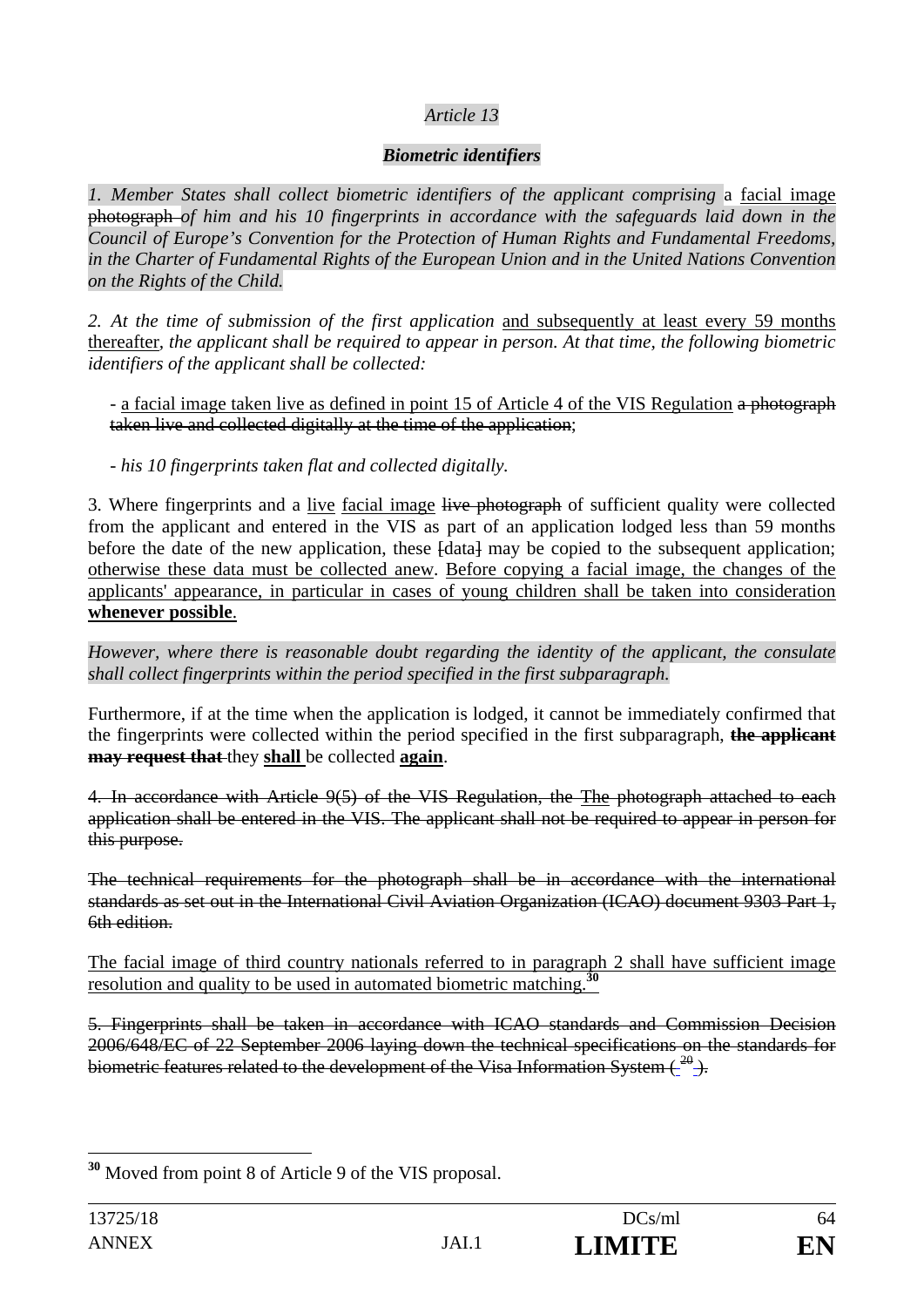*6. The biometric identifiers shall be collected by qualified and duly authorised staff of the authorities competent in accordance with Article 4(1), (2) and (3). Under the supervision of the consulates, the biometric identifiers may also be collected by qualified and duly authorised staff of an honorary consul as referred to in Article 42 or of an external service provider as referred to in Article 43. The Member State(s) concerned shall, where there is any doubt, provide for the possibility of verifying at the consulate fingerprints which have been taken by the external service provider.* 

*7. The following applicants shall be exempt from the requirement to give fingerprints:* 

(a) children under the age of 6;

*(b) persons for whom fingerprinting is physically impossible. If the fingerprinting of fewer than 10 fingers is possible, the maximum number of fingerprints shall be taken. However, should the impossibility be temporary, the applicant shall be required to give the fingerprints at the following application. The authorities competent in accordance with Article 4(1), (2) and (3) shall be entitled to ask for further clarification of the grounds for the temporary impossibility. Member States shall ensure that appropriate procedures guaranteeing the dignity of the applicant are in place in the event of there being difficulties in enrolling;* 

*(c) heads of State or government and members of a national government with accompanying spouses, and the members of their official delegation when they are invited by Member States' governments or by international organisations for an official purpose;* 

*(d) sovereigns and other senior members of a royal family, when they are invited by Member States' governments or by international organisations for an official purpose.***;** 

(e) persons who are required to appear as witness before international courts and tribunals in the territory of the Member States and their appearance in person to lodge the visa application would put them in serious danger.

7a. Applicants referred to in paragraph 7(a), (c), (d) and (e) shall also be exempt from their facial images taken **live**. In these cases, a photograph **according ICAO regulation 9303 referred to in Article 10(3)(c)** shall be presented.

7b. In exceptional cases where the quality and resolution specifications set for the **live** enrolment of the facial image cannot be met, the facial image may be extracted electronically from the chip of the electronic Machine Readable Travel Document (eMRTD). Before extracting the data from the chip, the authenticity and integrity of the chip data shall be confirmed using the complete valid certificate chain, unless this is technically impossible or impossible due to the unavailability of valid certificates. In such cases, the facial image shall only be inserted into the individual file in the VIS pursuant to Article 9 and 22c of the VIS Regulation after electronic verification that the facial image recorded in the chip of the eMRTD corresponds to the live facial image of the third-country national concerned.**<sup>31</sup>**

<sup>32</sup>8. In the cases referred to in paragraph 7, the entry 'not applicable' shall be introduced in the VIS in accordance with Article 8(5) of the VIS Regulation.

 $\overline{a}$ 

**<sup>31</sup>** Moved from point 8 of Article 9 of the VIS proposal with some adjustments.

<sup>&</sup>lt;sup>32</sup> This deletion is suggested by the Commission in its proposal.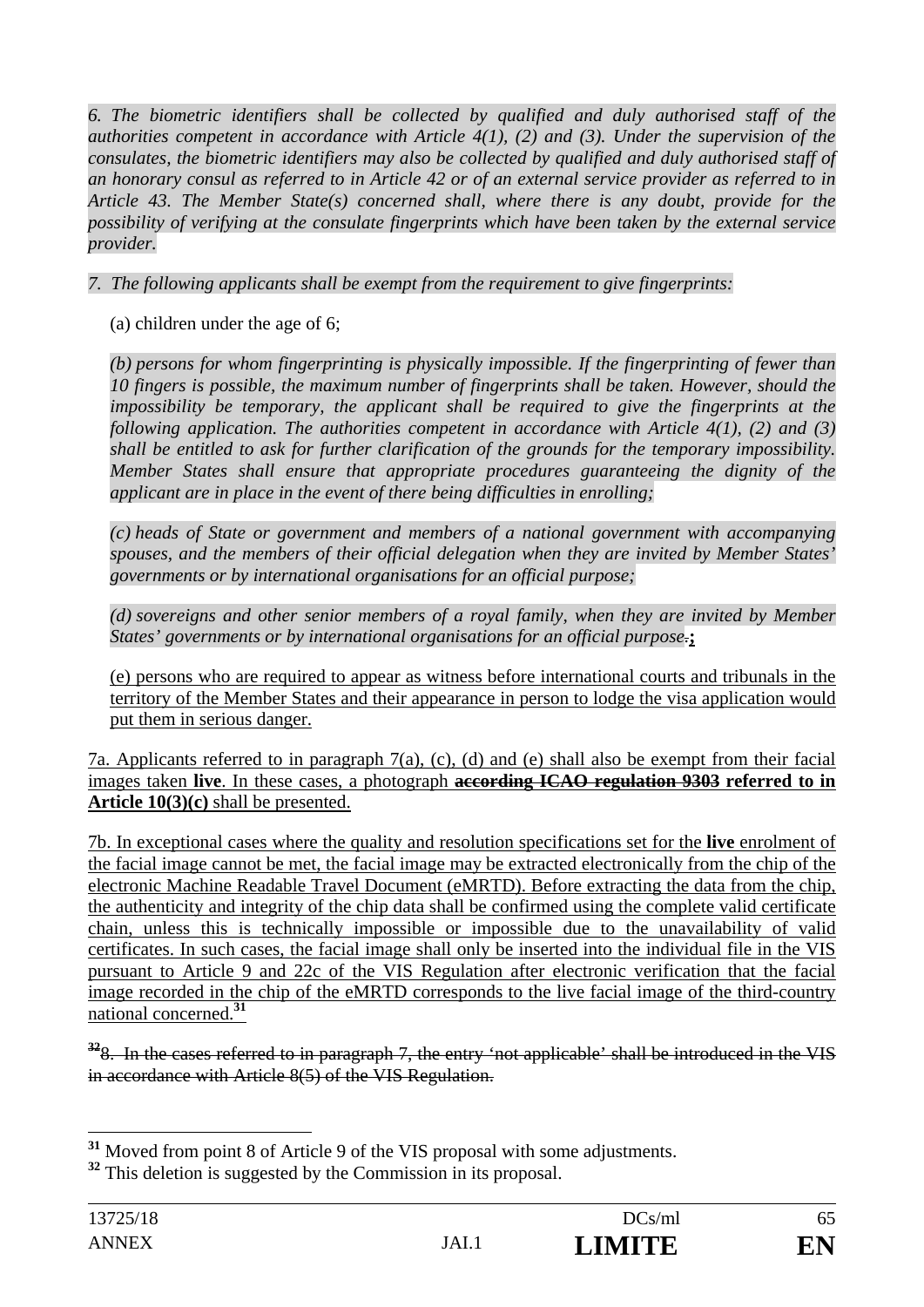# *Article 21*

### *Verification of entry conditions and risk assessment*

*1. In the examination of an application for a uniform visa, it shall be ascertained whether the applicant fulfils the entry conditions set out in Article 5(1)(a), (c), (d) and (e) of the Schengen Borders Code, and particular consideration shall be given to assessing whether the applicant presents a risk of illegal immigration or a risk to the security of the Member States and whether the applicant intends to leave the territory of the Member States before the expiry of the visa applied for.* 

2. In respect of each application the VIS shall be consulted in accordance with Articles 8(2), 15 and *9a* of the Regulation (EC) No 767/2008. Member States shall ensure that full use is made of all search criteria pursuant to these articles, in order to avoid false rejections and identifications.

*3. While checking whether the applicant fulfils the entry conditions, the consulate shall verify:* 

*(a) that the travel document presented is not false, counterfeit or forged;* 

*(b) the applicant's justification for the purpose and conditions of the intended stay, and that he has sufficient means of subsistence, both for the duration of the intended stay and for the return to his country of origin or residence, or for the transit to a third country into which he is certain to be admitted, or is in a position to acquire such means lawfully;* 

*(c) whether the applicant is a person for whom an alert has been issued in the Schengen Information System (SIS) for the purpose of refusing entry;* 

*(d) that the applicant is not considered to be a threat to public policy, internal security or public health as defined in Article 2(19) of the Schengen Borders Code or to the international relations of any of the Member States, in particular where no alert has been issued in Member States' national databases for the purpose of refusing entry on the same grounds;* 

*(e) that the applicant is in possession of adequate and valid travel medical insurance, where applicable.* 

3a. For the purpose of assessing the entry conditions provided for in paragraph 3, the **visa authority consulate** shall take into account the result of the verifications pursuant to Article 9c of the Regulation (EC) No 767/2008 of the following databases:

- (a) SIS and the SLTD to check whether the travel document used for the application corresponds to a travel document reported lost, stolen**, misappropriated** or invalidated in the and whether the travel document used for the application corresponds to a travel document recorded in a file in the Interpol TDAWN;
- (b) the ETIAS Central System to check whether the applicant correspond to a refused, revoked or annulled application for travel authorisation or to data from the watchlist referred to in Article 34 of Regulation (EU) 2018/XX for the purposes of establishing a European Travel Information and Authorisation System];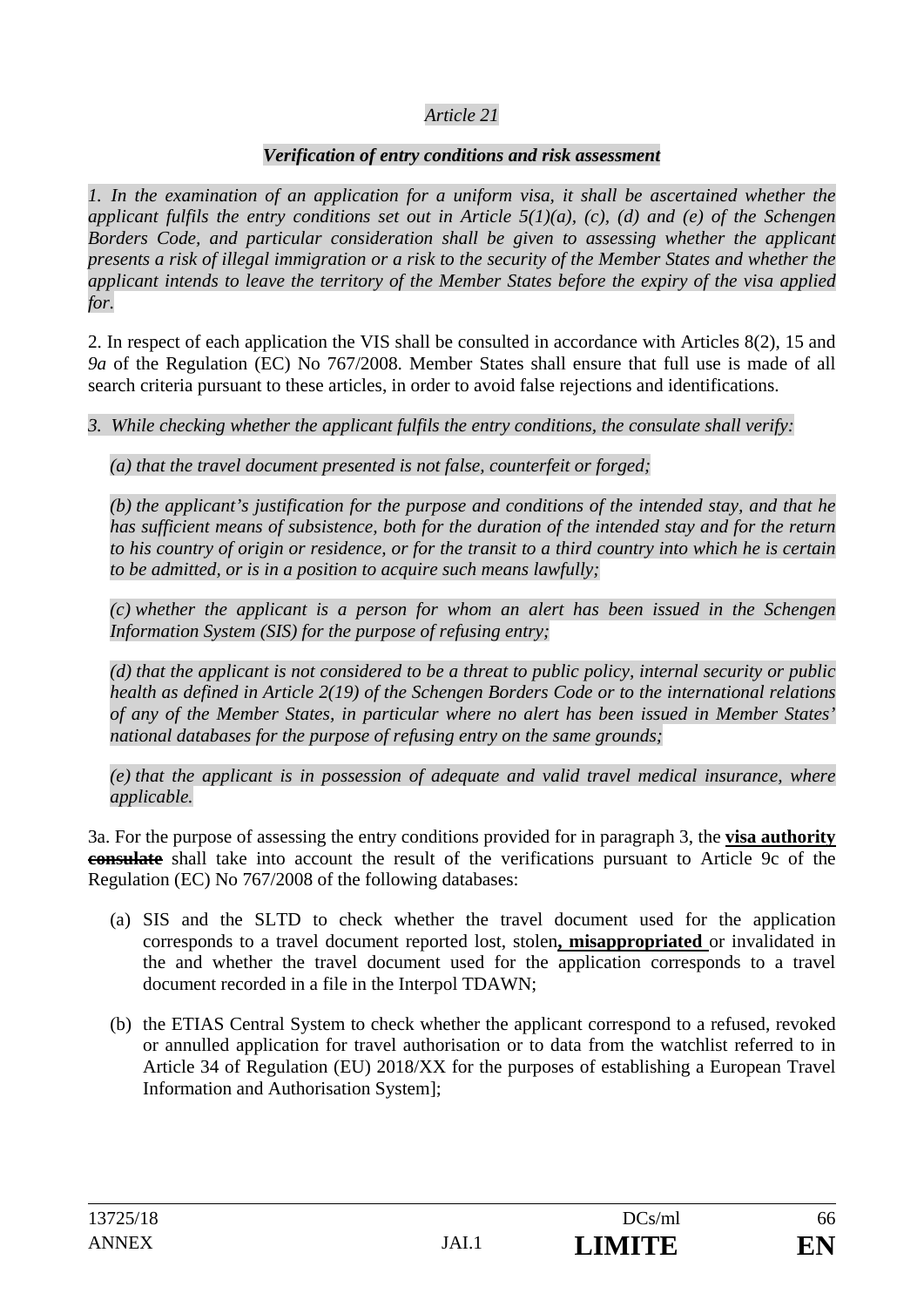- (c) the VIS to check whether the data provided in the application concerning the travel document correspond to another application for a visa associated with different identity data, as well as whether the applicant has been subject to a decision to refuse, revoke or annul a short stay visa;
- (d)the EES to check whether the applicant is currently reported as overstayer, whether he has been reported as overstayer in the past or whether the applicant was refused entry in the past;
- (e) the Eurodac to check whether the applicant was subject to a withdrawal or rejection of the application for international protection [or registered in Eurodac due to illegal entry and stay];
- (f) the Europol data to check whether the data provided in the application corresponds to data recorded in this database;
- (g) [the ECRIS-TCN system to check whether the applicant corresponds to a person whose data is recorded in this database for terrorist offences or other serious criminal offences;]
- (h) the SIS to check whether the applicant is subject to an alert in respect of persons wanted for arrest for surrender purposes on the basis of a European Arrest Warrant or wanted for arrest for extradition purposes**.;**
- (i) the SIS to check whether the applicant is subject to an alert for the purpose of refusing entry in accordance with Article 24 of Regulation (EU) … of the European Parliament and of the Council *[SIS Borders]*.**;**

#### (j) **the SIS to check if the applicant is subject to an alert on persons subject to a return decision.**

The **visa authority consulate** shall have access to the application file and the linked application file(s), if any, as well as to all the results of the verifications pursuant to Article 9c of Regulation (EC) No 767/2008.

3b. The consulate visa authority**<sup>33</sup>** shall consult the multiple-identity detector together with the common identity repository referred to in Article 4(37) of Regulation 2018/XX [*on interoperability*] or the SIS or both to assess the differences in the linked identities and shall carry out any additional verification necessary to take a decision on the status and colour of the link as well as to take a decision on the issuance or refusal of the visa of the person concerned.

In accordance with Article 59(1) of Regulation 2018/XX [*on interoperability*], this paragraph shall apply only as from the start of operations of the multiple-identity detector.

4. The **consulate visa authority** shall verify, using the information obtained from the EES, whether the applicant will not exceed with the intended stay the maximum duration of authorised stay in the territory of the Member States, irrespective of possible stays authorised under a national long-stay visa or a residence permit issued by another Member State.

 $\overline{a}$ 

**<sup>33</sup>** Revert the original Commission proposal (i.e. no change).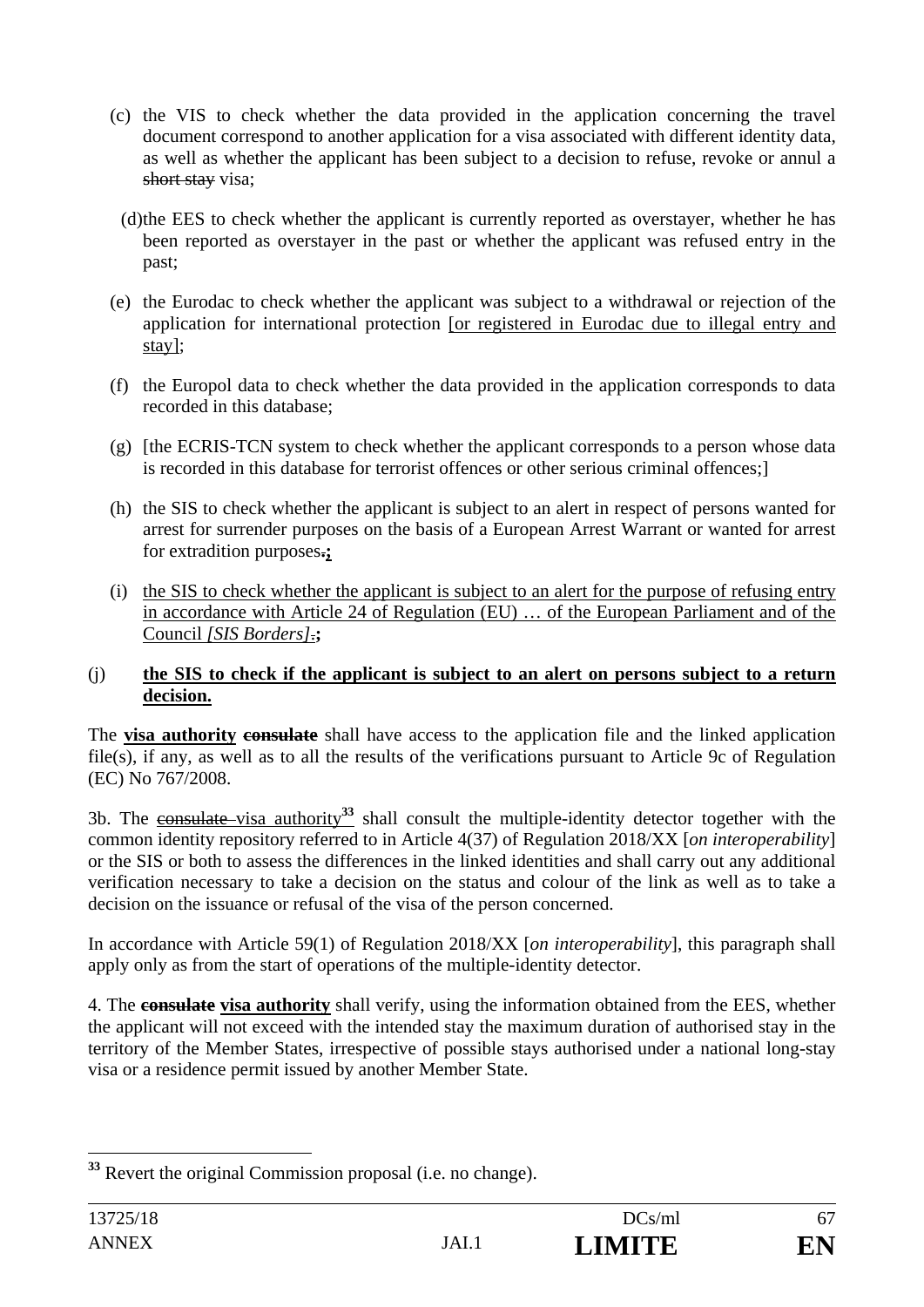*5. The means of subsistence for the intended stay shall be assessed in accordance with the duration and the purpose of the stay and by reference to average prices in the Member State(s) concerned for board and lodging in budget accommodation, multiplied by the number of days stayed, on the basis of the reference amounts set by the Member States in accordance with Article 34(1)(c) of the Schengen Borders Code. Proof of sponsorship and/or private accommodation may also constitute evidence of sufficient means of subsistence.* 

*6. In the examination of an application for an airport transit visa, the consulate shall in particular verify:* 

*(a) that the travel document presented is not false, counterfeit or forged;* 

*(b) the points of departure and destination of the third-country national concerned and the coherence of the intended itinerary and airport transit;* 

*(c) proof of the onward journey to the final destination.* 

*7. The examination of an application shall be based notably on the authenticity and reliability of the documents submitted and on the veracity and reliability of the statements made by the applicant.* 

*8. During the examination of an application, consulates may in justified cases call the applicant for an interview and request additional documents.* 

*9. A previous visa refusal shall not lead to an automatic refusal of a new application. A new application shall be assessed on the basis of all available information.* 

### *Article 21a*

# Specific risk indicators

- 1. Assessment of security or illegal immigration or a high epidemic risks shall be supported by based on:
	- (a) statistics generated by the EES indicating abnormal rates of overstayers and refusals of entry for a specific group of travellers holding a visa;
	- (b) statistics generated by the VIS in accordance with Article 45a of Regulation (EC) No 767/2008 indicating abnormal rates of refusals of visa applications due to an irregular migration, security or public health risk associated with a specific group of travellers;
	- (c) statistics generated by the VIS in accordance with Article 45a of Regulation (EC) No 767/2008 and the EES indicating correlations between information collected through the application form and overstay or refusals of entry;
	- (d) information substantiated by factual and evidence-based elements provided by Member States concerning specific security risk indicators or threats identified by that Member State;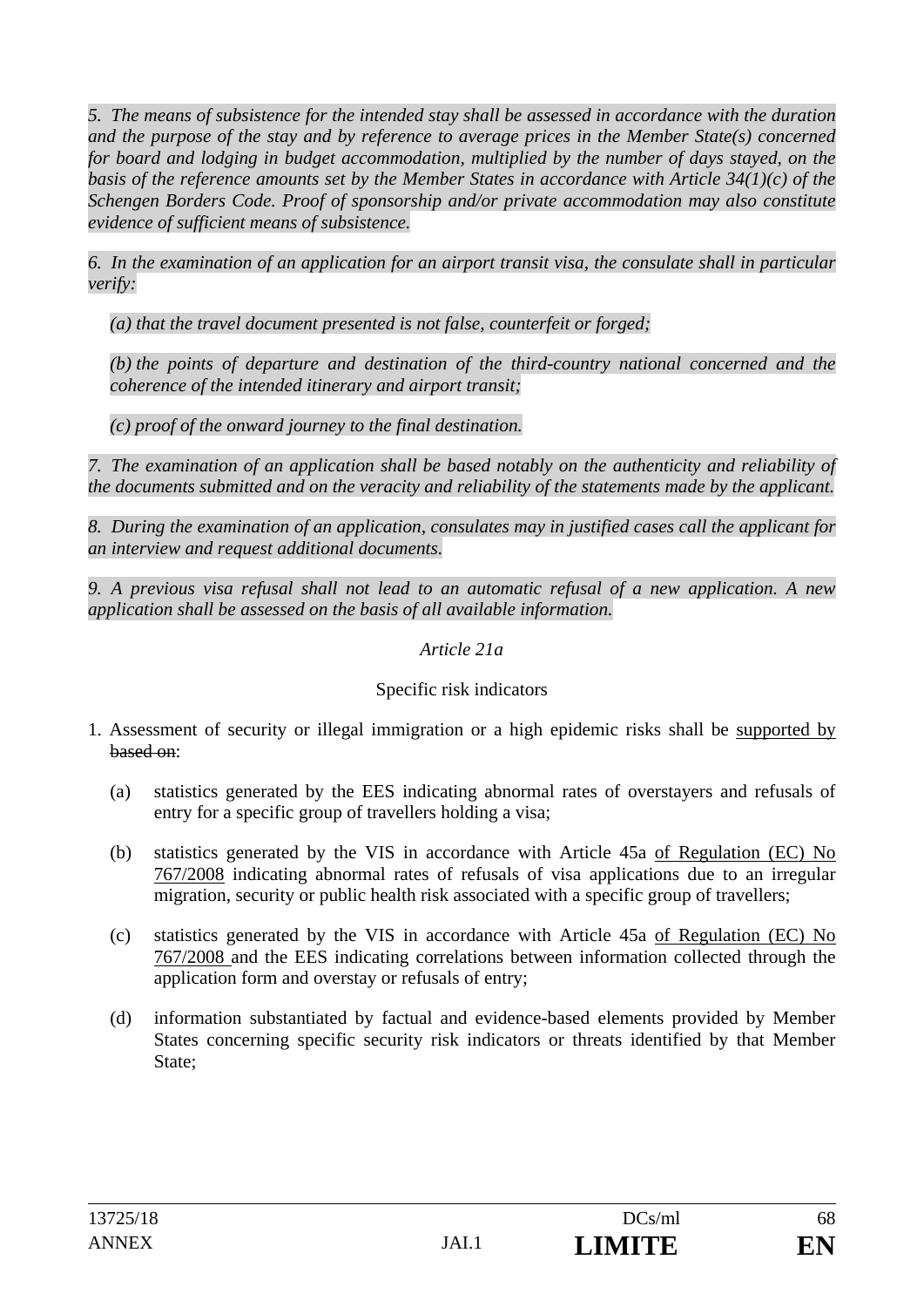- (e) information substantiated by factual and evidence-based elements provided by Member States concerning abnormal rates of overstayers and refusals of entry for a specific group of travellers for that Member State;
- (f) information concerning specific high epidemic risks provided by Member States as well as epidemiological surveillance information and risk assessments provided by the European Centre for Disease Prevention and Control (ECDC) and disease outbreaks reported by the World Health Organisation (WHO).

2. The Commission shall adopt an implementing act specifying the risks referred to in paragraph 1. That implementing act shall be adopted in accordance with the examination procedure referred to in Article 52(2).

3. Based on the specific risks determined in accordance with paragraph 2 specific risk indicators shall be established, consisting of a combination of data including one or several of the following:

- (a) age range, sex, nationality;
- (b) country and city of residence;
- (c) Member State(s) of destination;
- (d) Member State of first entry;
- (e) purpose of travel;
- (f) current occupation.

4. The specific risk indicators shall be targeted and proportionate. They shall in no circumstances be based solely on a person's sex or age. They shall in no circumstances be based on information revealing a person's race, colour, ethnic or social origin, genetic features, language, political or any other opinions, religion or philosofical belief, trade union membership, membership of a national minority, property, birth, disability or sexual orientation.

5. The specific risk indicators shall be adopted by the Commission by implementing act. That implementing act shall be adopted in accordance with the examination procedure referred to in Article 52(2).

6. The specific risk indicators shall be used by the visa authorities consulate**<sup>34</sup>** when assessing whether the applicant presents a risk of illegal immigration, a risk to the security of the Member States, or a high epidemic risk in accordance to Article 21(1).

7. The specific risks and the specific risk indicators shall be regularly reviewed by the Commission.

 $\overline{a}$ 

**<sup>34</sup>** Revert the original Commission proposal (i.e. no change).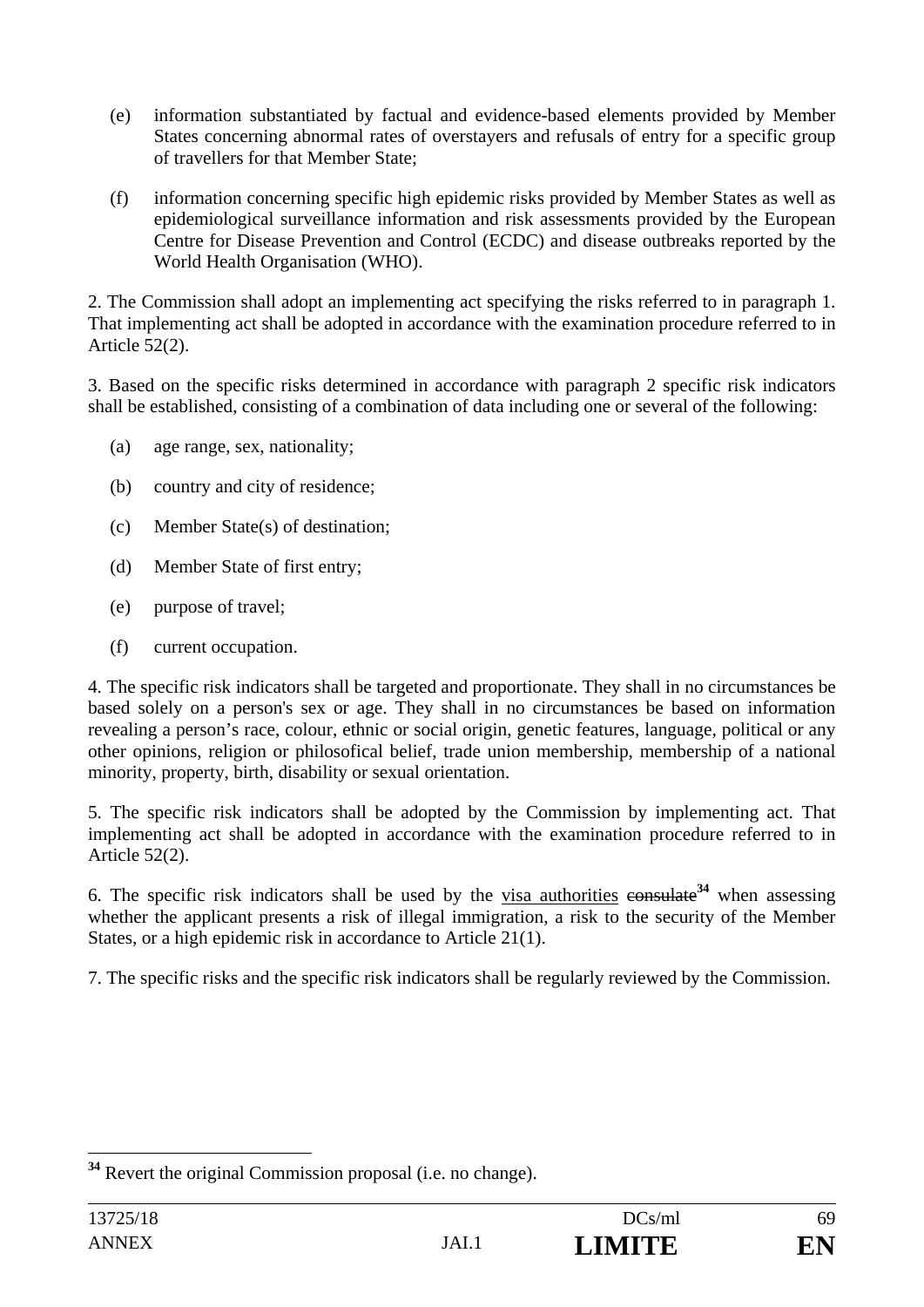# *Article 46*

#### Compilation of statistics

The Commission shall, by 1 March each year, publish the compilation of the following annual statistics on visas per consulate and border crossing point where individual Member States process visa applications:

- (a) number of airport transit visas applied for, issued and refused;
- (b) number of uniform single entry, and multiple entry visa applied for, issued (disaggregated by length of validity: 6 months or below, 1, 2, 3, 4 and 5 years) and refused;
- (c) number of visas with limited territorial validity issued.

These statistics shall be compiled on the basis of the reports generated by the central repository of data of the VIS in accordance with Article 17 45a of Regulation (EC) No 767/2008.

# *Article 57*

# *Monitoring and evaluation*

*1. Two years after all the provisions of this Regulation have become applicable, the Commission shall produce an evaluation of its application. This overall evaluation shall include an examination of the results achieved against objectives and of the implementation of the provisions of this Regulation*, without prejudice to the reports referred to in paragraph 3*.* 

*2. The Commission shall transmit the evaluation referred to in paragraph 1 to the European*  Parliament and the Council. On the basis of the evaluation, the Commission shall submit, if *necessary, appropriate proposals with a view to amending this Regulation.* 

3. The Commission shall present, three years after the VIS is brought into operation and every four years thereafter, a report to the European Parliament and to the Council on the implementation of Articles 13, 17, 40 to 44 of this Regulation, including the implementation of the collection and use of biometric identifiers, the suitability of the ICAO standard chosen, compliance with data protection rules, experience with external service providers with specific reference to the collection of biometric data, the implementation of the 59-month rule for the copying of fingerprints and the organisation of the procedures relating to applications. The report shall also include, on the basis of Article 17(12), (13) and (14) and of Article 50(4) of the VIS Regulation, the cases in which fingerprints could factually not be provided or were not required to be provided for legal reasons, compared with the number of cases in which fingerprints were taken. The report shall include information on cases in which a person who could factually not provide fingerprints was refused a visa. The report shall be accompanied, where necessary, by appropriate proposals to amend this Regulation.

4. The first of the reports referred to in paragraph 3 shall also address the issue of the sufficient reliability for identification and verification purposes of fingerprints of children under the age of 12 and, in particular, how fingerprints evolve with age, on the basis of the results of a study carried out under the responsibility of the Commission.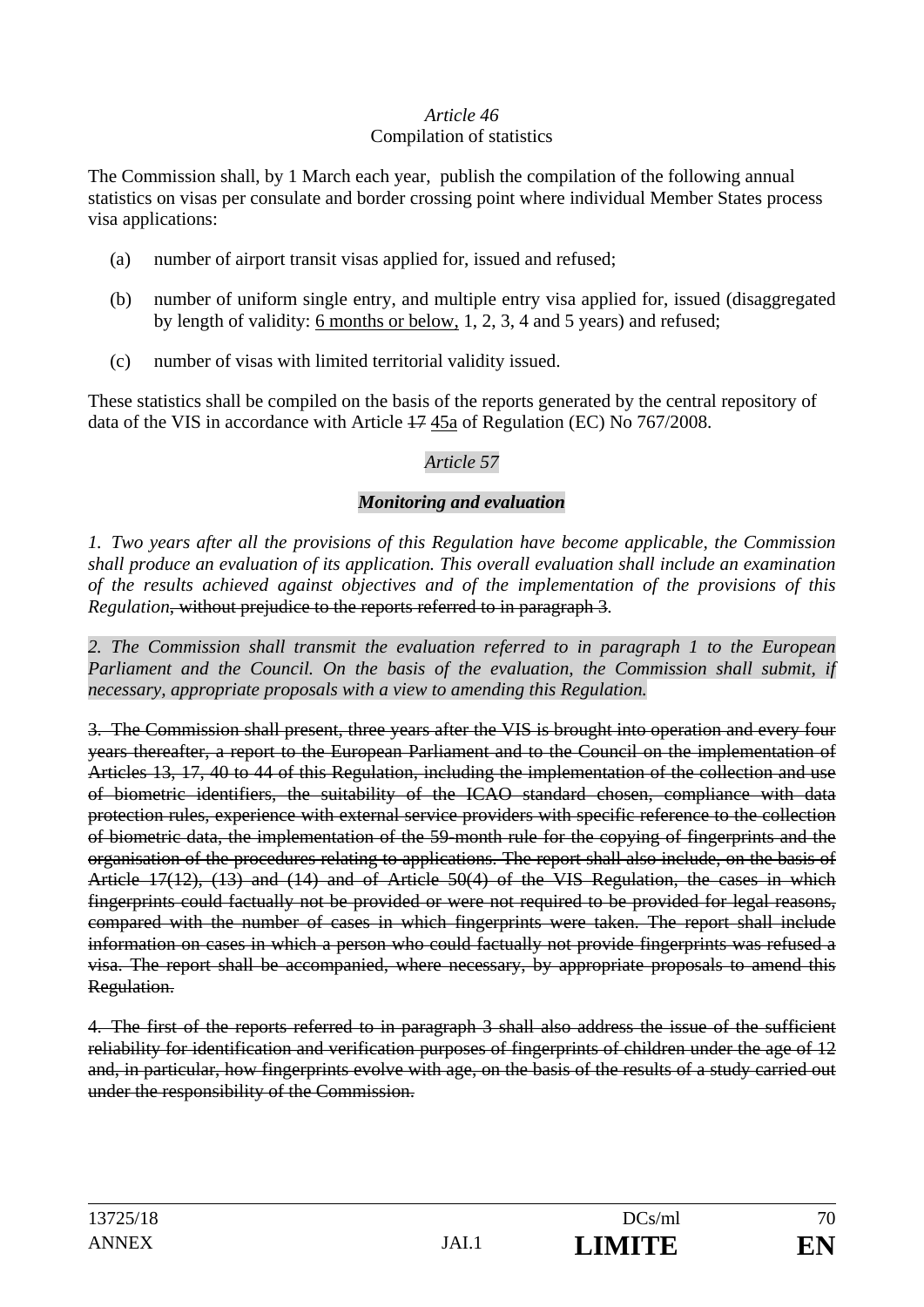#### *Article 4 Amendments to Regulation (EU) No 2017/2226*

Regulation (EU) No 2017/2226 is amended as follows:

### *Article 9*

#### *Access to the EES for entering, amending, erasing and consulting data*

*1. Access to the EES for entering, amending, erasing and consulting the data referred to in Article 14 and Articles 16 to 20 shall be reserved exclusively for the duly authorised staff of the national authorities of each Member State which are competent for the purposes laid down in Articles 23 to 35. That access shall be limited to the extent necessary for the performance of the tasks of those national authorities in accordance with those purposes and shall be proportionate to the objectives pursued.* 

*2. Each Member State shall designate the competent national authorities which shall be border authorities, visa authorities and immigration authorities for the purposes of this Regulation. The duly authorised staff of the competent national authorities shall have access to the EES to enter, amend, erase or consult data. Each Member State shall communicate a list of those competent national authorities to eu-LISA without delay. That list shall specify for which purpose each authority is to have access to the data stored in the EES.* 

The EES shall provide the functionality for the centralised management of this list. The detailed rules on managing this functionality shall be laid down in implementing acts. Those implementing acts shall be adopted in accordance with the examination procedure referred to in Article 68(2) of this Regulation.

*3. The authorities entitled to consult or access the EES data in order to prevent, detect and investigate terrorist offences or other serious criminal offences shall be designated in accordance with Chapter IV.* 

# *Article 13*

### *Web service*

*1. In order to enable third-country nationals to verify at any moment the remaining authorised stay, a secure internet access to a web service hosted by eu-LISA in its technical sites shall allow thirdcountry nationals to provide the data required pursuant to point (b) of Article 16(1) together with their intended date of entry or exit, or both. On that basis, the web service shall provide thirdcountry nationals with an OK/NOT OK answer, as well as the information on the remaining authorised stay.* 

*2. By way of derogation from paragraph 1, for an intended stay in a Member State which does not yet apply the Schengen acquis in full but operates the EES, the web service shall not provide any information on the authorised stay based on a short-stay visa or a national short-stay visa.*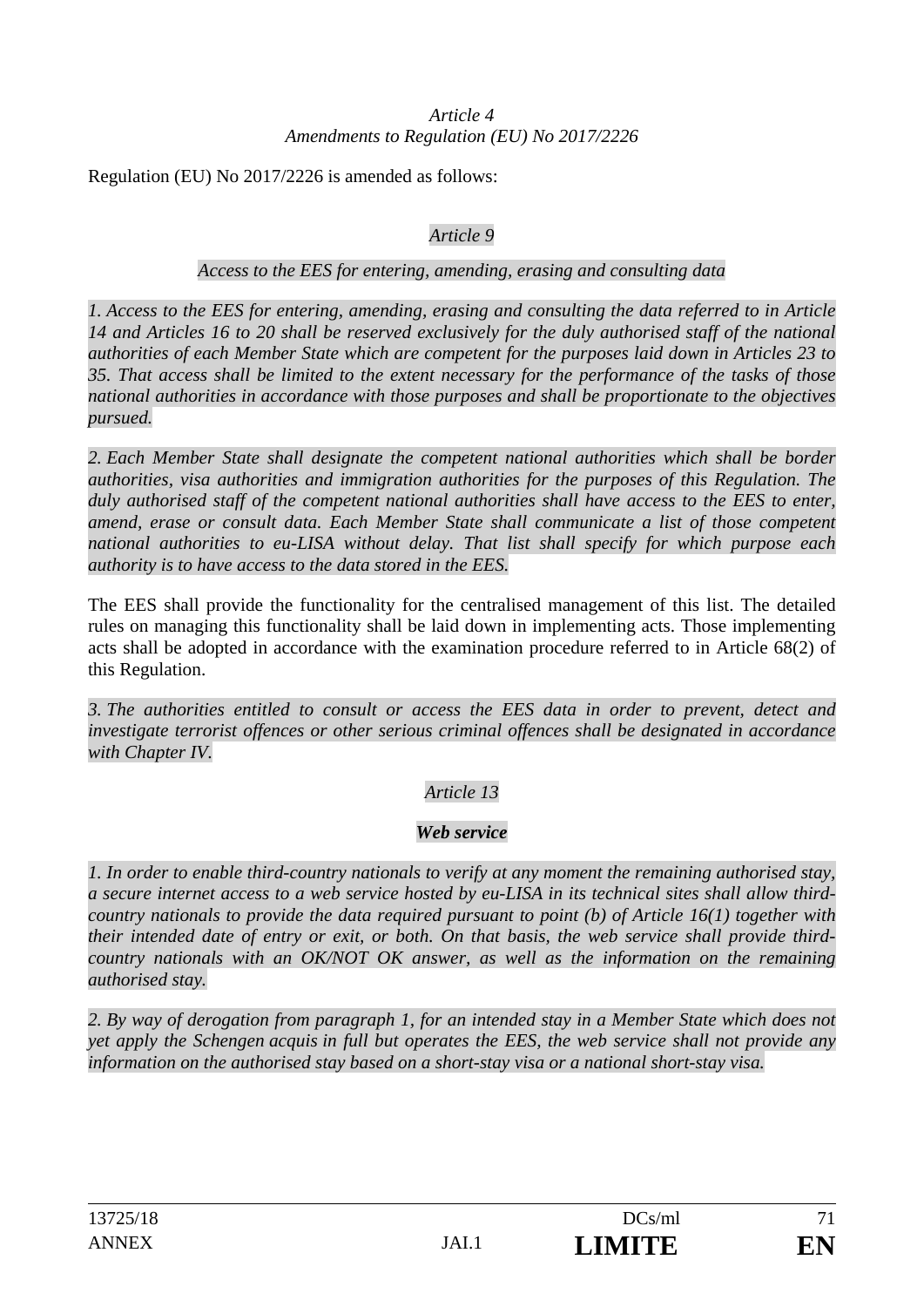In the case referred to in the first subparagraph, the web service shall enable third-country *nationals to verify the compliance with the overall limit of 90 days in any 180-day period and to receive information on the remaining authorised stay under that limit. This information shall be provided for stays in the 180-day period preceding the consultation of the web service or their intended date of entry or exit, or both.* 

3. In order to fulfil their obligation under point (b) of Article 26(1) of the Convention implementing the Schengen Agreement, carriers shall use the web service to verify whether a short-stay visa is valid, including if the number of authorised entries have already been used or if the holder has reached the maximum duration of the authorised stay or, as the case may be, if the visa is valid for the territory of the port of destination of that travel. Carriers shall provide the data listed under points (a), (b) and (c) of Article 16(1) of this Regulation. On that basis, the web service shall provide carriers with an OK/NOT OK answer. Carriers may store the information sent and the answer received in accordance with the applicable law. Carriers shall establish an authentication scheme to ensure that only authorised staff may access the web service. It shall not be possible to regard the OK/NOT OK answer as a decision to authorise or refuse entry in accordance with Regulation (EU) 2016/399.

*4. For the purpose of implementing Article 26(2) of the Convention implementing the Schengen Agreement or for the purpose of resolving any potential dispute arising from Article 26 of the Convention implementing the Schengen Agreement, eu-LISA shall keep logs of all data processing operations carried out within the web service by carriers. Those logs shall show the date and time of each operation, the data used for interrogation, the data transmitted by the web service and the name of the carrier in question.* 

*Logs shall be stored for a period of two years. Logs shall be protected by appropriate measures against unauthorised access.* 

*5. The web service shall make use of a separate read-only database updated on a daily basis via a one-way extraction of the minimum necessary subset of EES and VIS data. eu-LISA shall be responsible for the security of the web service, for the security of the personal data it contains and for the process of extracting the personal data into the separate read-only database.* 

*6. The web service shall not enable carriers to verify whether third-country nationals holding a national short-stay visa issued for one or two entries have already used the number of entries authorised by that visa.* 

*7. The Commission shall adopt implementing acts concerning the detailed rules on the conditions for the operation of the web service and the data protection and security rules applicable to the web service. Those implementing acts shall be adopted in accordance with the examination procedure referred to in Article 68(2).*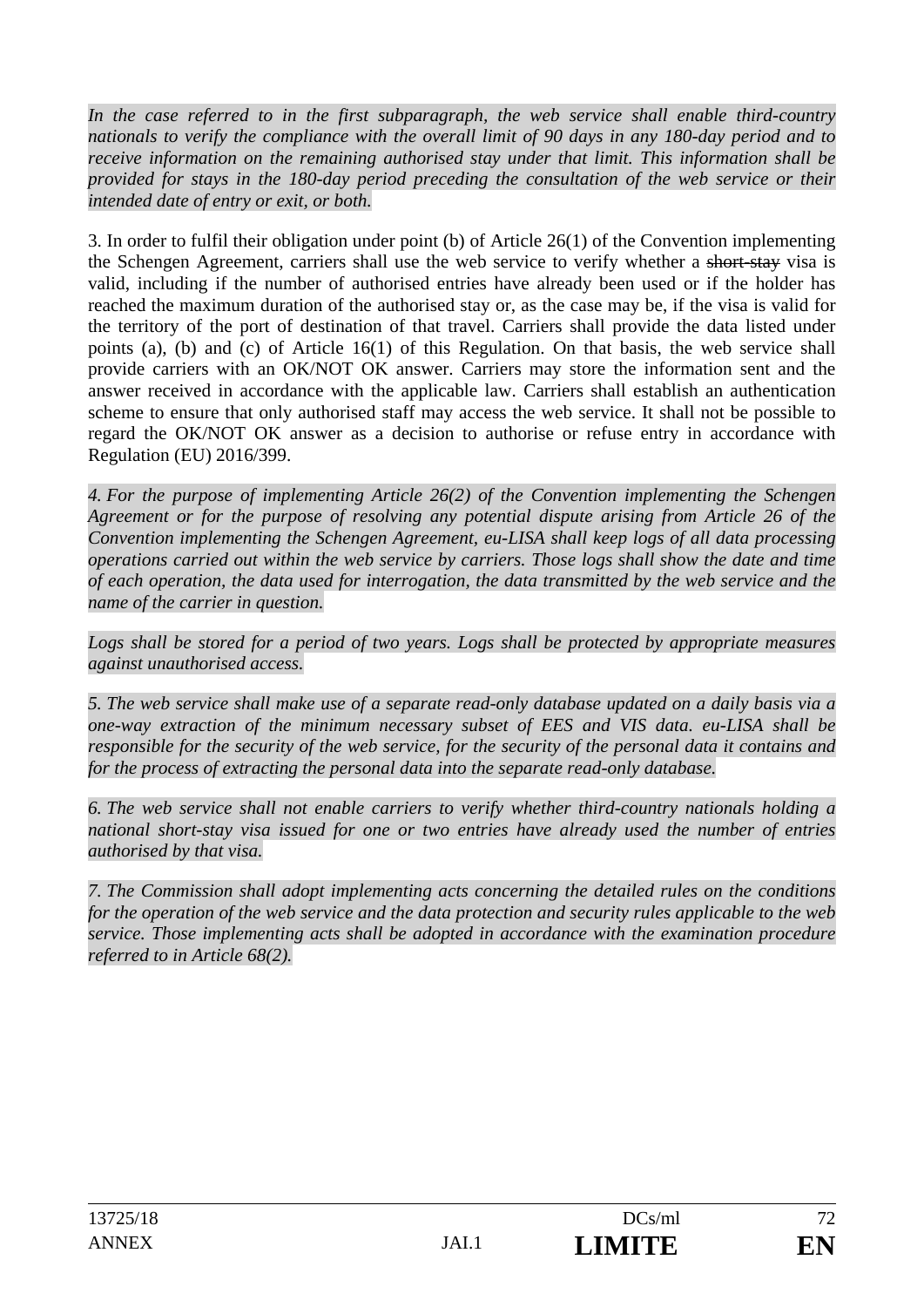## *Article 35*

#### *Amendment of data and advance data erasure*

*1. The Member State responsible shall have the right to amend data which it has entered in the EES by rectifying, completing or erasing the data.* 

*2. If the Member State responsible has evidence to suggest that data recorded in the EES are factually inaccurate or incomplete or that data were processed in the EES in breach of this Regulation, it shall check the data concerned and shall, if necessary, rectify or complete them in, or erase them from, the EES without delay and, where applicable, from the list of identified persons referred to in Article 12(3). The data may also be checked and rectified, completed or erased at the request of the person concerned in accordance with Article 52.* 

*3. By way of derogation from paragraphs 1 and 2 of this Article, where a Member State other than the Member State responsible has evidence to suggest that data recorded in the EES are factually inaccurate or incomplete or that data were processed in the EES in breach of this Regulation, it shall check the data concerned, provided it is possible to do so without consulting the Member State responsible and shall, if necessary, rectify or complete them in, or erase them from, the EES without delay and, where applicable, from the list of identified persons referred to in Article 12(3). Where it is not possible to check the data without consulting the Member State responsible, it shall contact the authorities of the Member State responsible within seven days, following which the Member State responsible shall check the accuracy of the data and the lawfulness of their processing within one month. The data may also be checked and rectified, completed or erased at the request of the third-country national concerned in accordance with Article 52.* 

*4. Where a Member State has evidence to suggest that visa-related data recorded in the EES are factually inaccurate or incomplete or that such data were processed in the EES in breach of this Regulation, it shall first check the accuracy of those data against the VIS and shall, if necessary, rectify or complete them in, or erase them from, the EES. Where the data recorded in the VIS are the same as those recorded in the EES, it shall inform the Member State responsible for entering those data in the VIS immediately* through the infrastructure of the VIS *in accordance with Article 24(2) of Regulation (EC) No 767/2008. The Member State responsible for entering the data in the VIS shall check those data and shall, if necessary, immediately rectify or complete them in, or erase them from, the VIS and inform the Member State concerned which shall, if necessary, rectify or complete them in, or erase them from, the EES without delay and, where applicable, the list of identified persons referred to in Article 12(3).* 

*5. The data of identified persons referred to in Article 12 shall be erased without delay from the list referred to in that Article and shall be rectified or completed in the EES where the third-country national concerned provides evidence, in accordance with the national law of the Member State responsible or of the Member State to which the request has been made, that he or she was forced to exceed the duration of authorised stay due to unforeseeable and serious events, that he or she has acquired a legal right to stay or in case of errors. Without prejudice to any available administrative or non-judicial remedy, that third-country national shall have access to an effective judicial remedy to ensure the data are rectified, completed or erased.*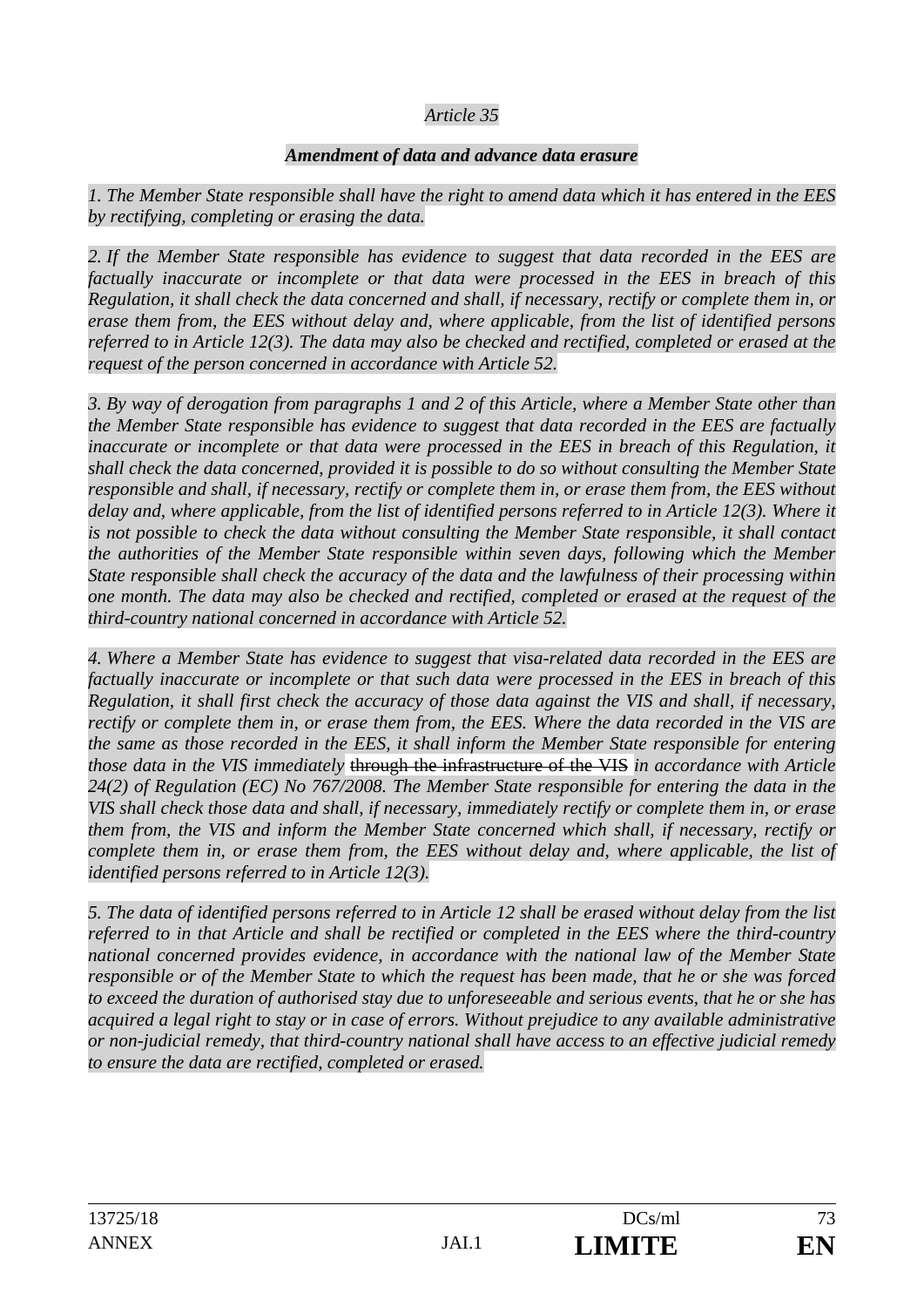*6. Where a third-country national has acquired the nationality of a Member State or has fallen under the scope of Article 2(3) before the expiry of the applicable period referred to in Article 34, the individual file and the entry/exit records linked to that individual file in accordance with Articles 16 and 17 and the refusal of entry records linked to that individual file in accordance with Article 18 shall, without delay, and in any event not later than five working days from the date on which that third-country national has acquired the nationality of a Member State or has fallen under the scope of Article 2(3) before the expiry of the period referred to in Article 34, be erased from the EES, as well as, where applicable, from the list of identified persons referred to in Article 12(3), by:* 

- *(a) the Member State the nationality of which he or she has acquired; or*
- *(b) the Member State that issued the residence permit or card or long-stay visa.*

*Where a third-country national has acquired the nationality of Andorra, Monaco or San Marino or where a third-country national is in a possession of a passport issued by the Vatican City State, he or she shall inform the competent authorities of the Member State he or she next enters of that change. That Member State shall erase his or her data without delay from the EES. The thirdcountry national in question shall have access to an effective judicial remedy to ensure that the data are erased.* 

*7. The EES Central System shall immediately inform all Member States of the erasure of EES data and where applicable from the list of identified persons referred to in Article 12(3).* 

*8. Where a Member State other than the Member State responsible has rectified, completed or erased data in accordance with this Regulation, that Member State shall become the Member State responsible for the rectification, completion or erasure. The EES shall record all rectifications, completions and erasures of data.* 

> *Article 5 Amendments to Regulation (EU) 2016/399*

Regulation (EU) 2016/399 is amended as follows:

# Article 8

## **Border checks on persons**

*1. Cross-border movement at external borders shall be subject to checks by border guards. Checks shall be carried out in accordance with this chapter.* 

*The checks may also cover the means of transport and objects in the possession of the persons crossing the border. The law of the Member State concerned shall apply to any searches which are carried out.*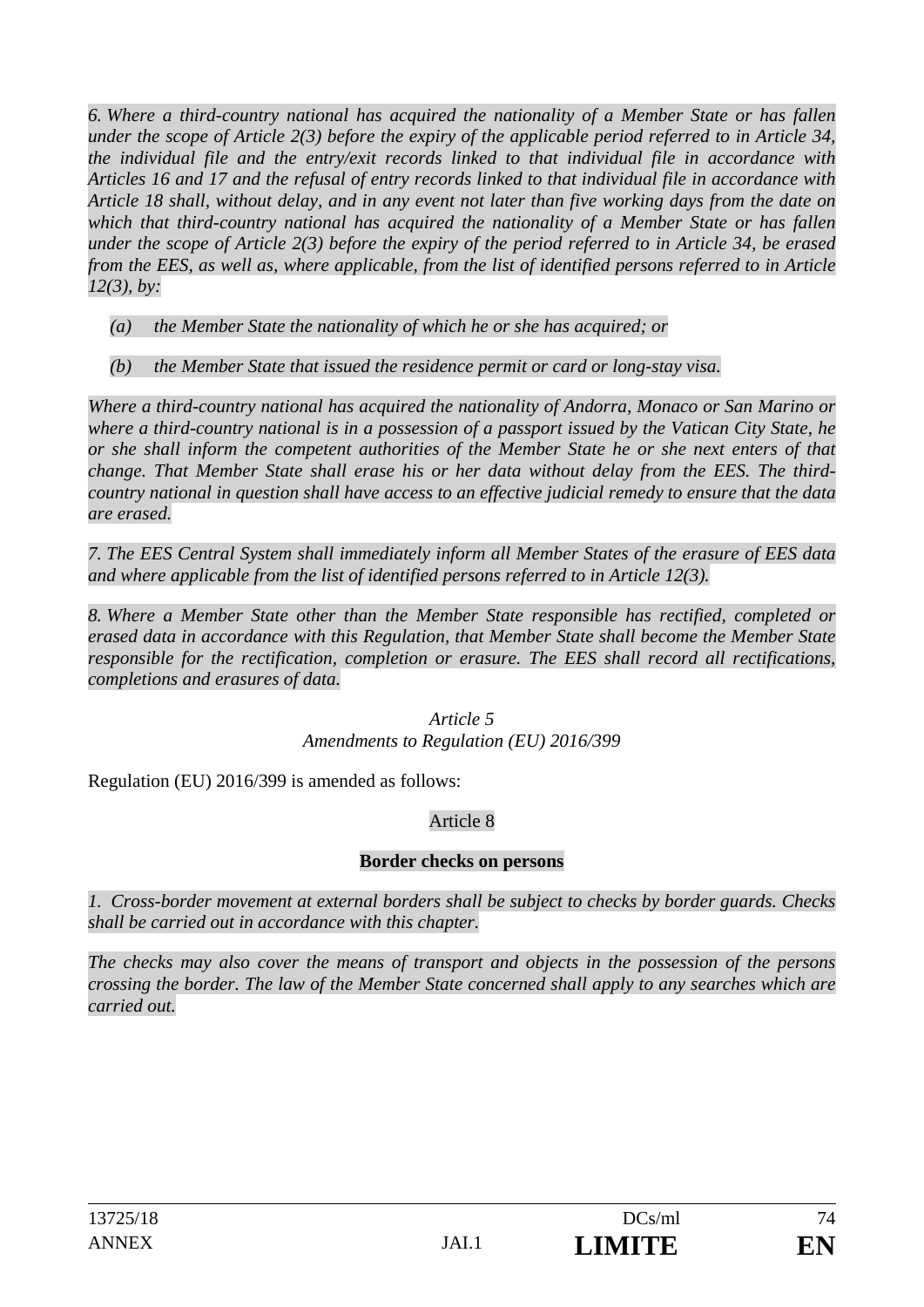*2. On entry and on exit, persons enjoying the right of free movement under Union law shall be subject to the following checks:* 

*(a) verification of the identity and the nationality of the person and of the authenticity and validity of the travel document for crossing the border, including by consulting the relevant databases, in particular:* 

*(1) the SIS;* 

*(2) Interpol's Stolen and Lost Travel Documents (SLTD) database;* 

*(3) national databases containing information on stolen, misappropriated, lost and invalidated travel documents.* 

*If the travel document contains an electronic storage medium (chip), the authenticity and integrity of the chip data shall be confirmed using the complete valid certificate chain, unless this is technically impossible or, in the case of a travel document issued by a third country, impossible due to the unavailability of valid certificates.* 

*(b) verification that a person enjoying the right of free movement under Union law is not considered to be a threat to the public policy, internal security, public health or international relations of any of the Member States, including by consulting the SIS and other relevant Union databases. This is without prejudice to the consultation of national and Interpol databases.* 

*Where there are doubts as to the authenticity of the travel document or the identity of its holder, at least one of the biometric identifiers integrated into the passports and travel documents issued in accordance with Regulation (EC) No 2252/2004 shall be verified. Where possible, such verification shall also be carried out in relation to travel documents not covered by that Regulation.* 

*For persons whose entry is subject to a registration in the EES pursuant to Article 6a of this Regulation, a verification of their identity in accordance with Article 23(2) of Regulation (EU) 2017/2226 and, where applicable, an identification in accordance with Article 23(4) of that Regulation shall be carried out.* 

*2a. Where the checks against the databases referred to in points (a) and (b) of paragraph 2 would have a disproportionate impact on the flow of traffic, a Member State may decide to carry out those checks on a targeted basis at specified border crossing points, following an assessment of the risks related to the public policy, internal security, public health or international relations of any of the Member States.* 

*The scope and duration of the temporary reduction to targeted checks against the databases shall not exceed what is strictly necessary and shall be defined in accordance with a risk assessment carried out by the Member State concerned. The risk assessment shall state the reasons for the temporary reduction to targeted checks against the databases, take into account, inter alia, the disproportionate impact on the flow of traffic and provide statistics on passengers and incidents related to cross-border crime. It shall be updated regularly.*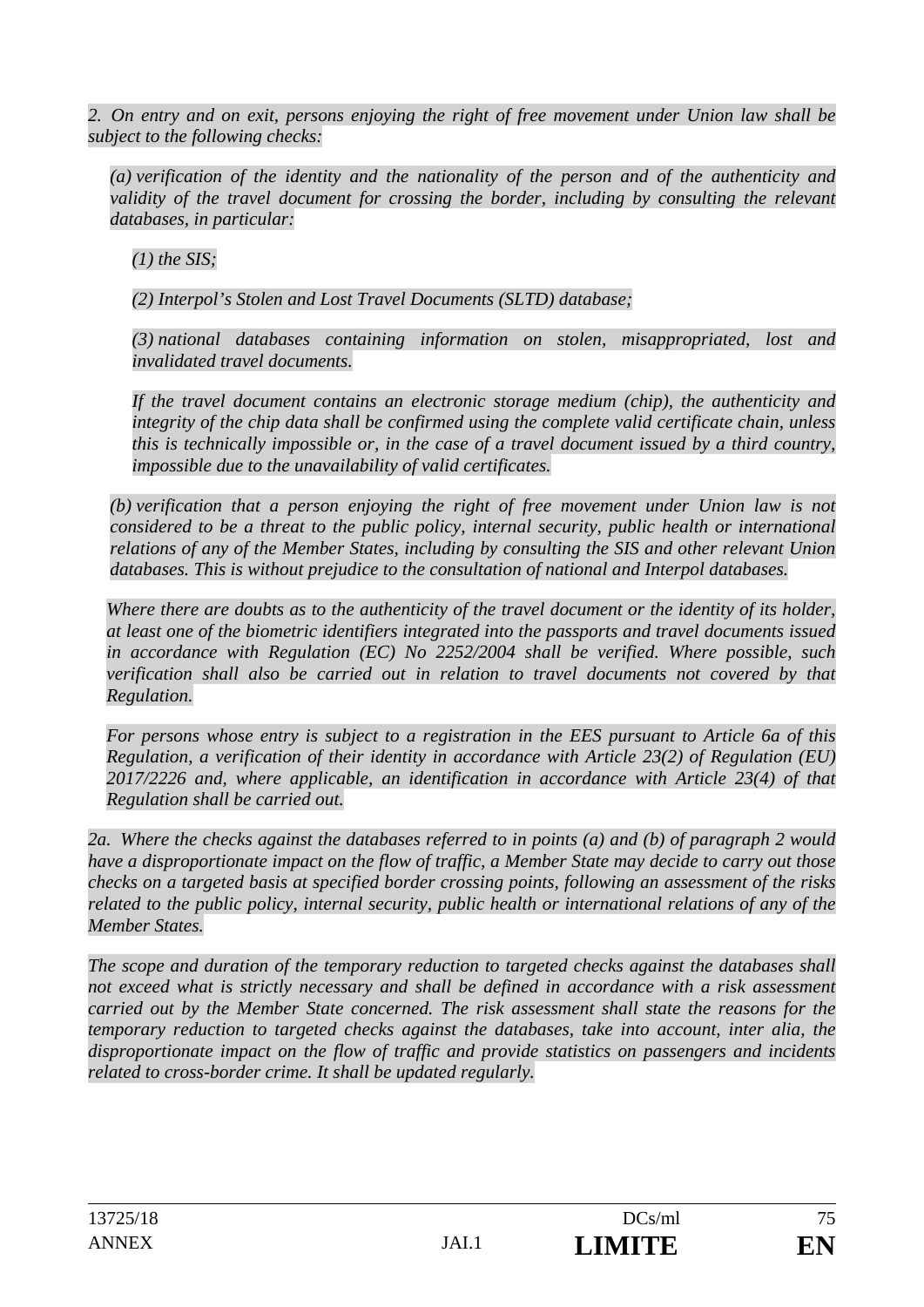*Persons who, in principle, are not subject to targeted checks against the databases, shall, as a minimum, be subject to a check with a view to establishing their identity on the basis of the production or presentation of travel documents. Such a check shall consist of a rapid and straightforward verification of the validity of the travel document for crossing the border, and of the presence of signs of falsification or counterfeiting, where appropriate by using technical devices, and, in cases where there are doubts about the travel document or where there are indications that such a person could represent a threat to the public policy, internal security, public health or international relations of the Member States, the border guard shall consult the databases referred to in points (a) and (b) of paragraph 2.* 

*The Member State concerned shall transmit its risk assessment and updates thereto to the European Border and Coast Guard Agency ('the Agency'), established by Regulation (EU) 2016/1624 of the*  European Parliament and of the Council (<sup>9</sup>), without delay and shall report every six months to the *Commission and to the Agency on the application of the checks against the databases carried out on a targeted basis. The Member State concerned may decide to classify the risk assessment or parts thereof.* 

*2b. Where a Member State intends to carry out targeted checks against the databases pursuant to paragraph 2a, it shall notify the other Member States, the Agency and the Commission accordingly without delay. The Member State concerned may decide to classify the notification or parts thereof.* 

*Where the Member States, the Agency or the Commission have concerns about the intention to carry out targeted checks against the databases, they shall notify the Member State in question of those concerns without delay. The Member State in question shall take those concerns into account.* 

*2c. The Commission shall, by 8 April 2019, transmit to the European Parliament and the Council an evaluation of the implementation and consequences of paragraph 2.* 

2d. With regard to air borders, paragraphs 2a and 2b shall apply for a maximum transitional *period of six months from 7 April 2017.* 

*In exceptional cases, where, at a particular airport, there are specific infrastructural difficulties requiring a longer period of time for adaptations in order to allow for the carrying-out of systematic checks against the databases without having a disproportionate impact on the flow of traffic, the six-month transitional period referred to in the first subparagraph may be prolonged for that particular airport by a maximum of 18 months in accordance with the procedure specified in the third subparagraph.* 

*For that purpose, the Member State shall, at the latest three months before the expiry of the transitional period referred to in the first subparagraph, notify the Commission, the Agency and the other Member States of the specific infrastructural difficulties in the airport concerned, the envisaged measures to remedy them and the required period of time for their implementation.* 

*Where specific infrastructural difficulties requiring a longer period for adaptations exist, the Commission, within one month of receipt of the notification referred to in the third subparagraph and after consulting the Agency, shall authorise the Member State concerned to prolong the transitional period for the airport concerned and, where relevant, shall set the length of such prolongation.*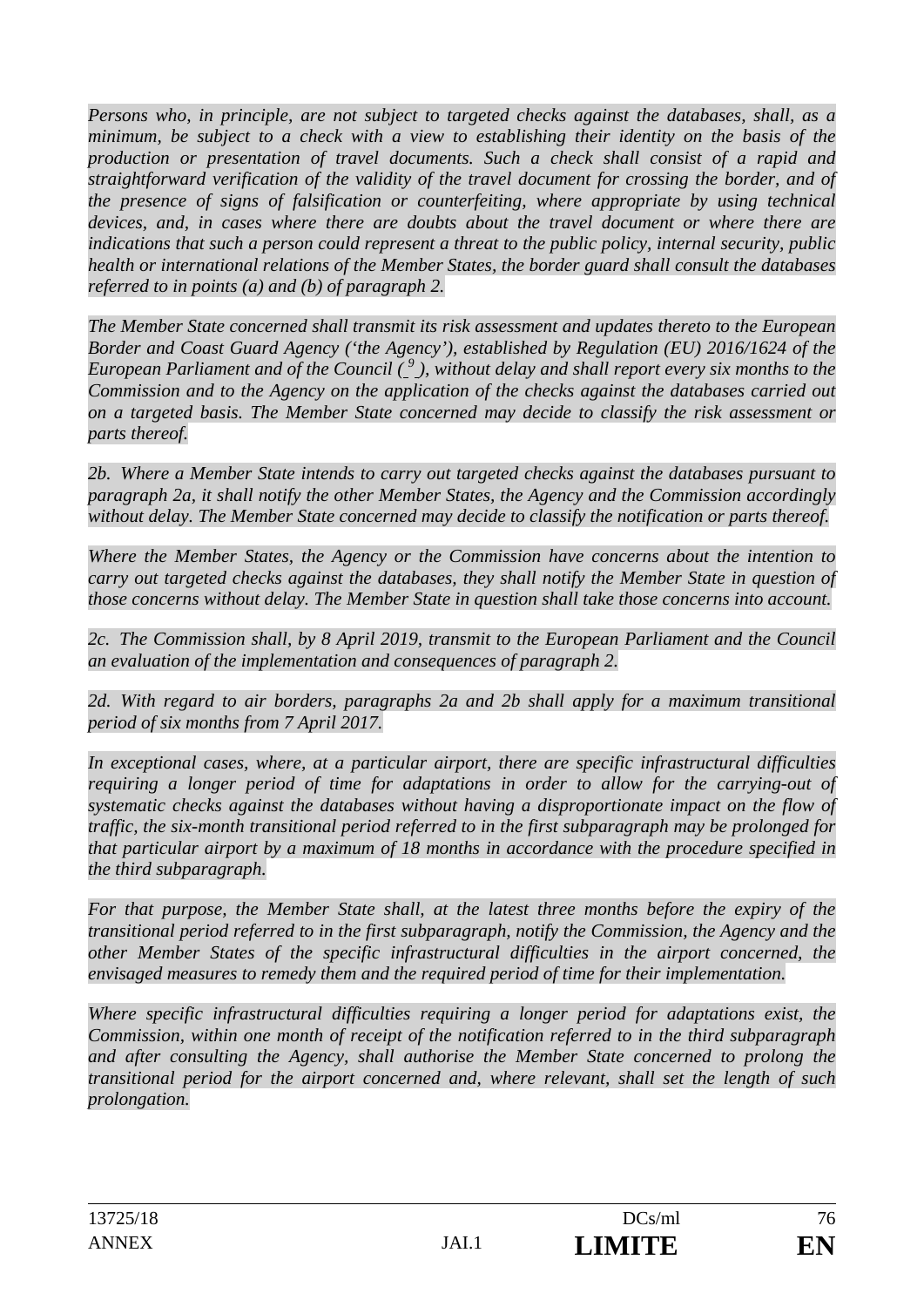*2e. The checks against the databases referred to in points (a) and (b) of paragraph 2 may be carried out in advance on the basis of passenger data received in accordance with Council Directive 2004/82/EC*  $(\begin{bmatrix} 1^0 \\ 2 \end{bmatrix})$  or in accordance with other Union or national law.

*Where those checks are carried out in advance on the basis of such passenger data, the data*  received in advance shall be checked at the border crossing point against the data in the travel *document. The identity and the nationality of the person concerned, as well as the authenticity and the validity of the travel document for crossing the border, shall also be verified.* 

2f. By way of derogation from paragraph 2, persons enjoying the right of free movement under *Union law who cross the internal land borders of the Member States for which the verification in accordance with the applicable Schengen evaluation procedures has already been successfully completed, but for which the decision on the lifting of controls on their internal borders pursuant to the relevant provisions of the relevant Acts of Accession has not yet been taken, may be subject to the checks on exit referred to in paragraph 2 only on a non-systematic basis, based on a risk assessment.* 

*3. On entry and exit, third-country nationals shall be subject to thorough checks as follows:* 

*(a) thorough checks on entry shall comprise verification of the conditions governing entry laid down in Article 6(1) and, where applicable, of documents authorising residence and the pursuit of a professional activity. This shall include a detailed examination covering the following aspects:* 

*(i) verification of the identity and the nationality of the third-country national and of the authenticity and validity of the travel document for crossing the border, including by consulting the relevant databases, in particular:* 

*(1) the SIS;* 

*(2) Interpol's SLTD database;* 

*(3) national databases containing information on stolen, misappropriated, lost and invalidated travel documents.* 

*For passports and travel documents containing an electronic storage medium (chip), the authenticity and integrity of the chip data shall be checked, subject to the availability of valid certificates.* 

*With the exception of third-country nationals for whom an individual file is already registered in the EES, where the travel document contains a facial image recorded in the electronic storage medium (chip) and that facial image can be technically accessed, this verification shall include the verification of that facial image, by comparing electronically that facial image with the live facial image of the third-country national concerned. If technically and legally possible, this verification may be done by verifying the live fingerprints against the fingerprints recorded in the electronic storage medium (chip).*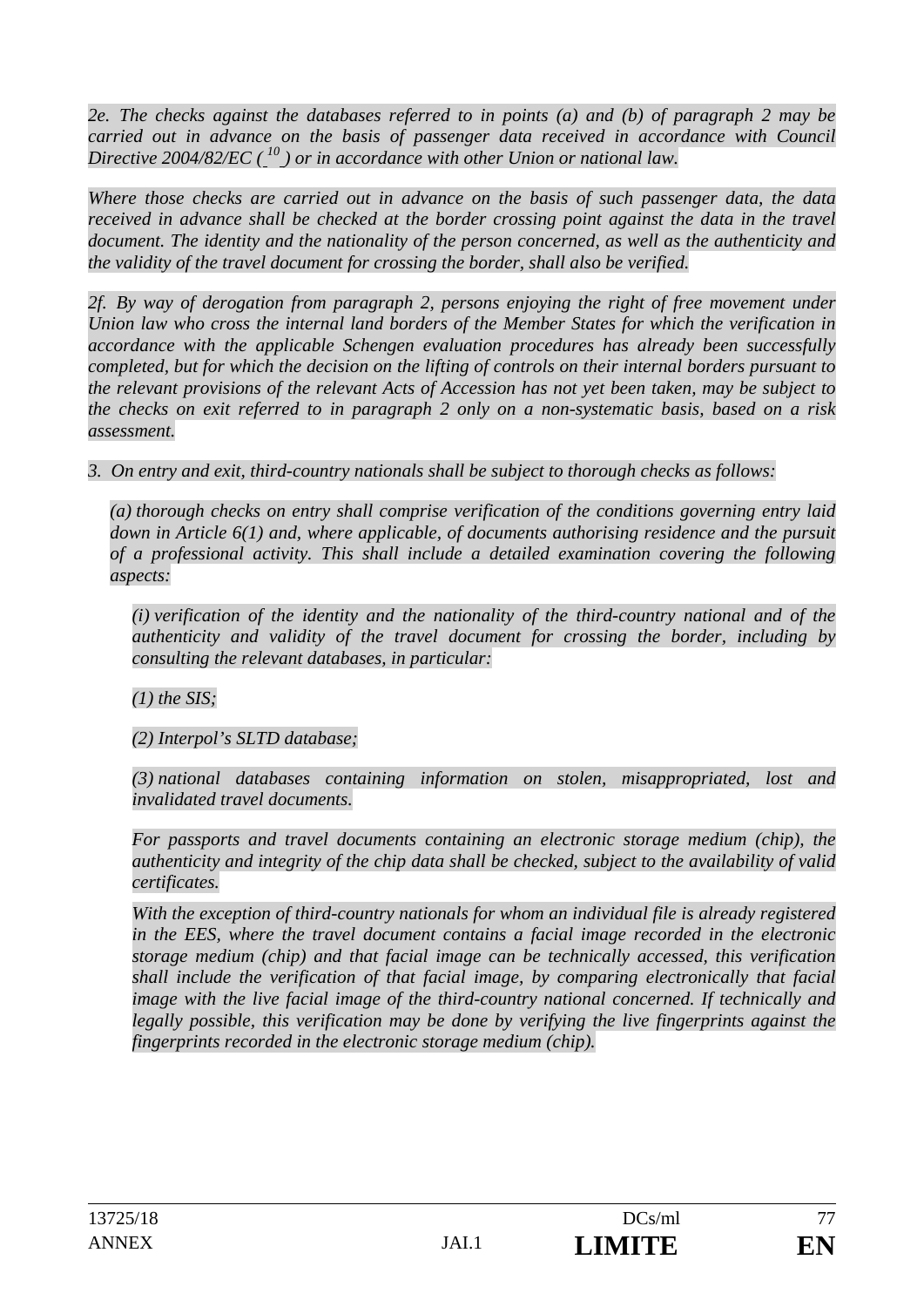*(ii) verification that the travel document is accompanied, where applicable, by the requisite visa or residence permit;* 

*(iii) for persons whose entry or whose refusal of entry is subject to a registration in the EES pursuant to Article 6a of this Regulation, a verification of their identity in accordance with Article 23(2) of Regulation (EU) 2017/2226 and, where applicable, an identification in accordance with Article 23(4) of that Regulation;* 

*(iiia) for persons whose entry or whose refusal of entry is subject to a registration in the EES pursuant to Article 6a of this Regulation, verification that the third-country national has not reached or exceeded the maximum duration of authorised stay on the territory of the Member States and, for third-country nationals holding a visa issued for one or two entries, verification that they have respected the number of the maximum authorised entries, by consulting the EES in accordance with Article 23 of Regulation (EU) 2017/2226;* 

*(iv) verification regarding the point of departure and the destination of the third-country national concerned and the purpose of the intended stay, checking, if necessary, the corresponding supporting documents;* 

*(v) verification that the third-country national concerned has sufficient means of subsistence for the duration and purpose of the intended stay, for his or her return to the country of origin or transit to a third country into which he or she is certain to be admitted, or that he or she is in a position to acquire such means lawfully;* 

*(vi) verification that the third-country national concerned, his or her means of transport and the objects he or she is transporting are not likely to jeopardise the public policy, internal security, public health or international relations of any of the Member States. Such verification shall include direct consultation of the data and alerts on persons and, where necessary, objects included in the SIS and other relevant Union databases, and the action to*  be performed, if any, as a result of an alert. This is without prejudice to the consultation of *national and Interpol databases;* 

*(b) if the third country national holds a visa referred to in Article 6(1)(b), the thorough checks on entry shall also comprise verification of the identity of the holder of the visa and of the authenticity of the visa, by consulting the Visa Information System (VIS) in accordance with Article 18 of Regulation (EC) No 767/2008;* 

(ba) if the third-country national holds a long stay visa or a residence permit, the thorough checks on entry shall also comprise verification of the identity of the holder of the long-stay visa or residence permit and the authenticity and validity of the long-stay visa or residence permit by consulting the Visa Information System (VIS) in accordance with Article 22g of Regulation (EC) No 767/2008;

Iin circumstances where verification of the document holder or of the document in accordance with Articles 22g of that Regulation, as applicable, fails or where there are doubts as to the identity of the holder, the authenticity of the document and/or the travel document, the duly authorised staff of those competent authorities shall proceed to a verification of the document chip.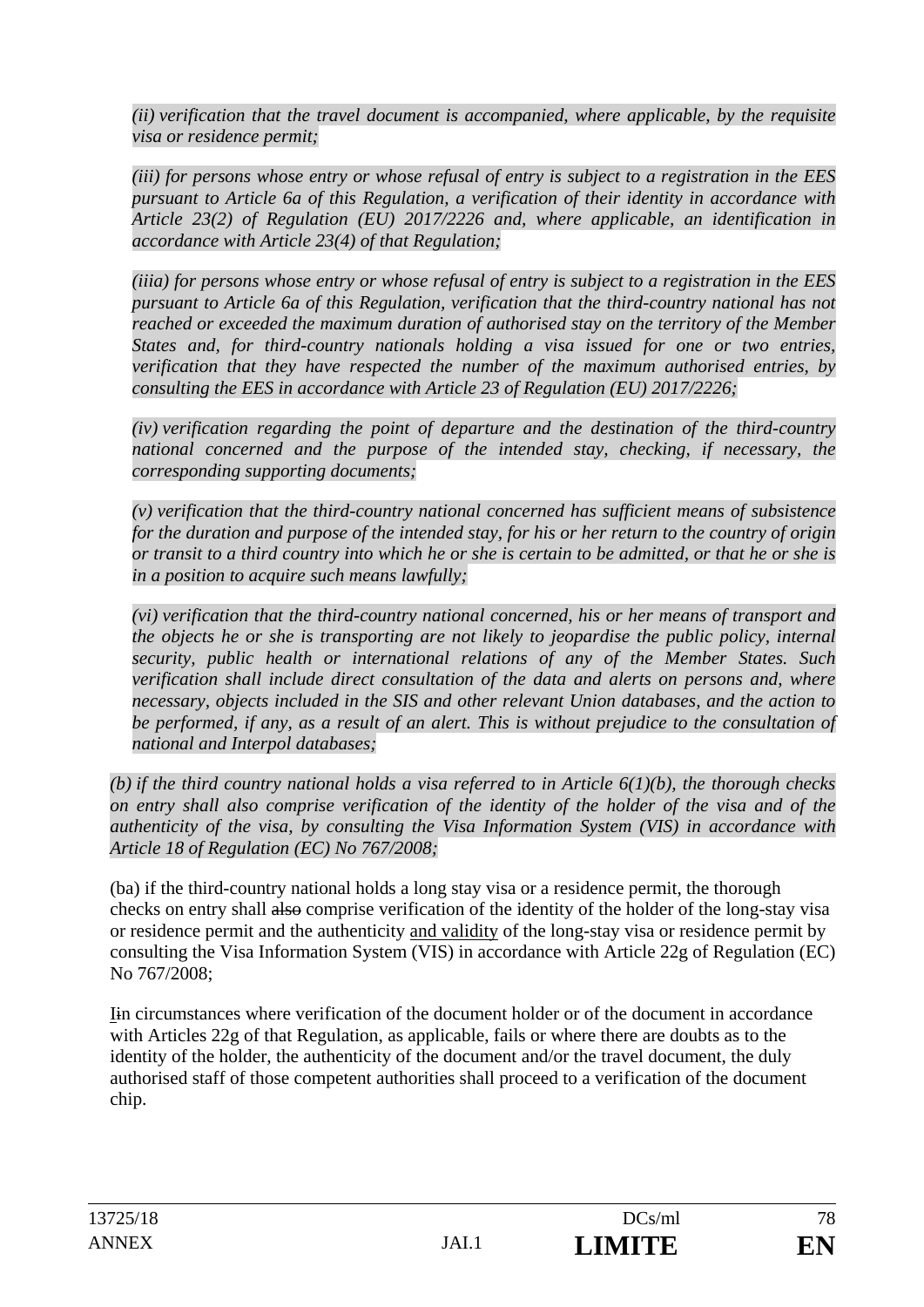(c) by way of derogation, the VIS may be consulted using the number of the visa sticker in all cases and, on a random basis, the number of the visa sticker in combination with the verification of fingerprints where:

(i) traffic of such intensity arises that the waiting time at the border crossing point becomes excessive;

(ii) all resources have already been exhausted as regards staff, facilities and organisation; and

(iii) on the basis of an assessment there is no risk related to internal security and illegal immigration.

However, in all cases where there is doubt as to the identity of the holder of the visa and/or the authenticity of the visa, the VIS shall be consulted systematically using the number of the visa sticker in combination with the verification of fingerprints.

This derogation may be applied only at the border crossing point concerned for as long as the conditions referred to in points (i), (ii) and (iii) are met;

(d) the decision to consult the VIS in accordance with point (c) shall be taken by the border guard in command at the border crossing point or at a higher level.

The Member State concerned shall immediately notify the other Member States and the Commission of any such decision;

(e) each Member State shall transmit once a year a report on the application of point (c) to the European Parliament and the Commission, which shall include the number of third-country nationals who were checked in the VIS using the number of the visa sticker only and the length of the waiting time referred to in point  $(c)(i)$ ;

(f) points (c) and (d) shall apply for a maximum period of three years, beginning three years after the VIS has started operations. The Commission shall, before the end of the second year of application of points (c) and (d), transmit to the European Parliament and to the Council an evaluation of their implementation. On the basis of that evaluation, the European Parliament or the Council may invite the Commission to propose appropriate amendments to this Regulation;

#### *(g) thorough checks on exit shall comprise:*

*(i) verification of the identity and the nationality of the third-country national and of the authenticity and validity of the travel document for crossing the border, including by consulting the relevant databases, in particular:* 

*(1) the SIS;* 

*(2) Interpol's SLTD database;* 

*(3) national databases containing information on stolen, misappropriated, lost and invalidated travel documents.*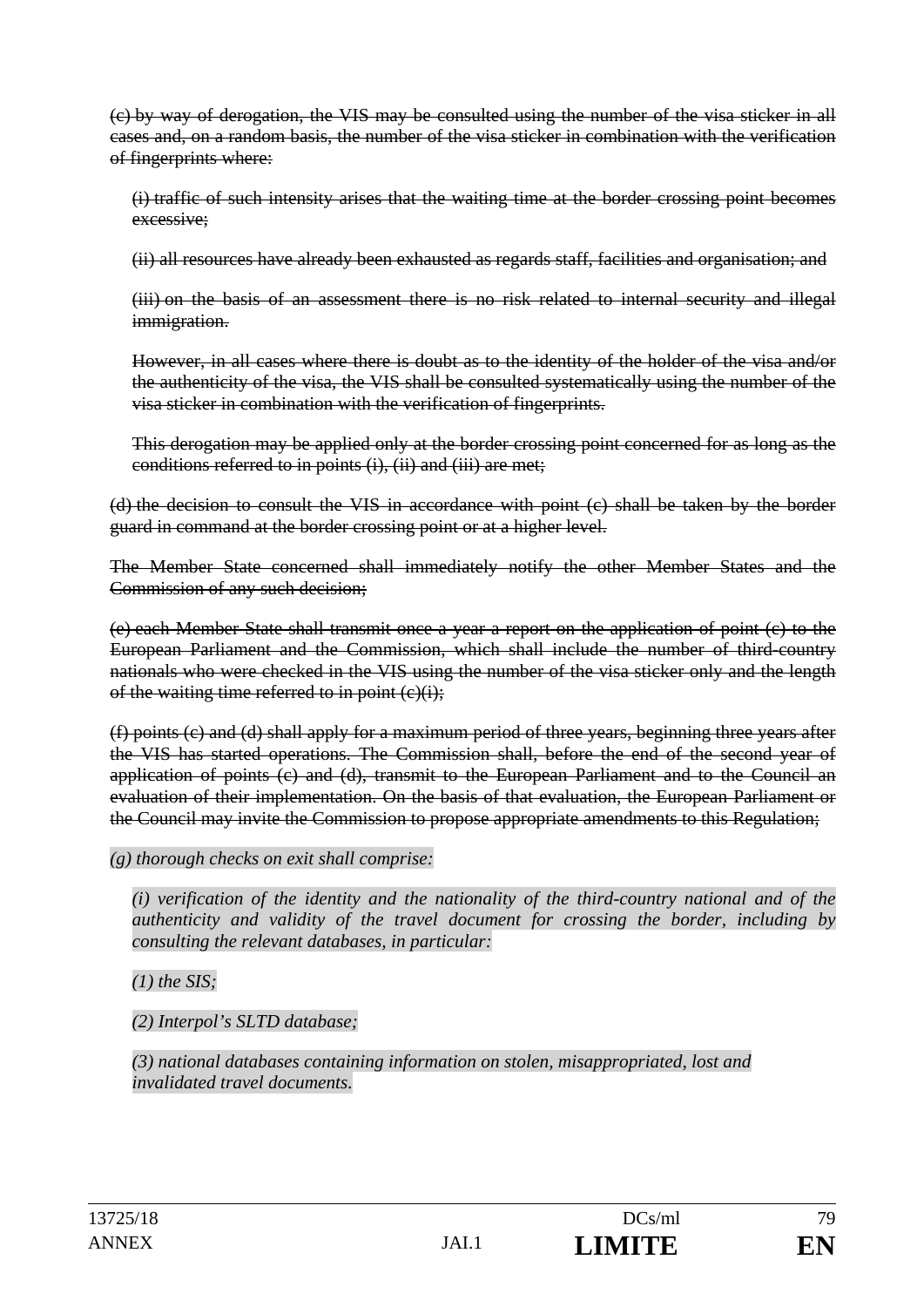*For passports and travel documents containing an electronic storage medium (chip), the authenticity and integrity of the chip data shall be checked, subject to the availability of valid certificates.* 

With the exception of third-country nationals for whom an individual file is already registered *in the EES, where the travel document contains a facial image recorded in the electronic storage medium (chip) and that facial image can be technically accessed, this verification shall include the verification of that facial image, by comparing electronically that facial image with the live facial image of the concerned third-country national. If technically and legally possible, this verification may be done by verifying the live fingerprints against the fingerprints recorded in the electronic storage medium (chip);* 

*(ii) verification that the third-country national concerned is not considered to be a threat to the public policy, internal security, public health or international relations of any of the Member States, including by consulting the SIS and other relevant Union databases. This is without prejudice to the consultation of national and Interpol databases;* 

*(iii) for persons whose exit is subject to a registration in the EES pursuant to Article 6a of this Regulation, a verification of their identity in accordance with Article 23(2) of Regulation (EU) 2017/2226 and, where applicable, an identification in accordance with Article 23(4) of that Regulation;* 

*(iv) or persons whose exit is subject to a registration in the EES pursuant to Article 6a of this Regulation, verification that the third-country national has not exceeded the maximum duration of authorised stay on the territory of the Member States, by consulting the EES in accordance with Article 23(3) of Regulation (EU) 2017/2226;* 

*(h) in addition to the checks referred to in point (g) thorough checks on exit may also comprise:* 

*(i) verification that the person is in possession of a valid visa, if required pursuant to Regulation (EC) No 539/2001, except where he or she holds a valid residence permit; such verification may comprise consultation of the VIS in accordance with Article 18 of Regulation (EC) No 767/2008;* 

*(i) for the purpose of the identification of any person who does not fulfil, or who no longer fulfils, the conditions for entry, stay or residence on the territory of the Member States, the VIS may be consulted in accordance with Article* 6a20 *of Regulation (EC) No 767/2008 and the EES may be consulted in accordance with Article 27 of Regulation (EU) 2017/2226;* 

*(ia) the checks against the databases referred to in point (a)(i) and (vi) and point (g) may be carried out in advance on the basis of passenger data received in accordance with Directive 2004/82/EC or with other Union or national law.*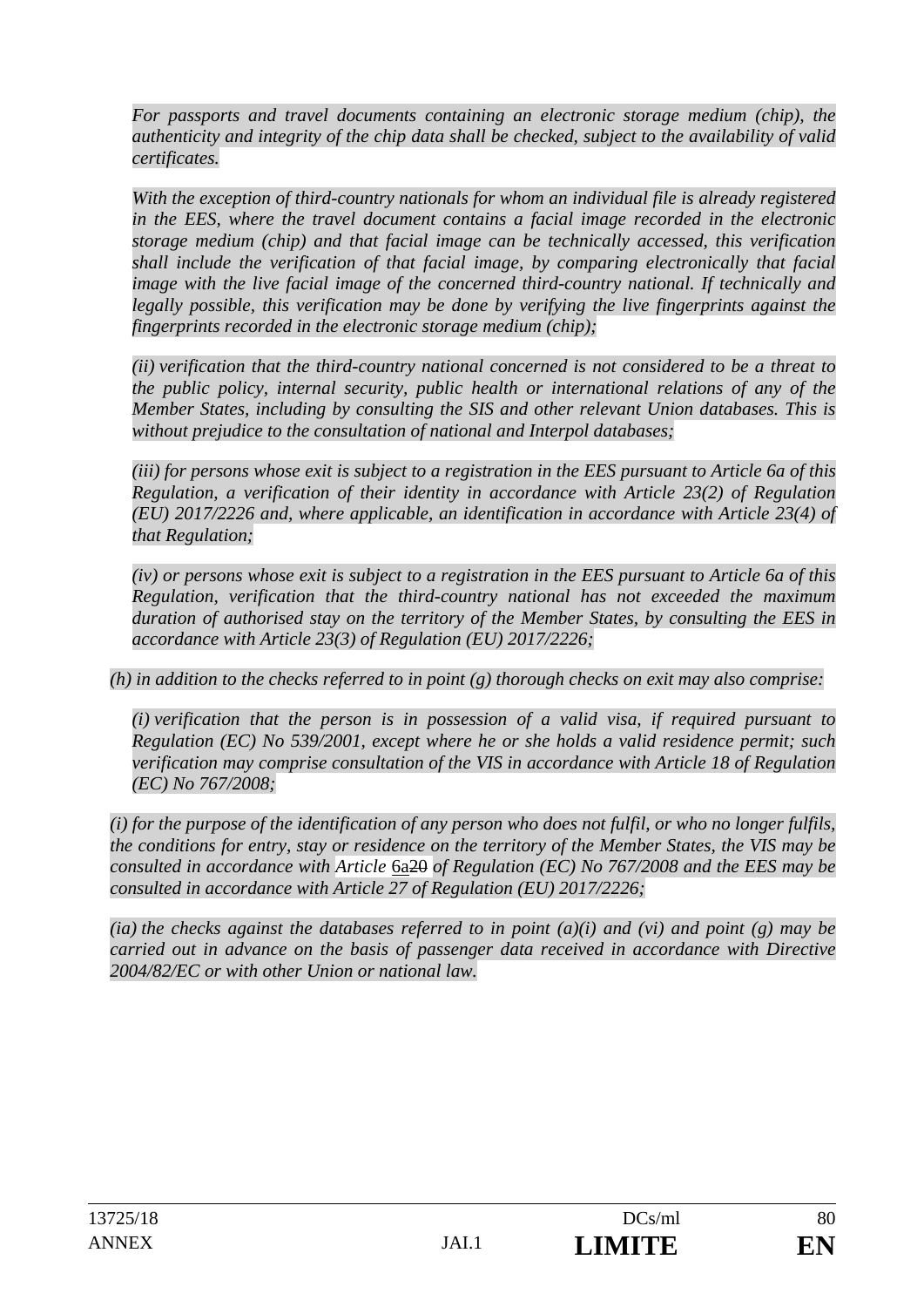*Where those checks are carried out in advance on the basis of such passenger data, the data received in advance shall be checked at the border crossing point against the data in the travel document. The identity and the nationality of the person concerned, as well as the authenticity and validity of the travel document for crossing the border, shall also be verified;* 

*(ib) where there are doubts as to the authenticity of the travel document or the identity of the third-country national, the checks, where possible, shall include the verification of at least one of the biometric identifiers integrated into the travel documents.* 

*4. Where facilities exist and if requested by the third-country national, such thorough checks shall be carried out in a private area.* 

*5. Without prejudice to the second subparagraph, third-country nationals subject to a thorough second line check shall be given written information in a language which they understand or may*  reasonably be presumed to understand, or in another effective way, on the purpose of, and the *procedure for, such a check.* 

*This information shall be available in all the official languages of the Union and in the language(s) of the country or countries bordering the Member State concerned and shall indicate that the thirdcountry national may request the name or service identification number of the border guards carrying out the thorough second line check, the name of the border crossing point and the date on which the border was crossed.* 

*6. Checks on a person enjoying the right of free movement under Union law shall be carried out in accordance with Directive 2004/38/EC.* 

*7. Detailed rules governing the information to be registered are laid down in Annex II.* 

*8. Where Article 5(2)(a) or (b) applies, Member States may also provide derogations from the rules set out in this Article.* 

*9. The third-country nationals shall be informed of the maximum number of days of authorised stay, which shall take into account the number of entries and the length of stay authorised by the visa. That information shall be provided either by the border guard at the moment of the border checks or by means of equipment installed at the border crossing point enabling the third-country national to consult the web service as referred to in Article 13(1) and (2) of Regulation (EU) 2017/2226.* 

*Article 7* 

*Amendments to Regulation (EU) XXX on establishing a framework for interoperability between EU information systems (borders and visa) [interoperability Regulation]*

Regulation (EU) XXX on establishing a framework for interoperability between EU information systems (borders and visa) [interoperability Regulation] is amended as follows: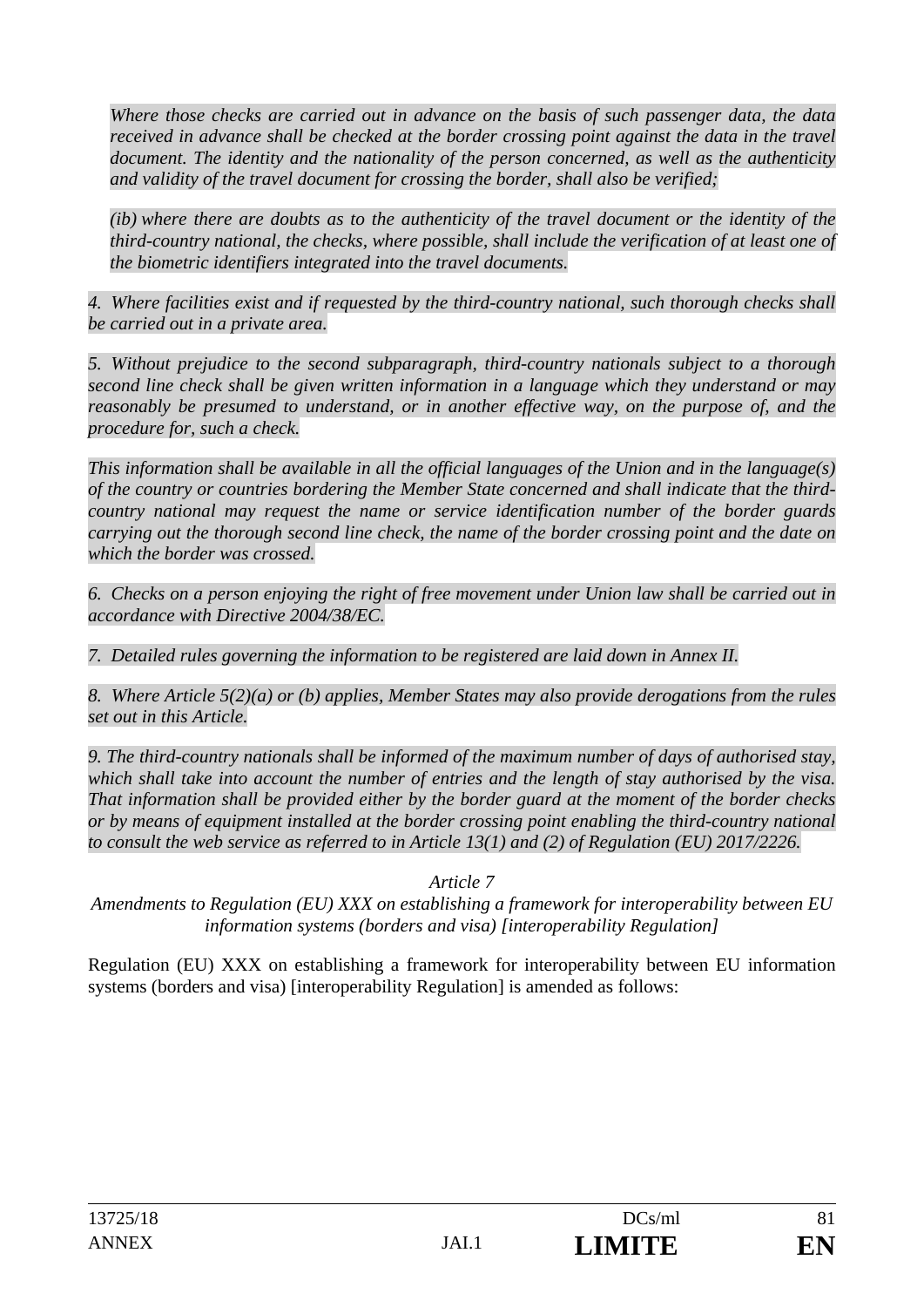## *Article 13*

#### *Data stored in the shared biometric matching service*

*1. The shared BMS shall store the biometric templates that it shall obtain from the following biometric data:* 

*(a) the data referred to in Article 16(1)(d) and Article 17(1)(b) and (c) of Regulation (EU) 2017/2226;* 

(b) the data referred to in Article  $9(5)$ ,  $9(6)$ , Article  $22c(2)(f)$  and  $(g)$  and Article  $22d(f)$  and  $(g)$ of Regulation (EC) No 767/2008;

*(c) [the data referred to in Article 20(2)(w) and (x) of the Regulation on SIS in the field of border checks;* 

*(d) the data referred to in Article 20(3)(w) and (x) of the Regulation on SIS in the field of law enforcement;* 

*(e) the data referred to in Article 4(3)(t) and (u) of the Regulation on SIS in the field of illegal return];* 

*(f) [the data referred to in Article 13(a) of the Eurodac Regulation;]* 

(g) [the data referred to in Article  $5(1)(b)$  and Article  $5(2)$  of the ECRIS-TCN Regulation].

*2. The shared BMS shall include in each biometric template a reference to the information systems in which the corresponding biometric data is stored.* 

*3. Biometric templates shall only be entered in the shared BMS following an automated quality check of the biometric data added to one of the information systems performed by the shared BMS to ascertain the fulfilment of a minimum data quality standard.* 

*4. The storage of the data referred to in paragraph 1 shall meet the quality standards referred to in Article 37(2).* 

## *Article 18*

#### *The common identity repository data*

*1. The CIR shall store the following data – logically separated – according to the information system from which the data was originated:* 

*(a) the data referred to in [Article 16(1)(a) to (d) and Article 17(1)(a) to (c) of the EES Regulation];* 

(b) the data referred to in Article  $9(4)(a)$ ,  $(b)$  and  $(c)$  to (cc), Article 9 (5) and (6), Article  $22c(2)(a)$  to (cc), (f) and (g), and Article  $22d(a)$ , (b), (c), (f) and (g) of Regulation (EC) No 767/2008;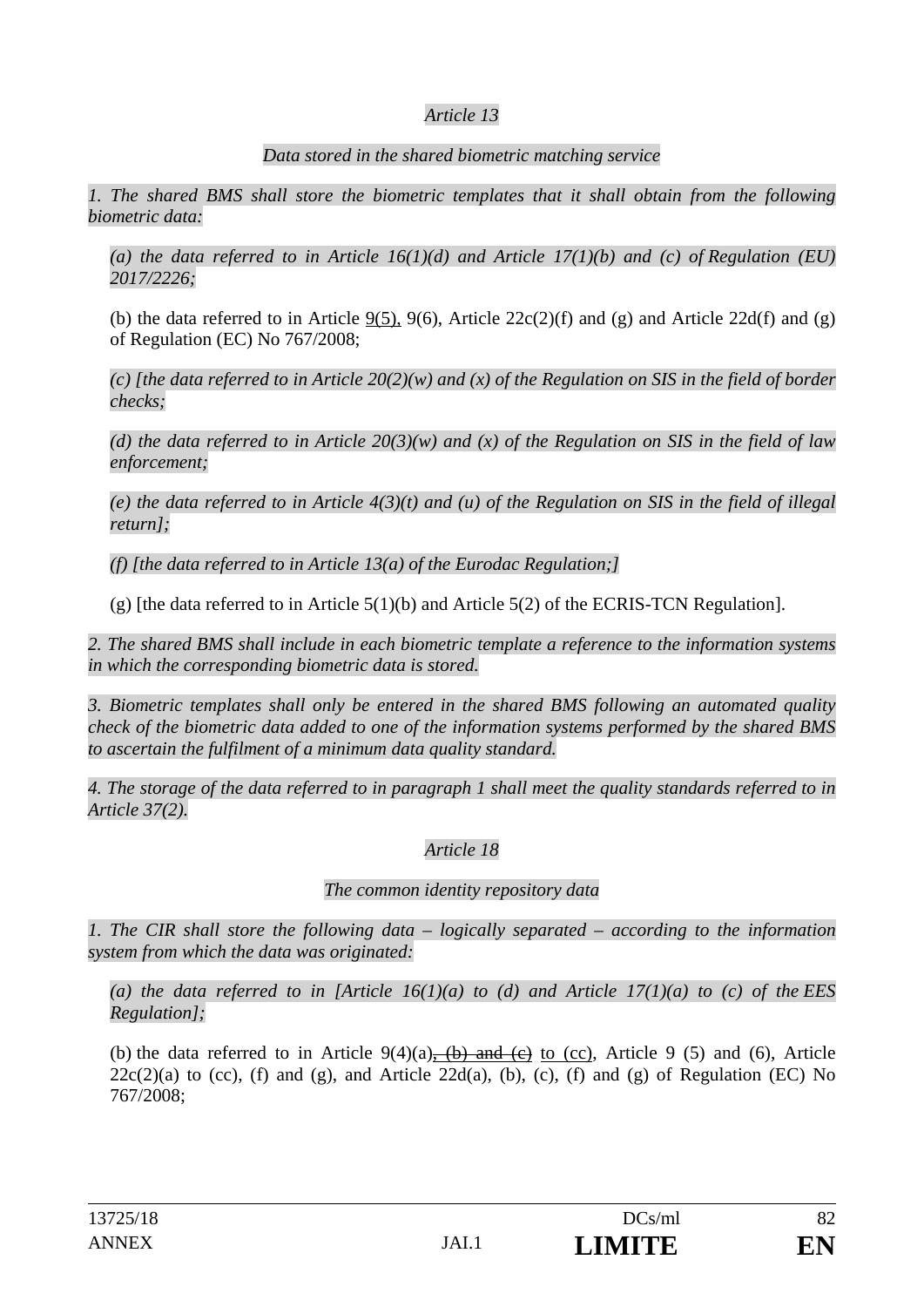*(c) [the data referred to in Article 15(2)(a) to (e) of the [ETIAS Regulation;]* 

*(d)– (not applicable)* 

*(e)– (not applicable)* 

2. For each set of data referred to in paragraph 1, the CIR shall include a reference to the *information systems to which the data belongs.* 

*3. The storage of the data referred to in paragraph 1 shall meet the quality standards referred to in Article 37(2).* 

## Article 26

Access to the multiple-identity detector

1. For the purposes of the manual identity verification referred to in Article 29, access to the data referred to in Article 34 stored in the MID shall be granted to:

(a) border authorities when creating or updating an individual file as provided for in Article 14 of the [EES Regulation];

(b) competent authorities referred to in Article  $6(1)$  and  $(2)$  of Regulation (EC) No 767/2008 when creating or updating an application file or an individual file in the VIS in accordance with Article 8 or Article 22a of Regulation (EC) No 767/2008;

*(c) [the ETIAS Central Unit and the ETIAS National Units when carrying out the assessment referred to in Articles 20 and 22 of the ETIAS Regulation;]* 

*(d)– (not applicable);* 

*(e) the SIRENE Bureaux of the Member State creating a [SIS alert in accordance with the Regulation on SIS in the field of border checks];* 

*(f)– (not applicable).* 

*2. Member State authorities and EU bodies having access to at least one EU information system included in the common identity repository or to the SIS shall have access to the data referred to in Article 34(a) and (b) regarding any red links as referred to in Article 32.*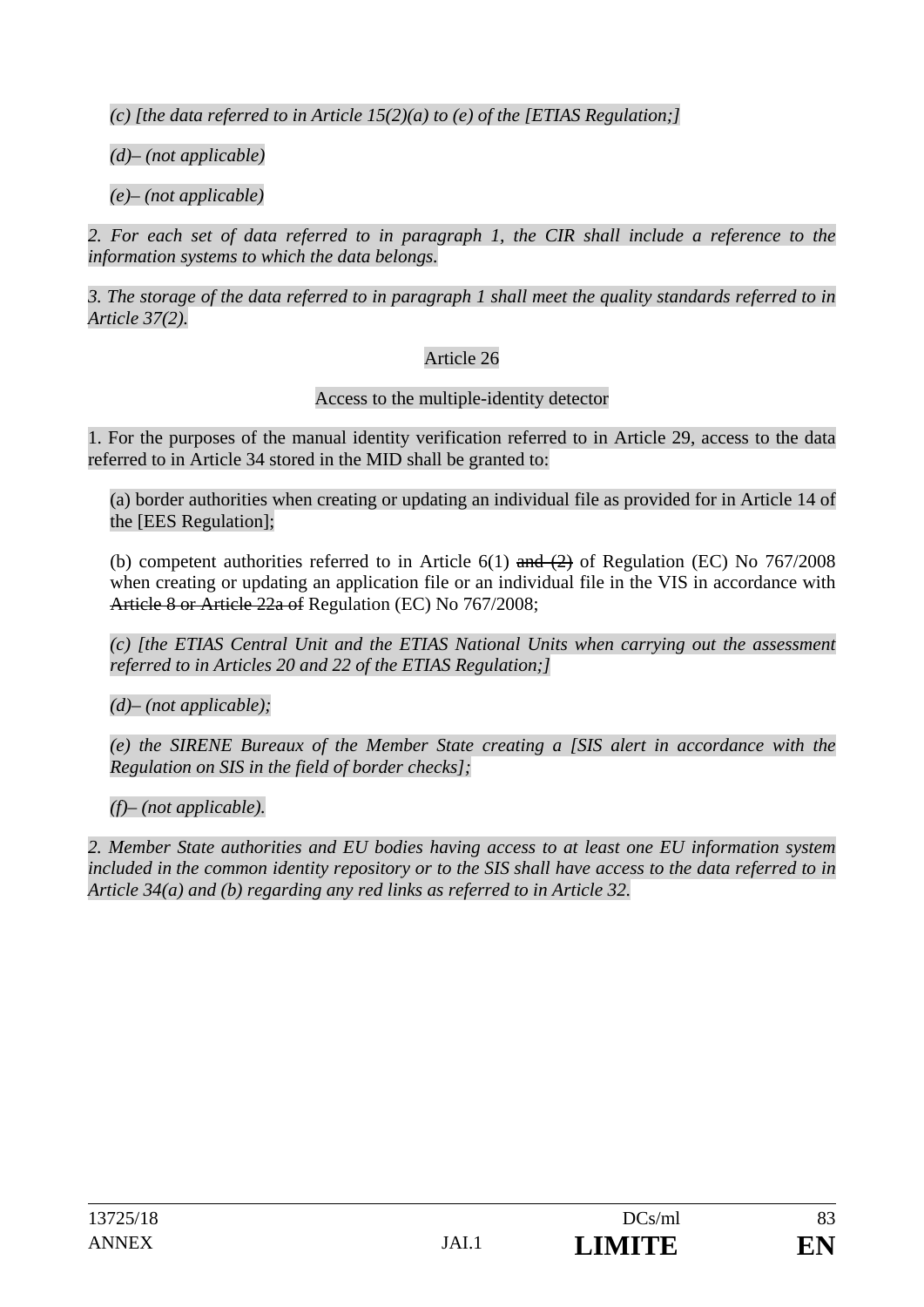## *Article 27*

## *Multiple-identity detection*

*1. A multiple-identity detection in the common identity repository and the SIS shall be launched where:* 

*(a) an individual file is created or updated in [the EES in accordance with Article 14 of the EES Regulation];* 

(b) an application file or an individual file is created or updated in the VIS in accordance with Article 8, or Article 22a of Regulation (EC) No 767/2008;

*(c) [an application file is created or updated in the ETIAS in accordance with Article 17 of the ETIAS Regulation;]* 

*(d)– (not applicable);* 

*(e) [an alert on a person is created or updated in the SIS in accordance with Chapter V of the Regulation on SIS in the field of border checks];* 

*(f)– (not applicable).* 

*2. Where the data contained within an information system as referred to in paragraph 1 contains biometric data, the common identity repository (CIR) and the Central-SIS shall use the shared biometric matching service (shared BMS) in order to perform the multiple-identity detection. The shared BMS shall compare the biometric templates obtained from any new biometric data to the biometric templates already contained in the shared BMS in order to verify whether or not data belonging to the same third-country national is already stored in the CIR or in the Central SIS.* 

*3. In addition to the process referred to in paragraph 2, the CIR and the Central-SIS shall use the European search portal to search the data stored in the CIR and the Central-SIS using the following data:* 

*(a) surname (family name); first name(s) (given name(s)); date of birth, sex and nationality(ies) as referred to in Article 16(1)(a) of the [EES Regulation];* 

(b) surname (family name); first name(s) (given name(s)); date of birth, sex and nationality(ies) as referred to in Article 9(4)(a), in Article 22c(2)(a) and in Article 22d(a) of Regulation (EC) No 767/2008;

*(c) [surname (family name); first name(s) (given name(s)); surname at birth; date of birth, place of birth, sex and nationality(ies) as referred to in Article 15(2) of the ETIAS Regulation;]* 

*(d)– (not applicable);*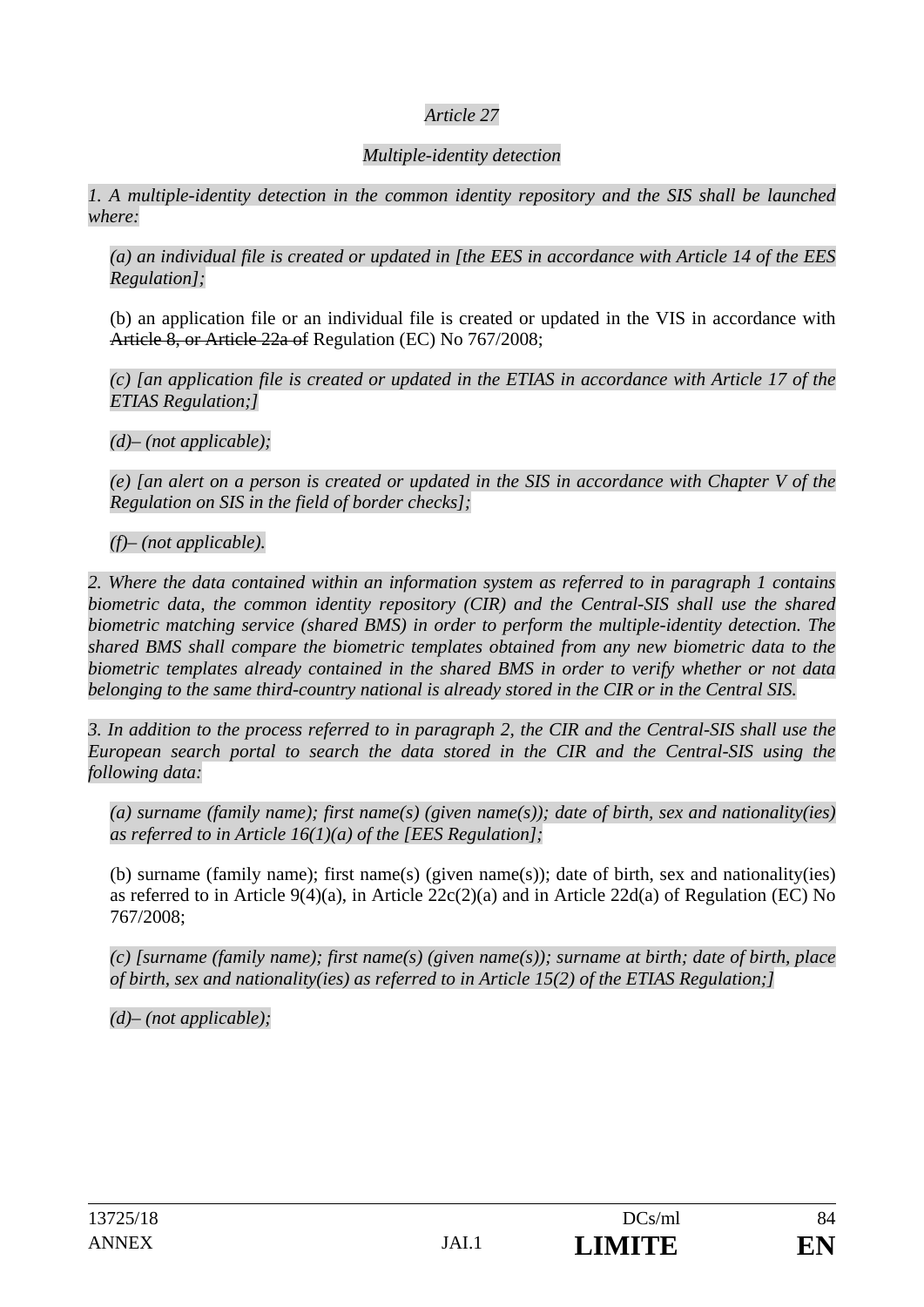*(e) [surname(s); forename(s); name(s) at birth, previously used names and aliases; date of birth, place of birth, nationality(ies) and sex as referred to in Article 20(2) of the Regulation on SIS in the field of border checks; ]* 

*(f)– (not applicable);* 

*(g)– (not applicable);* 

*(h)– (not applicable).* 

*4. The multiple-identity detection shall only be launched in order to compare data available in one information system with data available in other information systems.* 

> *Article 29 Manual verification of different identities*

*1. Without prejudice to paragraph 2, the authority responsible for verification of different identities shall be:* 

*(a) the border authority for hits that occurred when creating or updating an individual in [the EES in accordance with Article 14 of the EES Regulation];* 

(b) the competent authorities referred to in Article 6(1) and  $(2)$  of Regulation (EC) No 767/2008 for hitmatches that occurred when creating or updating an application file or an individual file in the VIS in accordance with Article 8 or Article 22a of Regulation (EC) No 767/2008;

*(c) [the ETIAS Central Unit and the ETIAS National Units for hits that occurred in accordance with Articles 18, 20 and 22 of the ETIAS Regulation;]* 

*(d)– (not applicable);* 

*(e) the SIRENE Bureaux of the Member State for hits that occurred when creating a SIS alert in accordance with the [Regulations on SIS in the field of border checks];* 

*(f)– (not applicable).* 

*The multiple-identity detector shall indicate the authority responsible for the verification of different identities in the identity verification file.* 

*2. The authority responsible for the verification of different identities in the identity confirmation file shall be the SIRENE Bureau of the Member State that created the alert where a link is created to data contained:* 

*(a) in an alert in respect of persons wanted for arrest or for surrender or extradition purposes as referred to in Article 26 of [the Regulation on SIS in the field of law enforcement];*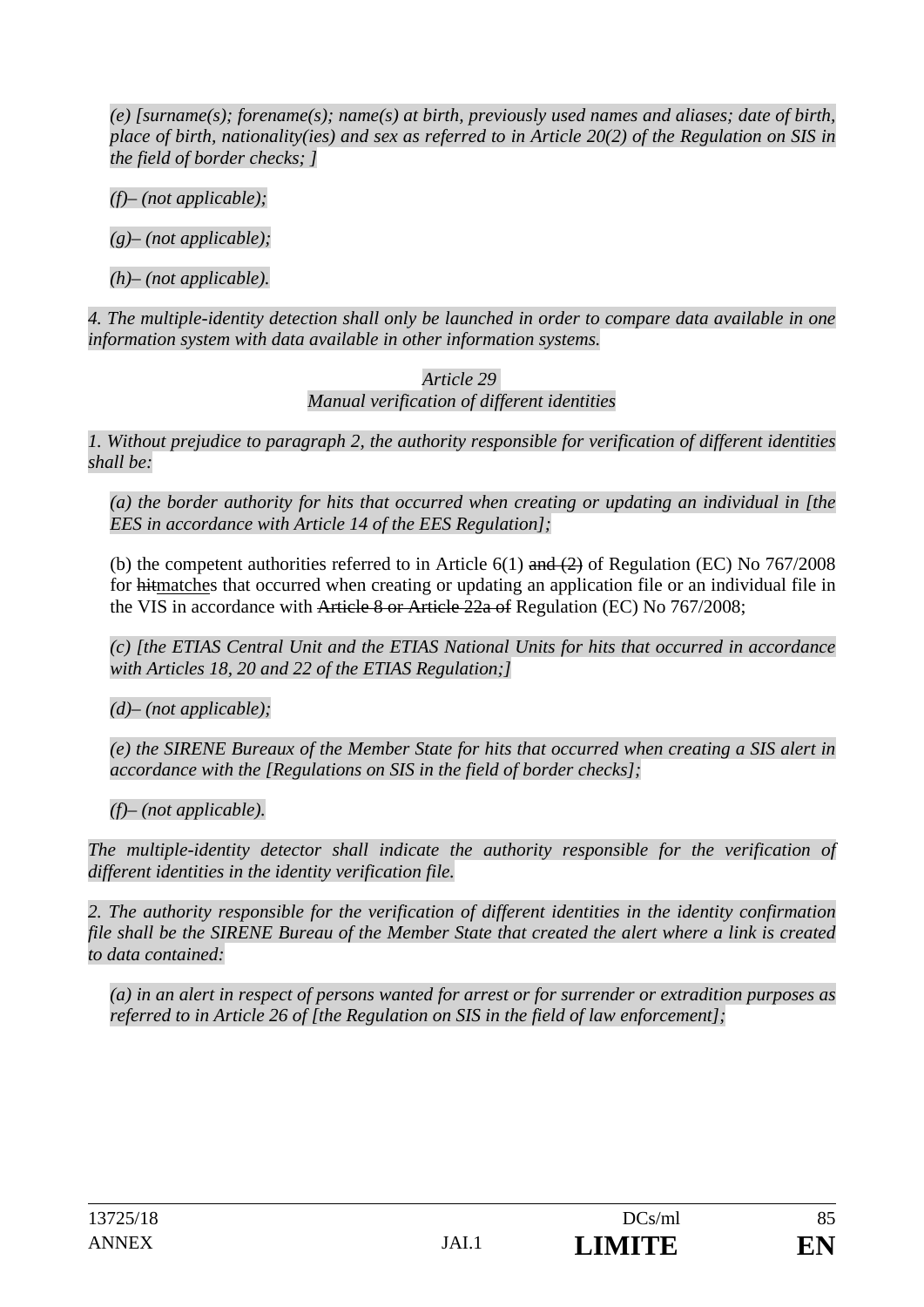*(b) in an alert on missing or vulnerable persons as referred to in Article 32 of [the Regulation on SIS in the field of law enforcement];* 

*(c) in an alert on persons sought to assist with a judicial procedure as referred to in Article 34 of [the Regulation on SIS in the field of law enforcement];* 

*(d)[in an alert on return in accordance with the Regulation on SIS in the field of illegal return];* 

*(e) in an alert on persons for discreet checks, inquiry checks or specific checks as referred to in Article 36 of [the Regulation on SIS in the field of law enforcement];* 

*(f) in an alert on unknown wanted persons for identification according to national law and search with biometric data as referred to in Article 40 of [the Regulation on SIS in the field of law enforcement].* 

*3. Without prejudice to paragraph 4, the authority responsible for verification of different identities shall have access to the related data contained in the relevant identity confirmation file and to the identity data linked in the common identity repository and, where relevant, in the SIS, and shall assess the different identities and shall update the link in accordance with Articles 31, 32 and 33 and add it to the identity confirmation file without delay.* 

*4. Where the authority responsible for the verification of different identities in the identity confirmation file is the border authority creating or updating an individual file in the EES in accordance with Article 14 of the EES Regulation, and where a yellow link is obtained, the border authority shall carry out additional verifications as part of a second-line check. During this secondline check, the border authorities shall have access to the related data contained in the relevant identity confirmation file and shall assess the different identities and shall update the link in accordance with Articles 31 to 33 and add it to the identity confirmation file without delay.* 

*5. Where more than one link is obtained, the authority responsible for the verification of different identities shall assess each link separately.* 

*6. Where data reporting a hit was already linked, the authority responsible for the verification of different identities shall take into account the existing links when assessing the creation of new links.* 

#### *Article 8 Repeal of Decision 2008/633/JHA*

Decision 2008/633/JHA is repealed. References to Decision 2008/633 shall be construed as references to Regulation (EC) No 767/2008 and shall be read in accordance with the correlation table in Annex 2.